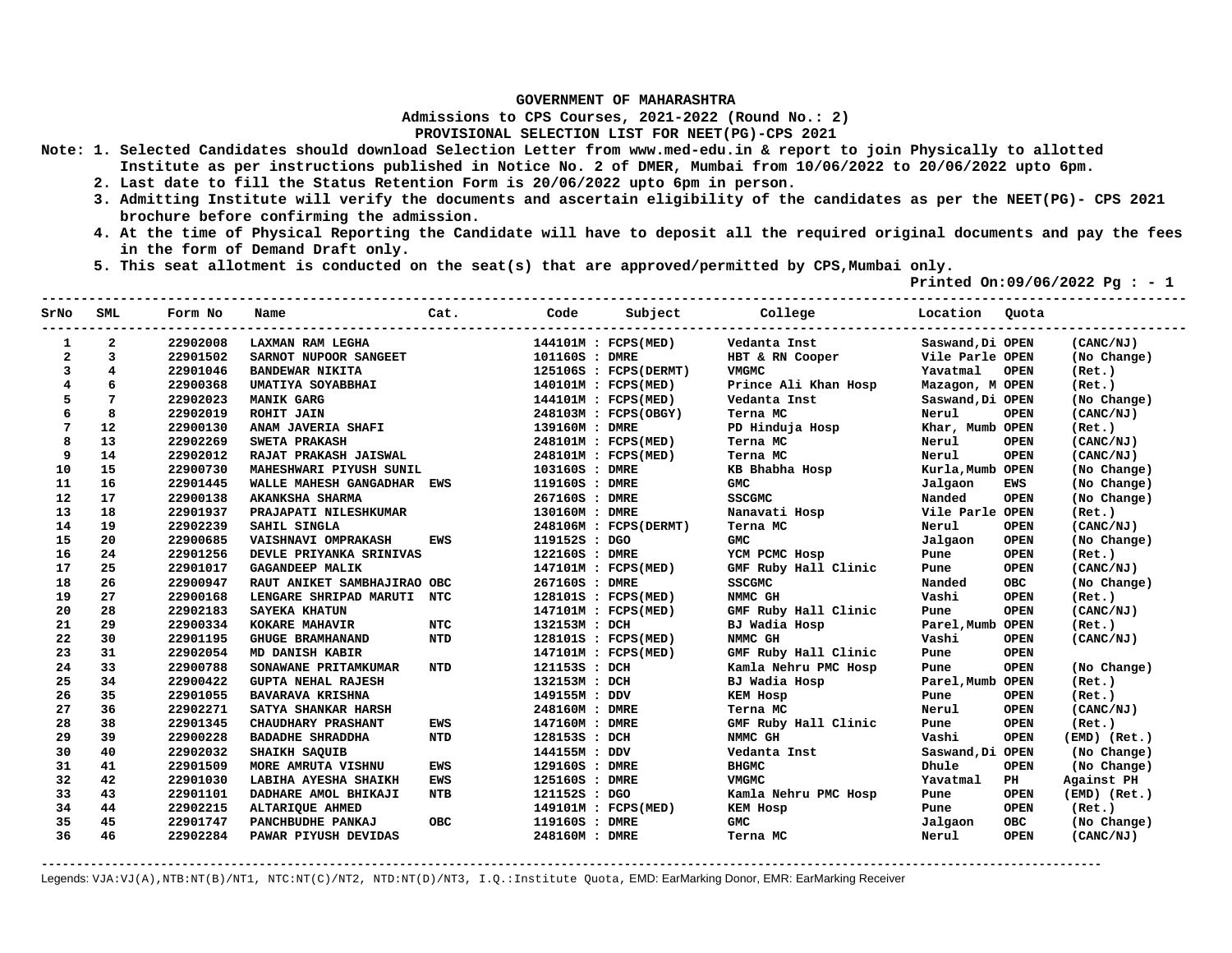**Admissions to CPS Courses, 2021-2022 (Round No.: 2)**

## **PROVISIONAL SELECTION LIST FOR NEET(PG)-CPS 2021**

- **Note: 1. Selected Candidates should download Selection Letter from www.med-edu.in & report to join Physically to allotted Institute as per instructions published in Notice No. 2 of DMER, Mumbai from 10/06/2022 to 20/06/2022 upto 6pm.** 
	- **2. Last date to fill the Status Retention Form is 20/06/2022 upto 6pm in person.**
	- **3. Admitting Institute will verify the documents and ascertain eligibility of the candidates as per the NEET(PG)- CPS 2021 brochure before confirming the admission.**
	- **4. At the time of Physical Reporting the Candidate will have to deposit all the required original documents and pay the fees in the form of Demand Draft only.**
	- **5. This seat allotment is conducted on the seat(s) that are approved/permitted by CPS,Mumbai only.**

 **Printed On:09/06/2022 Pg : - 2** 

| SrNo | SML | Form No  | Name                          | Cat.       | Code           | Subject               | College              | Location         | Quota         |                   |
|------|-----|----------|-------------------------------|------------|----------------|-----------------------|----------------------|------------------|---------------|-------------------|
| 37   | 47  | 22900239 | <b>GUPTA POOJA PRABHUNATH</b> |            | 121152S : DGO  |                       | Kamla Nehru PMC Hosp | Pune             | <b>OPEN</b>   | (Ret.)            |
| 38   | 49  | 22901912 | KHOSE GOVIND VASANTRAO        |            |                | 128101S : FCPS(MED)   | NMMC GH              | Vashi            | <b>OPEN</b>   |                   |
| 39   | 50  | 22901611 | SARODE HEMESH DATTATRAY OBC   |            |                | 125106S : FCPS(DERMT) | <b>VMGMC</b>         | Yavatmal         | <b>OBC</b>    | (Ret.)            |
| 40   | 51  | 22901816 | DHUMAL SAURABH MANIKRAO OBC   |            | 161152M : DGO  |                       | Noble Hosp           | Hadapsar, P OPEN |               | (CANC/NJ)         |
| 41   | 52  | 22902299 | SHRUTI CHHABRA                |            | 248152M : DGO  |                       | Terna MC             | Nerul            | <b>OPEN</b>   | (CANC/NJ)         |
| 42   | 53  | 22902155 | ASOLE POOJA PARMESHWAR        | <b>OBC</b> | 102152S : DGO  |                       | Jagjivanram WR Hosp  | Mumbai Cen OPEN  |               | (EMD) (CANC/NJ)   |
| 43   | 54  | 22902106 | SHAIKH FAREHA JABEEN          | OBC.       | 119155S : DDV  |                       | GMC                  | Jalgaon          | <b>OPEN</b>   | (CANC/NJ)         |
| 44   | 55  | 22902244 | VIJAY PAL DHAYAL              |            |                | 149101M : FCPS(MED)   | <b>KEM HOSP</b>      | Pune             | <b>OPEN</b>   | (CANC/NJ)         |
| 45   | 56  | 22901598 | VARHADE BHAGYASHRI ARUN NTD   |            | 128153S : DCH  |                       | NMMC GH              | Vashi            | <b>EMNTD</b>  | (EMR) (Ret.)      |
| 46   | 57  | 22901192 | <b>OUAZI JAVERIA KASHAF</b>   | EWS        | 128152S : DGO  |                       | NMMC GH              | Vashi            | <b>OPEN</b>   | (No Change)       |
| 47   | 58  | 22901737 | CHANDAK PRIYANKA NARESH       |            |                | 243106M : FCPS(DERMT) | Datta Meghe MC       | Hingna, Nag OPEN |               | (CANC/NJ)         |
| 48   | 59  | 22901252 | SHAIKH SHIREEN A              |            | 268152S : DGO  |                       | Hyderbagh UCHC Hosp  | Nanded           | <b>OPEN</b>   | (No Change)       |
| 49   | 60  | 22902241 | <b>MOOL CHAND SUTHAR</b>      |            | 248153M : DCH  |                       | Terna MC             | Nerul            | <b>OPEN</b>   | (CANC/NJ)         |
| 50   | 61  | 22900260 | WAGH RAHUL SONAJI             | <b>NTD</b> |                | 119101S : FCPS(MED)   | <b>GMC</b>           | Jalgaon          | $\mathbf{PH}$ | Against PH        |
| 51   | 63  | 22902137 | <b>MUKESH BHARTI</b>          |            | 144160M : DMRE |                       | Vedanta Inst         | Saswand, Di OPEN |               | (No Change)       |
| 52   | 64  | 22901544 | <b>BORADE CHITRA ARJUN</b>    | <b>EWS</b> | 128155S : DDV  |                       | NMMC GH              | Vashi            | PH            | Against PH        |
| 53   | 65  | 22901727 | NAKADE MUKESH ABHIMANYU OBC   |            | 123153S : DCH  |                       | <b>GMC</b>           | Chandrapur OPEN  |               | (EMD) (No Change) |
| 54   | 66  | 22900955 | SHANKURWAR KANCHAN            | <b>OBC</b> | 121152S : DGO  |                       | Kamla Nehru PMC Hosp | Pune             | <b>OBC</b>    | (Ret.)            |
| 55   | 67  | 22900499 | SHINDE RUSHIKESH              |            | 159160M : DMRE |                       | Ruby Alicare         | Pune             | <b>OPEN</b>   | (No Change)       |
| 56   | 68  | 22900852 | MAHALE TANMAY NANDKUMAR OBC   |            | 122155S : DDV  |                       | YCM PCMC Hosp        | Pune             | <b>OBC</b>    | (Ret.)            |
| 57   | 70  | 22900430 | PANDHARKAR MUKTA RAMESH OBC   |            | 121153S : DCH  |                       | Kamla Nehru PMC Hosp | Pune             | <b>OPEN</b>   | (EMD) (No Change) |
| 58   | 72  | 22902036 | <b>ASHOK SAINI</b>            |            | 144152M : DGO  |                       | Vedanta Inst         | Saswand, Di OPEN |               | (No Change)       |
| 59   | 73  | 22901713 | LANDGE SHUBHAM                | <b>OBC</b> | 121153S : DCH  |                       | Kamla Nehru PMC Hosp | Pune             | <b>EMOBC</b>  | (EMR) (No Change) |
| 60   | 74  | 22902238 | <b>ASHITA KUMAWAT</b>         |            |                | 248103M : FCPS(OBGY)  | Terna MC             | Nerul            | <b>OPEN</b>   |                   |
| 61   | 75  | 22902052 | AHMAD RAZA KHAN               |            | 205152I : DGO  |                       | Lata Mangeshkar Hosp | Nagpur           | I.Q.          | (CANC/NJ)         |
| 62   | 76  | 22901035 | ANOSE PRASAD SHARAD           | NTC        | 122160S : DMRE |                       | YCM PCMC Hosp        | Pune             | <b>NTC</b>    | (CANC/NJ)         |
| 63   | 79  | 22901984 | <b>SHWETA GAJARE</b>          | OBC        |                | 128101S : FCPS(MED)   | NMMC GH              | Vashi            | <b>OBC</b>    | (CANC/NJ)         |
| 64   | 80  | 22900605 | DESHMUKH PAVAN LAXMAN         | <b>EWS</b> |                | 107101S : FCPS(MED)   | PT. MM Shatabdi Hosp | Govandi,         | <b>EWS</b>    | (CANC/NJ)         |
| 65   | 81  | 22901436 | TALAT SULTANA RASHEED         | <b>OBC</b> | 128152S : DGO  |                       | NMMC GH              | Vashi            | <b>OPEN</b>   | (No Change)       |
| 66   | 82  | 22901127 | KEKAN VIKAS VAIJENATH         | NTD        | 102152S : DGO  |                       | Jagjivanram WR Hosp  | Mumbai Cen OPEN  |               |                   |
| 67   | 83  | 22901930 | PATIL VASANT TOLABARAO        | NTC        |                | 119101S : FCPS(MED)   | <b>GMC</b>           | Jalgaon          | <b>OPEN</b>   |                   |
| 68   | 84  | 22902188 | <b>AJAI SHANKAR CHAUBEY</b>   |            |                | 248102M : FCPS(SURG)  | Terna MC             | Nerul            | <b>OPEN</b>   | (CANC/NJ)         |
| 69   | 85  | 22900114 | NIRMAL PRIYANKA SHARAD        | <b>OBC</b> | 125155S : DDV  |                       | <b>VMGMC</b>         | Yavatmal         | <b>OPEN</b>   | (No Change)       |
| 70   | 86  | 22902004 | NAGRE MAHESH BALKRISHNA NTD   |            | 106153S : DCH  |                       | MW Desai GH          | Malad            | <b>OPEN</b>   | (CANC/NJ)         |
| 71   | 87  | 22900308 | <b>DABHI MEHULKUMAR</b>       |            | 130155M : DDV  |                       | Nanavati Hosp        | Vile Parle OPEN  |               | (Ret.)            |
| 72   | 88  | 22901821 | KHOMBARE PIYUSHA SUNIL        |            | 222152M : DGO  |                       | Somashekar Hosp      | Miraj            | <b>OPEN</b>   | (Ret.)            |

**-------------------------------------------------------------------------------------------------------------------------------------------------------**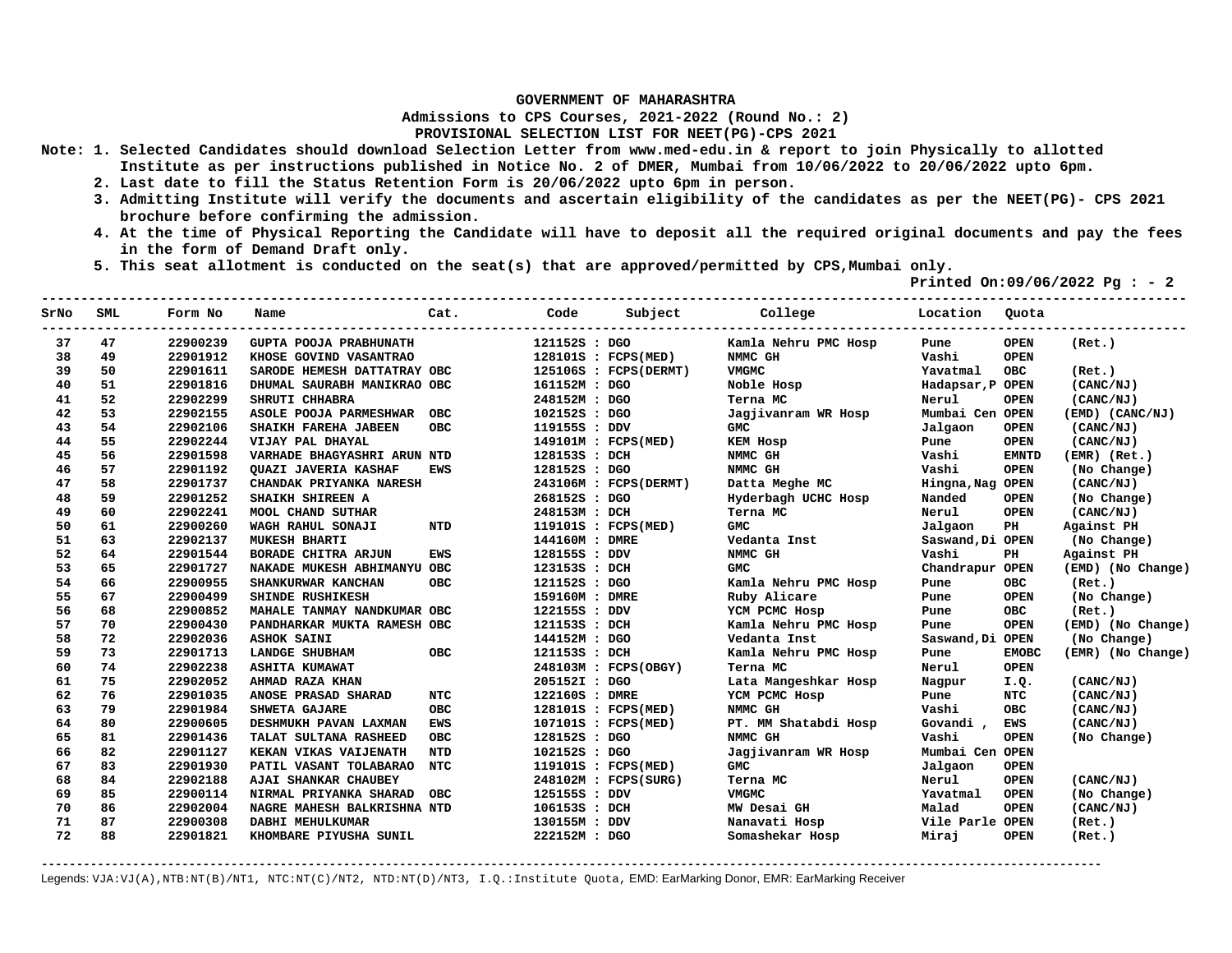**Admissions to CPS Courses, 2021-2022 (Round No.: 2)**

## **PROVISIONAL SELECTION LIST FOR NEET(PG)-CPS 2021**

- **Note: 1. Selected Candidates should download Selection Letter from www.med-edu.in & report to join Physically to allotted Institute as per instructions published in Notice No. 2 of DMER, Mumbai from 10/06/2022 to 20/06/2022 upto 6pm.** 
	- **2. Last date to fill the Status Retention Form is 20/06/2022 upto 6pm in person.**
	- **3. Admitting Institute will verify the documents and ascertain eligibility of the candidates as per the NEET(PG)- CPS 2021 brochure before confirming the admission.**
	- **4. At the time of Physical Reporting the Candidate will have to deposit all the required original documents and pay the fees in the form of Demand Draft only.**
	- **5. This seat allotment is conducted on the seat(s) that are approved/permitted by CPS,Mumbai only.**

 **Printed On:09/06/2022 Pg : - 3** 

| SrNo | SML | Form No  | Name                        | Cat.       | Code               | Subject               | College              | Location         | Quota       |                   |
|------|-----|----------|-----------------------------|------------|--------------------|-----------------------|----------------------|------------------|-------------|-------------------|
| 73   | 90  | 22900939 | PANDE VAIBHRUSHI PANDIT NTC |            | 119151S : DOMS     |                       | GMC                  | Jalgaon          | <b>OPEN</b> | (No Change)       |
| 74   | 91  | 22901088 | YEDE VIVEKKUMAR             | <b>OBC</b> | 124152S : DGO      |                       | <b>GMC</b>           | Gondia           | <b>OPEN</b> | (No Change)       |
| 75   | 92  | 22901181 | MANTHALE NEHA GANGADHAR EWS |            |                    | 248106M : FCPS(DERMT) | Terna MC             | Nerul            | <b>OPEN</b> |                   |
| 76   | 93  | 22900061 | CHAVAN NINAD ASHOK          |            | 103155S : DDV      |                       | KB Bhabha Hosp       | Kurla, Mumb OPEN |             | (No Change)       |
| 77   | 94  | 22902243 | <b>SACHIN JAIN</b>          |            | 248153M : DCH      |                       | Terna MC             | Nerul            | <b>OPEN</b> | (CANC/NJ)         |
| 78   | 95  | 22900428 | PRATIKSHA DAYASAGAR         | <b>OBC</b> | 126153S : DCH      |                       | M M Thackery Hosp    | Nerul            | <b>OBC</b>  | (No Change)       |
| 79   | 96  | 22902247 | SHRESHTHA PUROHIT           |            | 144152M : DGO      |                       | Vedanta Inst         | Saswand, Di OPEN |             | (No Change)       |
| 80   | 97  | 22901379 | SHAHNAZ SABEER AHMED        |            |                    | 149101M : FCPS(MED)   | <b>KEM Hosp</b>      | Pune             | <b>OPEN</b> |                   |
| 81   | 98  | 22902045 | NALTE AKSHAY BHASKARRAO OBC |            |                    | 119101S : FCPS(MED)   | <b>GMC</b>           | Jalgaon          | <b>OBC</b>  | (CANC/NJ)         |
| 82   | 99  | 22900892 | CHAMLE ASHVINI SHIVAJI      | <b>OBC</b> | 123152S : DGO      |                       | <b>GMC</b>           | Chandrapur OPEN  |             | (EMD) (No Change) |
| 83   | 100 | 22900052 | POTPELWAR TEJAS             | <b>OBC</b> | 103160S : DMRE     |                       | KB Bhabha Hosp       | Kurla, Mumb OBC  |             | (No Change)       |
| 84   | 101 | 22902268 | KHERAJ RAM                  |            | 248155M : DDV      |                       | Terna MC             | Nerul            | <b>OPEN</b> | (CANC/NJ)         |
| 85   | 102 | 22900783 | KHADKE ROHAN VIKRAM         |            |                    | 147101M : FCPS(MED)   | GMF Ruby Hall Clinic | Pune             | <b>OPEN</b> |                   |
| 86   | 103 | 22902262 | DEEPAK KUMAR                |            | 141160M : DMRE     |                       | Ruby Alicare         | Mumbai           | <b>OPEN</b> | (Ret.)            |
| 87   | 104 | 22900075 | DHANASHREE MUKUND BHASE     |            | 133153M : DCH      |                       | Holy Family Hosp     | Bandra, Mum OPEN |             | (Ret.)            |
| 88   | 105 | 22901978 | <b>VIKASH KUMAR</b>         |            | 205153I : DCH      |                       | Lata Mangeshkar Hosp | Nagpur           | I.Q.        | (CANC/NJ)         |
| 89   | 106 | 22901641 | RISHABH JAIN                |            | 132105M : FCPS(CH) |                       | BJ Wadia Hosp        | Parel, Mumb OPEN |             | (Ret.)            |
| 90   | 108 | 22902302 | <b>VIRENDRA KISHOR</b>      |            |                    | 248104M : FCPS(OPTHL) | Terna MC             | Nerul            | <b>OPEN</b> | (CANC/NJ)         |
| 91   | 109 | 22901366 | RAHANE SAGAR BHANUDAS       | <b>OBC</b> | 121158S : DORTHO   |                       | Kamla Nehru PMC Hosp | Pune             | <b>OPEN</b> | (CANC/NJ)         |
| 92   | 110 | 22901306 | FAROOQUI TAQUIODDIN         | OBC        |                    | 128101S : FCPS(MED)   | NMMC GH              | Vashi            | <b>OBC</b>  |                   |
| 93   | 112 | 22900861 | <b>AISHWARYA KASHINATH</b>  | <b>OBC</b> | 102152S : DGO      |                       | Jagjivanram WR Hosp  | Mumbai Cen EMOBC |             | (EMR) (No Change) |
| 94   | 113 | 22900855 | SHRUNGARE AJAYKUMAR         | <b>NTB</b> |                    | Choice Not Available  |                      |                  |             |                   |
| 95   | 114 | 22902140 | <b>AJIT CHOUDHARY</b>       |            | 144153M : DCH      |                       | Vedanta Inst         | Saswand, Di OPEN |             | (No Change)       |
| 96   | 116 | 22901427 | SATPUTE SATYAJIT            | <b>OBC</b> |                    | 119101S : FCPS(MED)   | <b>GMC</b>           | Jalgaon          | <b>OBC</b>  |                   |
| 97   | 117 | 22901137 | <b>RAVI BHATI</b>           |            | 124153S : DCH      |                       | <b>GMC</b>           | Gondia           | <b>OPEN</b> | (Ret.)            |
| 98   | 120 | 22900305 | EKKALDEVI SNEHAL RAJESH OBC |            | 132153M : DCH      |                       | BJ Wadia Hosp        | Parel, Mumb OPEN |             | (Ret.)            |
| 99   | 121 | 22900020 | WAGHMARE RAHUL CHANDUJI SC  |            | 125160S : DMRE     |                       | <b>VMGMC</b>         | Yavatmal         | SC          | (No Change)       |
| 100  | 122 | 22901679 | SHEIKH NEHA MOHAMMAD        | <b>EWS</b> | 121152S : DGO      |                       | Kamla Nehru PMC Hosp | Pune             | <b>EWS</b>  | (Ret.)            |
| 101  | 123 | 22902050 | NIDHI SINGH                 |            | 205155I : DDV      |                       | Lata Mangeshkar Hosp | Nagpur           | I.Q.        | (CANC/NJ)         |
| 102  | 124 | 22901165 | PISE AMOL SOPAN             |            |                    | 243101M : FCPS(MED)   | Datta Meghe MC       | Hingna, Nag OPEN |             | (No Change)       |
| 103  | 125 | 22901959 | <b>BHOITE PRANALI</b>       |            | 161160M : DMRE     |                       | Noble Hosp           | Hadapsar, P OPEN |             | (Ret.)            |
| 104  | 126 | 22901541 | <b>GODARE ARTI ANANT</b>    | <b>OBC</b> | 126152S : DGO      |                       | M M Thackery Hosp    | Nerul            | <b>OPEN</b> | (EMD) (CANC/NJ)   |
| 105  | 127 | 22901281 | DEORE SURBHI SHIVAJI        |            | 126152S : DGO      |                       | M M Thackery Hosp    | Nerul            | <b>OPEN</b> | (No Change)       |
| 106  | 128 | 22902257 | VIJAY BATHOLIYA             |            | 144152I : DGO      |                       | Vedanta Inst         | Saswand, Di I.Q. |             | (No Change)       |
| 107  | 129 | 22900201 | PARNA YESHWANTH             |            | 194153M :          | DCH                   | Masai MF             | Kolhapur         | <b>OPEN</b> | (Ret.)            |
| 108  | 130 | 22901652 | <b>BHAGAT MAYURI</b>        | <b>OBC</b> | 124152S : DGO      |                       | <b>GMC</b>           | Gondia           | <b>OPEN</b> | (Ret.)            |

**-------------------------------------------------------------------------------------------------------------------------------------------------------**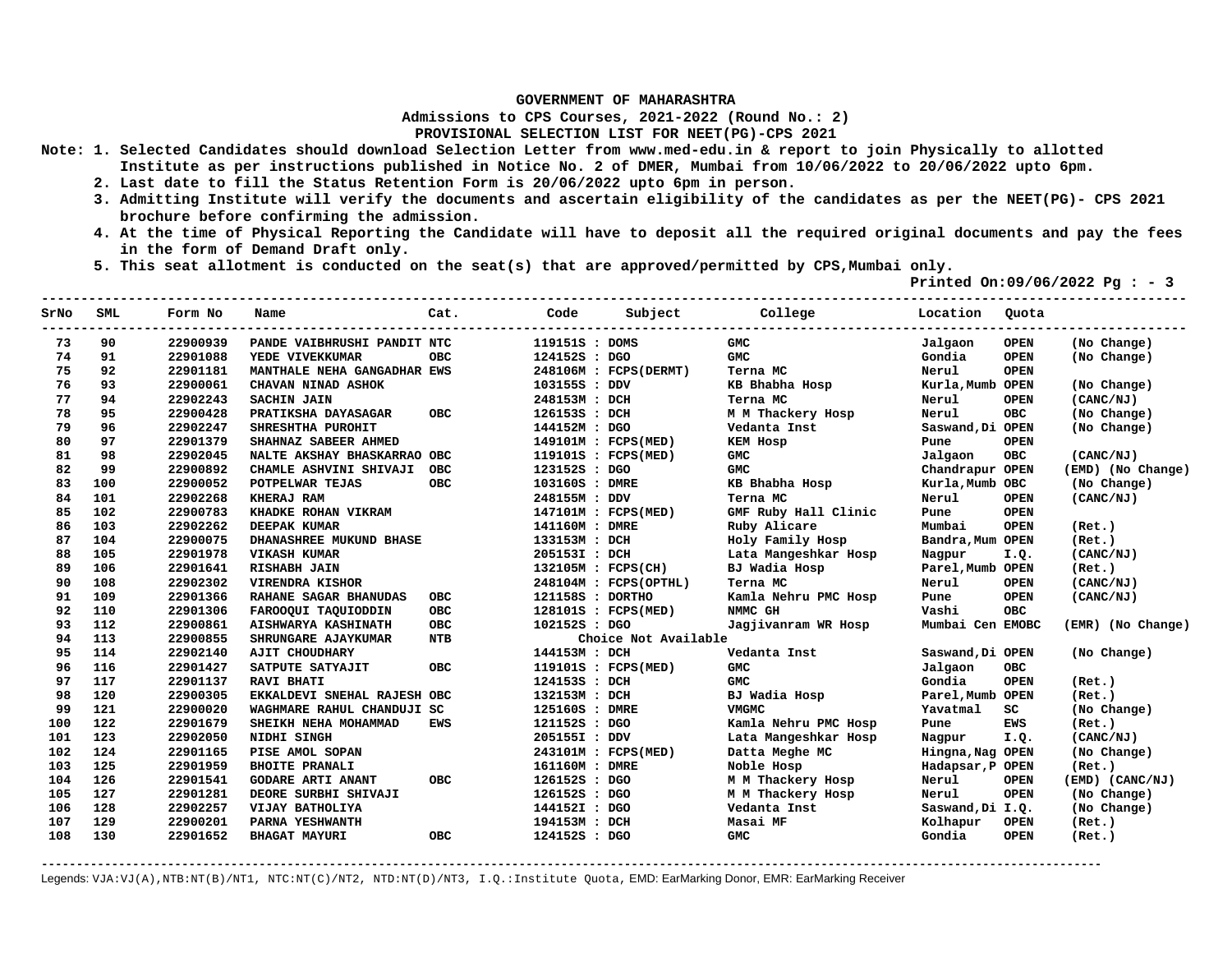**Admissions to CPS Courses, 2021-2022 (Round No.: 2)**

## **PROVISIONAL SELECTION LIST FOR NEET(PG)-CPS 2021**

- **Note: 1. Selected Candidates should download Selection Letter from www.med-edu.in & report to join Physically to allotted Institute as per instructions published in Notice No. 2 of DMER, Mumbai from 10/06/2022 to 20/06/2022 upto 6pm.** 
	- **2. Last date to fill the Status Retention Form is 20/06/2022 upto 6pm in person.**
	- **3. Admitting Institute will verify the documents and ascertain eligibility of the candidates as per the NEET(PG)- CPS 2021 brochure before confirming the admission.**
	- **4. At the time of Physical Reporting the Candidate will have to deposit all the required original documents and pay the fees in the form of Demand Draft only.**
	- **5. This seat allotment is conducted on the seat(s) that are approved/permitted by CPS,Mumbai only.**

 **Printed On:09/06/2022 Pg : - 4** 

| SrNo | SML | Form No  | Name                        | Cat.       | Code           | Subject               | College                           | Location         | Quota                  |                    |
|------|-----|----------|-----------------------------|------------|----------------|-----------------------|-----------------------------------|------------------|------------------------|--------------------|
| 109  | 131 | 22900900 | MUNDHE DNYANESHWAR          | <b>NTD</b> | 126153S : DCH  |                       | M M Thackery Hosp                 | Nerul            | $\mathbf{P}\mathbf{H}$ | Against PH         |
| 110  | 132 | 22900640 | SUMIT SHANKAR JI GIRI       |            | 147153M : DCH  |                       | GMF Ruby Hall Clinic              | Pune             | <b>OPEN</b>            | (CANC/NJ)          |
| 111  | 133 | 22901593 | BAJAD GOPAL BHAGWAN         | OBC        | 119155S : DDV  |                       | GMC                               | Jalgaon          | <b>OPEN</b>            |                    |
| 112  | 134 | 22901348 | PAWAR SHIVACHANDRA          | OBC        |                | 248106I : FCPS(DERMT) | Terna MC                          | Nerul            | I.Q.                   | (No Change)        |
| 113  | 135 | 22901571 | KHANDESHE RUTWIK MILIND OBC |            |                | 243106M : FCPS(DERMT) | Datta Meghe MC                    | Hingna, Nag OPEN |                        |                    |
| 114  | 136 | 22901913 | IQBAL AHMAD ABDUL NABI      |            | 119156S : DA   |                       | <b>GMC</b>                        | Jalgaon          | <b>OPEN</b>            | (Ret.)             |
| 115  | 137 | 22900588 | PALLAVI SINGH               |            | 136152M : DGO  |                       | Masina Hosp                       | Byculla, Mu OPEN |                        | (Ret.)             |
| 116  | 138 | 22900561 | DABHI RAHUL BHUPENDRA       | <b>PWD</b> | 201160M : DMRE |                       | Vision Radio DC                   | Latur            | <b>OPEN</b>            | (Ret.)             |
| 117  | 139 | 22902273 | HUKAM CHAND                 |            | 141160M : DMRE |                       | Ruby Alicare                      | Mumbai           | <b>OPEN</b>            | (Ret.)             |
| 118  | 140 | 22900204 | GHUGE MAYUR MADAN           | <b>NTD</b> | 119153S : DCH  |                       | <b>GMC</b>                        | Jalgaon          | <b>ORPHAN</b>          | Against Orphan     |
| 119  | 141 | 22900027 | SALPE KOMAL PRAKASH         | <b>EWS</b> | 128153S : DCH  |                       | NMMC GH                           | Vashi            | EWS                    | (No Change)        |
| 120  | 142 | 22901663 | BHINGARE SUSMITA            |            | 127152S : DGO  |                       | Rajmata Jijau Hosp                | Airoli           | <b>OPEN</b>            | (CANC/NJ)          |
| 121  | 143 | 22902139 | LEELADHAR KUMAWAT           |            | 144160M : DMRE |                       | Vedanta Inst                      | Saswand, Di OPEN |                        | (No Change)        |
| 122  | 144 | 22901992 | YEDTE TANUJA VENKATRAO      | <b>OBC</b> | 123153S : DCH  |                       | GMC                               | Chandrapur EMOBC |                        | $(EMR)$ $(Ret.)$   |
| 123  | 145 | 22900832 | KURVE MINALKUMAR            | <b>OBC</b> | 129155S : DDV  |                       | <b>BHGMC</b>                      | Dhule            | <b>OPEN</b>            |                    |
| 124  | 146 | 22900751 | AGRAWAL SHUBHAM MAHESH EWS  |            |                | 107101S : FCPS(MED)   | PT. MM Shatabdi Hosp              | Govandi,         | EWS                    |                    |
| 125  | 147 | 22902223 | ARUNANSHU PAL               |            | 147152M : DGO  |                       | GMF Ruby Hall Clinic              | Pune             | <b>OPEN</b>            | (CANC/NJ)          |
| 126  | 148 | 22900965 | YELGATTE RUPALI             | <b>OBC</b> | 127153S : DCH  |                       | Rajmata Jijau Hosp                | Airoli           | <b>OBC</b>             | (CANC/NJ)          |
| 127  | 149 | 22902044 | VIRENDRA KUMAR KALWAR       |            | 144153I : DCH  |                       | Vedanta Inst                      | Saswand, Di I.Q. |                        | (No Change)        |
| 128  | 150 | 22902135 | SAURABH CHAHAR              |            |                | 144102M : FCPS(SURG)  | Vedanta Inst                      | Saswand, Di OPEN |                        | (No Change)        |
| 129  | 151 | 22900112 | LADEWAR SAUNDARYA           |            | 120152S : DGO  |                       | HBT Trauma Care Hosp              | Jogeshwari OPEN  |                        | (No Change)        |
| 130  | 152 | 22900166 | LUTE KIRAN KASHINATH        |            | 127152S : DGO  |                       | Rajmata Jijau Hosp                | Airoli           | <b>OPEN</b>            | (No Change)        |
| 131  | 153 | 22901005 | KHAN AASHI SHAMIM           | <b>EWS</b> | 131160M : DMRE |                       | Bhatia GH                         | Tardeo, Mu OPEN  |                        | (No Change)        |
| 132  | 154 | 22900367 | KHATRI JAINABBANU           |            | 132153M : DCH  |                       | BJ Wadia Hosp                     | Parel, Mumb OPEN |                        | (CANC/NJ)          |
| 133  | 155 | 22900276 | PAL AMIT SANAT              |            | 147155M : DDV  |                       | GMF Ruby Hall Clinic              | Pune             | <b>OPEN</b>            | (Ret.)             |
| 134  | 156 | 22902143 | <b>MAHESH KUMAR</b>         |            | 144152I : DGO  |                       | Vedanta Inst                      | Saswand, Di I.Q. |                        | (No Change)        |
| 135  | 157 | 22900223 | <b>ASHWINI SURESH</b>       | SC         | 239152M : DGO  |                       | Shri Markandey SS Rugnala Solapur |                  | <b>OPEN</b>            | (Ret.)             |
| 136  | 158 | 22900207 | VARSHA YUVARAJ PATOLE       |            | 160155M : DDV  |                       | Asial Inst of Hair Transp Pune    |                  | <b>OPEN</b>            | (Ret.)             |
| 137  | 159 | 22900884 | DEOKAR VARSHA RAJARAM       | <b>OBC</b> | 128152S : DGO  |                       | NMMC GH                           | Vashi            | <b>ORPHAN</b>          | Against Orphan-OBC |
| 138  | 160 | 22902093 | KHAN MOHD ARMAN MOHD        |            | 127153S : DCH  |                       | Rajmata Jijau Hosp                | Airoli           | <b>OPEN</b>            |                    |
| 139  | 161 | 22901338 | DAKWALE SINDHU MAHADEV      | NTC        | 106152S : DGO  |                       | MW Desai GH                       | Malad            | <b>OPEN</b>            | (No Change)        |
| 140  | 162 | 22900498 | KALWAGHE MAYUR RAMESH       | OBC        | 127153S : DCH  |                       | Rajmata Jijau Hosp                | Airoli           | OBC                    |                    |
| 141  | 163 | 22900214 | CHAUKHANDE RUPALI           | <b>OBC</b> | 132153M : DCH  |                       | BJ Wadia Hosp                     | Parel, Mumb OPEN |                        | (Ret.)             |
| 142  | 165 | 22901590 | KATHAROTIYA PRATIK          |            | 147152M : DGO  |                       | GMF Ruby Hall Clinic              | Pune             | <b>OPEN</b>            | (CANC/NJ)          |
| 143  | 166 | 22901332 | <b>BHOSALE BHAGWAN</b>      | <b>EWS</b> | 122151S : DOMS |                       | YCM PCMC Hosp                     | Pune             | <b>OPEN</b>            | (No Change)        |
| 144  | 167 | 22901217 | ZAGADE PRANALI PRAKASH OBC  |            | 126152S : DGO  |                       | M M Thackery Hosp                 | Nerul            | <b>EMOBC</b>           | (EMR) (No Change)  |

**-------------------------------------------------------------------------------------------------------------------------------------------------------**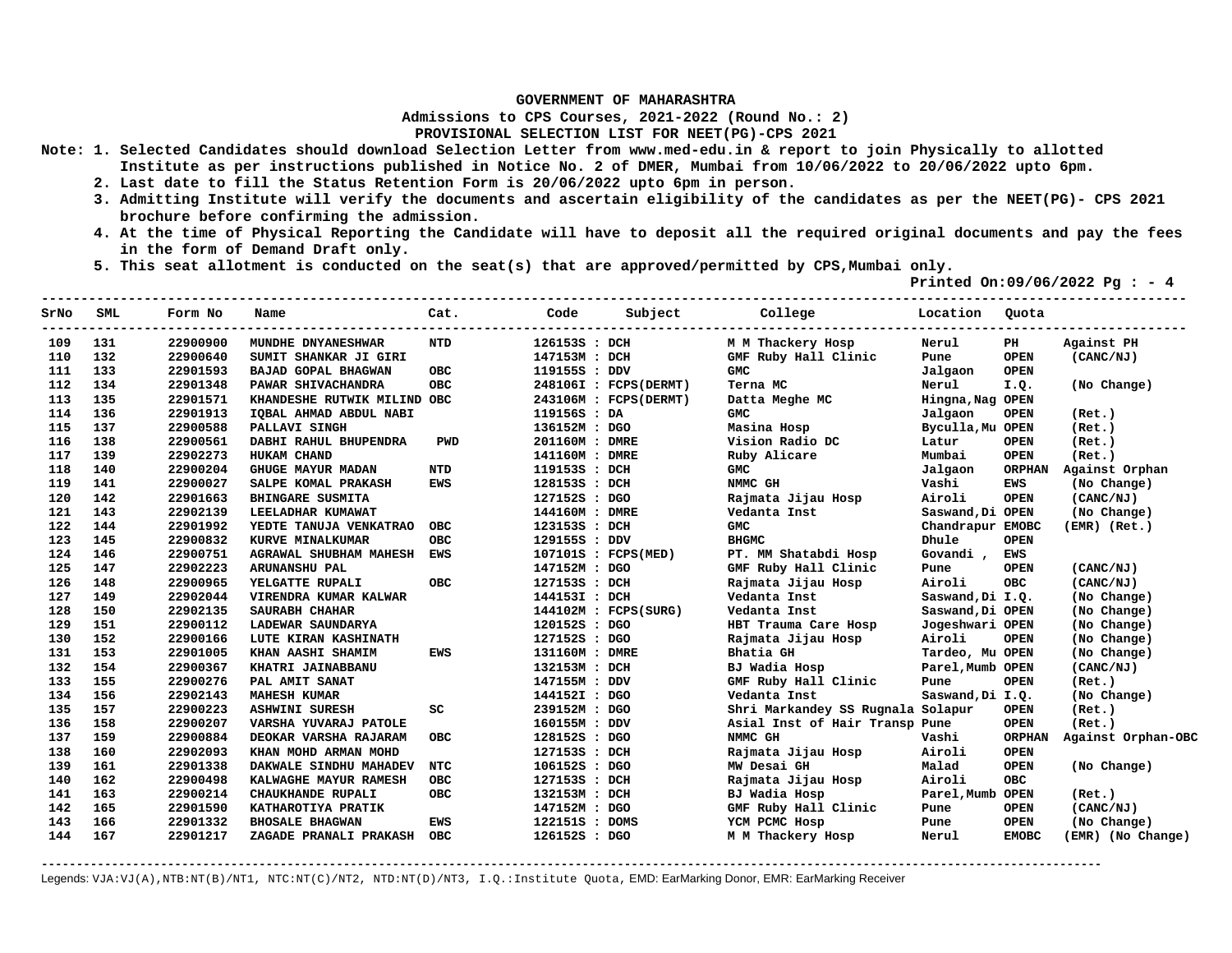**Admissions to CPS Courses, 2021-2022 (Round No.: 2)**

**PROVISIONAL SELECTION LIST FOR NEET(PG)-CPS 2021** 

- **Note: 1. Selected Candidates should download Selection Letter from www.med-edu.in & report to join Physically to allotted Institute as per instructions published in Notice No. 2 of DMER, Mumbai from 10/06/2022 to 20/06/2022 upto 6pm.** 
	- **2. Last date to fill the Status Retention Form is 20/06/2022 upto 6pm in person.**
	- **3. Admitting Institute will verify the documents and ascertain eligibility of the candidates as per the NEET(PG)- CPS 2021 brochure before confirming the admission.**
	- **4. At the time of Physical Reporting the Candidate will have to deposit all the required original documents and pay the fees in the form of Demand Draft only.**

**-------------------------------------------------------------------------------------------------------------------------------------------------** 

 **5. This seat allotment is conducted on the seat(s) that are approved/permitted by CPS,Mumbai only.** 

 **Printed On:09/06/2022 Pg : - 5** 

| SrNo | <b>SML</b> | Form No  | Name                        | Cat.       | Code             | Subject              | College                                   | Location         | Quota       |             |
|------|------------|----------|-----------------------------|------------|------------------|----------------------|-------------------------------------------|------------------|-------------|-------------|
| 145  | 168        | 22902236 | BINWADE PRAGATI VITTHAL NTD |            | 109152S : DGO    |                      | Mother & Child Hosp                       | Borivali,        | <b>OPEN</b> | (CANC/NJ)   |
| 146  | 169        | 22902043 | <b>MANISH KUMAR</b>         |            | 205160I : DMRE   |                      | Lata Mangeshkar Hosp                      | Nagpur           | I.Q.        | (CANC/NJ)   |
| 147  | 170        | 22901108 | <b>JAYBHAYE SACHIN</b>      | <b>NTD</b> | 126152S : DGO    |                      | M M Thackery Hosp                         | Nerul            | <b>OPEN</b> |             |
| 148  | 171        | 22900846 | WANKHEDE VRUSHABH           | OBC        | 123153S : DCH    |                      | <b>GMC</b>                                | Chandrapur OPEN  |             |             |
| 149  | 172        | 22900420 | BAIG SHABNUM BEGUM          | <b>EWS</b> |                  | 119103S : FCPS(OBGY) | <b>GMC</b>                                | Jalgaon          | <b>OPEN</b> | (Ret.)      |
| 150  | 173        | 22901954 | MERAJ ALI MUJAHID           | <b>OBC</b> | 124153S : DCH    |                      | <b>GMC</b>                                | Gondia           | <b>OPEN</b> |             |
| 151  | 174        | 22900731 | PAWAR ANAGHA VIJAY          | <b>OBC</b> | 127152S : DGO    |                      | Rajmata Jijau Hosp                        | Airoli           | <b>OBC</b>  | (No Change) |
| 152  | 175        | 22900872 | DESHMUKH NIRBHAY            | <b>OBC</b> |                  | Choice Not Available |                                           |                  |             |             |
| 153  | 176        | 22900445 | PASPUNOOR AISHWARYA         | <b>OBC</b> | 130152M : DGO    |                      | Nanavati Hosp                             | Vile Parle OPEN  |             | (Ret.)      |
| 154  | 177        | 22902224 | SURWASE SNEHAL SHANKAR      |            | 127152S : DGO    |                      | Rajmata Jijau Hosp                        | Airoli           | <b>OPEN</b> |             |
| 155  | 178        | 22900350 | NIKHILKUMAR VASANTBHAI      |            | 136152M : DGO    |                      | Masina Hosp                               | Byculla, Mu OPEN |             | (CANC/NJ)   |
| 156  | 179        | 22901772 | PARADE ABHIJIT              |            |                  | Choice Not Available |                                           |                  |             |             |
| 157  | 180        | 22900875 | KADAM VIJAY SUBHASHRAO      | <b>OBC</b> | 112153S : DCH    |                      | Dr A Joshi Maternity Home Kurla, Mum OPEN |                  |             | (CANC/NJ)   |
| 158  | 181        | 22901140 | KAMRAN YUNUS INAMDAR        |            |                  | 243102M : FCPS(SURG) | Datta Meghe MC                            | Hingna, Nag OPEN |             | (CANC/NJ)   |
| 159  | 183        | 22901667 | DANGAR ASHWIN               |            | 119154S : DPB    |                      | GMC                                       | Jalgaon          | <b>OPEN</b> | (No Change) |
| 160  | 184        | 22901013 | SOLANKI ATUL                | VJA        |                  | 128101S : FCPS(MED)  | NMMC GH                                   | Vashi            | <b>VJA</b>  | (No Change) |
| 161  | 186        | 22902035 | JAIN SAMRUDDHI SANJAY       | <b>EWS</b> | 161152M : DGO    |                      | Noble Hosp                                | Hadapsar, P OPEN |             | (CANC/NJ)   |
| 162  | 187        | 22900391 | <b>UPASANA SONGARA</b>      |            |                  | Choice Not Available |                                           |                  |             |             |
| 163  | 188        | 22901424 | <b>BUJADE PUJA KAILAS</b>   | <b>OBC</b> |                  | 119103S : FCPS(OBGY) | GMC                                       | Jalgaon          | OBC         | (No Change) |
| 164  | 189        | 22901943 | ZADAFIYA VISHAL             |            | 132153M : DCH    |                      | BJ Wadia Hosp                             | Parel, Mumb OPEN |             | (CANC/NJ)   |
| 165  | 190        | 22900261 | AKHANI RIDDHI               |            | 168152M : DGO    |                      | GMF Ruby Hall Clinic                      | Wanowarie, OPEN  |             | (CANC/NJ)   |
| 166  | 191        | 22901466 | SHAHNILA FIRDOUS JAMEEL EWS |            | 123152S : DGO    |                      | <b>GMC</b>                                | Chandrapur EWS   |             | (Ret.)      |
| 167  | 192        | 22901254 | <b>UMME SHURAIK RAFEEDA</b> | NTB        | 128152S : DGO    |                      | NMMC GH                                   | Vashi            | NTB         | (Ret.)      |
| 168  | 193        | 22901298 | PAWAR POOJA SUBHASH         | <b>VJA</b> | 109152S : DGO    |                      | Mother & Child Hosp                       | Borivali,        | <b>OPEN</b> |             |
| 169  | 195        | 22901039 | SHIRKE MAYUR LAXMAN         | <b>EWS</b> | 128158S : DORTHO |                      | NMMC GH                                   | Vashi            | <b>EWS</b>  | (Ret.)      |
| 170  | 196        | 22901187 | <b>AGRAWAL ARTI SANTOSH</b> | <b>EWS</b> | 122155S : DDV    |                      | YCM PCMC Hosp                             | Pune             | <b>EWS</b>  |             |
| 171  | 197        | 22900586 | ANSARI AAESHA NAZIR         |            | 118152S : DGO    |                      | SVD Savarkar Hosp                         | Mulund Eas OPEN  |             | (No Change) |
| 172  | 198        | 22901794 | SHAIKH MUSTAQEEM            | <b>EWS</b> | 126153S : DCH    |                      | M M Thackery Hosp                         | Nerul            | EWS         | (CANC/NJ)   |
| 173  | 199        | 22900084 | MOMIN SARAH SOHEL           | <b>OBC</b> | 106152S : DGO    |                      | MW Desai GH                               | Malad            | <b>OPEN</b> |             |
| 174  | 200        | 22901380 | ANSARI KAINAT KHALID        |            | 117152S : DGO    |                      | KS Phule Hosp                             | Borivali,        | <b>OPEN</b> | (Ret.)      |
| 175  | 201        | 22900216 | KARANDE ANIRUDDHA           |            |                  | 119105S : FCPS(CH)   | <b>GMC</b>                                | Jalgaon          | <b>OPEN</b> |             |
| 176  | 203        | 22900415 | PRASHANT GANESHRAO          | EWS        | 126153S : DCH    |                      | M M Thackery Hosp                         | Nerul            | <b>EWS</b>  |             |
| 177  | 204        | 22900650 | TUSHAR DILIPRAO BOLKE       | <b>OBC</b> |                  | Choice Not Available |                                           |                  |             |             |
| 178  | 205        | 22902290 | ARUP MISHRA                 |            | 167152M : DGO    |                      | Wcare Multispecialty Hosp wagholi, D OPEN |                  |             | (CANC/NJ)   |
| 179  | 206        | 22900989 | PUHUP UTTAM                 |            | 139152M : DGO    |                      | PD Hinduja Hosp                           | Khar, Mumb OPEN  |             | (CANC/NJ)   |
| 180  | 207        | 22901576 | SHINDE SACHIN EKNATH        | SC         | 129160S : DMRE   |                      | <b>BHGMC</b>                              | Dhule            | SC          | (No Change) |

**-------------------------------------------------------------------------------------------------------------------------------------------------------**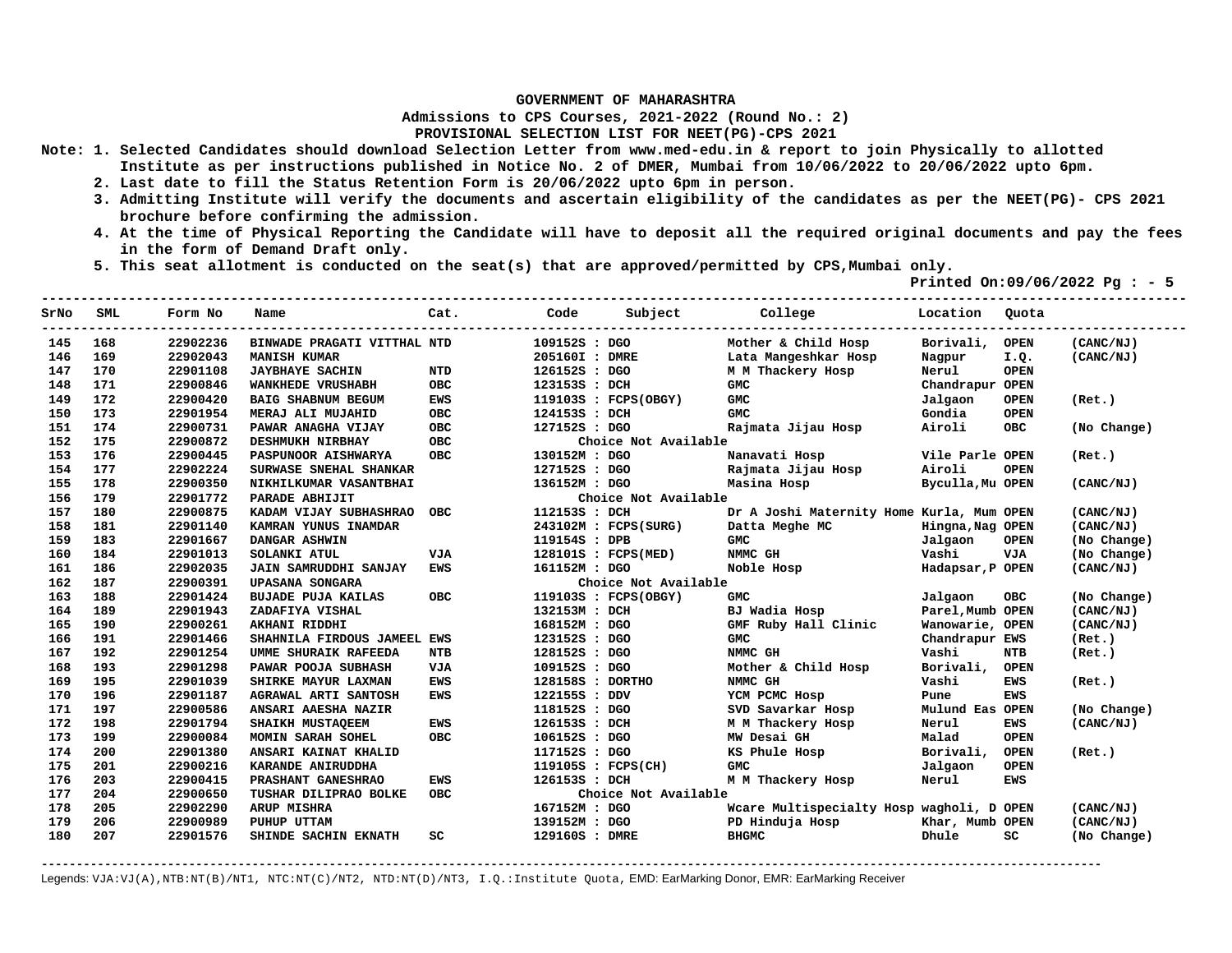**Admissions to CPS Courses, 2021-2022 (Round No.: 2)**

**PROVISIONAL SELECTION LIST FOR NEET(PG)-CPS 2021** 

- **Note: 1. Selected Candidates should download Selection Letter from www.med-edu.in & report to join Physically to allotted Institute as per instructions published in Notice No. 2 of DMER, Mumbai from 10/06/2022 to 20/06/2022 upto 6pm.** 
	- **2. Last date to fill the Status Retention Form is 20/06/2022 upto 6pm in person.**
	- **3. Admitting Institute will verify the documents and ascertain eligibility of the candidates as per the NEET(PG)- CPS 2021 brochure before confirming the admission.**
	- **4. At the time of Physical Reporting the Candidate will have to deposit all the required original documents and pay the fees in the form of Demand Draft only.**
	- **5. This seat allotment is conducted on the seat(s) that are approved/permitted by CPS,Mumbai only.**

 **Printed On:09/06/2022 Pg : - 6** 

| SrNo | SML | Form No  | Name                        | Cat.       | Code             | Subject              | College                                   | Location Ouota   |             |                                 |
|------|-----|----------|-----------------------------|------------|------------------|----------------------|-------------------------------------------|------------------|-------------|---------------------------------|
| 181  | 208 | 22901177 | MUNGEKAR SNEHAL SUNIL       | <b>EWS</b> | 102152S : DGO    |                      | Jagjivanram WR Hosp                       |                  |             | Mumbai Cen PH EWS Against PHEWS |
| 182  | 209 | 22901031 | RAHATAL SHUBHAM SURESH NTC  |            |                  | Choice Not Available |                                           |                  |             |                                 |
| 183  | 210 | 22900043 | ALANDKAR DNYANESH           |            | 106153S : DCH    |                      | MW Desai GH                               | Malad            | <b>OPEN</b> |                                 |
| 184  | 211 | 22900229 | PATEL KENA GIRISHBHAI       |            | 130153M : DCH    |                      | Nanavati Hosp                             | Vile Parle OPEN  |             | (CANC/NJ)                       |
| 185  | 212 | 22901072 | <b>GOSAVI PRIYANKA</b>      | <b>NTB</b> | 171160M : DMRE   |                      | Manipal Hosp                              | Khardi, Dis OPEN |             | (CANC/NJ)                       |
| 186  | 213 | 22901942 | <b>RAJAT KUMAR</b>          |            | 113153S : DCH    |                      | S J Phule Maternity Hosp Bhandup, M OPEN  |                  |             | (CANC/NJ)                       |
| 187  | 214 | 22901271 | SINDHU PRITI                |            | 252155M : DDV    |                      | Trimurti Bahuuddeshiya SS New Panvel OPEN |                  |             | (Ret.)                          |
| 188  | 215 | 22900591 | LOHIYA SHUBHAM              | <b>EWS</b> | 140160M : DMRE   |                      | Prince Ali Khan Hosp                      | Mazagon, M OPEN  |             | (No Change)                     |
| 189  | 216 | 22901731 | KENI SUPRIYA DILIP          | <b>OBC</b> | 132153M : DCH    |                      | BJ Wadia Hosp                             | Parel, Mumb OPEN |             |                                 |
| 190  | 217 | 22901521 | <b>GORAKHIA PALAK</b>       |            | 170152M : DGO    |                      | MAEERS Vishwaraj Hosp                     | Loni Kalbh OPEN  |             | (CANC/NJ)                       |
| 191  | 218 | 22901811 | SHAIKH JUNED HANIF          | <b>EWS</b> |                  | Choice Not Available |                                           |                  |             |                                 |
| 192  | 219 | 22901048 | <b>BIRGALE NISHA</b>        | <b>NTC</b> | 122160S : DMRE   |                      | YCM PCMC Hosp                             | Pune             | <b>NTC</b>  |                                 |
| 193  | 220 | 22900251 | SEVANKAR SUPRIYA            | <b>OBC</b> | 123152S : DGO    |                      | <b>GMC</b>                                | Chandrapur EMOBC |             | $(EMR)$ $(Ret.)$                |
| 194  | 221 | 22901620 | <b>RAJ KUMAR</b>            |            |                  | Choice Not Available |                                           |                  |             |                                 |
| 195  | 222 | 22900255 | CHAVAN SAGAR PRALHAD        | <b>OBC</b> | 129155S : DDV    |                      | <b>BHGMC</b>                              | Dhule            | <b>OBC</b>  |                                 |
| 196  | 223 | 22901886 | CHANDRUVA NIDHI DEEPAK      |            | 248155M : DDV    |                      | Terna MC                                  | Nerul            | <b>OPEN</b> |                                 |
| 197  | 224 | 22901238 | <b>JAISINGPURE SAMIDHA</b>  | OBC        | 111152S : DGO    |                      | Oshiwara Maternity Home                   | Jogeshwari OBC   |             | (CANC/NJ)                       |
| 198  | 225 | 22900714 | <b>AMAN ARORA</b>           |            | 161153M : DCH    |                      | Noble Hosp                                | Hadapsar, P OPEN |             | (CANC/NJ)                       |
| 199  | 226 | 22900365 | MAWAL ANIKET BHAUSAHEB      | <b>OBC</b> | 114152S : DGO    |                      | Matoshri R Ambedkar Mater Chembur Na OPEN |                  |             | (Ret.)                          |
| 200  | 227 | 22900590 | MIRZA SUFIYANBAIG           |            |                  | 144101M : FCPS(MED)  | Vedanta Inst                              | Saswand, Di OPEN |             |                                 |
| 201  | 228 | 22900626 | SANGEETA KUMARI             |            | 205152M : DGO    |                      | Lata Mangeshkar Hosp                      | Nagpur           | <b>OPEN</b> | (Ret.)                          |
| 202  | 229 | 22901505 | HIPPARKAR SUJATA            | <b>EWS</b> | 237152M : DGO    |                      | Ashwini Sahakari Rugnalay Solapur         |                  | <b>OPEN</b> | (CANC/NJ)                       |
| 203  | 230 | 22902249 | <b>BHUNGANI NILKANTH</b>    |            | 148152M : DGO    |                      | Kamat MF & RC                             | Pune             | <b>OPEN</b> | (CANC/NJ)                       |
| 204  | 231 | 22901878 | <b>ANKUR PANDEY</b>         |            |                  | 108102S : FCPS(SURG) | Sant Muktabai GH                          | Ghatkopar, OPEN  |             | (CANC/NJ)                       |
| 205  | 232 | 22901539 | ZEENATUL FIRDAUS DOCTOR OBC |            |                  | Choice Not Available |                                           |                  |             |                                 |
| 206  | 233 | 22901999 | RATHOD RAHUL NAMDEO         | <b>VJA</b> | 119158S : DORTHO |                      | <b>GMC</b>                                | Jalgaon          | <b>OPEN</b> | (CANC/NJ)                       |
| 207  | 234 | 22901384 | <b>JHA VISHAL VINAY</b>     |            | 132153M : DCH    |                      | BJ Wadia Hosp                             | Parel, Mumb OPEN |             |                                 |
| 208  | 235 | 22901784 | SHUBHAM BALASAHEB PAWAR     |            | 113152S : DGO    |                      | S J Phule Maternity Hosp Bhandup, M OPEN  |                  |             |                                 |
| 209  | 236 | 22901353 | AMBHORE UNMESH RAMESH       | SC         | 121152S : DGO    |                      | Kamla Nehru PMC Hosp                      | Pune             | SC          | (No Change)                     |
| 210  | 237 | 22901792 | KADU NIKHIL CHANDRAKANT OBC |            |                  | Choice Not Available |                                           |                  |             |                                 |
| 211  | 238 | 22901051 | <b>DUDHEKAR AMRUTA</b>      | <b>EWS</b> |                  | 119103S : FCPS(OBGY) | <b>GMC</b>                                | Jalgaon          | EWS         | (Ret.)                          |
| 212  | 239 | 22901711 | SRIVASTAVA DIKSHA           |            |                  | Choice Not Available |                                           |                  |             |                                 |
| 213  | 241 | 22900435 | PHALGUNI DIXIT              |            | 136152M : DGO    |                      | Masina Hosp                               | Byculla, Mu OPEN |             |                                 |
| 214  | 242 | 22900476 | <b>GOHIL BRIJRAJSINH</b>    |            | 161153M : DCH    |                      | Noble Hosp                                | Hadapsar, P OPEN |             | (CANC/NJ)                       |
| 215  | 243 | 22900076 | <b>RAI RANJEET</b>          |            | 108153S : DCH    |                      | Sant Muktabai GH                          | Ghatkopar, OPEN  |             |                                 |
| 216  | 244 | 22900719 | THAKKAR DARSHIL RAJESH      |            | 131153M : DCH    |                      | Bhatia GH                                 | Tardeo, Mu OPEN  |             | (CANC/NJ)                       |

**-------------------------------------------------------------------------------------------------------------------------------------------------------**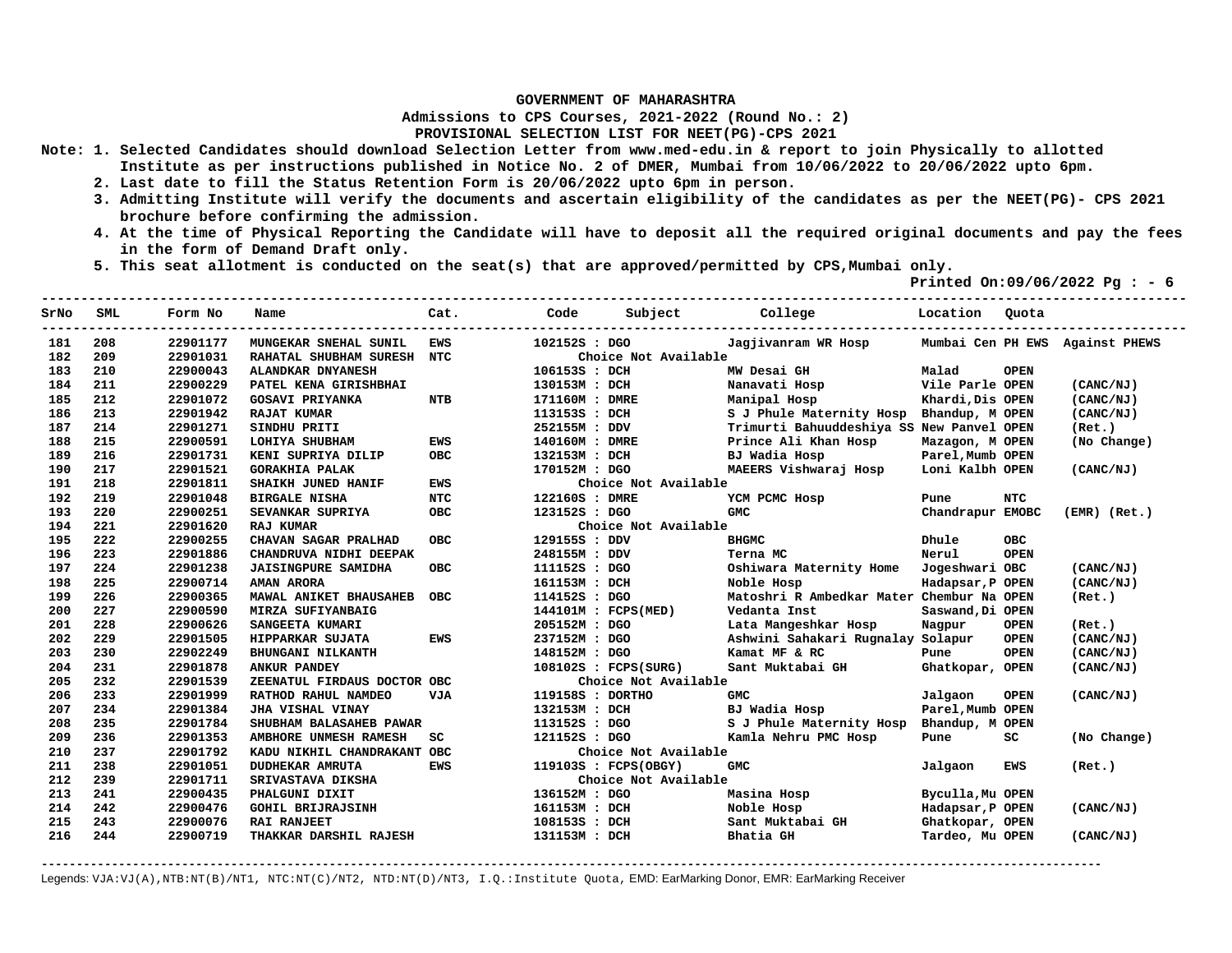**Admissions to CPS Courses, 2021-2022 (Round No.: 2)**

**PROVISIONAL SELECTION LIST FOR NEET(PG)-CPS 2021** 

- **Note: 1. Selected Candidates should download Selection Letter from www.med-edu.in & report to join Physically to allotted Institute as per instructions published in Notice No. 2 of DMER, Mumbai from 10/06/2022 to 20/06/2022 upto 6pm.** 
	- **2. Last date to fill the Status Retention Form is 20/06/2022 upto 6pm in person.**
	- **3. Admitting Institute will verify the documents and ascertain eligibility of the candidates as per the NEET(PG)- CPS 2021 brochure before confirming the admission.**
	- **4. At the time of Physical Reporting the Candidate will have to deposit all the required original documents and pay the fees in the form of Demand Draft only.**
	- **5. This seat allotment is conducted on the seat(s) that are approved/permitted by CPS,Mumbai only.**

 **Printed On:09/06/2022 Pg : - 7** 

| SrNo | SML | Form No  | Name                        | Cat.       | Code           | Subject               | College Location                          |                  | Quota       |                     |
|------|-----|----------|-----------------------------|------------|----------------|-----------------------|-------------------------------------------|------------------|-------------|---------------------|
| 217  | 245 | 22902168 | THAKKAR MAYURKUMAR          |            |                | Choice Not Available  |                                           |                  |             |                     |
| 218  | 246 | 22901270 | KHEDKAR DIPALI NIVRUTTI NTD |            | 113152S : DGO  |                       | S J Phule Maternity Hosp Bhandup, M EMNTD |                  |             | $(EMR)$ $(CANC/NJ)$ |
| 219  | 247 | 22900770 | PULISHETTY RAGHU            |            | 137153M : DCH  |                       | <b>B</b> Parekh Hosp                      | Ghatkopar, OPEN  |             | (Ret.)              |
| 220  | 248 | 22902295 | PANCHAL DEEPALI             | <b>OBC</b> | 114152S : DGO  |                       | Matoshri R Ambedkar Mater Chembur Na OBC  |                  |             | (CANC/NJ)           |
| 221  | 249 | 22902033 | PRIYADARSHINI OJHA          |            | 110153S : DCH  |                       | Marol Maternity Home                      | Andheri, M OPEN  |             |                     |
| 222  | 250 | 22901493 | SHWETA SUNIL PATIL          | <b>OBC</b> |                | 243106M : FCPS(DERMT) | Datta Meghe MC                            | Hingna, Nag OPEN |             |                     |
| 223  | 251 | 22900913 | DEORE SNEHAL ARVIND         | <b>OBC</b> | 106152S : DGO  |                       | MW Desai GH                               | Malad            | PH OBC      | Against PHOBC       |
| 224  | 253 | 22900035 | <b>NAMRA ZAHEER</b>         |            | 263160M : DMRE |                       | BMCs Krsnaa DC asso with Jogeshwari OPEN  |                  |             | (Ret.)              |
| 225  | 254 | 22900539 | PANSARE SOBIYA              |            | 130153M : DCH  |                       | Nanavati Hosp                             | Vile Parle OPEN  |             |                     |
| 226  | 255 | 22901715 | MUKTA SHREERAM PANDE        |            | 188160M : DMRE |                       | Sahyadri Imaging                          | Aurangabad OPEN  |             | (Ret.)              |
| 227  | 256 | 22901471 | MOREY DNYANESHWAR           | <b>OBC</b> | 122161S : TDD  |                       | YCM PCMC Hosp                             | Pune             | <b>OPEN</b> |                     |
| 228  | 257 | 22901503 | ANSARI LAMATUNNOOR          | <b>OBC</b> | 161160M : DMRE |                       | Noble Hosp                                | Hadapsar, P OPEN |             |                     |
| 229  | 258 | 22901208 | MANJARE KALYANI             | <b>OBC</b> | 111152S : DGO  |                       | Oshiwara Maternity Home                   | Jogeshwari OPEN  |             | (EMD)               |
| 230  | 259 | 22901018 | <b>ASHUTOSH BHARTIYA</b>    |            | 115152S : DGO  |                       | Haji Md Haji Saboo Siddig Prabhadevi OPEN |                  |             |                     |
| 231  | 260 | 22901288 | KUMBHAR SNEHAL SHRIRAM      | <b>OBC</b> | 196152M: DGO   |                       | Patki Research Foundation Kolhapur        |                  | <b>OPEN</b> | (CANC/NJ)           |
| 232  | 261 | 22900331 | MACHALE VRUSHALI ATUL       |            | 147152M : DGO  |                       | GMF Ruby Hall Clinic                      | Pune             | <b>OPEN</b> |                     |
| 233  | 262 | 22901700 | MODI BHATE JESIKA           |            | 171153M : DCH  |                       | Manipal Hosp                              | Khardi, Dis OPEN |             | (Ret.)              |
| 234  | 263 | 22900246 | <b>BARKASE ANUPAMA</b>      | <b>OBC</b> | 149155M : DDV  |                       | <b>KEM Hosp</b>                           | Pune             | <b>OPEN</b> |                     |
| 235  | 264 | 22901012 | <b>NUPOOR AHUJA</b>         |            |                | Choice Not Available  |                                           |                  |             |                     |
| 236  | 265 | 22901585 | THORAT MITHILA ABHAY        |            | 131153M : DCH  |                       | Bhatia GH                                 | Tardeo, Mu OPEN  |             |                     |
| 237  | 266 | 22901736 | SRINIVASAN SRUTHI C D       |            |                | Choice Not Available  |                                           |                  |             |                     |
| 238  | 267 | 22900990 | DESHMUKH PRIYANKA           | EWS        | 170160M : DMRE |                       | MAEERS Vishwaraj Hosp                     | Loni Kalbh OPEN  |             | (No Change)         |
| 239  | 268 | 22901477 | <b>GEHANI KANCHAN</b>       |            | 147152M : DGO  |                       | GMF Ruby Hall Clinic                      | Pune             | <b>OPEN</b> |                     |
| 240  | 269 | 22900521 | MULE ABHIJEET BAPURAO       | <b>EWS</b> | 159160M : DMRE |                       | Ruby Alicare                              | Pune             | <b>OPEN</b> | (No Change)         |
| 241  | 270 | 22900899 | BAVALIYA IMTIYAZ            |            | 139152M : DGO  |                       | PD Hinduja Hosp                           | Khar, Mumb OPEN  |             |                     |
| 242  | 271 | 22901002 | MANDAN PRANAY RAMESH        |            | 244160M : DMRE |                       | Sanjeevan Hosp                            | Yavatmal         | <b>OPEN</b> | (Ret.)              |
| 243  | 272 | 22900835 | CHAVADA MUKESHBHAI          |            | 187160M : DMRE |                       | Seven Hills DC                            | Aurangabad OPEN  |             | (CANC/NJ)           |
| 244  | 273 | 22901420 | <b>CHAVHAN VANISHREE</b>    | <b>VJA</b> | 112152S : DGO  |                       | Dr A Joshi Maternity Home Kurla, Mum VJA  |                  |             | (CANC/NJ)           |
| 245  | 274 | 22901142 | MOHARKAR AKHIL MINADAS      | <b>OBC</b> | 268152S : DGO  |                       | Hyderbagh UCHC Hosp                       | Nanded           | <b>OBC</b>  |                     |
| 246  | 275 | 22901719 | DHABE SAGAR SUDHAKAR        | <b>OBC</b> | 108153S : DCH  |                       | Sant Muktabai GH                          | Ghatkopar, EMOBC |             | (EMR) (No Change)   |
| 247  | 276 | 22900949 | DESHMUKH AKSHAY ANIL        | EWS        | 127153S : DCH  |                       | Rajmata Jijau Hosp                        | Airoli           | <b>EWS</b>  |                     |
| 248  | 277 | 22900495 | SAKINA BILGRAMI SYED        |            | 130153I : DCH  |                       | Nanavati Hosp                             | Vile Parle I.Q.  |             | (No Change)         |
| 249  | 279 | 22901209 | PATIL VIDYA VITHALRAO       |            | 113153S : DCH  |                       | S J Phule Maternity Hosp                  | Bhandup, M OPEN  |             |                     |
| 250  | 280 | 22902150 | SAJINA A G                  |            | 136153M : DCH  |                       | Masina Hosp                               | Byculla, Mu OPEN |             |                     |
| 251  | 282 | 22901691 | <b>DUBEY PALLAVI RAJESH</b> |            | 142160M : DMRE |                       | Zen Multispeciality Hosp Chembur, M OPEN  |                  |             | (Ret.)              |
| 252  | 283 | 22900800 | PATIL POOJA MOHANRAO        | EWS        | 108152S : DGO  |                       | Sant Muktabai GH                          | Ghatkopar, EWS   |             | (CANC/NJ)           |
|      |     |          |                             |            |                |                       |                                           |                  |             |                     |

**-------------------------------------------------------------------------------------------------------------------------------------------------------**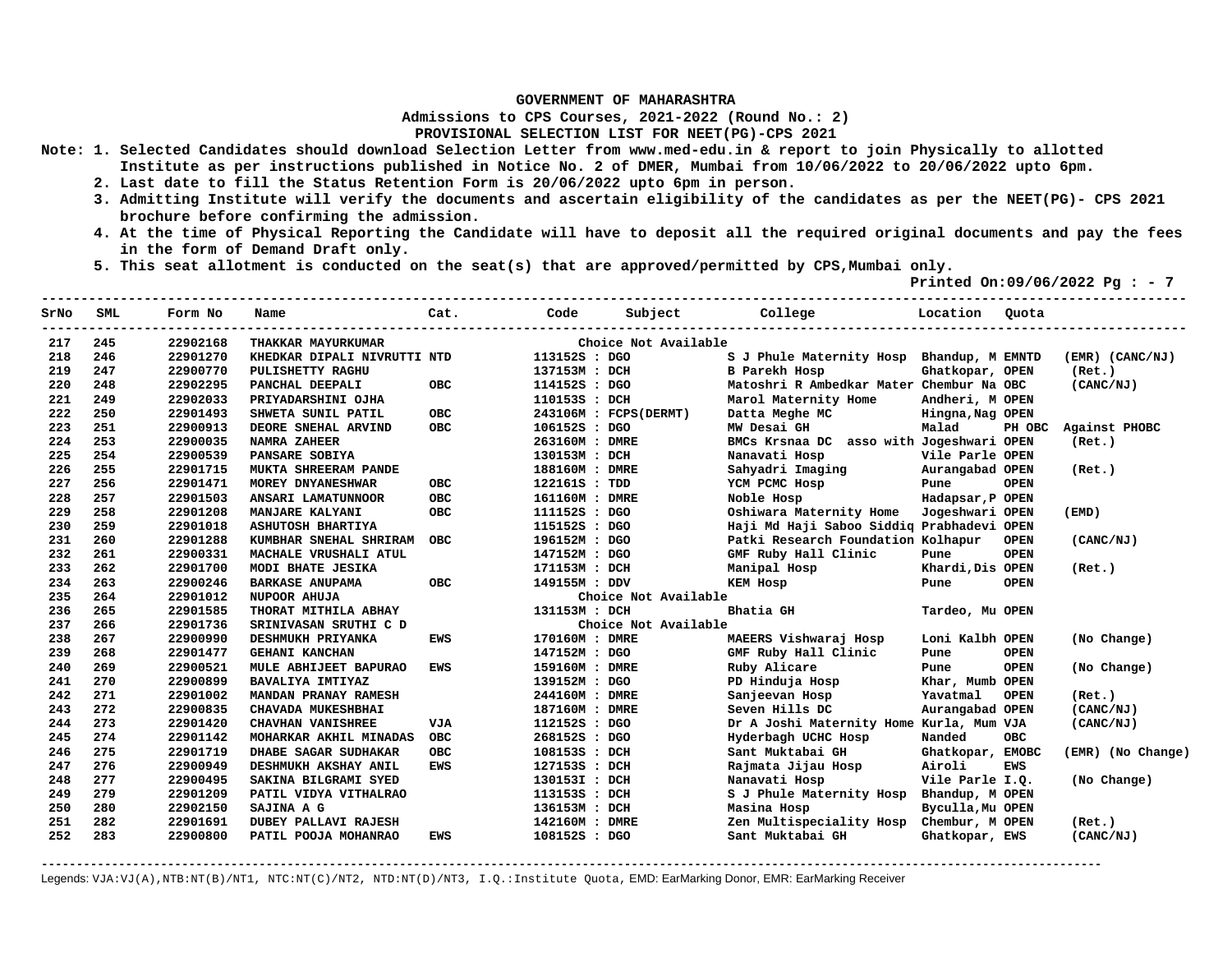**Admissions to CPS Courses, 2021-2022 (Round No.: 2)**

**PROVISIONAL SELECTION LIST FOR NEET(PG)-CPS 2021** 

- **Note: 1. Selected Candidates should download Selection Letter from www.med-edu.in & report to join Physically to allotted Institute as per instructions published in Notice No. 2 of DMER, Mumbai from 10/06/2022 to 20/06/2022 upto 6pm.** 
	- **2. Last date to fill the Status Retention Form is 20/06/2022 upto 6pm in person.**
	- **3. Admitting Institute will verify the documents and ascertain eligibility of the candidates as per the NEET(PG)- CPS 2021 brochure before confirming the admission.**
	- **4. At the time of Physical Reporting the Candidate will have to deposit all the required original documents and pay the fees in the form of Demand Draft only.**
	- **5. This seat allotment is conducted on the seat(s) that are approved/permitted by CPS,Mumbai only.**

 **Printed On:09/06/2022 Pg : - 8** 

| SrNo | SML | Form No  | Name                               | Cat.       | Code             | Subject              | College                                    | Location         | Quota       |             |
|------|-----|----------|------------------------------------|------------|------------------|----------------------|--------------------------------------------|------------------|-------------|-------------|
| 253  | 284 | 22900132 | DSOUZA SIMONA WILSON               | <b>EWS</b> | 106153S : DCH    |                      | MW Desai GH                                | Malad            | <b>EWS</b>  |             |
| 254  | 285 | 22900443 | <b>BHUNGANI KARTIK</b>             |            | 246153M : DCH    |                      | Dr. Mohites Amrut MF                       | Panvel           | <b>OPEN</b> | (Ret.)      |
| 255  | 286 | 22900533 | KULKARNI SANIKA JAYANT             | <b>EWS</b> | 160155M : DDV    |                      | Asial Inst of Hair Transp Pune             |                  | <b>OPEN</b> | (Ret.)      |
| 256  | 287 | 22900398 | SHINDE NILKANTH MAHADU             | <b>EWS</b> | 112153S : DCH    |                      | Dr A Joshi Maternity Home Kurla, Mum OPEN  |                  |             |             |
| 257  | 288 | 22900225 | PATEL MAULESH                      |            | 148152M : DGO    |                      | Kamat MF & RC                              | Pune             | <b>OPEN</b> | (CANC/NJ)   |
| 258  | 289 | 22900867 | HAMID ALWIN NASRUDIN               |            | 162152M : DGO    |                      | Dr. Patankar MF                            | Pune             | <b>OPEN</b> | (CANC/NJ)   |
| 259  | 290 | 22900098 | <b>RITU RAJAN</b>                  |            | 243153M : DCH    |                      | Datta Meghe MC                             | Hingna, Nag OPEN |             | (Ret.)      |
| 260  | 291 | 22902280 | <b>BHOIR PRANJALI GIRISH</b>       | <b>OBC</b> |                  | 140101I : FCPS(MED)  | Prince Ali Khan Hosp                       | Mazagon, M I.Q.  |             | (CANC/NJ)   |
| 261  | 292 | 22900186 | SAHIL SINGHAL                      |            |                  | 128102S : FCPS(SURG) | NMMC GH                                    | Vashi            | <b>OPEN</b> | (CANC/NJ)   |
| 262  | 293 | 22900077 | BENSHEYA J RAJ                     |            | 250152M : DGO    |                      | Yashoda Hosp                               | Kamothe, N OPEN  |             | (Ret.)      |
| 263  | 294 | 22900177 | <b>KASHMIRA PATLE</b>              | <b>OBC</b> | 207152M : DGO    |                      | MSS Mahal Maternity Home                   | Nagpur           | <b>OPEN</b> | (Ret.)      |
| 264  | 295 | 22900490 | YERAMWAR MONIKA BALAJI             | <b>EWS</b> | 119152S : DGO    |                      | <b>GMC</b>                                 | Jalgaon          | <b>EWS</b>  |             |
| 265  | 296 | 22900467 | MURUDKAR JAYSHREE                  | <b>OBC</b> | 111152S : DGO    |                      | Oshiwara Maternity Home                    | Jogeshwari EMOBC |             | (EMR)       |
| 266  | 297 | 22901349 | <b>BHUSKADE SNEHAL</b>             | <b>OBC</b> |                  | Choice Not Available |                                            |                  |             |             |
| 267  | 298 | 22901595 | SOMANI RAJSHREE RAMLAL             |            | 180152M : DGO    |                      | <b>PDMC</b>                                | Amravati         | <b>OPEN</b> |             |
| 268  | 299 | 22900417 | PATEL MARGISHA                     |            | 170153M : DCH    |                      | MAEERS Vishwaraj Hosp                      | Loni Kalbh OPEN  |             | (CANC/NJ)   |
| 269  | 300 | 22900327 | MAHALE MAYURI MANMATH              |            | 259152M : DGO    |                      | Pawana MF                                  | Maval, Dis OPEN  |             | (Ret.)      |
| 270  | 301 | 22900082 | MOHAMMED NAMDAR KHAN               | <b>EWS</b> | 111153S : DCH    |                      | Oshiwara Maternity Home                    | Jogeshwari OPEN  |             |             |
| 271  | 302 | 22901479 | KAPSE MANISHA TRYAMBAK OBC         |            |                  | Choice Not Available |                                            |                  |             |             |
| 272  | 303 | 22901280 | <b>GHULE BALAPRASAD</b>            | <b>NTD</b> |                  | Choice Not Available |                                            |                  |             |             |
| 273  | 304 | 22901796 | PAWAR VIKAS MANOHAR                | <b>VJA</b> | 102158S : DORTHO |                      | Jagjivanram WR Hosp                        | Mumbai Cen OPEN  |             | (CANC/NJ)   |
| 274  | 305 | 22901481 | NAYAK URJITA PRASAD                |            | 102159S : DPM    |                      | Jagjivanram WR Hosp                        | Mumbai Cen OPEN  |             | (Ret.)      |
| 275  | 306 | 22902120 | GARVIT GODAWAT                     |            |                  | 243101M : FCPS(MED)  | Datta Meghe MC                             | Hingna, Nag OPEN |             |             |
| 276  | 307 | 22901096 | CH SRINIVAS                        |            | 155153M : DCH    |                      | Unique MF                                  | Pimpri-Chi OPEN  |             | (CANC/NJ)   |
| 277  | 308 | 22900733 | <b>AAKANKSHA SINGH</b>             |            |                  | Choice Not Available |                                            |                  |             |             |
| 278  | 309 | 22901016 | ANJAN SWAPNIL PANDURANG EWS        |            |                  | Choice Not Available |                                            |                  |             |             |
| 279  | 310 | 22902255 | PEERA RAM                          |            |                  | 243103M : FCPS(OBGY) | Datta Meghe MC                             | Hingna, Nag OPEN |             | (CANC/NJ)   |
| 280  | 311 | 22901866 | APARNA G VIJAYAN                   |            | 155153M : DCH    |                      | Unique MF                                  | Pimpri-Chi OPEN  |             | (CANC/NJ)   |
| 281  | 312 | 22900773 | BHALERAO KUNAL NARAYAN             | OBC        | 102158S : DORTHO |                      | Jagjivanram WR Hosp                        | Mumbai Cen OPEN  |             |             |
| 282  | 313 | 22901448 | <b>GUPTA JYOTI JITENDRA</b>        |            | 185152M : DGO    |                      | Dr. Hedgewar Hosp                          | Aurangabad OPEN  |             |             |
| 283  | 314 | 22900666 | ANSARI IMTIYAZ AHMAD               | <b>OBC</b> | 110153S : DCH    |                      | Marol Maternity Home                       | Andheri, M OBC   |             | (CANC/NJ)   |
| 284  | 315 | 22901958 | <b>GOSAVI ABHISHEK SANDEEP NTB</b> |            | 257153M : DCH    |                      | Safalya Nur Home                           | Nashik           | <b>OPEN</b> | (Ret.)      |
| 285  | 316 | 22902207 | SHAIKH ADNAN AFSAR                 |            | 158160M : DMRE   |                      | Deoyani Multispeciality H Kothrud, Pu OPEN |                  |             | (CANC/NJ)   |
| 286  | 317 | 22900627 | <b>JADHAV ABHIJIT</b>              | <b>EWS</b> |                  | 248101M : FCPS(MED)  | Terna MC                                   | Nerul            | <b>OPEN</b> |             |
| 287  | 318 | 22900727 | PANCHAL MEHUL                      |            | 243152M : DGO    |                      | Datta Meghe MC                             | Hingna, Nag OPEN |             | (CANC/NJ)   |
| 288  | 319 | 22900776 | SHIRSAT AMAR BHAGWAN               | SC         |                  | 119101S : FCPS(MED)  | <b>GMC</b>                                 | Jalgaon          | SC          | (No Change) |

**-------------------------------------------------------------------------------------------------------------------------------------------------------**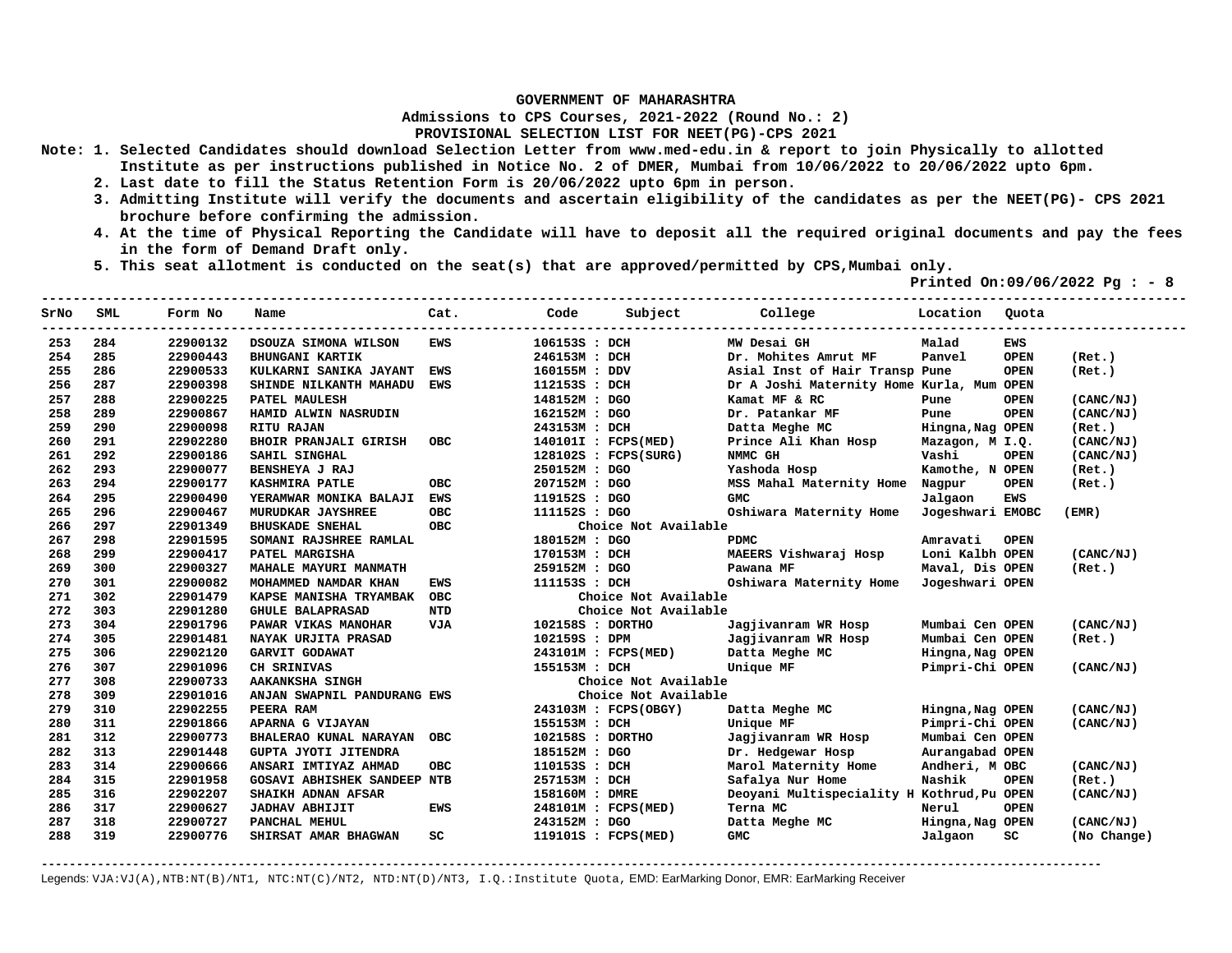**Admissions to CPS Courses, 2021-2022 (Round No.: 2)**

## **PROVISIONAL SELECTION LIST FOR NEET(PG)-CPS 2021**

- **Note: 1. Selected Candidates should download Selection Letter from www.med-edu.in & report to join Physically to allotted Institute as per instructions published in Notice No. 2 of DMER, Mumbai from 10/06/2022 to 20/06/2022 upto 6pm.** 
	- **2. Last date to fill the Status Retention Form is 20/06/2022 upto 6pm in person.**
	- **3. Admitting Institute will verify the documents and ascertain eligibility of the candidates as per the NEET(PG)- CPS 2021 brochure before confirming the admission.**
	- **4. At the time of Physical Reporting the Candidate will have to deposit all the required original documents and pay the fees in the form of Demand Draft only.**
	- **5. This seat allotment is conducted on the seat(s) that are approved/permitted by CPS,Mumbai only.**

 **Printed On:09/06/2022 Pg : - 9** 

| SrNo | SML | Form No  | Name                           | Cat.       | Code             |                        | Subject College                           | Location         | Quota       |             |
|------|-----|----------|--------------------------------|------------|------------------|------------------------|-------------------------------------------|------------------|-------------|-------------|
| 289  | 321 | 22900815 | MOHD SAYEED A REHMAN           |            |                  | 248101M : FCPS(MED)    | Terna MC                                  | Nerul            | <b>OPEN</b> |             |
| 290  | 322 | 22901553 | MOHAMMED AASEM KHAN            |            |                  | Choice Not Available   |                                           |                  |             |             |
| 291  | 323 | 22900159 | GAIKWAD DEEPJYOTI              |            | 248152M : DGO    |                        | Terna MC                                  | Nerul            | <b>OPEN</b> |             |
| 292  | 324 | 22900820 | CHAUDHARI AJINKYA              | <b>EWS</b> | 123158S : DORTHO |                        | <b>GMC</b>                                | Chandrapur OPEN  |             |             |
| 293  | 325 | 22901863 | BUDHAWAT VANDANA               | <b>NTD</b> | 188160M : DMRE   |                        | Sahyadri Imaging                          | Aurangabad OPEN  |             | (Ret.)      |
| 294  | 326 | 22900672 | MUNDE GOVIND PANDITRAO NTD     |            |                  | Choice Not Available   |                                           |                  |             |             |
| 295  | 327 | 22902107 | KADAM ANUKUL ASHOKRAO          | EWS        | 108152S : DGO    |                        | Sant Muktabai GH                          | Ghatkopar, EWS   |             |             |
| 296  | 328 | 22900501 | MAHTANI HOORAMANI              | <b>EWS</b> |                  | 128102S : FCPS(SURG)   | NMMC GH                                   | Vashi            | EWS         | (No Change) |
| 297  | 329 | 22900647 | POONAM DALIP KUMAR             |            | 250152M : DGO    |                        | Yashoda Hosp                              | Kamothe, N OPEN  |             | (CANC/NJ)   |
| 298  | 330 | 22900747 | SALI KIMAYA RAMESH             |            | 148152M : DGO    |                        | Kamat MF & RC                             | Pune             | <b>OPEN</b> |             |
| 299  | 331 | 22900234 | TANYA ABRAHAM                  |            | 136152I : DGO    |                        | Masina Hosp                               | Byculla, Mu I.Q. |             | (Ret.)      |
| 300  | 332 | 22901237 | PAYAL MOTIRAM JIBHAKATE OBC    |            |                  | 109152S : DGO          | Mother & Child Hosp                       | Borivali, OBC    |             |             |
| 301  | 334 | 22900798 | KHUTALE VAIBHAV                | <b>OBC</b> | 113153S : DCH    |                        | S J Phule Maternity Hosp Bhandup, M OBC   |                  |             | (CANC/NJ)   |
| 302  | 335 | 22902055 | <b>GUPTA SIDDESH TRIBHUVAN</b> |            |                  | Choice Not Available   |                                           |                  |             |             |
| 303  | 336 | 22901705 | PARALKAR HEMA TULSIDAS OBC     |            | 114152S : DGO    |                        | Matoshri R Ambedkar Mater Chembur Na OBC  |                  |             |             |
| 304  | 337 | 22900333 | <b>BHOSALE SUPRIYA</b>         |            | 168152M : DGO    |                        | GMF Ruby Hall Clinic                      | Wanowarie, OPEN  |             |             |
| 305  | 338 | 22901523 | MUNDHE SUMIT DATTATRAYA NTD    |            |                  | Choice Not Available   |                                           |                  |             |             |
| 306  | 339 | 22900083 | MADRE AKSHAY RAMESHRAO OBC     |            | 248153M : DCH    |                        | Terna MC                                  | Nerul            | <b>OPEN</b> |             |
| 307  | 340 | 22901419 | CHAUDHARI JIVRAJBHAI           |            |                  | 132105M : FCPS(CH)     | BJ Wadia Hosp                             | Parel, Mumb OPEN |             | (CANC/NJ)   |
| 308  | 341 | 22901450 | <b>GUTTE CHITRA BABURAO</b>    | NTD        | 113152S : DGO    |                        | S J Phule Maternity Hosp Bhandup, M EMNTD |                  |             | (EMR)       |
| 309  | 342 | 22900085 | <b>VRAJESH VYAS</b>            |            | 137153M : DCH    |                        | <b>B</b> Parekh Hosp                      | Ghatkopar, OPEN  |             |             |
| 310  | 343 | 22900940 | RODAGE SATISH                  | EWS        | 248153M : DCH    |                        | Terna MC                                  | Nerul            | <b>OPEN</b> |             |
| 311  | 344 | 22900310 | TRIVEDI KEYUR                  |            | 171160M : DMRE   |                        | Manipal Hosp                              | Khardi, Dis OPEN |             | (CANC/NJ)   |
| 312  | 346 | 22901908 | SORIYA HIMANSHI                |            |                  | Choice Not Available   |                                           |                  |             |             |
| 313  | 347 | 22900993 | <b>BAGLANE VIJAY GOKUL</b>     | <b>EWS</b> | 121158S : DORTHO |                        | Kamla Nehru PMC Hosp                      | Pune             | <b>OPEN</b> |             |
| 314  | 348 | 22902278 | <b>SULENDRA KUMAR</b>          |            | 248152I : DGO    |                        | Terna MC                                  | Nerul            | I.Q.        | (CANC/NJ)   |
| 315  | 349 | 22901160 | SAWANT ANURADHA KAILASH        |            | 161152M : DGO    |                        | Noble Hosp                                | Hadapsar, P OPEN |             |             |
| 316  | 350 | 22900022 | VAZ NANCY SHAVER               |            | 265160M : DMRE   |                        | PMC's Krsnaa DC asso with Pune            |                  | <b>OPEN</b> | (Ret.)      |
| 317  | 351 | 22900665 | <b>DEEPAK KUMAR</b>            |            | 205153M : DCH    |                        | Lata Mangeshkar Hosp                      | Nagpur           | <b>OPEN</b> | (Ret.)      |
| 318  | 352 | 22900996 | WAVRE BABURAO ASHROBA EWS      |            | 110152S : DGO    |                        | Marol Maternity Home                      | Andheri, M EWS   |             |             |
| 319  | 353 | 22901482 | TANDEL PALAK MAHENDRA          |            | 233155M : DDV    |                        | Late Krishnarao Chavan Cl Karad, Sat OPEN |                  |             | (Ret.)      |
| 320  | 354 | 22901982 | LAXMIDHAR IBRAHIM              |            | 149159M : DPM    |                        | KEM HOSP                                  | Pune             | <b>OPEN</b> | (CANC/NJ)   |
| 321  | 356 | 22900487 | AANAL MEHUL DAMANI             |            | 136152I : DGO    |                        | Masina Hosp                               | Byculla, Mu I.Q. |             | (CANC/NJ)   |
| 322  | 357 | 22900123 | VYAS MRUDUL RAMESH             |            | 250152M : DGO    |                        | Yashoda Hosp                              | Kamothe, N OPEN  |             |             |
| 323  | 358 | 22900183 | <b>RANVIJAY SINGH</b>          |            |                  | $105102S$ : FCPS(SURG) | Smt. MT Agarwal GH                        | Mumbai           | <b>OPEN</b> | (CANC/NJ)   |
| 324  | 359 | 22900674 | CHORDIYA ANKITA                |            | 237155M : DDV    |                        | Ashwini Sahakari Rugnalay Solapur         |                  | <b>OPEN</b> | (No Change) |

**-------------------------------------------------------------------------------------------------------------------------------------------------------**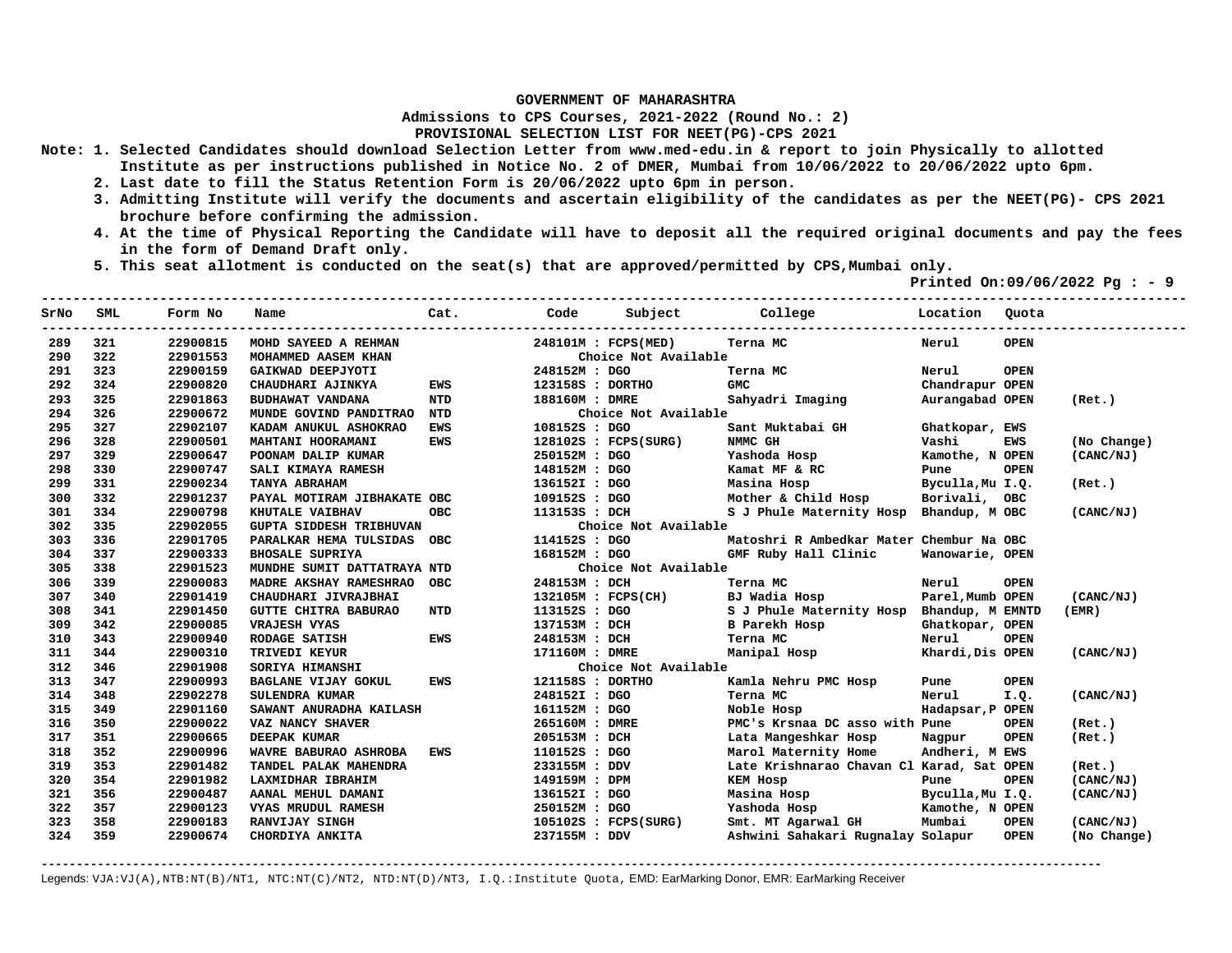**Admissions to CPS Courses, 2021-2022 (Round No.: 2)**

**PROVISIONAL SELECTION LIST FOR NEET(PG)-CPS 2021** 

- **Note: 1. Selected Candidates should download Selection Letter from www.med-edu.in & report to join Physically to allotted Institute as per instructions published in Notice No. 2 of DMER, Mumbai from 10/06/2022 to 20/06/2022 upto 6pm.** 
	- **2. Last date to fill the Status Retention Form is 20/06/2022 upto 6pm in person.**
	- **3. Admitting Institute will verify the documents and ascertain eligibility of the candidates as per the NEET(PG)- CPS 2021 brochure before confirming the admission.**
	- **4. At the time of Physical Reporting the Candidate will have to deposit all the required original documents and pay the fees in the form of Demand Draft only.**
	- **5. This seat allotment is conducted on the seat(s) that are approved/permitted by CPS,Mumbai only.**

 **Printed On:09/06/2022 Pg : - 10** 

| SrNo | SML | Form No  | Name                        | Cat.       | Code           | Subject                 | College                                    | Location         | Quota       |                     |
|------|-----|----------|-----------------------------|------------|----------------|-------------------------|--------------------------------------------|------------------|-------------|---------------------|
| 325  | 360 | 22900671 | NARULE AKASH VIJAY          | <b>OBC</b> | 110153S : DCH  |                         | Marol Maternity Home                       | Andheri, M OBC   |             |                     |
| 326  | 362 | 22901640 | RATHOD MANISHA SHIVAJI VJA  |            | 108152S : DGO  |                         | Sant Muktabai GH                           | Ghatkopar, VJA   |             |                     |
| 327  | 364 | 22900519 | MODH SOORAJ                 |            | 148152M : DGO  |                         | Kamat MF & RC                              | Pune             | <b>OPEN</b> |                     |
| 328  | 365 | 22901793 | MUNDE GANESH ASHOK          | <b>NTD</b> |                | Choice Not Available    |                                            |                  |             |                     |
| 329  | 366 | 22902022 | BADMERA MUKESH MANOHAR      | <b>OBC</b> | 104156S : DA   |                         | KB Bhabha Hosp                             | Bandra, Mum OPEN |             | $(EMD)$ $(CANC/NJ)$ |
| 330  | 367 | 22902057 | MANE SURAJ SANJAY           |            | 161152I : DGO  |                         | Noble Hosp                                 | Hadapsar, P I.Q. |             | (CANC/NJ)           |
| 331  | 368 | 22902062 | <b>JETHALIYA NAVAL</b>      | EWS        |                | Choice Not Available    |                                            |                  |             |                     |
| 332  | 369 | 22900721 | <b>GAUTAM NITINBHAI</b>     |            | 243155M : DDV  |                         | Datta Meghe MC                             | Hingna, Nag OPEN |             | (Ret.)              |
| 333  | 370 | 22901343 | CHAUDHARY JALDIP            |            | 130152I : DGO  |                         | Nanavati Hosp                              | Vile Parle I.Q.  |             | (Ret.)              |
| 334  | 371 | 22901929 | ITALIYA DARSHAK             |            | 165153M : DCH  |                         | Vatsalya Mother & Child C Bhosari, D OPEN  |                  |             | (CANC/NJ)           |
| 335  | 372 | 22900877 | MAYKER AMOL SUBHASHRAO EWS  |            | 107161S : TDD  |                         | PT. MM Shatabdi Hosp                       | Govandi, OPEN    |             | (CANC/NJ)           |
| 336  | 373 | 22901887 | SANTOKI SAVANKUMAR          |            | 131153I : DCH  |                         | Bhatia GH                                  | Tardeo, Mu I.Q.  |             | (CANC/NJ)           |
| 337  | 374 | 22900614 | CHAVAN SWAPNALI RAM         |            | 237152M : DGO  |                         | Ashwini Sahakari Rugnalay Solapur          |                  | <b>OPEN</b> |                     |
| 338  | 375 | 22900927 | DABHI TAPAN                 |            | 157152M : DGO  |                         | Jivraj Venichand Shah Cha Baramati, D OPEN |                  |             | (CANC/NJ)           |
| 339  | 376 | 22901233 | KENJALE RIDDHI              |            | 233155M : DDV  |                         | Late Krishnarao Chavan Cl Karad, Sat OPEN  |                  |             | (No Change)         |
| 340  | 377 | 22901646 | GAJJAR CHIRAG KESHAVLAL     |            | 153160M : DMRE |                         | Sachin Kamble Inst                         | Moshi, Dist OPEN |             | (Ret.)              |
| 341  | 378 | 22900920 | TIPARADI SONALI             | <b>OBC</b> | 158160M : DMRE |                         | Deoyani Multispeciality H Kothrud, Pu OPEN |                  |             | (CANC/NJ)           |
| 342  | 379 | 22900569 | CHAVAN VAISHNAVI VIJAY      |            |                | Choice Not Available    |                                            |                  |             |                     |
| 343  | 380 | 22900348 | SAWADE DIPALI               | <b>OBC</b> | 212152M : DGO  |                         | Ankur Womens Hosp                          | Nanded           | <b>OPEN</b> | (Ret.)              |
| 344  | 381 | 22900574 | PRIYANKA RAI                |            | 207152M : DGO  |                         | MSS Mahal Maternity Home                   | Nagpur           | <b>OPEN</b> |                     |
| 345  | 382 | 22902091 | SWAPNIL SHASHIDHARAN        |            | 150153M : DCH  |                         | Shripal Children Hosp                      | Baramati, D OPEN |             | (CANC/NJ)           |
| 346  | 383 | 22902256 | SOLANKI VIVEK               | VJA        |                | $119104S$ : FCPS(OPTHL) | <b>GMC</b>                                 | Jalgaon          | <b>OPEN</b> | (Ret.)              |
| 347  | 384 | 22900692 | LOKESH BANDEBUCHE           | <b>OBC</b> | 180153M : DCH  |                         | <b>PDMC</b>                                | Amravati         | <b>OPEN</b> | (Ret.)              |
| 348  | 385 | 22901098 | RATHOD RAHUL BABURAO        | VJA        | 106153S : DCH  |                         | MW Desai GH                                | Malad            | <b>VJA</b>  |                     |
| 349  | 386 | 22901019 | PATIL GAURAV DILIP          | <b>OBC</b> | 113153S : DCH  |                         | S J Phule Maternity Hosp                   | Bhandup, M OBC   |             |                     |
| 350  | 387 | 22900242 | RAJOLE SUPRIYA SUBHASH      |            | 248160M : DMRE |                         | Terna MC                                   | Nerul            | <b>OPEN</b> |                     |
| 351  | 388 | 22901625 | DOSHI PARTH NIKHIL          |            | 248160M : DMRE |                         | Terna MC                                   | Nerul            | <b>OPEN</b> |                     |
| 352  | 389 | 22901392 | DONTHULA LOKESH             |            | 185153M : DCH  |                         | Dr. Hedgewar Hosp                          | Aurangabad OPEN  |             | (Ret.)              |
| 353  | 390 | 22901738 | NISHAD ANAND PAHADI         | <b>NTB</b> | 104156S : DA   |                         | KB Bhabha Hosp                             | Bandra, Mum OPEN |             | (CANC/NJ)           |
| 354  | 391 | 22900258 | TAMBOLI SEEFANA MUJMIL      | <b>OBC</b> | 200152M : DGO  |                         | Vaishnavi Hosp                             | Latur            | <b>OPEN</b> | (Ret.)              |
| 355  | 392 | 22901774 | GANGADHAR KERBA NARAWDE NTB |            |                | 120102S : FCPS(SURG)    | HBT Trauma Care Hosp                       | Jogeshwari OPEN  |             | (EMD) (No Change)   |
| 356  | 393 | 22902202 | PATIL ASHLESHA AJAY         | EWS        | 107159S : DPM  |                         | PT. MM Shatabdi Hosp                       | Govandi,         | <b>OPEN</b> | (CANC/NJ)           |
| 357  | 394 | 22901009 | AKSHAYKUMAR DAMODAR         | <b>OBC</b> | 205155M : DDV  |                         | Lata Mangeshkar Hosp                       | Nagpur           | <b>OPEN</b> | (No Change)         |
| 358  | 395 | 22900763 | <b>PUJA SINGH</b>           |            | 139152I : DGO  |                         | PD Hinduja Hosp                            | Khar, Mumb I.Q.  |             | (Ret.)              |
| 359  | 396 | 22900555 | RAMYA DOMMETI               |            | 146152I : DGO  |                         | Dwarika Sangamnerkar                       | Pune             | I.Q.        | (Ret.)              |
| 360  | 397 | 22901524 | SOLANKE SACHINKUMAR         | <b>OBC</b> | 256160M : DMRE |                         | Akshay DC                                  | Sangli           | <b>OPEN</b> | (Ret.)              |

**-------------------------------------------------------------------------------------------------------------------------------------------------------**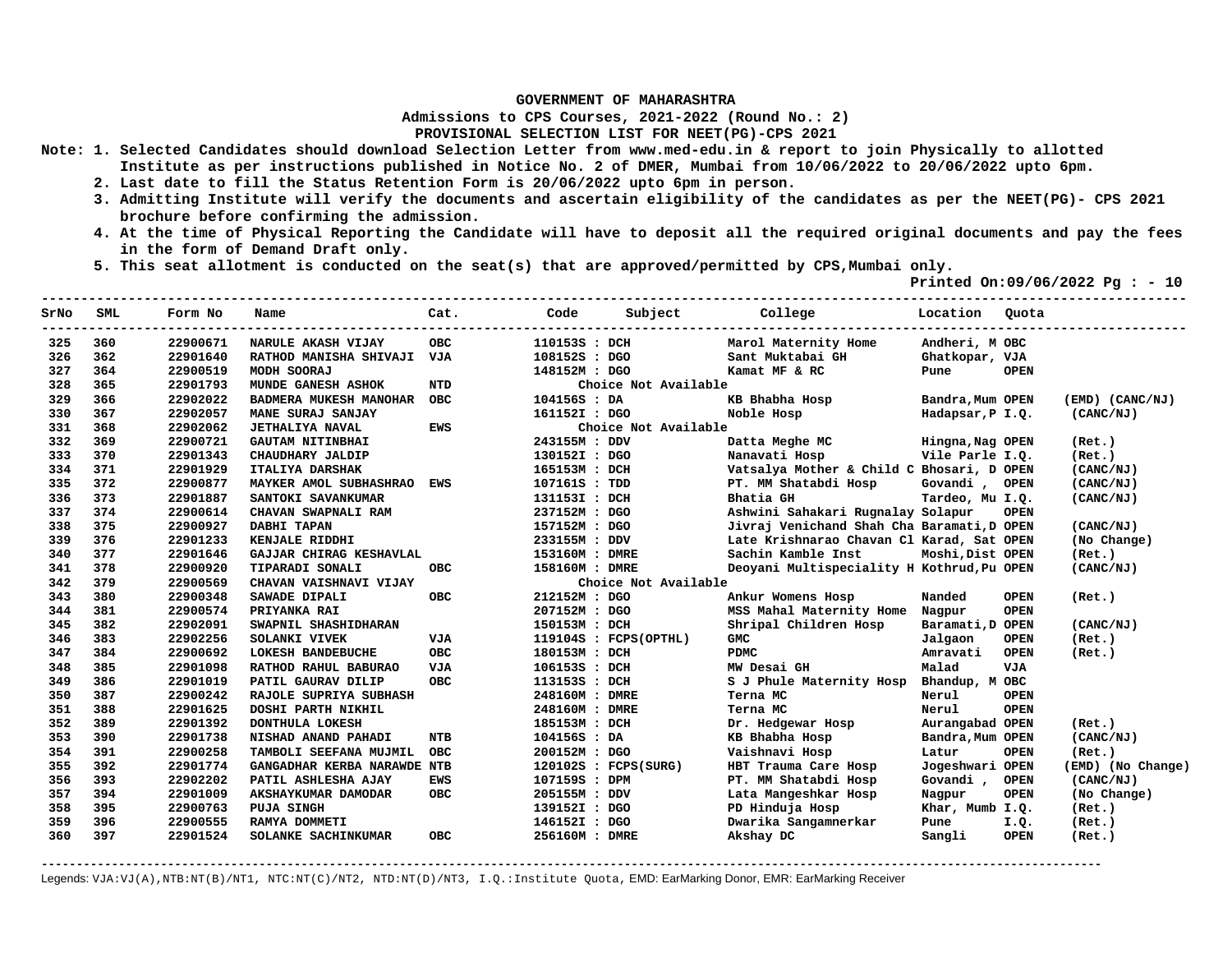**Admissions to CPS Courses, 2021-2022 (Round No.: 2)**

**PROVISIONAL SELECTION LIST FOR NEET(PG)-CPS 2021** 

- **Note: 1. Selected Candidates should download Selection Letter from www.med-edu.in & report to join Physically to allotted Institute as per instructions published in Notice No. 2 of DMER, Mumbai from 10/06/2022 to 20/06/2022 upto 6pm.** 
	- **2. Last date to fill the Status Retention Form is 20/06/2022 upto 6pm in person.**
	- **3. Admitting Institute will verify the documents and ascertain eligibility of the candidates as per the NEET(PG)- CPS 2021 brochure before confirming the admission.**
	- **4. At the time of Physical Reporting the Candidate will have to deposit all the required original documents and pay the fees in the form of Demand Draft only.**
	- **5. This seat allotment is conducted on the seat(s) that are approved/permitted by CPS,Mumbai only.**

 **Printed On:09/06/2022 Pg : - 11** 

| SrNo | SML | Form No  | Name                         | Cat.       | Code               | Subject               | College                                    | Location         | Ouota       |             |
|------|-----|----------|------------------------------|------------|--------------------|-----------------------|--------------------------------------------|------------------|-------------|-------------|
| 361  | 398 | 22901347 | PILARE YASHPAL               | OBC        | 118152S : DGO      |                       | SVD Savarkar Hosp                          | Mulund Eas OBC   |             |             |
| 362  | 399 | 22900882 | MAHAJAN SHUBHANGI            | <b>OBC</b> |                    | 128102S : FCPS(SURG)  | NMMC GH                                    | Vashi            | <b>OPEN</b> |             |
| 363  | 400 | 22900529 | PATIL SHEETAL RAMHARI        | <b>EWS</b> |                    | Choice Not Available  |                                            |                  |             |             |
| 364  | 401 | 22901724 | SHAIKH MOHD MOHTASHIM        | <b>EWS</b> |                    | Choice Not Available  |                                            |                  |             |             |
| 365  | 402 | 22900881 | BHAGAT SWAPNIL BABURAO       | SC         | 128155S : DDV      |                       | NMMC GH                                    | Vashi            | SC          | (No Change) |
| 366  | 403 | 22900144 | <b>ANUSHKA MISHRA</b>        |            |                    | Choice Not Available  |                                            |                  |             |             |
| 367  | 404 | 22900505 | KALE AKANKSHA GULABRAO       | <b>OBC</b> | 185152I : DGO      |                       | Dr. Hedgewar Hosp                          | Aurangabad I.Q.  |             | (No Change) |
| 368  | 405 | 22901236 | INSHA LODHI                  |            | 181152M : DGO      |                       | Anand Hosp                                 | Vaijapur,A OPEN  |             | (CANC/NJ)   |
| 369  | 406 | 22900980 | VISHWAKARMA UDAYAN           |            |                    | Choice Not Available  |                                            |                  |             |             |
| 370  | 407 | 22901451 | MOHIT BHATI                  |            | 147153M : DCH      |                       | GMF Ruby Hall Clinic                       | Pune             | <b>OPEN</b> |             |
| 371  | 408 | 22900813 | DESHMUKH SAURABH NARESH OBC  |            | 161153M : DCH      |                       | Noble Hosp                                 | Hadapsar, P OPEN |             |             |
| 372  | 409 | 22901584 | PARMAR SHIKHA PRAVIN         |            | 107161S : TDD      |                       | PT. MM Shatabdi Hosp                       | Govandi,         | <b>OPEN</b> |             |
| 373  | 410 | 22901868 | <b>SIKHA GURJAR</b>          |            | 202152M : DGO      |                       | Dr. S.B. Gugale Hosp & Wa Latur            |                  | <b>OPEN</b> | (CANC/NJ)   |
| 374  | 411 | 22900140 | KUMARI SHILPI MODI           |            | 136152I : DGO      |                       | Masina Hosp                                | Byculla, Mu I.Q. |             |             |
| 375  | 412 | 22900691 | TAZAK SHIBA MOHD IQBAL       |            | 165153M : DCH      |                       | Vatsalya Mother & Child C Bhosari, D OPEN  |                  |             | (Ret.)      |
| 376  | 413 | 22900567 | MANOJ KUMAR CHANDRA          |            |                    | 243106I : FCPS(DERMT) | Datta Meghe MC                             | Hingna, Nag I.Q. |             | (CANC/NJ)   |
| 377  | 414 | 22900757 | PANDEY NEETU AMBIKA          |            | 132105M : FCPS(CH) |                       | BJ Wadia Hosp                              | Parel, Mumb OPEN |             | (CANC/NJ)   |
| 378  | 415 | 22901358 | JHA SAGAR VINAY              |            | 243152M : DGO      |                       | Datta Meghe MC                             | Hingna, Nag OPEN |             |             |
| 379  | 416 | 22901174 | SOLANKE AKSHAY BHAGWAN VJA   |            | 112152S : DGO      |                       | Dr A Joshi Maternity Home Kurla, Mum VJA   |                  |             |             |
| 380  | 417 | 22901824 | KAMELWAR SURAJ RAMDAS        | <b>NTC</b> | 111153S : DCH      |                       | Oshiwara Maternity Home                    | Jogeshwari NTC   |             | (CANC/NJ)   |
| 381  | 418 | 22901474 | BIDGAR ASHWINI SUNILRAO NTC  |            | 163155M : DDV      |                       | Skin & Surgery Internatio Kothrud, Pu OPEN |                  |             | (No Change) |
| 382  | 419 | 22900438 | GAIKWAD NIKITA PRASHANT VJA  |            |                    | 105102S : FCPS(SURG)  | Smt. MT Agarwal GH                         | Mumbai           | <b>OPEN</b> |             |
| 383  | 420 | 22901780 | SAWANT SHAIBAZ SIRAJ         |            |                    | Choice Not Available  |                                            |                  |             |             |
| 384  | 421 | 22902198 | BHISE KIRTI RAJABHAU         | <b>EWS</b> | 104161S : TDD      |                       | KB Bhabha Hosp                             | Bandra, Mum EWS  |             |             |
| 385  | 422 | 22901822 | ANAND PRAKASH GUPTA          |            | 243153M : DCH      |                       | Datta Meghe MC                             | Hingna, Nag OPEN |             | (CANC/NJ)   |
| 386  | 423 | 22901562 | RADADIYA DIPAKKUMAR          |            |                    | 149101I : FCPS(MED)   | KEM Hosp                                   | Pune             | I.Q.        | (Ret.)      |
| 387  | 424 | 22900803 | SWATI KAPOOR                 |            | 147152I : DGO      |                       | GMF Ruby Hall Clinic                       | Pune             | I.Q.        | (Ret.)      |
| 388  | 426 | 22901744 | <b>GOLEY VITTHAL GAJANAN</b> | <b>OBC</b> | 107161S : TDD      |                       | PT. MM Shatabdi Hosp                       | Govandi, OBC     |             | (No Change) |
| 389  | 427 | 22902128 | AGHARA VIVEK VINODBHAI       |            | 154153M : DCH      |                       | Sant Dnyaneshwar MER                       | Pune             | <b>OPEN</b> | (CANC/NJ)   |
| 390  | 428 | 22900156 | KOTA POOJITHA REDDY          |            | 238153M : DCH      |                       | Navjeen Children Hosp                      | Pandharpur OPEN  |             | (Ret.)      |
| 391  | 429 | 22901234 | DONGARWAR SNEHAL DEORAO OBC  |            | 243152M : DGO      |                       | Datta Meghe MC                             | Hingna, Nag OPEN |             |             |
| 392  | 433 | 22901801 | WAGH PRASHANT KAILAS         | OBC.       | 132105M : FCPS(CH) |                       | BJ Wadia Hosp                              | Parel, Mumb OPEN |             |             |
| 393  | 434 | 22901216 | ANIL KUMAR AGRAWAL           |            |                    | 140108M : FCPS(ORTHO) | Prince Ali Khan Hosp                       | Mazagon, M OPEN  |             | (CANC/NJ)   |
| 394  | 435 | 22902092 | ANKUR SOMANI                 |            | 167152M : DGO      |                       | Wcare Multispecialty Hosp wagholi, D OPEN  |                  |             |             |
| 395  | 436 | 22901686 | SMRITI YADAV                 |            |                    | Choice Not Available  |                                            |                  |             |             |
| 396  | 437 | 22900347 | SURAM PRANEETHA              |            | 241153M : DCH      |                       | Span Paed & Neonatal Crit Solapur          |                  | <b>OPEN</b> | (Ret.)      |

**-------------------------------------------------------------------------------------------------------------------------------------------------------**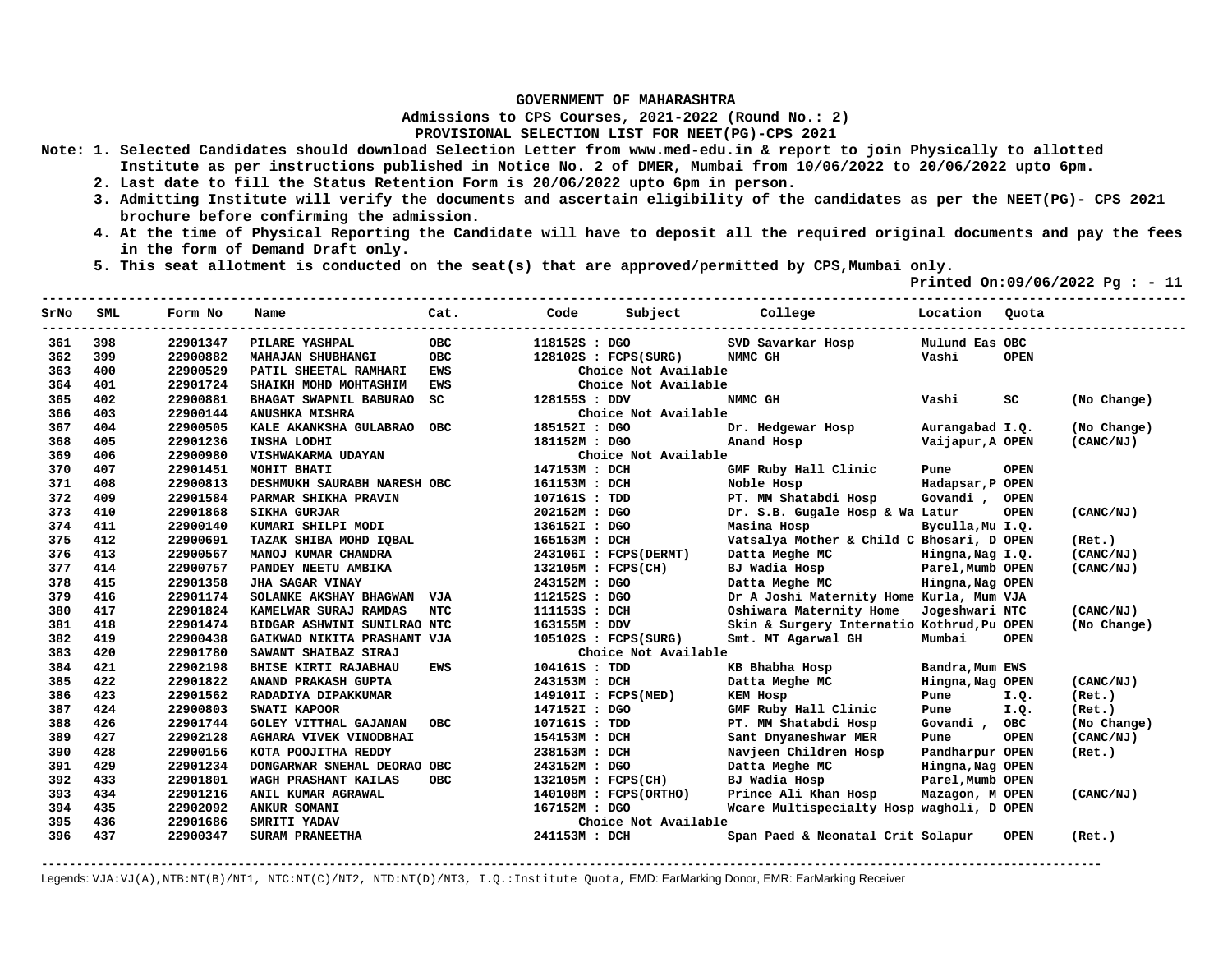**Admissions to CPS Courses, 2021-2022 (Round No.: 2)**

**PROVISIONAL SELECTION LIST FOR NEET(PG)-CPS 2021** 

- **Note: 1. Selected Candidates should download Selection Letter from www.med-edu.in & report to join Physically to allotted Institute as per instructions published in Notice No. 2 of DMER, Mumbai from 10/06/2022 to 20/06/2022 upto 6pm.** 
	- **2. Last date to fill the Status Retention Form is 20/06/2022 upto 6pm in person.**
	- **3. Admitting Institute will verify the documents and ascertain eligibility of the candidates as per the NEET(PG)- CPS 2021 brochure before confirming the admission.**
	- **4. At the time of Physical Reporting the Candidate will have to deposit all the required original documents and pay the fees in the form of Demand Draft only.**
	- **5. This seat allotment is conducted on the seat(s) that are approved/permitted by CPS,Mumbai only.**

 **Printed On:09/06/2022 Pg : - 12** 

| SrNo | SML | Form No  | Name                         | Cat.       | Code           | Subject College       |                                            | Location         | Quota        |                   |
|------|-----|----------|------------------------------|------------|----------------|-----------------------|--------------------------------------------|------------------|--------------|-------------------|
| 397  | 438 | 22900638 | DEGLOORKAR CHANDARANI        | NTB        | 121152S : DGO  |                       | Kamla Nehru PMC Hosp                       | Pune             | <b>EMNTB</b> | (EMR) (No Change) |
| 398  | 439 | 22902212 | PADOL DIKSHA DEVIDAS         | <b>EWS</b> |                | Choice Not Available  |                                            |                  |              |                   |
| 399  | 440 | 22900480 | <b>MANDAR JAIN</b>           |            | 205160M : DMRE |                       | Lata Mangeshkar Hosp                       | Nagpur           | <b>OPEN</b>  | (CANC/NJ)         |
| 400  | 441 | 22900141 | THOMBRE SIDDHI RAJESH        |            | 208152M : DGO  |                       | Orange City Hosp                           | Nagpur           | <b>OPEN</b>  |                   |
| 401  | 442 | 22900841 | PATKAR CHINMAY RAJENDRA      |            | 107159S : DPM  |                       | PT. MM Shatabdi Hosp                       | Govandi, OPEN    |              |                   |
| 402  | 443 | 22900979 | SHAIKH MOHAMMAD ADIL         |            |                | 140108M : FCPS(ORTHO) | Prince Ali Khan Hosp                       | Mazagon, M OPEN  |              |                   |
| 403  | 444 | 22901022 | WAGH SHARAYU SHESHRAO        | <b>OBC</b> | 161152M : DGO  |                       | Noble Hosp                                 | Hadapsar, P OPEN |              |                   |
| 404  | 445 | 22900273 | DHAKNE ARATI DATTATRAY       | NTD        |                | Choice Not Available  |                                            |                  |              |                   |
| 405  | 446 | 22901615 | <b>BHISADE RASESHWARI</b>    | <b>OBC</b> | 265160M : DMRE |                       | PMC's Krsnaa DC asso with Pune             |                  | <b>OPEN</b>  | (Ret.)            |
| 406  | 447 | 22902266 | <b>AYUSH SINGHAL</b>         |            | 144155I : DDV  |                       | Vedanta Inst                               | Saswand, Di I.Q. |              |                   |
| 407  | 448 | 22900531 | SUDIPTA SAHA                 |            |                | Choice Not Available  |                                            |                  |              |                   |
| 408  | 449 | 22900473 | <b>RAKESH M</b>              |            | 255153M : DCH  |                       | Kingsway Hosp                              | Nagpur           | <b>OPEN</b>  | (CANC/NJ)         |
| 409  | 450 | 22900970 | GAIKWAD PRAGATI              | SC         | 125155S : DDV  |                       | <b>VMGMC</b>                               | Yavatmal         | SC.          | (CANC/NJ)         |
| 410  | 451 | 22901407 | THAWARE DHANANJAY            | <b>EWS</b> |                | 105158S : DORTHO      | Smt. MT Agarwal GH                         | Mumbai           | <b>OPEN</b>  | (CANC/NJ)         |
| 411  | 452 | 22901102 | YADAV AJIT AMRITLAL          |            | 141160I : DMRE |                       | Ruby Alicare                               | Mumbai           | I.Q.         | (CANC/NJ)         |
| 412  | 453 | 22900403 | WANJARI SURESHRAO            | <b>OBC</b> | 180152I : DGO  |                       | <b>PDMC</b>                                | Amravati         | I.Q.         | (No Change)       |
| 413  | 454 | 22901011 | MASKE SAGAR DILIP            | <b>OBC</b> | 234155M : DDV  |                       | Dr. Mahajan's Clinic & Sam Satara          |                  | OPEN         | (No Change)       |
| 414  | 455 | 22900447 | SAVALIYA HARDIK              |            | 147160I : DMRE |                       | GMF Ruby Hall Clinic                       | Pune             | I.Q.         | (CANC/NJ)         |
| 415  | 456 | 22902316 | ZAPADIYA SANDHYABEN          |            | 192152M : DGO  |                       | Shree Gurudatta CFS Hospi Dhule            |                  | <b>OPEN</b>  | (CANC/NJ)         |
| 416  | 457 | 22902305 | KAPIL GANGIL                 |            | 145153M : DCH  |                       | Chinmay Inst                               | Pune             | <b>OPEN</b>  |                   |
| 417  | 458 | 22900036 | PENDOTA SUSMITHA             |            | 218153M : DCH  |                       | MMC Wanless Hosp                           | Miraj            | <b>OPEN</b>  | (Ret.)            |
| 418  | 460 | 22900091 | MOHINI KUMARI                |            | 192152M : DGO  |                       | Shree Gurudatta CFS Hospi Dhule            |                  | <b>OPEN</b>  | (Ret.)            |
| 419  | 461 | 22901701 | SALDANHA JACQUELINE          |            | 163155M : DDV  |                       | Skin & Surgery Internatio Kothrud, Pu OPEN |                  |              |                   |
| 420  | 462 | 22901902 | ALISHA BHATNAGAR             |            | 168152I : DGO  |                       | GMF Ruby Hall Clinic                       | Wanowarie, I.Q.  |              | (Ret.)            |
| 421  | 463 | 22901182 | REPAKA PRATHIBHA             |            | 212152M : DGO  |                       | Ankur Womens Hosp                          | Nanded           | <b>OPEN</b>  | (Ret.)            |
| 422  | 464 | 22901538 | <b>RAKESH KUMAR</b>          |            | 261153M : DCH  |                       | SSP Care Adv Paed                          | Nanded           | <b>OPEN</b>  | (CANC/NJ)         |
| 423  | 465 | 22901674 | <b>SHEWALE ANUJA BHASKAR</b> | <b>OBC</b> | 237152M : DGO  |                       | Ashwini Sahakari Rugnalay Solapur          |                  | <b>OPEN</b>  |                   |
| 424  | 466 | 22901313 | BADE SWAPNIL SHAMRAO         |            |                | 125158S : DORTHO      | <b>VMGMC</b>                               | Yavatmal         | <b>OPEN</b>  |                   |
| 425  | 467 | 22901373 | SANA KHANAM TOUFEEQ          | <b>EWS</b> | 162152M : DGO  |                       | Dr. Patankar MF                            | Pune             | <b>OPEN</b>  |                   |
| 426  | 468 | 22900577 | PAREKH INJUMAM               |            | 162152M : DGO  |                       | Dr. Patankar MF                            | Pune             | <b>OPEN</b>  |                   |
| 427  | 469 | 22900871 | JOSHI KARAN YOGESHKUMAR      |            | 248153I : DCH  |                       | Terna MC                                   | Nerul            | I.Q.         | (CANC/NJ)         |
| 428  | 470 | 22902026 | <b>KHAIRNAR DHANSHRI</b>     | <b>OBC</b> |                | Choice Not Available  |                                            |                  |              |                   |
| 429  | 471 | 22901105 | DEEPIKA SHARMA               |            | 146152M : DGO  |                       | Dwarika Sangamnerkar                       | Pune             | <b>OPEN</b>  |                   |
| 430  | 472 | 22900828 | JADHAO DHANASHRI VASANT VJA  |            |                | Choice Not Available  |                                            |                  |              |                   |
| 431  | 473 | 22901468 | <b>MAHAJAN MANISHA</b>       | <b>OBC</b> | 213152M : DGO  |                       | Jijamata Hosp                              | Nanded           | <b>OPEN</b>  | (Ret.)            |
| 432  | 474 | 22901264 | KAZI MOHAMMEDFAIZAN          |            | 166153M : DCH  |                       | Rising Medicare Hosp                       | Khardi, Di OPEN  |              | (CANC/NJ)         |

**-------------------------------------------------------------------------------------------------------------------------------------------------------**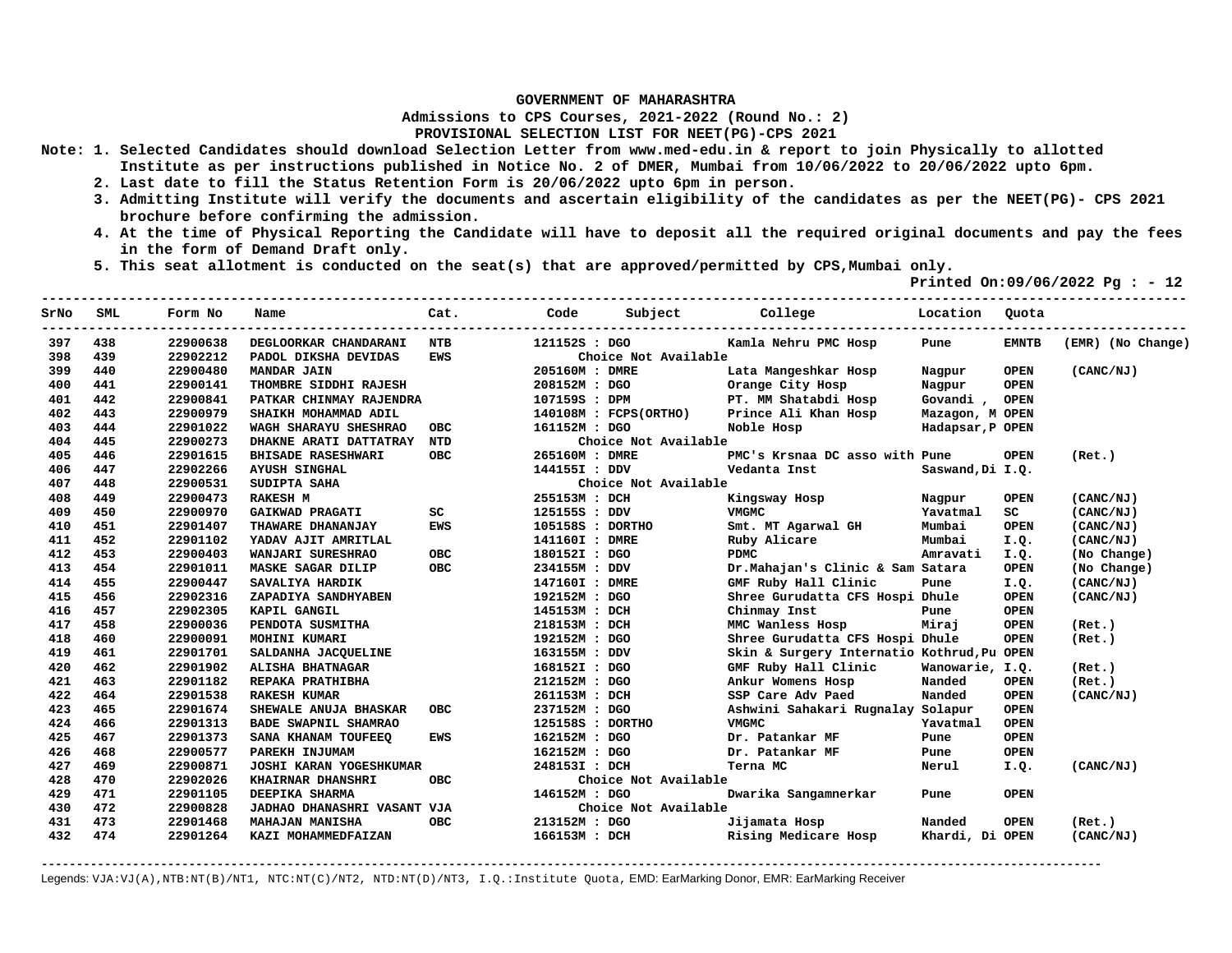**Admissions to CPS Courses, 2021-2022 (Round No.: 2)**

**PROVISIONAL SELECTION LIST FOR NEET(PG)-CPS 2021** 

- **Note: 1. Selected Candidates should download Selection Letter from www.med-edu.in & report to join Physically to allotted Institute as per instructions published in Notice No. 2 of DMER, Mumbai from 10/06/2022 to 20/06/2022 upto 6pm.** 
	- **2. Last date to fill the Status Retention Form is 20/06/2022 upto 6pm in person.**
	- **3. Admitting Institute will verify the documents and ascertain eligibility of the candidates as per the NEET(PG)- CPS 2021 brochure before confirming the admission.**
	- **4. At the time of Physical Reporting the Candidate will have to deposit all the required original documents and pay the fees in the form of Demand Draft only.**
	- **5. This seat allotment is conducted on the seat(s) that are approved/permitted by CPS,Mumbai only.**

 **Printed On:09/06/2022 Pg : - 13** 

| SrNo | SML | Form No  | Name                        | Cat.       | Code             | Subject              | College                                    | Location          | Quota       |                   |
|------|-----|----------|-----------------------------|------------|------------------|----------------------|--------------------------------------------|-------------------|-------------|-------------------|
| 433  | 475 | 22901841 | PATADIYA SAGAR              |            |                  | 132105M : FCPS(CH)   | BJ Wadia Hosp                              | Parel, Mumb OPEN  |             |                   |
| 434  | 476 | 22901760 | <b>NAUSHAD AKHTAR</b>       |            |                  | 248101I : FCPS(MED)  | Terna MC                                   | Nerul             | I.Q.        | (CANC/NJ)         |
| 435  | 477 | 22900364 | SHIRSAT PRASHANT            | SC         | 127153S : DCH    |                      | Rajmata Jijau Hosp                         | Airoli            | SC          | (Ret.)            |
| 436  | 478 | 22900312 | NAGVEKAR VAIBHAVI NANDU OBC |            | 133153I : DCH    |                      | Holy Family Hosp                           | Bandra, Mum I.Q.  |             | (Ret.)            |
| 437  | 479 | 22900457 | SHAIKH AZIMUDDIN            |            | 176153M : DCH    |                      | Nelson Memorial Children Nashik            |                   | <b>OPEN</b> | (Ret.)            |
| 438  | 480 | 22901770 | <b>JOSHI ANJALI</b>         |            | 157152M : DGO    |                      | Jivraj Venichand Shah Cha Baramati, D OPEN |                   |             |                   |
| 439  | 481 | 22901067 | NIRMOHI VIJAYBHAI DESAI     |            | 141160I : DMRE   |                      | Ruby Alicare                               | Mumbai            | I.Q.        | (Ret.)            |
| 440  | 482 | 22901439 | <b>JADHAV RAJESH NAMDEV</b> | VJA        |                  | Choice Not Available |                                            |                   |             |                   |
| 441  | 483 | 22901802 | KATHOLE RUPALI WAMAN        | <b>OBC</b> | 119156S : DA     |                      | <b>GMC</b>                                 | Jalgaon           | <b>OPEN</b> | (Ret.)            |
| 442  | 484 | 22900794 | NANDANWAR CHITESH DILIP OBC |            | 251153M : DCH    |                      | Chirayu Children Hosp                      | New Panvel OPEN   |             |                   |
| 443  | 485 | 22901882 | POTE SONAL VIJAY            | ОВС        |                  | Choice Not Available |                                            |                   |             |                   |
| 444  | 486 | 22900904 | PATIL HARSHVARDHAN          | <b>EWS</b> |                  | 120102S : FCPS(SURG) | HBT Trauma Care Hosp                       | Jogeshwari EWS    |             | (CANC/NJ)         |
| 445  | 488 | 22901507 | MOREY AKASH DHANANJAY       | SC         | 124153S : DCH    |                      | <b>GMC</b>                                 | Gondia            | SC.         | (Ret.)            |
| 446  | 489 | 22900172 | PAWAR SHAM GAMPU            | VJA        | 264160M : DMRE   |                      | PMC's Krsnaa DC asso with Pune             |                   | <b>OPEN</b> | (CANC/NJ)         |
| 447  | 490 | 22901487 | ALI SARA ANSAR              | <b>EWS</b> | 170152M : DGO    |                      | MAEERS Vishwaraj Hosp                      | Loni Kalbh OPEN   |             |                   |
| 448  | 491 | 22900266 | SHAIKH FALAKNASHEEN         | <b>EWS</b> | 246153M : DCH    |                      | Dr. Mohites Amrut MF                       | Panvel            | <b>OPEN</b> |                   |
| 449  | 492 | 22901656 | KARANDE KARUNA KUMAR        | SC         | 192155M : DDV    |                      | Shree Gurudatta CFS Hospi Dhule            |                   | <b>OPEN</b> | (CANC/NJ)         |
| 450  | 493 | 22901125 | SHAIKH ZOYA YUNUS           | <b>OBC</b> | 147152I : DGO    |                      | GMF Ruby Hall Clinic                       | Pune              | I.Q.        | (Ret.)            |
| 451  | 494 | 22900030 | RABBANI SHAMS PARVEZ        |            | 260152M : DGO    |                      | Panacea Hosp                               | Yeola, Nash OPEN  |             | (Ret.)            |
| 452  | 495 | 22900991 | RAUT ABHISHEK RAJENDRA      | <b>OBC</b> | 161153M : DCH    |                      | Noble Hosp                                 | Hadapsar, P OPEN  |             |                   |
| 453  | 496 | 22902071 | GALANI SHUBHAM RAJKUMAR     |            | 124158S : DORTHO |                      | <b>GMC</b>                                 | Gondia            | <b>OPEN</b> | (No Change)       |
| 454  | 497 | 22900612 | AHER MANASI ANIL            | <b>OBC</b> | 182153M : DCH    |                      | Sanjeevani Children's Hos Aurangabad OPEN  |                   |             | (Ret.)            |
| 455  | 498 | 22901357 | KHAN GULNAAZ SIDDIQUE       |            | 209160M : DMRE   |                      | Precision Scan & RC                        | Nagpur            | <b>OPEN</b> | (CANC/NJ)         |
| 456  | 499 | 22902173 | PATIL SUPRIYA RAMESH        | <b>OBC</b> | 104156S : DA     |                      | KB Bhabha Hosp                             | Bandra, Mum EMOBC |             | (EMR) (No Change) |
| 457  | 500 | 22901446 | KHARAT PRANITA GAUTAM       | SC.        | 119152S : DGO    |                      | <b>GMC</b>                                 | Jalgaon           | sc          | (No Change)       |
| 458  | 501 | 22901638 | SHAHNAZ KHAN                |            | 146152I : DGO    |                      | Dwarika Sangamnerkar                       | Pune              | I.Q.        | (CANC/NJ)         |
| 459  | 502 | 22901515 | GAIKWAD RASHMI VIJAY        | <b>OBC</b> | 205155M : DDV    |                      | Lata Mangeshkar Hosp                       | Nagpur            | <b>OPEN</b> | (Ret.)            |
| 460  | 503 | 22901654 | SAYABALI MAHAMMAD           |            | 238153M : DCH    |                      | Navjeen Children Hosp                      | Pandharpur OPEN   |             | (CANC/NJ)         |
| 461  | 504 | 22900564 | YASH KUMAR                  |            | 154153M : DCH    |                      | Sant Dnyaneshwar MER                       | Pune              | <b>OPEN</b> |                   |
| 462  | 505 | 22901093 | SONTAKKE ROHIDAS DULBA      | NTC        |                  | Choice Not Available |                                            |                   |             |                   |
| 463  | 506 | 22900066 | SAUDAGAR SAKINA KHATOON OBC |            | 167160M : DMRE   |                      | Wcare Multispecialty Hosp wagholi, D OPEN  |                   |             | (Ret.)            |
| 464  | 507 | 22900648 | YOGESHWARI VILAS SHINDE EWS |            |                  | Choice Not Available |                                            |                   |             |                   |
| 465  | 508 | 22900318 | CHAWALE DNYANESHWAR         | OBC.       |                  | Choice Not Available |                                            |                   |             |                   |
| 466  | 509 | 22900078 | GANGANE PRAJKTA BHARAT      |            | 221152M : DGO    |                      | Uma Hosp                                   | Jath, Dist- OPEN  |             | (Ret.)            |
| 467  | 510 | 22900510 | PATEL MAULIK DINESHBHAI     |            | 210155M : DDV    |                      | Glow Skin Centre                           | Nagpur            | <b>OPEN</b> | (Ret.)            |
| 468  | 511 | 22900230 | <b>GADDE SATHEESH</b>       |            | 238153M : DCH    |                      | Navjeen Children Hosp                      | Pandharpur OPEN   |             | (Ret.)            |

**-------------------------------------------------------------------------------------------------------------------------------------------------------**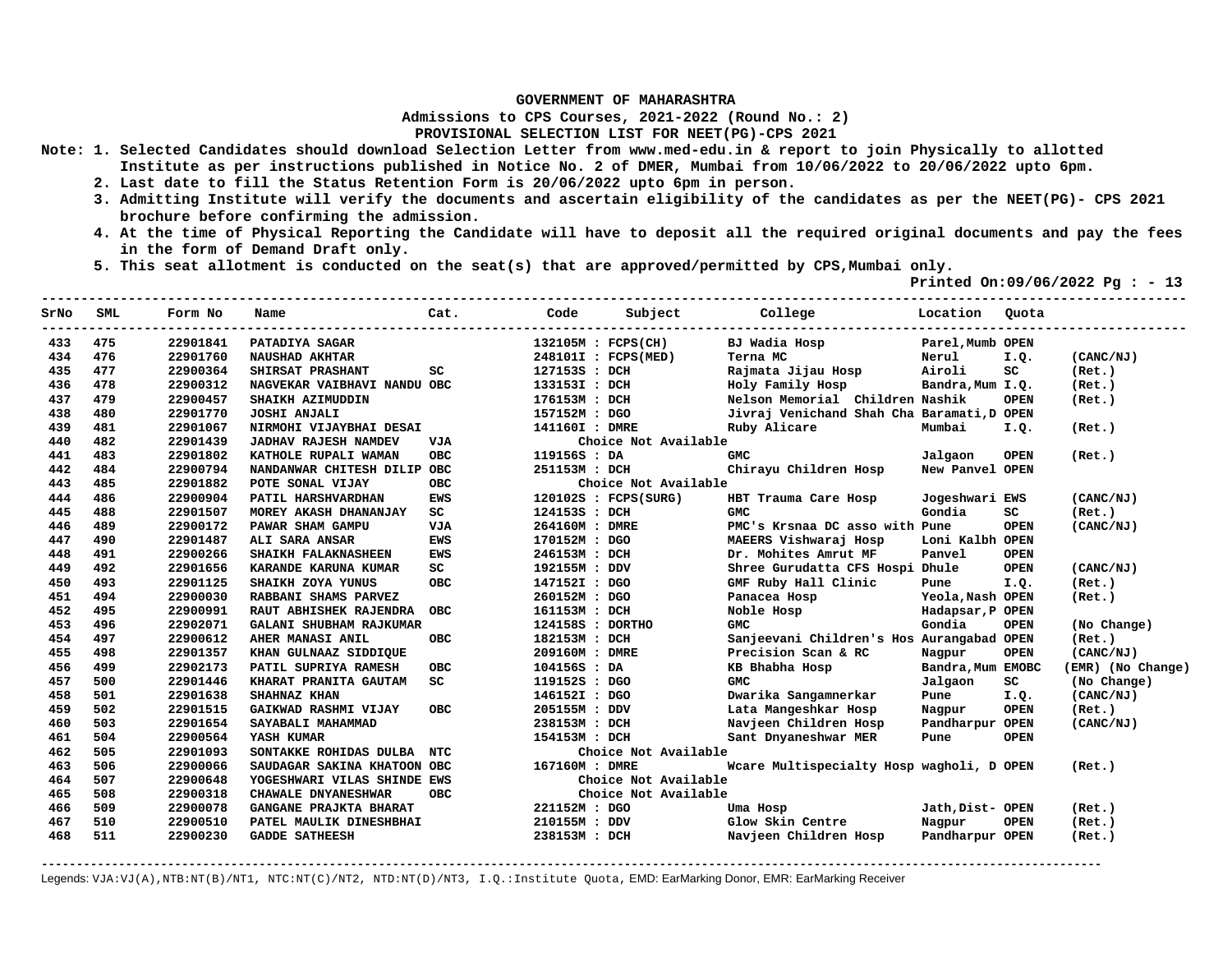**Admissions to CPS Courses, 2021-2022 (Round No.: 2)**

**PROVISIONAL SELECTION LIST FOR NEET(PG)-CPS 2021** 

- **Note: 1. Selected Candidates should download Selection Letter from www.med-edu.in & report to join Physically to allotted Institute as per instructions published in Notice No. 2 of DMER, Mumbai from 10/06/2022 to 20/06/2022 upto 6pm.** 
	- **2. Last date to fill the Status Retention Form is 20/06/2022 upto 6pm in person.**
	- **3. Admitting Institute will verify the documents and ascertain eligibility of the candidates as per the NEET(PG)- CPS 2021 brochure before confirming the admission.**
	- **4. At the time of Physical Reporting the Candidate will have to deposit all the required original documents and pay the fees in the form of Demand Draft only.**

**-------------------------------------------------------------------------------------------------------------------------------------------------** 

 **5. This seat allotment is conducted on the seat(s) that are approved/permitted by CPS,Mumbai only.** 

 **Printed On:09/06/2022 Pg : - 14** 

| SrNo | <b>SML</b> | Form No  | Name                        | Cat.       | Code           | Subject                | College                                  | Location         | Ouota       |               |
|------|------------|----------|-----------------------------|------------|----------------|------------------------|------------------------------------------|------------------|-------------|---------------|
| 469  | 512        | 22901077 | PATIL MANJUSHA              | <b>EWS</b> | 237155M : DDV  |                        | Ashwini Sahakari Rugnalay Solapur        |                  | <b>OPEN</b> | (No Change)   |
| 470  | 514        | 22902309 | MAHESH BALKISHAN MALU       | <b>EWS</b> | 263160M : DMRE |                        | BMCs Krsnaa DC asso with Jogeshwari OPEN |                  |             |               |
| 471  | 515        | 22900652 | MEET SHAILESHBHAI           |            | 243160M : DMRE |                        | Datta Meghe MC                           | Hingna, Nag OPEN |             | (Ret.)        |
| 472  | 516        | 22901941 | PAWAR LAKSHMINARAYAN        | <b>VJA</b> |                | 132105M : FCPS(CH)     | BJ Wadia Hosp                            | Parel, Mumb OPEN |             |               |
| 473  | 517        | 22900399 | ALAVALAPATI NIHAR           |            | 266153M : DCH  |                        | Global Maharashtra Hosp                  | Jamner, Di OPEN  |             | (CANC/NJ)     |
| 474  | 518        | 22900924 | WAGHMARE POOJA SAHEBRAO NTC |            | 119152S : DGO  |                        | <b>GMC</b>                               | Jalgaon          | PH NTC      | Against PHNT2 |
| 475  | 519        | 22901116 | KHARODE VAIBHAV RANGRAO OBC |            | 237160M : DMRE |                        | Ashwini Sahakari Rugnalay Solapur        |                  | <b>OPEN</b> | (No Change)   |
| 476  | 520        | 22900729 | HARDAS PALLAVI              | <b>OBC</b> | 239152M : DGO  |                        | Shri Markandey SS Rugnala Solapur        |                  | <b>OPEN</b> |               |
| 477  | 521        | 22901028 | DABHI PREXAKUMARI           |            | 246153I : DCH  |                        | Dr. Mohites Amrut MF                     | Panvel           | I.Q.        | (CANC/NJ)     |
| 478  | 522        | 22901260 | TIRTH P PATEL               |            | 221152M : DGO  |                        | Uma Hosp                                 | Jath, Dist- OPEN |             | (Ret.)        |
| 479  | 523        | 22900136 | PALLE DIVYA                 |            | 251153M : DCH  |                        | Chirayu Children Hosp                    | New Panvel OPEN  |             |               |
| 480  | 524        | 22900594 | MADANKAR SHREEYA            | <b>OBC</b> |                | Choice Not Available   |                                          |                  |             |               |
| 481  | 525        | 22901339 | RUPALI UTTAMRAO AHER        | <b>OBC</b> | 104156S : DA   |                        | KB Bhabha Hosp                           | Bandra, Mum OPEN |             |               |
| 482  | 526        | 22900450 | <b>KULDEEPSINH</b>          |            | 209160M : DMRE |                        | Precision Scan & RC                      | Nagpur           | <b>OPEN</b> | (CANC/NJ)     |
| 483  | 528        | 22901480 | <b>NEHA RAJPUT</b>          |            | 255152M : DGO  |                        | Kingsway Hosp                            | Nagpur           | <b>OPEN</b> |               |
| 484  | 529        | 22901767 | SHAIKH PARVEZ SHAIKH        | EWS        | 237153M : DCH  |                        | Ashwini Sahakari Rugnalay Solapur        |                  | <b>OPEN</b> |               |
| 485  | 531        | 22901190 | CHAUDHARI JANKIBEN          |            | 254155M : DDV  |                        | JMF's Hosp                               | Dhule            | <b>OPEN</b> | (Ret.)        |
| 486  | 532        | 22901047 | <b>NAGE ASHUTOSH</b>        | <b>NTC</b> |                | Choice Not Available   |                                          |                  |             |               |
| 487  | 533        | 22900697 | PALSINGANKAR VIRASHREE      | <b>EWS</b> | 189152M : DGO  |                        | Jilla IVF Clinics                        | Aurangabad OPEN  |             |               |
| 488  | 534        | 22900901 | SHILPA SINHA                |            | 178153M : DCH  |                        | Dr.Parthsarthi Shukla MR Akola           |                  | <b>OPEN</b> | (CANC/NJ)     |
| 489  | 535        | 22902259 | DIVAKAR VINOD VINAYAK       |            |                | Choice Not Available   |                                          |                  |             |               |
| 490  | 536        | 22901197 | BHUTE VIJAY SANJAY          | <b>OBC</b> | 210155M : DDV  |                        | Glow Skin Centre                         | Nagpur           | <b>OPEN</b> | (No Change)   |
| 491  | 537        | 22900335 | <b>NIKASH SHASHANK</b>      | <b>OBC</b> | 125159S : DPM  |                        | VMGMC                                    | Yavatmal         | <b>OPEN</b> | (No Change)   |
| 492  | 538        | 22901319 | SONDGE KIRAN VITTHAL        | <b>EWS</b> |                | $119102S$ : FCPS(SURG) | <b>GMC</b>                               | Jalgaon          | <b>OPEN</b> | (No Change)   |
| 493  | 539        | 22900070 | DAVIS KOSHY MATHEW          |            | 105163S : DTMH |                        | Smt. MT Agarwal GH                       | Mumbai           | OPEN        | (CANC/NJ)     |
| 494  | 540        | 22900565 | <b>JADHAV TEJASWINI</b>     |            | 161160I : DMRE |                        | Noble Hosp                               | Hadapsar, P I.Q. |             | (Ret.)        |
| 495  | 541        | 22900451 | <b>GARIMA AGRAWAL</b>       |            | 147153I : DCH  |                        | GMF Ruby Hall Clinic                     | Pune             | I.Q.        | (No Change)   |
| 496  | 542        | 22901205 | HIMANI SHARMA               |            |                | Choice Not Available   |                                          |                  |             |               |
| 497  | 543        | 22900343 | KATARIYA MANSI              |            | 171160M : DMRE |                        | Manipal Hosp                             | Khardi, Dis OPEN |             |               |
| 498  | 545        | 22901388 | <b>BHARATSINH DHIRSINH</b>  |            | 237160M : DMRE |                        | Ashwini Sahakari Rugnalay Solapur        |                  | <b>OPEN</b> | (Ret.)        |
| 499  | 546        | 22902160 | <b>JADHAV LEKHA SANJIV</b>  |            |                | 243106I : FCPS(DERMT)  | Datta Meghe MC                           | Hingna, Nag I.Q. |             | (No Change)   |
| 500  | 547        | 22901574 | PATHAN SALMANKHAN           |            | 178153M : DCH  |                        | Dr.Parthsarthi Shukla MR Akola           |                  | <b>OPEN</b> | (Ret.)        |
| 501  | 548        | 22901566 | INGLE AJAY HANUMANT         | <b>EWS</b> |                | 120102S : FCPS(SURG)   | HBT Trauma Care Hosp                     | Jogeshwari EWS   |             |               |
| 502  | 549        | 22901889 | THAKAR RUSHABH              |            | 130161M : TDD  |                        | Nanavati Hosp                            | Vile Parle OPEN  |             | (CANC/NJ)     |
| 503  | 550        | 22900437 | AFNAN UMER KHAN SHOEB       | <b>EWS</b> |                | Choice Not Available   |                                          |                  |             |               |
| 504  | 551        | 22901293 | KSHIRSAGAR AJAY MOHAN       | <b>OBC</b> |                | Choice Not Available   |                                          |                  |             |               |

**-------------------------------------------------------------------------------------------------------------------------------------------------------**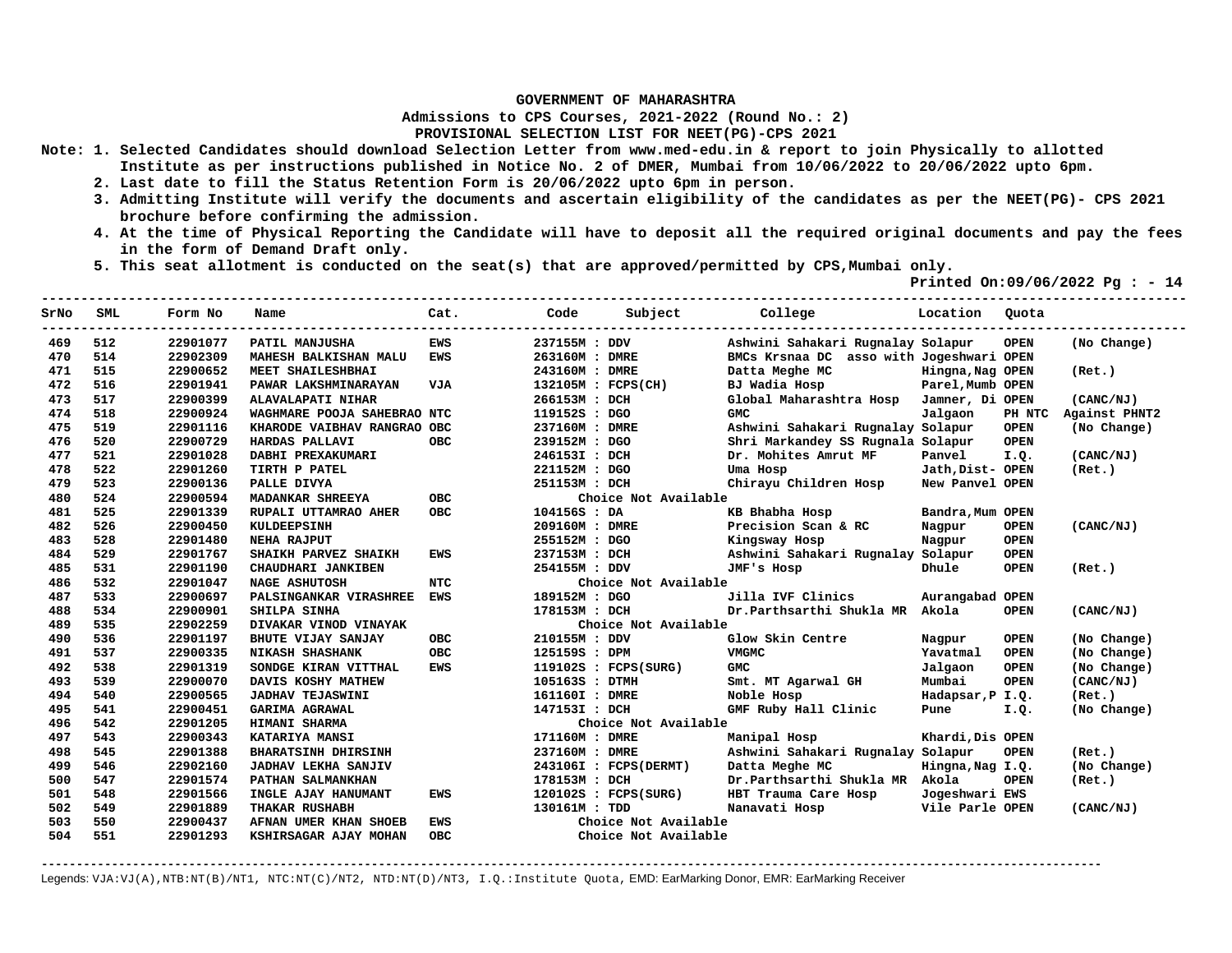**Admissions to CPS Courses, 2021-2022 (Round No.: 2)**

**PROVISIONAL SELECTION LIST FOR NEET(PG)-CPS 2021** 

- **Note: 1. Selected Candidates should download Selection Letter from www.med-edu.in & report to join Physically to allotted Institute as per instructions published in Notice No. 2 of DMER, Mumbai from 10/06/2022 to 20/06/2022 upto 6pm.** 
	- **2. Last date to fill the Status Retention Form is 20/06/2022 upto 6pm in person.**
	- **3. Admitting Institute will verify the documents and ascertain eligibility of the candidates as per the NEET(PG)- CPS 2021 brochure before confirming the admission.**
	- **4. At the time of Physical Reporting the Candidate will have to deposit all the required original documents and pay the fees in the form of Demand Draft only.**
	- **5. This seat allotment is conducted on the seat(s) that are approved/permitted by CPS,Mumbai only.**

 **Printed On:09/06/2022 Pg : - 15** 

| SrNo | <b>SML</b> | Form No  | Name<br>--------------------- | Cat.       | Code             | Subject                | College                                    | Location         | Quota       |             |
|------|------------|----------|-------------------------------|------------|------------------|------------------------|--------------------------------------------|------------------|-------------|-------------|
| 505  | 553        | 22901147 | <b>GHODKE KIRTI GORAKH</b>    | <b>NTC</b> | 158160M : DMRE   |                        | Deoyani Multispeciality H Kothrud, Pu OPEN |                  |             |             |
| 506  | 554        | 22901008 | <b>GOBARE SHIVPREETI</b>      | <b>OBC</b> | 200152M: DGO     |                        | Vaishnavi Hosp                             | Latur            | <b>OPEN</b> | (CANC/NJ)   |
| 507  | 555        | 22900653 | MOHAMMED AAKIF NAWED          | <b>OBC</b> | 243153M : DCH    |                        | Datta Meghe MC                             | Hingna, Nag OPEN |             |             |
| 508  | 556        | 22901733 | SRINIVAS GADDAMEEDI           |            | 170153M : DCH    |                        | MAEERS Vishwaraj Hosp                      | Loni Kalbh OPEN  |             |             |
| 509  | 557        | 22901681 | LOKHANDE PRANALI              | <b>OBC</b> | 165153M : DCH    |                        | Vatsalya Mother & Child C Bhosari, D OPEN  |                  |             |             |
| 510  | 558        | 22900383 | <b>NEHA SINGH</b>             |            | 146152M : DGO    |                        | Dwarika Sangamnerkar                       | Pune             | <b>OPEN</b> |             |
| 511  | 559        | 22900545 | KADAM NISHITA SANTOSH         | <b>OBC</b> |                  | Choice Not Available   |                                            |                  |             |             |
| 512  | 560        | 22900977 | SONMANKAR YASHODA             | <b>NTB</b> | 119155S : DDV    |                        | <b>GMC</b>                                 | Jalgaon          | NTB         | (No Change) |
| 513  | 561        | 22901249 | TANK FORAMBEN                 |            | 252155M : DDV    |                        | Trimurti Bahuuddeshiya SS New Panvel OPEN  |                  |             |             |
| 514  | 562        | 22901511 | SHAH PUSHTI KAUSHIK           |            | 154153M : DCH    |                        | Sant Dnyaneshwar MER                       | Pune             | <b>OPEN</b> |             |
| 515  | 563        | 22900562 | SAVITA ISHWAR DASS            |            | 166152M : DGO    |                        | Rising Medicare Hosp                       | Khardi, Di OPEN  |             |             |
| 516  | 564        | 22900483 | MANKIRAT MULTANI              |            | 254155M : DDV    |                        | JMF's Hosp                                 | Dhule            | <b>OPEN</b> | (CANC/NJ)   |
| 517  | 565        | 22901297 | <b>BELKHEDE SHIVANI</b>       | <b>OBC</b> | 161152I : DGO    |                        | Noble Hosp                                 | Hadapsar, P I.Q. |             | (No Change) |
| 518  | 566        | 22901369 | <b>MUSKAN SACHDEVA</b>        |            |                  | 243106I : FCPS(DERMT)  | Datta Meghe MC                             | Hingna, Nag I.Q. |             |             |
| 519  | 567        | 22901828 | RANKJA JAYDIP MANILAL         |            | 133158M : DORTHO |                        | Holy Family Hosp                           | Bandra, Mum OPEN |             | (CANC/NJ)   |
| 520  | 568        | 22901673 | PATEL UTKARSH                 |            | 254155M : DDV    |                        | JMF's Hosp                                 | Dhule            | <b>OPEN</b> |             |
| 521  | 569        | 22901441 | KATKAR DWIJISHA KIRAN         |            |                  | Choice Not Available   |                                            |                  |             |             |
| 522  | 571        | 22901242 | MAHESH KUMAR GEEGAL           |            | 253159M : DPM    |                        | Jagruti Rehabiliation Cen Taloja, Nav OPEN |                  |             | (Ret.)      |
| 523  | 573        | 22901020 | TAUR SHRUTI BABURAO           |            | 128151S : DOMS   |                        | NMMC GH                                    | Vashi            | <b>OPEN</b> |             |
| 524  | 574        | 22900656 | SHIFA AKHTAR ADIBA            |            | 136153I : DCH    |                        | Masina Hosp                                | Byculla, Mu I.Q. |             | (CANC/NJ)   |
| 525  | 575        | 22902024 | SANCHITA R PADOLE             | OBC.       |                  | Choice Not Available   |                                            |                  |             |             |
| 526  | 576        | 22900153 | KONDAREDDY AMBAVARAM          |            |                  | 147101I : FCPS(MED)    | GMF Ruby Hall Clinic                       | Pune             | I.Q.        | (Ret.)      |
| 527  | 577        | 22901979 | KASTURE RAGHAVENDRA           |            | 201160M : DMRE   |                        | Vision Radio DC                            | Latur            | <b>OPEN</b> | (No Change) |
| 528  | 578        | 22901273 | VAISHNANI SOHAM               |            | 133158M : DORTHO |                        | Holy Family Hosp                           | Bandra, Mum OPEN |             |             |
| 529  | 579        | 22900710 | DHONGADE MADHURI              |            | 171160M : DMRE   |                        | Manipal Hosp                               | Khardi, Dis OPEN |             |             |
| 530  | 580        | 22900527 | <b>UPADHYAY GARIMA</b>        |            |                  | $108102S$ : FCPS(SURG) | Sant Muktabai GH                           | Ghatkopar, OPEN  |             |             |
| 531  | 581        | 22900500 | RAHANGDALE ABOLI DAMAN        | <b>OBC</b> |                  | 243104M : FCPS(OPTHL)  | Datta Meghe MC                             | Hingna, Nag OPEN |             | (CANC/NJ)   |
| 532  | 583        | 22902151 | MAGAR KIRTEE ANILRAO          |            | 155153M : DCH    |                        | Unique MF                                  | Pimpri-Chi OPEN  |             |             |
| 533  | 584        | 22902007 | SANDEEP KUMAR PATEL           |            | 206153M : DCH    |                        | Getwell Hosp                               | Dhantoli, OPEN   |             | (CANC/NJ)   |
| 534  | 586        | 22900342 | MARODE SHUBHAM ASHOK          | OBC        | 243160M : DMRE   |                        | Datta Meghe MC                             | Hingna, Nag OPEN |             | (No Change) |
| 535  | 587        | 22901844 | MIRGE NEHA VILASRAO           | <b>OBC</b> |                  | Choice Not Available   |                                            |                  |             |             |
| 536  | 588        | 22901514 | SHANKLESHA CHETNA             | <b>EWS</b> |                  | Choice Not Available   |                                            |                  |             |             |
| 537  | 589        | 22900864 | <b>MUKKIRWAR SAURABH</b>      |            |                  | 147101I : FCPS(MED)    | GMF Ruby Hall Clinic                       | Pune             | I.Q.        | (No Change) |
| 538  | 590        | 22901095 | BARWAL AKSHAY RAMKISHAN VJA   |            | 128157S : DORL   |                        | NMMC GH                                    | Vashi            | <b>OPEN</b> | (CANC/NJ)   |
| 539  | 591        | 22901213 | BIRADAR RANI BABURAO          | EWS        | 237153M : DCH    |                        | Ashwini Sahakari Rugnalay Solapur          |                  | <b>OPEN</b> |             |
| 540  | 592        | 22902040 | <b>SHISODE GAURAV</b>         | <b>VJA</b> | 125158S : DORTHO |                        | <b>VMGMC</b>                               | Yavatmal         | <b>VJA</b>  |             |

**-------------------------------------------------------------------------------------------------------------------------------------------------------**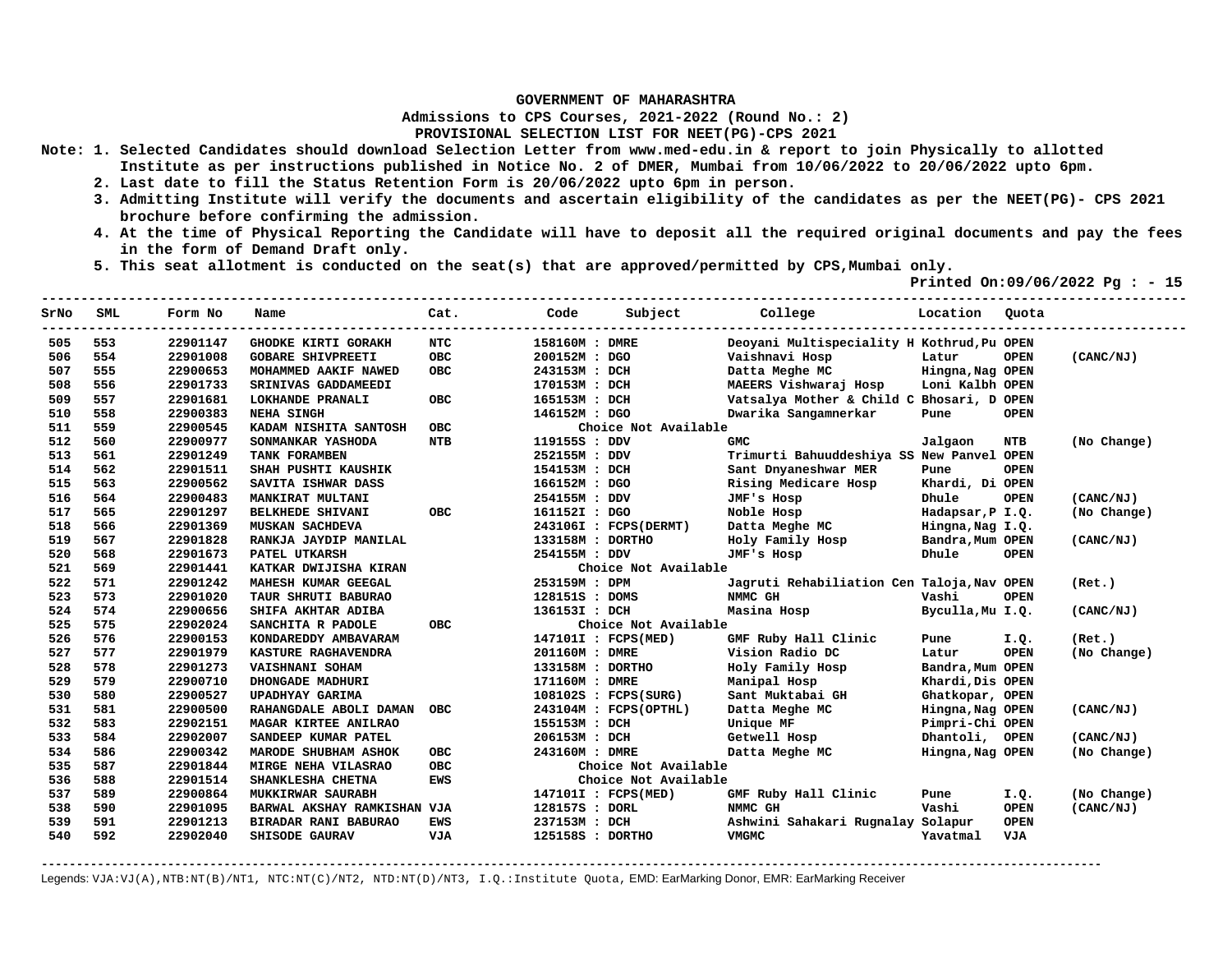**Admissions to CPS Courses, 2021-2022 (Round No.: 2)**

**PROVISIONAL SELECTION LIST FOR NEET(PG)-CPS 2021** 

- **Note: 1. Selected Candidates should download Selection Letter from www.med-edu.in & report to join Physically to allotted Institute as per instructions published in Notice No. 2 of DMER, Mumbai from 10/06/2022 to 20/06/2022 upto 6pm.** 
	- **2. Last date to fill the Status Retention Form is 20/06/2022 upto 6pm in person.**
	- **3. Admitting Institute will verify the documents and ascertain eligibility of the candidates as per the NEET(PG)- CPS 2021 brochure before confirming the admission.**
	- **4. At the time of Physical Reporting the Candidate will have to deposit all the required original documents and pay the fees in the form of Demand Draft only.**
	- **5. This seat allotment is conducted on the seat(s) that are approved/permitted by CPS,Mumbai only.**

 **Printed On:09/06/2022 Pg : - 16** 

| SrNo | SML | Form No  | Name                        | Cat.       | Code             | Subject                | College                                   | Location         | Ouota       |               |
|------|-----|----------|-----------------------------|------------|------------------|------------------------|-------------------------------------------|------------------|-------------|---------------|
| 541  | 593 | 22900522 | THAWKAR SHARWARI ARUN       | <b>OBC</b> | 119156S : DA     |                        | <b>GMC</b>                                | Jalgaon          | <b>OBC</b>  |               |
| 542  | 594 | 22901653 | CHAPKE KANCHAN DNYANOBA EWS |            | 218152M : DGO    |                        | MMC Wanless Hosp                          | Miraj            | <b>OPEN</b> |               |
| 543  | 596 | 22900199 | <b>NAYLA AFSHEEN</b>        |            | 192152M : DGO    |                        | Shree Gurudatta CFS Hospi Dhule           |                  | <b>OPEN</b> |               |
| 544  | 597 | 22901820 | UGHADE ANAND SITARAM        | SC         |                  | 149101I : FCPS(MED)    | <b>KEM HOSP</b>                           | Pune             | I.Q.        | (No Change)   |
| 545  | 598 | 22900849 | HUNNY KHETARPAL             |            | 189152M : DGO    |                        | Jilla IVF Clinics                         | Aurangabad OPEN  |             |               |
| 546  | 599 | 22901130 | <b>GANESH DATTATRAYA</b>    | <b>OBC</b> | 167153M : DCH    |                        | Wcare Multispecialty Hosp wagholi, D OPEN |                  |             |               |
| 547  | 600 | 22901106 | AKANKSHA SATISH             | <b>EWS</b> | 145153M : DCH    |                        | Chinmay Inst                              | Pune             | <b>OPEN</b> |               |
| 548  | 601 | 22901104 | <b>LAHOTI PRANAV</b>        |            | 128154S : DPB    |                        | NMMC GH                                   | Vashi            | <b>OPEN</b> | (CANC/NJ)     |
| 549  | 602 | 22901545 | FUNDKAR VRUSHALI EKNATH OBC |            | 181152M : DGO    |                        | Anand Hosp                                | Vaijapur, A OPEN |             |               |
| 550  | 603 | 22901368 | SURYAWANSHI AKSHAY          | <b>EWS</b> | 196152M : DGO    |                        | Patki Research Foundation Kolhapur        |                  | <b>OPEN</b> |               |
| 551  | 604 | 22901284 | GANGUPALLI MAHAMMAD         |            | 228153M : DCH    |                        | Niramay Hosp                              | Satara           | <b>OPEN</b> | (Ret.)        |
| 552  | 605 | 22901603 | CHAWAK SHRUTI SACHIN        |            | 207152I : DGO    |                        | MSS Mahal Maternity Home Nagpur           |                  | I.Q.        |               |
| 553  | 606 | 22902100 | PAWAN KUMAR                 |            |                  | 248101I : FCPS(MED)    | Terna MC                                  | Nerul            | I.Q.        | (CANC/NJ)     |
| 554  | 607 | 22902260 | YASHIKA S. SHARMA           |            | 148152I : DGO    |                        | Kamat MF & RC                             | Pune             | I.Q.        | (CANC/NJ)     |
| 555  | 608 | 22901354 | PANDHARI GIRIDHAR           | OBC.       |                  | 128102S : FCPS(SURG)   | NMMC GH                                   | Vashi            | PH OBC      | Against PHOBC |
| 556  | 609 | 22900394 | AVVARI SINDHUSHA            |            | 244152M : DGO    |                        | Sanjeevan Hosp                            | Yavatmal         | <b>OPEN</b> |               |
| 557  | 610 | 22902060 | SMITA SHIRISH DUMBRE        | EWS        |                  | Choice Not Available   |                                           |                  |             |               |
| 558  | 611 | 22900074 | E LAKSHMI                   |            | 248153I : DCH    |                        | Terna MC                                  | Nerul            | I.Q.        | (Ret.)        |
| 559  | 612 | 22901263 | <b>GUTTE SUPRIYA</b>        | <b>NTD</b> |                  | Choice Not Available   |                                           |                  |             |               |
| 560  | 613 | 22901414 | PALLAVI PANDURANG           | <b>OBC</b> | 124156S : DA     |                        | <b>GMC</b>                                | Gondia           | PH          | Against PH    |
| 561  | 614 | 22900616 | MUNDE PRIYANKA              |            | 203160M : DMRE   |                        | Vivekanand MFRC                           | Latur            | <b>OPEN</b> | (Ret.)        |
| 562  | 615 | 22902240 | BOKHARE PANDURANG           | <b>EWS</b> | 119158S : DORTHO |                        | <b>GMC</b>                                | Jalgaon          | <b>OPEN</b> |               |
| 563  | 616 | 22901139 | <b>GORI RAJ RAJANIKANT</b>  | <b>EWS</b> |                  | Choice Not Available   |                                           |                  |             |               |
| 564  | 617 | 22900151 | HADULE PRATIKSHA            |            | 234155M : DDV    |                        | Dr. Mahajan's Clinic & Sam Satara         |                  | <b>OPEN</b> | (Ret.)        |
| 565  | 618 | 22900705 | <b>HINALI THUMAR</b>        |            | 162152I : DGO    |                        | Dr. Patankar MF                           | Pune             | I.Q.        | (CANC/NJ)     |
| 566  | 619 | 22901138 | GADIYA KALYANI RAMESH       |            | 153160M : DMRE   |                        | Sachin Kamble Inst                        | Moshi, Dist OPEN |             | (CANC/NJ)     |
| 567  | 620 | 22900236 | SALVE PRIYANKA RAOSAHEB SC  |            | 123152S : DGO    |                        | <b>GMC</b>                                | Chandrapur SC    |             | (Ret.)        |
| 568  | 621 | 22900182 | SUWAN JALPA VAJESINH        |            | 230152M: DGO     |                        | Amrit MF& Nandadeep Hosp Satara           |                  | <b>OPEN</b> | (CANC/NJ)     |
| 569  | 622 | 22902265 | DIVYA JHA                   |            |                  | Choice Not Available   |                                           |                  |             |               |
| 570  | 623 | 22900275 | CHANDRAPRIYA SRIVASTAVA     |            | 225152M : DGO    |                        | Shantabai Arali Hosp                      | Jath, Dist- OPEN |             | (Ret.)        |
| 571  | 624 | 22900122 | RASIKA DILIP ZADE           | <b>OBC</b> | 243152I : DGO    |                        | Datta Meghe MC                            | Hingna, Nag I.Q. |             | (Ret.)        |
| 572  | 625 | 22901458 | WANKHEDE SHRADDHA           | <b>OBC</b> | 215155M : DDV    |                        | B.K.L Walawalkar Hosp                     | Dervan, Dis OPEN |             | (Ret.)        |
| 573  | 626 | 22901385 | CHOUDHARY ADVAIT            | <b>OBC</b> |                  | Choice Not Available   |                                           |                  |             |               |
| 574  | 627 | 22900108 | ASWANI BABURAJ              |            | 240152M : DGO    |                        | Shobha Nur Home                           | Solapur          | <b>OPEN</b> |               |
| 575  | 628 | 22900416 | CHAVAN TEJASWINI UVARAJ EWS |            |                  | $119102S$ : FCPS(SURG) | <b>GMC</b>                                | Jalgaon          | <b>OPEN</b> |               |
| 576  | 629 | 22900044 | JADHAV SUSHIL ANIL          |            | 128156S : DA     |                        | NMMC GH                                   | Vashi            | <b>OPEN</b> |               |

**-------------------------------------------------------------------------------------------------------------------------------------------------------**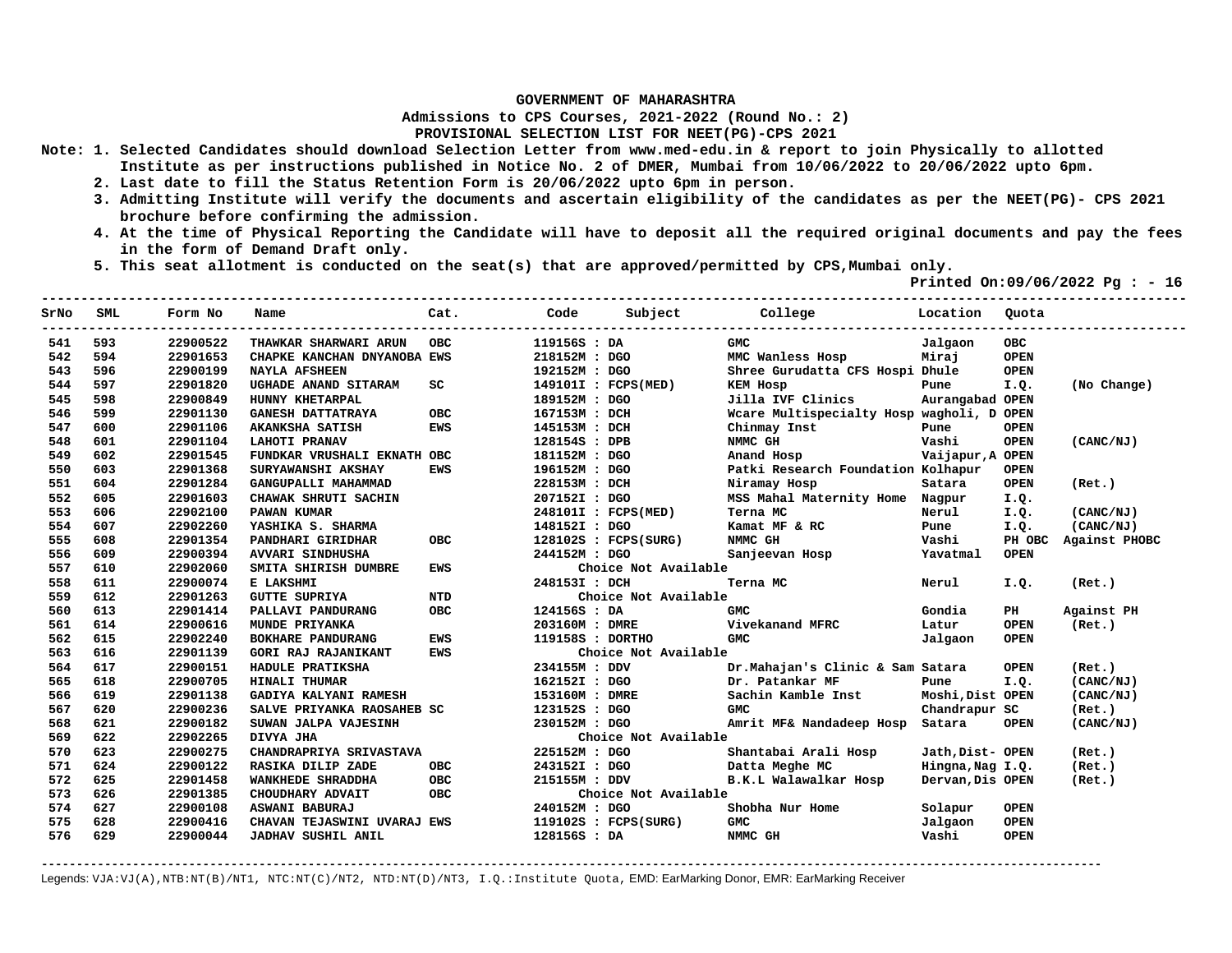**Admissions to CPS Courses, 2021-2022 (Round No.: 2)**

**PROVISIONAL SELECTION LIST FOR NEET(PG)-CPS 2021** 

- **Note: 1. Selected Candidates should download Selection Letter from www.med-edu.in & report to join Physically to allotted Institute as per instructions published in Notice No. 2 of DMER, Mumbai from 10/06/2022 to 20/06/2022 upto 6pm.** 
	- **2. Last date to fill the Status Retention Form is 20/06/2022 upto 6pm in person.**
	- **3. Admitting Institute will verify the documents and ascertain eligibility of the candidates as per the NEET(PG)- CPS 2021 brochure before confirming the admission.**
	- **4. At the time of Physical Reporting the Candidate will have to deposit all the required original documents and pay the fees in the form of Demand Draft only.**
	- **5. This seat allotment is conducted on the seat(s) that are approved/permitted by CPS,Mumbai only.**

 **Printed On:09/06/2022 Pg : - 17** 

| SrNo | SML | Form No  | Name                           | Cat.       | Code             |                      | Subject College                                                                                                 | Location Quota   |             |                 |
|------|-----|----------|--------------------------------|------------|------------------|----------------------|-----------------------------------------------------------------------------------------------------------------|------------------|-------------|-----------------|
| 577  | 630 | 22900524 | KALE SHUBHANGEE                | <b>EWS</b> | 104156S : DA     |                      | KB Bhabha Hosp                                                                                                  | Bandra, Mum OPEN |             |                 |
| 578  | 631 | 22900553 | PRAFULLA SANJAY                | NTB        | 125158S : DORTHO |                      | VMGMC                                                                                                           | Yavatmal         | NTB         | (CANC/NJ)       |
| 579  | 633 | 22900635 | <b>GOR HITARTHI HARIPRASAD</b> |            | 166152M : DGO    |                      | Rising Medicare Hosp                                                                                            | Khardi, Di OPEN  |             |                 |
| 580  | 634 | 22900670 | BRIJENDRA KUMAR YADAV          |            |                  | Choice Not Available |                                                                                                                 |                  |             |                 |
| 581  | 635 | 22901007 | SHAIKH PARWEJ HANIF            | <b>EWS</b> | 266152M : DGO    |                      | Global Maharashtra Hosp                                                                                         | Jamner, Di OPEN  |             |                 |
| 582  | 636 | 22901490 | SHAIKH UMAIR RUSTAM            | <b>EWS</b> | 137153I : DCH    |                      | B Parekh Hosp                                                                                                   | Ghatkopar, I.Q.  |             | (Ret.)          |
| 583  | 637 | 22900294 | NACHIKETA BHARATBHAI           |            | 130160I : DMRE   |                      | Nanavati Hosp                                                                                                   | Vile Parle I.Q.  |             | (Ret.)          |
| 584  | 638 | 22900147 | <b>ABHIPSA VATS</b>            |            | 130155I : DDV    |                      | Nanavati Hosp                                                                                                   | Vile Parle I.Q.  |             | (CANC/NJ)       |
| 585  | 639 | 22900631 | RUPNAR KALYANI                 | <b>NTC</b> | 237160I : DMRE   |                      | Ashwini Sahakari Rugnalay Solapur                                                                               |                  | I.Q.        | (No Change)     |
| 586  | 640 | 22900748 | RATHOD SUDHAKAR PRAKASH VJA    |            | 125158S : DORTHO |                      | <b>VMGMC</b>                                                                                                    | Yavatmal         | <b>NTB</b>  | Inter-se VJ-NT1 |
| 587  | 641 | 22901525 | MORE RAVINDRA KADUBA           | EWS        | 187160M : DMRE   |                      | Seven Hills DC                                                                                                  | Aurangabad OPEN  |             |                 |
| 588  | 642 | 22901034 | CHAUDHARY NIKHIL               |            | 131153I : DCH    |                      | Bhatia GH                                                                                                       | Tardeo, Mu I.Q.  |             |                 |
| 589  | 643 | 22901025 | <b>JAGRITI CHHABRA</b>         |            | 257153M : DCH    |                      | Safalya Nur Home                                                                                                | Nashik           | <b>OPEN</b> | (Ret.)          |
| 590  | 644 | 22901440 | SHELKE NIKITA KASHINATH OBC    |            |                  | Choice Not Available |                                                                                                                 |                  |             |                 |
| 591  | 645 | 22900863 | SHAH SWETA JAYESHKUMAR         |            | 157152M : DGO    |                      | Jivraj Venichand Shah Cha Baramati, D OPEN                                                                      |                  |             |                 |
| 592  | 646 | 22900833 | KHOSE SHIVAJI MUNJABHAU EWS    |            | 125158S : DORTHO |                      | <b>VMGMC</b>                                                                                                    | Yavatmal         | <b>EWS</b>  |                 |
| 593  | 647 | 22900493 | PRITIBEN MAGANBHAI             |            | 181152M : DGO    |                      | Anand Hosp                                                                                                      | Vaijapur, A OPEN |             |                 |
| 594  | 648 | 22900221 | MANE TEJASWINI PRAKASH OBC     |            | 197160M : DMRE   |                      | APPLE Hosp                                                                                                      | Kolhapur         | <b>OPEN</b> | (Ret.)          |
| 595  | 649 | 22901215 | <b>RAHUL MISHRA</b>            |            | 228153M : DCH    |                      | Niramay Hosp                                                                                                    | Satara           | <b>OPEN</b> | (CANC/NJ)       |
| 596  | 650 | 22901561 | PRAVEEN PANDEY                 |            | 149158M : DORTHO |                      | KEM Hosp                                                                                                        | Pune             | <b>OPEN</b> | (No Change)     |
| 597  | 651 | 22902118 | <b>GHODKE SANDEEP</b>          | <b>NTC</b> | 197160M : DMRE   |                      | APPLE HOSP                                                                                                      | Kolhapur         | <b>OPEN</b> | (Ret.)          |
| 598  | 652 | 22901623 | SHEKH MAHAMAD JAVID            |            | 181153M : DCH    |                      | Anand Hosp and the Second Second Second Second Second Second Second Second Second Second Second Second Second S | Vaijapur, A OPEN |             | (CANC/NJ)       |
| 599  | 653 | 22901709 | <b>AMIT KUMAR</b>              |            | 155153M : DCH    |                      | Unique MF                                                                                                       | Pimpri-Chi OPEN  |             |                 |
| 600  | 654 | 22902138 | VEER CHANDRASHEKHAR            |            |                  | 144101I : FCPS(MED)  | Vedanta Inst                                                                                                    | Saswand, Di I.Q. |             | (CANC/NJ)       |
| 601  | 655 | 22901633 | NAIR RIYA MURALEEDHARAN        |            | 202152M : DGO    |                      | Dr. S.B. Gugale Hosp & Wa Latur                                                                                 |                  | <b>OPEN</b> |                 |
| 602  | 656 | 22900636 | AGRAWAL VRUSHALI PRAVIN EWS    |            | 193160M : DMRE   |                      | Shri Sai DC                                                                                                     | Jalna            | <b>OPEN</b> | (Ret.)          |
| 603  | 657 | 22900370 | PATEL GAUTAM KHIMJI            |            |                  | 243102M : FCPS(SURG) | Datta Meghe MC                                                                                                  | Hingna, Nag OPEN |             |                 |
| 604  | 658 | 22901198 | MUNDHE RUTUJA RAMPRABHU NTD    |            | 193160M : DMRE   |                      | Shri Sai DC                                                                                                     | Jalna            | <b>OPEN</b> | (Ret.)          |
| 605  | 659 | 22900975 | KEMBHAVI NEHAL DEVENDRA SC     |            | 126153S : DCH    |                      | M M Thackery Hosp                                                                                               | Nerul            | SC          | (No Change)     |
| 606  | 661 | 22900759 | AMAL ABDUL KHADAR              |            | 166153M : DCH    |                      | Rising Medicare Hosp                                                                                            | Khardi, Di OPEN  |             |                 |
| 607  | 662 | 22900502 | BELSARE MANDAR BHAURAO OBC     |            |                  | 248101I : FCPS(MED)  | Terna MC                                                                                                        | Nerul            | I.Q.        |                 |
| 608  | 663 | 22900973 | ZIYAULHAQ ABDULHADI            |            |                  | Choice Not Available |                                                                                                                 |                  |             |                 |
| 609  | 664 | 22901033 | KADAM PRATIBHA BALIRAM SC      |            | 119153S : DCH    |                      | <b>GMC</b>                                                                                                      | Jalgaon          | SC          | (No Change)     |
| 610  | 665 | 22900523 | PATEL YASH                     |            |                  | 140101I: FCPS(MED)   | Prince Ali Khan Hosp                                                                                            | Mazagon, M I.Q.  |             |                 |
| 611  | 666 | 22902046 | KAPADIA SHAILESHKUMAR          |            |                  | 248102I : FCPS(SURG) | Terna MC                                                                                                        | Nerul            | I.Q.        | (CANC/NJ)       |
| 612  | 667 | 22901399 | PARMAR SAIF HARUNBHAI          |            | 171153I : DCH    |                      | Manipal Hosp                                                                                                    | Khardi, Dis I.Q. |             | (CANC/NJ)       |

**-------------------------------------------------------------------------------------------------------------------------------------------------------**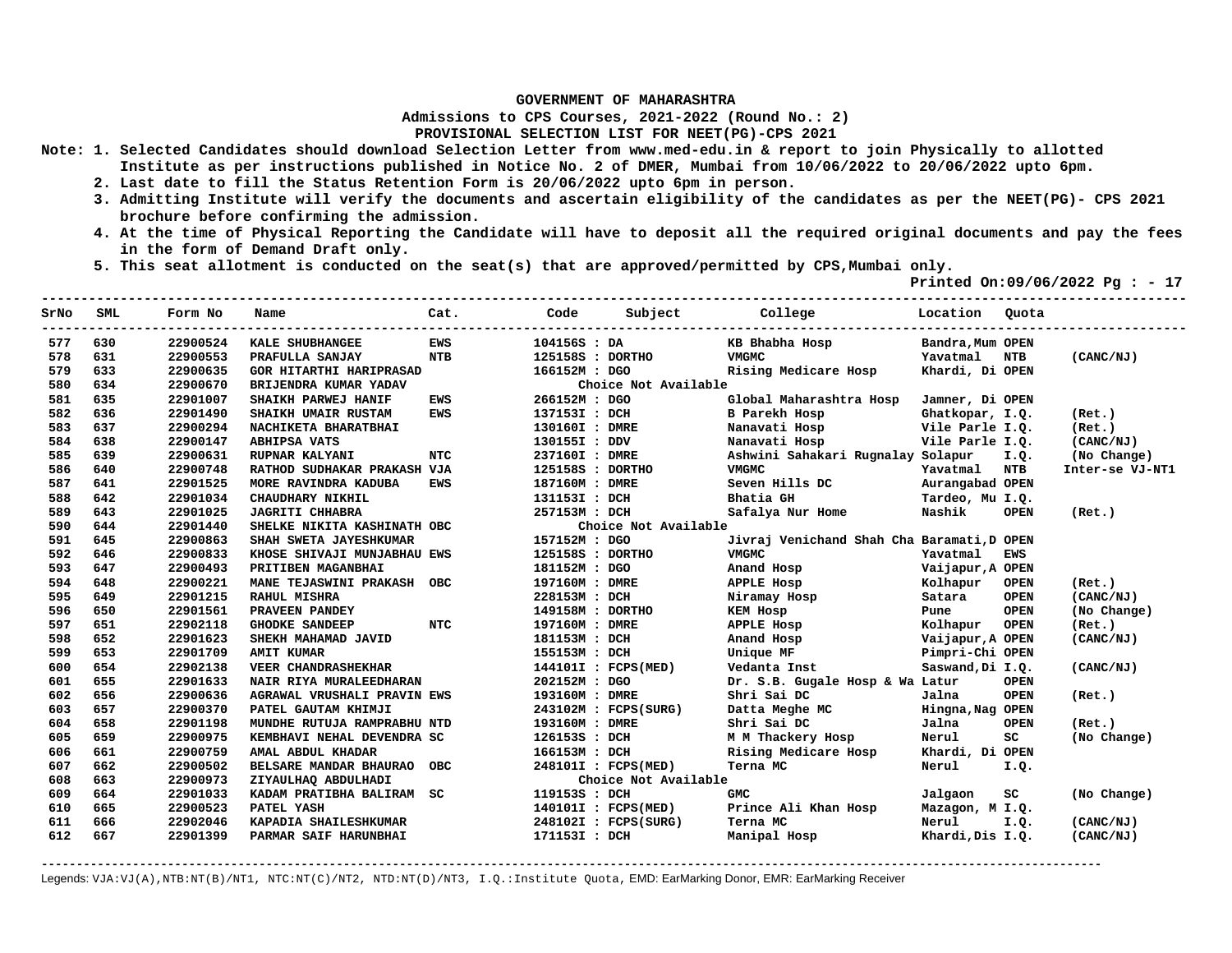**Admissions to CPS Courses, 2021-2022 (Round No.: 2)**

**PROVISIONAL SELECTION LIST FOR NEET(PG)-CPS 2021** 

- **Note: 1. Selected Candidates should download Selection Letter from www.med-edu.in & report to join Physically to allotted Institute as per instructions published in Notice No. 2 of DMER, Mumbai from 10/06/2022 to 20/06/2022 upto 6pm.** 
	- **2. Last date to fill the Status Retention Form is 20/06/2022 upto 6pm in person.**
	- **3. Admitting Institute will verify the documents and ascertain eligibility of the candidates as per the NEET(PG)- CPS 2021 brochure before confirming the admission.**
	- **4. At the time of Physical Reporting the Candidate will have to deposit all the required original documents and pay the fees in the form of Demand Draft only.**
	- **5. This seat allotment is conducted on the seat(s) that are approved/permitted by CPS,Mumbai only.**

 **Printed On:09/06/2022 Pg : - 18** 

| SrNo | SML | Form No  | Name                         | Cat.       | Code           | Subject              | College                                   | Location         | Quota       |             |
|------|-----|----------|------------------------------|------------|----------------|----------------------|-------------------------------------------|------------------|-------------|-------------|
| 613  | 668 | 22901971 | CHEEPURU DILEEP KUMAR        |            | 182153M : DCH  |                      | Sanjeevani Children's Hos Aurangabad OPEN |                  |             |             |
| 614  | 669 | 22900957 | SHILVANT DIPALI KISAN        | SC         | 110152S : DGO  |                      | Marol Maternity Home                      | Andheri, M SC    |             | (Ret.)      |
| 615  | 670 | 22902165 | RUMANA SHAIKH SHAKEEL        |            | 196152M : DGO  |                      | Patki Research Foundation Kolhapur        |                  | <b>OPEN</b> |             |
| 616  | 671 | 22901803 | MOHAMMED MOIZUDDIN           |            | 137153I : DCH  |                      | B Parekh Hosp                             | Ghatkopar, I.Q.  |             | (Ret.)      |
| 617  | 672 | 22900029 | KAGADA POOJA GIRISHBHAI      |            |                | Choice Not Available |                                           |                  |             |             |
| 618  | 673 | 22901749 | KUNDITIPADUGU NIKHITHA       |            | 222152M : DGO  |                      | Somashekar Hosp                           | Miraj            | <b>OPEN</b> |             |
| 619  | 674 | 22901938 | KHERDE ABHIJIT NARESH        | <b>OBC</b> | 192155M : DDV  |                      | Shree Gurudatta CFS Hospi Dhule           |                  | <b>OPEN</b> |             |
| 620  | 675 | 22900983 | <b>AVULA PRASHANTH</b>       |            | 208153M : DCH  |                      | Orange City Hosp                          | Nagpur           | <b>OPEN</b> |             |
| 621  | 676 | 22901316 | MOHAMMAD YAHYA KHAN          | EWS        |                | Choice Not Available |                                           |                  |             |             |
| 622  | 677 | 22900633 | KIRTI KHATRI                 |            | 200152M: DGO   |                      | Vaishnavi Hosp                            | Latur            | <b>OPEN</b> |             |
| 623  | 678 | 22901164 | JAISWAL SONALI RAVINDRA OBC  |            | 245152M : DGO  |                      | Medicare Hosp                             | Pusad, Dist OPEN |             |             |
| 624  | 679 | 22900928 | BHATHENA NINAZ HOMI          |            | 248152I : DGO  |                      | Terna MC                                  | Nerul            | I.Q.        |             |
| 625  | 680 | 22900196 | HASHMI FOUZIYA               |            | 203160M : DMRE |                      | Vivekanand MFRC                           | Latur            | <b>OPEN</b> |             |
| 626  | 681 | 22900782 | SATHAWANE SUKANYA            | <b>OBC</b> | 241153M : DCH  |                      | Span Paed & Neonatal Crit Solapur         |                  | <b>OPEN</b> |             |
| 627  | 682 | 22901389 | KOSURU SRI VENKATA           |            | 145153I : DCH  |                      | Chinmay Inst                              | Pune             | I.Q.        | (No Change) |
| 628  | 683 | 22900795 | MEGHA D ASHOK REDDY          |            | 239152I : DGO  |                      | Shri Markandey SS Rugnala Solapur         |                  | I.Q.        | (Ret.)      |
| 629  | 684 | 22901769 | BHARADIYA RAHI RAJENDRA EWS  |            | 161153I : DCH  |                      | Noble Hosp                                | Hadapsar, P I.Q. |             | (Ret.)      |
| 630  | 686 | 22901090 | <b>GALANDE PRITISH ASHOK</b> | <b>OBC</b> | 176153M : DCH  |                      | Nelson Memorial Children Nashik           |                  | <b>OPEN</b> |             |
| 631  | 687 | 22901577 | SACHDEV SHOBHA PRAVIN        |            | 240152M : DGO  |                      | Shobha Nur Home                           | Solapur          | <b>OPEN</b> |             |
| 632  | 688 | 22900994 | <b>JADEJA UPASNA</b>         |            | 244155M : DDV  |                      | Sanjeevan Hosp                            | Yavatmal         | <b>OPEN</b> |             |
| 633  | 689 | 22900998 | KHADE PRIYANKA               |            | 225152M : DGO  |                      | Shantabai Arali Hosp                      | Jath, Dist- OPEN |             |             |
| 634  | 690 | 22901413 | CHAUDHARI ARVINDKUMAR        |            |                | 243103M : FCPS(OBGY) | Datta Meghe MC                            | Hingna, Nag OPEN |             |             |
| 635  | 691 | 22900120 | VATTURI VIJAYALAKSHMI        |            | 148152I : DGO  |                      | Kamat MF & RC                             | Pune             | I.Q.        |             |
| 636  | 692 | 22900775 | PATEL PAVANKUMAR             |            | 136156M : DA   |                      | Masina Hosp                               | Byculla, Mu OPEN |             | (Ret.)      |
| 637  | 693 | 22900528 | BANDGAR ANKITA VITTHAL       |            | 147155I : DDV  |                      | GMF Ruby Hall Clinic                      | Pune             | I.Q.        | (Ret.)      |
| 638  | 694 | 22901903 | SHEKADE PRIYANKA             | <b>EWS</b> | 249160M : DMRE |                      | Lotus Imaging Clinics                     | Panvel           | <b>OPEN</b> | (CANC/NJ)   |
| 639  | 695 | 22900314 | KAPURIYA DHARMESHKUMAR       |            | 266152M : DGO  |                      | Global Maharashtra Hosp                   | Jamner, Di OPEN  |             |             |
| 640  | 696 | 22901840 | DAVE NIHAR AMIT              |            | 245153M : DCH  |                      | Medicare Hosp                             | Pusad, Dist OPEN |             | (CANC/NJ)   |
| 641  | 697 | 22900197 | RUPALI CHANDRAKANT           | <b>EWS</b> | 190160M : DMRE |                      | Alurwar DC                                | Chandrapur OPEN  |             | (CANC/NJ)   |
| 642  | 698 | 22900013 | SHAIKH FAISAL AHMAD          |            | 150153M : DCH  |                      | Shripal Children Hosp                     | Baramati, D OPEN |             |             |
| 643  | 699 | 22900549 | SHETE SUSMITA KIRAN          | <b>OBC</b> | 167155M : DDV  |                      | Wcare Multispecialty Hosp wagholi, D OPEN |                  |             |             |
| 644  | 701 | 22901798 | PATEL SWETUKUMAR             |            | 149155I : DDV  |                      | KEM Hosp                                  | Pune             | I.Q.        | (CANC/NJ)   |
| 645  | 702 | 22901788 | LIMBULE BALAJI               |            | 134161M : TDD  |                      | KJMC & Res Cent                           | Sion, Mumba OPEN |             | (CANC/NJ)   |
| 646  | 703 | 22902204 | SANDEEP KUMAR                |            |                | Choice Not Available |                                           |                  |             |             |
| 647  | 704 | 22902016 | CHAVAN RAJKUMAR              | <b>EWS</b> | 161153I : DCH  |                      | Noble Hosp                                | Hadapsar, P I.Q. |             | (CANC/NJ)   |
| 648  | 705 | 22900433 | YANAMADALA SUDHEER           |            | 155153I : DCH  |                      | Unique MF                                 | Pimpri-Chi I.Q.  |             | (Ret.)      |

**-------------------------------------------------------------------------------------------------------------------------------------------------------**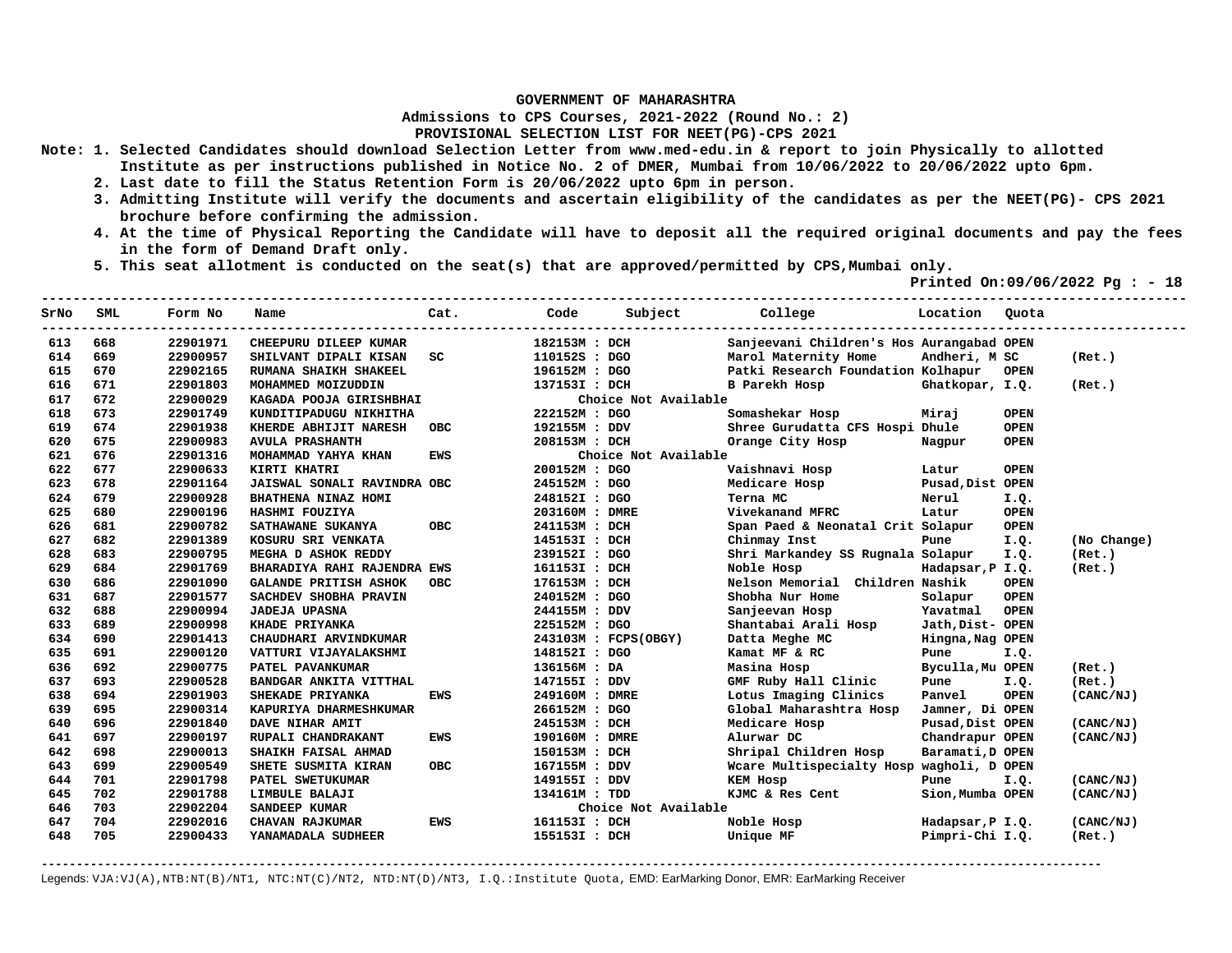**Admissions to CPS Courses, 2021-2022 (Round No.: 2)**

## **PROVISIONAL SELECTION LIST FOR NEET(PG)-CPS 2021**

- **Note: 1. Selected Candidates should download Selection Letter from www.med-edu.in & report to join Physically to allotted Institute as per instructions published in Notice No. 2 of DMER, Mumbai from 10/06/2022 to 20/06/2022 upto 6pm.** 
	- **2. Last date to fill the Status Retention Form is 20/06/2022 upto 6pm in person.**
	- **3. Admitting Institute will verify the documents and ascertain eligibility of the candidates as per the NEET(PG)- CPS 2021 brochure before confirming the admission.**
	- **4. At the time of Physical Reporting the Candidate will have to deposit all the required original documents and pay the fees in the form of Demand Draft only.**
	- **5. This seat allotment is conducted on the seat(s) that are approved/permitted by CPS,Mumbai only.**

 **Printed On:09/06/2022 Pg : - 19** 

| SrNo | SML | Form No  | Name                        | Cat.       | Code             | Subject College      |                                            | Location         | Ouota        |                 |
|------|-----|----------|-----------------------------|------------|------------------|----------------------|--------------------------------------------|------------------|--------------|-----------------|
| 649  | 706 | 22901948 | SANEPARA JAYKUMAR           |            | 149155I : DDV    |                      | KEM Hosp                                   | Pune             | I.Q.         | (CANC/NJ)       |
| 650  | 707 | 22900720 | SHAIKH SAMEER HUSSAIN       | <b>EWS</b> |                  | Choice Not Available |                                            |                  |              |                 |
| 651  | 708 | 22900139 | MORE SUMIT SUDHAKARRAO      | <b>EWS</b> | 194153M : DCH    |                      | Masai MF                                   | Kolhapur         | <b>OPEN</b>  |                 |
| 652  | 709 | 22901076 | CHAUDHARI PRAVIN ASHOK      | <b>OBC</b> | 119158S : DORTHO |                      | <b>GMC</b>                                 | Jalgaon          | <b>OBC</b>   | (No Change)     |
| 653  | 710 | 22900048 | PARADKAR MANGESHKUMAR       | <b>EWS</b> |                  | 248101I : FCPS(MED)  | Terna MC                                   | Nerul            | I.Q.         |                 |
| 654  | 711 | 22900192 | JADHAO BHAGAWAN WASUDEO VJA |            |                  | Choice Not Available |                                            |                  |              |                 |
| 655  | 712 | 22901765 | DESHMUKH ASHWINI MARUTI NTB |            |                  | Choice Not Available |                                            |                  |              |                 |
| 656  | 714 | 22901428 | MUNDLE SAMIKSHA             | <b>OBC</b> | 206153M : DCH    |                      | Getwell Hosp                               | Dhantoli, OPEN   |              |                 |
| 657  | 715 | 22900488 | TAMBE SNEHA POPATRAO        |            |                  | Choice Not Available |                                            |                  |              |                 |
| 658  | 716 | 22901461 | SHAILENDRA SINGH TOMAR      |            | 150153M : DCH    |                      | Shripal Children Hosp                      | Baramati, D OPEN |              |                 |
| 659  | 717 | 22900548 | <b>DEOKAR RENUKA</b>        | <b>NTC</b> | 116152S : DGO    |                      | Mahim Maternity Home                       | Mahim, Mum NTC   |              | (Ret.)          |
| 660  | 718 | 22900465 | MUJAWAR ANIS DASTAGIR OBC   |            | 197153M : DCH    |                      | APPLE Hosp                                 | Kolhapur         | <b>OPEN</b>  |                 |
| 661  | 719 | 22901676 | SUBASHINI S                 |            |                  | Choice Not Available |                                            |                  |              |                 |
| 662  | 720 | 22902267 | CHELWANI YASHANA            |            | 210155I : DDV    |                      | Glow Skin Centre                           | Nagpur           | I.Q.         | (No Change)     |
| 663  | 721 | 22901777 | DHARURKAR ADITYA            |            | 158160M : DMRE   |                      | Deoyani Multispeciality H Kothrud, Pu OPEN |                  |              |                 |
| 664  | 723 | 22901068 | SHINDE RUTUJA SHAHAJI       | <b>OBC</b> | 124156S : DA     |                      | <b>GMC</b>                                 | Gondia           | OBC.         |                 |
| 665  | 724 | 22901672 | KANDALKAR ABHIJEET          | <b>OBC</b> | 106158S : DORTHO |                      | MW Desai GH                                | Malad            | <b>EMOBC</b> | (EMR) (CANC/NJ) |
| 666  | 726 | 22901892 | <b>ISHA ARORA</b>           |            | 147151M : DOMS   |                      | GMF Ruby Hall Clinic                       | Pune             | <b>OPEN</b>  | (CANC/NJ)       |
| 667  | 727 | 22900859 | <b>MASKE KALAVANTI</b>      | <b>NTC</b> | 235152M : DGO    |                      | Nagvekar Hosp & Nur Home Kankavli          |                  | <b>OPEN</b>  |                 |
| 668  | 728 | 22900914 | KUREKAR DHANSHRI            | <b>OBC</b> | 243152I : DGO    |                      | Datta Meghe MC                             | Hingna, Nag I.Q. |              |                 |
| 669  | 730 | 22900726 | PATEL BHARGAVKUMAR          |            | 167152I : DGO    |                      | Wcare Multispecialty Hosp wagholi, D I.Q.  |                  |              | (CANC/NJ)       |
| 670  | 731 | 22900471 | AVINASH VISHNU NAMDAS       | SC         | 259160M : DMRE   |                      | Pawana MF                                  | Maval, Dis OPEN  |              |                 |
| 671  | 734 | 22901071 | SAMRUTWAR PRANAV            | <b>OBC</b> | 124158S : DORTHO |                      | <b>GMC</b>                                 | Gondia           | <b>OBC</b>   | (No Change)     |
| 672  | 736 | 22900110 | KHOND TANVEE SHANKARRAO OBC |            | 128154S : DPB    |                      | NMMC GH                                    | Vashi            | <b>OPEN</b>  |                 |
| 673  | 737 | 22900761 | <b>KEERTANA NAIR</b>        |            |                  | Choice Not Available |                                            |                  |              |                 |
| 674  | 738 | 22902162 | KAILA CHANDANI MANILAL      |            | 264160M : DMRE   |                      | PMC's Krsnaa DC asso with Pune             |                  | <b>OPEN</b>  |                 |
| 675  | 739 | 22901473 | SATHAVARA JAIMEEN           |            | 256160M : DMRE   |                      | Akshay DC                                  | Sangli           | <b>OPEN</b>  | (Ret.)          |
| 676  | 740 | 22900232 | NEMILETI REDDY VANI         |            | 237152I : DGO    |                      | Ashwini Sahakari Rugnalay Solapur          |                  | I.Q.         | (Ret.)          |
| 677  | 742 | 22900532 | MAHAJAN SMITA VIJAY         |            | 200152M: DGO     |                      | Vaishnavi Hosp                             | Latur            | <b>OPEN</b>  |                 |
| 678  | 743 | 22901569 | SALUNKE PRASHANT            | OBC        | 264160M : DMRE   |                      | PMC's Krsnaa DC asso with Pune             |                  | <b>OPEN</b>  |                 |
| 679  | 744 | 22901644 | NIKOSE SACHET SURESH        | SC         | 125155S : DDV    |                      | <b>VMGMC</b>                               | Yavatmal         | SC           |                 |
| 680  | 745 | 22901933 | KADAM MADHAV                | <b>EWS</b> | 190160M : DMRE   |                      | Alurwar DC                                 | Chandrapur OPEN  |              | (CANC/NJ)       |
| 681  | 746 | 22902166 | YADAV ATUL MANCHAKRAO       | <b>EWS</b> |                  | Choice Not Available |                                            |                  |              |                 |
| 682  | 747 | 22900051 | SHIVAM GUPTA                |            | 182153M : DCH    |                      | Sanjeevani Children's Hos Aurangabad OPEN  |                  |              |                 |
| 683  | 748 | 22901075 | PAYAL KAILAS RAUT           | OBC        | 128151S : DOMS   |                      | NMMC GH                                    | Vashi            | <b>OBC</b>   | (CANC/NJ)       |
| 684  | 749 | 22900058 | KOLA ALEKHYA                |            | 239152I : DGO    |                      | Shri Markandey SS Rugnala Solapur          |                  | I.Q.         | (CANC/NJ)       |

**-------------------------------------------------------------------------------------------------------------------------------------------------------**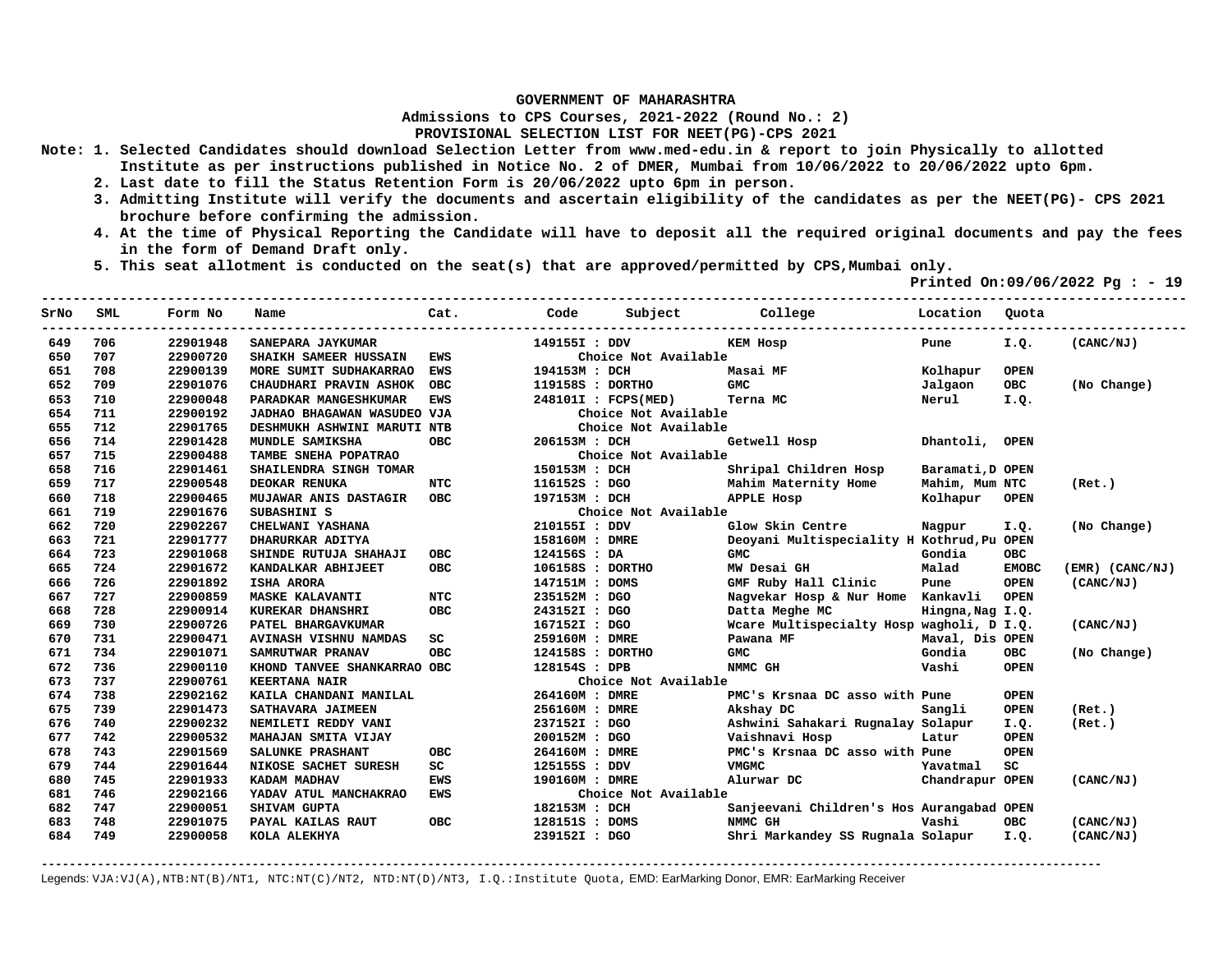**Admissions to CPS Courses, 2021-2022 (Round No.: 2)**

**PROVISIONAL SELECTION LIST FOR NEET(PG)-CPS 2021** 

- **Note: 1. Selected Candidates should download Selection Letter from www.med-edu.in & report to join Physically to allotted Institute as per instructions published in Notice No. 2 of DMER, Mumbai from 10/06/2022 to 20/06/2022 upto 6pm.** 
	- **2. Last date to fill the Status Retention Form is 20/06/2022 upto 6pm in person.**
	- **3. Admitting Institute will verify the documents and ascertain eligibility of the candidates as per the NEET(PG)- CPS 2021 brochure before confirming the admission.**
	- **4. At the time of Physical Reporting the Candidate will have to deposit all the required original documents and pay the fees in the form of Demand Draft only.**
	- **5. This seat allotment is conducted on the seat(s) that are approved/permitted by CPS,Mumbai only.**

 **Printed On:09/06/2022 Pg : - 20** 

| SrNo | <b>SML</b> | Form No  | Name                         | Cat.       | Code             | Subject              | College                                    | Location         | Quota       |             |
|------|------------|----------|------------------------------|------------|------------------|----------------------|--------------------------------------------|------------------|-------------|-------------|
| 685  | 750        | 22901771 | SHAIKH AFIYA NAAZ            |            |                  | Choice Not Available |                                            |                  |             |             |
| 686  | 751        | 22901041 | <b>JAGDALE VAIBHAV SUNIL</b> |            | 197153I : DCH    |                      | APPLE Hosp                                 | Kolhapur         | I.Q.        | (Ret.)      |
| 687  | 752        | 22901121 | CHIKHALIA KISHAN             |            | 226151M : DOMS   |                      | Nandadeep Eye Hosp                         | Sangli           | <b>OPEN</b> | (Ret.)      |
| 688  | 753        | 22901813 | SHAHANE RASIKA RAJIV         | <b>OBC</b> | 244160M : DMRE   |                      | Sanjeevan Hosp                             | Yavatmal         | <b>OPEN</b> | (Ret.)      |
| 689  | 754        | 22901626 | MEET NARENDRABHAI PATEL      |            | 192160M : DMRE   |                      | Shree Gurudatta CFS Hospi Dhule            |                  | <b>OPEN</b> | (Ret.)      |
| 690  | 755        | 22900386 | DAYYALA CHANDRASHEKAR        |            | 161153I : DCH    |                      | Noble Hosp                                 | Hadapsar, P I.Q. |             |             |
| 691  | 756        | 22901533 | RINKAL MANDAL                |            | 202152M : DGO    |                      | Dr. S.B. Gugale Hosp & Wa Latur            |                  | OPEN        |             |
| 692  | 757        | 22900248 | <b>AGARKAR ANIKET</b>        | <b>NTC</b> |                  | 107101S : FCPS(MED)  | PT. MM Shatabdi Hosp                       | Govandi,         | <b>NTC</b>  |             |
| 693  | 758        | 22900458 | NAWALE SATISH LAXMANRAO      |            | 197153M : DCH    |                      | APPLE Hosp                                 | Kolhapur         | <b>OPEN</b> |             |
| 694  | 759        | 22901963 | TAHESEEN BANO SYED           | <b>EWS</b> |                  | Choice Not Available |                                            |                  |             |             |
| 695  | 760        | 22900762 | SHAH DARSHIT KIRANKUMAR      |            | 162152I : DGO    |                      | Dr. Patankar MF                            | Pune             | I.Q.        |             |
| 696  | 761        | 22901311 | SINGH ASHISH ANIL            |            | 238153M : DCH    |                      | Navjeen Children Hosp                      | Pandharpur OPEN  |             |             |
| 697  | 762        | 22901530 | AFROZ ARSHAD ALI             |            | 157152I : DGO    |                      | Jivraj Venichand Shah Cha Baramati, D I.Q. |                  |             | (Ret.)      |
| 698  | 763        | 22902105 | ANSARI MOHAMMAD MUSTAFA      |            | 254160M : DMRE   |                      | JMF's Hosp                                 | Dhule            | <b>OPEN</b> |             |
| 699  | 764        | 22902094 | ANSARI TOOBA MOHAMMAD        |            | 254160M : DMRE   |                      | JMF's Hosp                                 | Dhule            | OPEN        |             |
| 700  | 765        | 22902048 | RAHUL RAJAT VILAS            | SC         |                  | Choice Not Available |                                            |                  |             |             |
| 701  | 766        | 22901266 | LIMBASIYA DENISA             |            | 221152I : DGO    |                      | Uma Hosp                                   | Jath, Dist- I.Q. |             | (Ret.)      |
| 702  | 767        | 22901255 | PATEL RIYA                   |            |                  | Choice Not Available |                                            |                  |             |             |
| 703  | 768        | 22901292 | POTE SHARVARI RAVINDRA SC    |            | 102152S : DGO    |                      | Jagjivanram WR Hosp                        | Mumbai Cen SC    |             | (No Change) |
| 704  | 769        | 22900873 | DARSHANA CHAKHIYAR           |            | 255153M : DCH    |                      | Kingsway Hosp                              | Nagpur           | <b>OPEN</b> |             |
| 705  | 770        | 22901905 | CHAVAN CHAITALI SHARAD       | <b>OBC</b> |                  | Choice Not Available |                                            |                  |             |             |
| 706  | 771        | 22900923 | <b>IDIGA KAVITHA</b>         |            | 241153I : DCH    |                      | Span Paed & Neonatal Crit Solapur          |                  | I.O.        | (Ret.)      |
| 707  | 772        | 22900034 | ISHITA KANAKSINH SURMA       |            | 246153I : DCH    |                      | Dr. Mohites Amrut MF                       | Panvel           | I.Q.        | (Ret.)      |
| 708  | 773        | 22901761 | DONTHULA SRIPRIYA            |            | 221152I : DGO    |                      | Uma Hosp                                   | Jath, Dist- I.Q. |             | (Ret.)      |
| 709  | 774        | 22901877 | MALI ABHIJIT MADHUKAR        | <b>OBC</b> |                  | Choice Not Available |                                            |                  |             |             |
| 710  | 775        | 22901825 | LINGAMPALLI ABHILASH         |            | 165153I : DCH    |                      | Vatsalya Mother & Child C Bhosari, D I.Q.  |                  |             | (Ret.)      |
| 711  | 776        | 22901431 | MADKE MANDAR ANAND           | SC         | 121158S : DORTHO |                      | Kamla Nehru PMC Hosp                       | Pune             | SC          | (No Change) |
| 712  | 777        | 22901783 | <b>UDIT GUPTA</b>            |            | 196152I : DGO    |                      | Patki Research Foundation Kolhapur         |                  | I.Q.        | (CANC/NJ)   |
| 713  | 778        | 22902145 | GADKAR AKSHAY AJAY           | <b>OBC</b> | 249160M : DMRE   |                      | Lotus Imaging Clinics                      | Panvel           | <b>OPEN</b> | (CANC/NJ)   |
| 714  | 779        | 22901094 | <b>AGARWAL MONIKA</b>        |            | 230152M : DGO    |                      | Amrit MF& Nandadeep Hosp Satara            |                  | <b>OPEN</b> |             |
| 715  | 780        | 22901975 | SIDDHI SANJAY SARAF          |            |                  | 243101I : FCPS(MED)  | Datta Meghe MC                             | Hingna, Nag I.Q. |             | (CANC/NJ)   |
| 716  | 781        | 22901650 | SHINDE PRIYANKA              | <b>OBC</b> | 153160M : DMRE   |                      | Sachin Kamble Inst                         | Moshi, Dist OPEN |             |             |
| 717  | 782        | 22900903 | <b>SUNIDHEE PRASAD</b>       | SC         | 117152S : DGO    |                      | KS Phule Hosp                              | Borivali,        | SC.         | (No Change) |
| 718  | 783        | 22900161 | NIVEDITA UPADHYAY            |            | 214152M : DGO    |                      | Parkar MF Hosp                             | Ratnagiri OPEN   |             |             |
| 719  | 784        | 22901232 | SONKAMBLE PALLAVI            | SC         | 120152S : DGO    |                      | HBT Trauma Care Hosp                       | Jogeshwari SC    |             | (CANC/NJ)   |

**-------------------------------------------------------------------------------------------------------------------------------------------------------**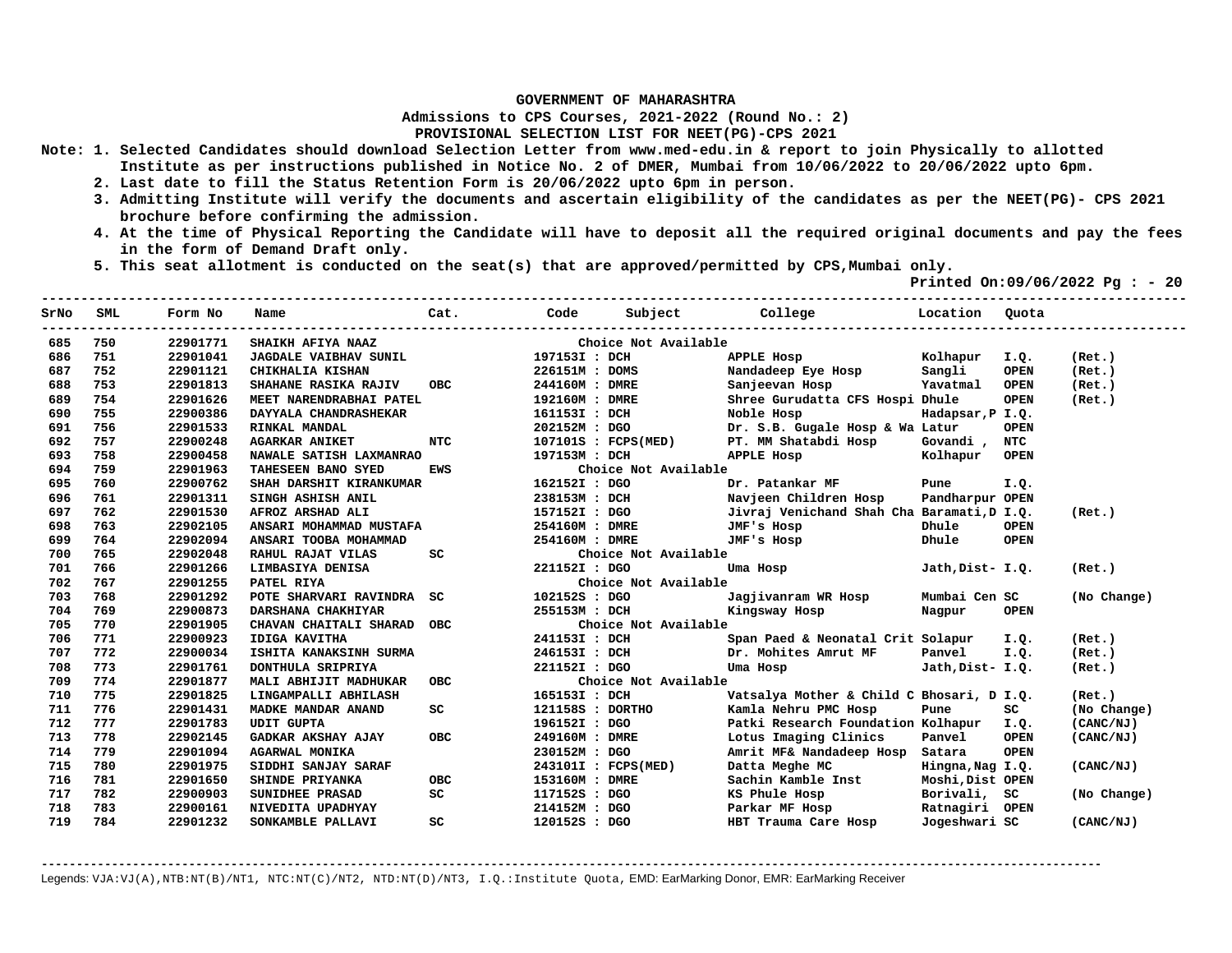**Admissions to CPS Courses, 2021-2022 (Round No.: 2)**

**PROVISIONAL SELECTION LIST FOR NEET(PG)-CPS 2021** 

- **Note: 1. Selected Candidates should download Selection Letter from www.med-edu.in & report to join Physically to allotted Institute as per instructions published in Notice No. 2 of DMER, Mumbai from 10/06/2022 to 20/06/2022 upto 6pm.** 
	- **2. Last date to fill the Status Retention Form is 20/06/2022 upto 6pm in person.**
	- **3. Admitting Institute will verify the documents and ascertain eligibility of the candidates as per the NEET(PG)- CPS 2021 brochure before confirming the admission.**
	- **4. At the time of Physical Reporting the Candidate will have to deposit all the required original documents and pay the fees in the form of Demand Draft only.**
	- **5. This seat allotment is conducted on the seat(s) that are approved/permitted by CPS,Mumbai only.**

 **Printed On:09/06/2022 Pg : - 21** 

| SrNo       | SML | Form No  | Name                           | Cat.       | Code           | Subject              | College                                    | Location         | Quota       |                   |
|------------|-----|----------|--------------------------------|------------|----------------|----------------------|--------------------------------------------|------------------|-------------|-------------------|
| 720        | 785 | 22902117 | SYEDA ZOHRA RIZWAN             |            | 230152M : DGO  |                      | Amrit MF& Nandadeep Hosp Satara            |                  | <b>OPEN</b> |                   |
| 721        | 786 | 22900889 | SUMAIYA MOHD IQBAL             |            | 130155I : DDV  |                      | Nanavati Hosp                              | Vile Parle I.Q.  |             |                   |
| 722        | 787 | 22900060 | DABHI HARPALSINH               |            | 192160M : DMRE |                      | Shree Gurudatta CFS Hospi Dhule            |                  | <b>OPEN</b> | (CANC/NJ)         |
| 723        | 788 | 22900243 | NAVGHANE RUCHA PRAKASH         |            | 159160I : DMRE |                      | Ruby Alicare                               | Pune             | I.Q.        | (CANC/NJ)         |
| 724        | 789 | 22900802 | RAUT SONAM SUDHAKAR            | <b>OBC</b> | 214152M : DGO  |                      | Parkar MF Hosp                             | Ratnagiri        | <b>OPEN</b> |                   |
| 725        | 790 | 22900557 | SHAH VRUNDA RAMKRISHNA         |            | 160155I : DDV  |                      | Asial Inst of Hair Transp Pune             |                  | I.Q.        | (CANC/NJ)         |
| 726        | 791 | 22900038 | <b>JAJU RITUJA</b>             |            | 160155I : DDV  |                      | Asial Inst of Hair Transp Pune             |                  | I.Q.        | (Ret.)            |
| 727        | 792 | 22901838 | SHAMIM ZARRAR KHAN             |            | 235152M : DGO  |                      | Nagvekar Hosp & Nur Home Kankavli          |                  | <b>OPEN</b> |                   |
| 728        | 793 | 22901228 | KYADA NAVNIT                   |            | 179163M : DTMH |                      | Icon Hosp                                  | Akola            | <b>OPEN</b> | (Ret.)            |
| 729        | 795 | 22900492 | KOMARAVELLY SOWMYA             |            | 222152I : DGO  |                      | Somashekar Hosp                            | Miraj            | I.Q.        | (Ret.)            |
| 730        | 796 | 22901015 | RAMI SANKET MAHESHBHAI         |            | 251153I : DCH  |                      | Chirayu Children Hosp                      | New Panvel I.Q.  |             | (CANC/NJ)         |
| 731        | 797 | 22901189 | NAGARGOJE RAJNIKANT            | NTD        |                | Choice Not Available |                                            |                  |             |                   |
| 732        | 798 | 22902176 | SHAIKH KARISHMA RAMJAN         | <b>EWS</b> |                | Choice Not Available |                                            |                  |             |                   |
| 733        | 799 | 22900796 | PASHINE DON SURYAMANI          | <b>OBC</b> | 130161M : TDD  |                      | Nanavati Hosp                              | Vile Parle OPEN  |             |                   |
| 734        | 800 | 22901329 | <b>BURDE ASHWIN MADHUKAR</b>   | <b>OBC</b> | 255153M : DCH  |                      | Kingsway Hosp                              | Nagpur           | <b>OPEN</b> |                   |
| 735        | 801 | 22901465 | ASMA GAUHAR MOHAMMED           | <b>EWS</b> | 124151S : DOMS |                      | <b>GMC</b>                                 | Gondia           | <b>EWS</b>  | (No Change)       |
| 736        | 802 | 22901044 | <b>JADHAO POOJA SUBHASH</b>    | <b>OBC</b> | 124156S : DA   |                      | <b>GMC</b>                                 | Gondia           | <b>NTD</b>  | Inter-se NT2-NT3- |
| <b>OBC</b> |     |          |                                |            |                |                      |                                            |                  |             |                   |
| 737        | 803 | 22901559 | <b>JOSHI HETVI DEEPAKKUMAR</b> |            | 255152I : DGO  |                      | Kingsway Hosp                              | Nagpur           | I.Q.        | (CANC/NJ)         |
| 738        | 804 | 22901951 | <b>JAGTAP HARSHAD</b>          | <b>EWS</b> | 128162S : DTM  |                      | NMMC GH                                    | Vashi            | OPEN        | (No Change)       |
| 739        | 805 | 22901315 | PAWAR SHUBHAM ANIL             | <b>EWS</b> | 227160M : DMRE |                      | Aditya DC                                  | Miraj            | <b>OPEN</b> | (Ret.)            |
| 740        | 806 | 22900817 | RAJGURU SHUBHAM BHAURAO SC     |            | 124152S : DGO  |                      | <b>GMC</b>                                 | Gondia           | SC          | (CANC/NJ)         |
| 741        | 807 | 22900543 | JOSHI ASAWARI GIRISH           |            | 189152I : DGO  |                      | Jilla IVF Clinics                          | Aurangabad I.Q.  |             | (No Change)       |
| 742        | 808 | 22900033 | PRANAV MAROTI AWASARMOL SC     |            | 187160M : DMRE |                      | Seven Hills DC                             | Aurangabad OPEN  |             |                   |
| 743        | 809 | 22900015 | BALAMURUGAN SIVAMALAI          |            | 178153M : DCH  |                      | Dr.Parthsarthi Shukla MR Akola             |                  | <b>OPEN</b> |                   |
| 744        | 810 | 22900932 | NAKUM RAHUL KANTILAL           |            | 248161M : TDD  |                      | Terna MC                                   | Nerul            | <b>OPEN</b> | (CANC/NJ)         |
| 745        | 811 | 22901750 | KAPGATE SNEHA GULABRAO         | OBC        | 124151S : DOMS |                      | <b>GMC</b>                                 | Gondia           | <b>OBC</b>  | (CANC/NJ)         |
| 746        | 812 | 22901463 | <b>ARUN KUMAR</b>              |            | 220153M : DCH  |                      | Shri Tatyasaheb Ghatge Ho Sangli           |                  | <b>OPEN</b> |                   |
| 747        | 813 | 22901167 | MOTEGAONKAR ROHINI             | <b>OBC</b> | 237152I : DGO  |                      | Ashwini Sahakari Rugnalay Solapur          |                  | I.Q.        |                   |
| 748        | 814 | 22901163 | WAGH NAMRATA JAGDISH           | <b>OBC</b> | 119154S : DPB  |                      | <b>GMC</b>                                 | Jalgaon          | <b>OBC</b>  |                   |
| 749        | 815 | 22900211 | THOKAL SURESH PANDURANG ST     |            | 128153S : DCH  |                      | NMMC GH                                    | Vashi            | ST          | (CANC/NJ)         |
| 750        | 816 | 22902069 | OINDRILA SEN                   |            |                | Choice Not Available |                                            |                  |             |                   |
| 751        | 817 | 22901223 | JADHAO ANKUSH PRALHAD          | OBC        | 207152I : DGO  |                      | MSS Mahal Maternity Home Nagpur            |                  | I.Q.        |                   |
| 752        | 818 | 22901543 | KAMALAKAR REDDY YAREDLA        |            | 236160M : DMRE |                      | Western Regional DC                        | Kankavli         | <b>OPEN</b> | (CANC/NJ)         |
| 753        | 819 | 22900570 | PRIYANKA JAI RAJ BEDI          |            | 157152I : DGO  |                      | Jivraj Venichand Shah Cha Baramati, D I.Q. |                  |             | (Ret.)            |
| 754        | 820 | 22900953 | JAMMALAMADUGU MUSSARATH        |            | 150153I : DCH  |                      | Shripal Children Hosp                      | Baramati, D I.Q. |             | (Ret.)            |

**-------------------------------------------------------------------------------------------------------------------------------------------------------**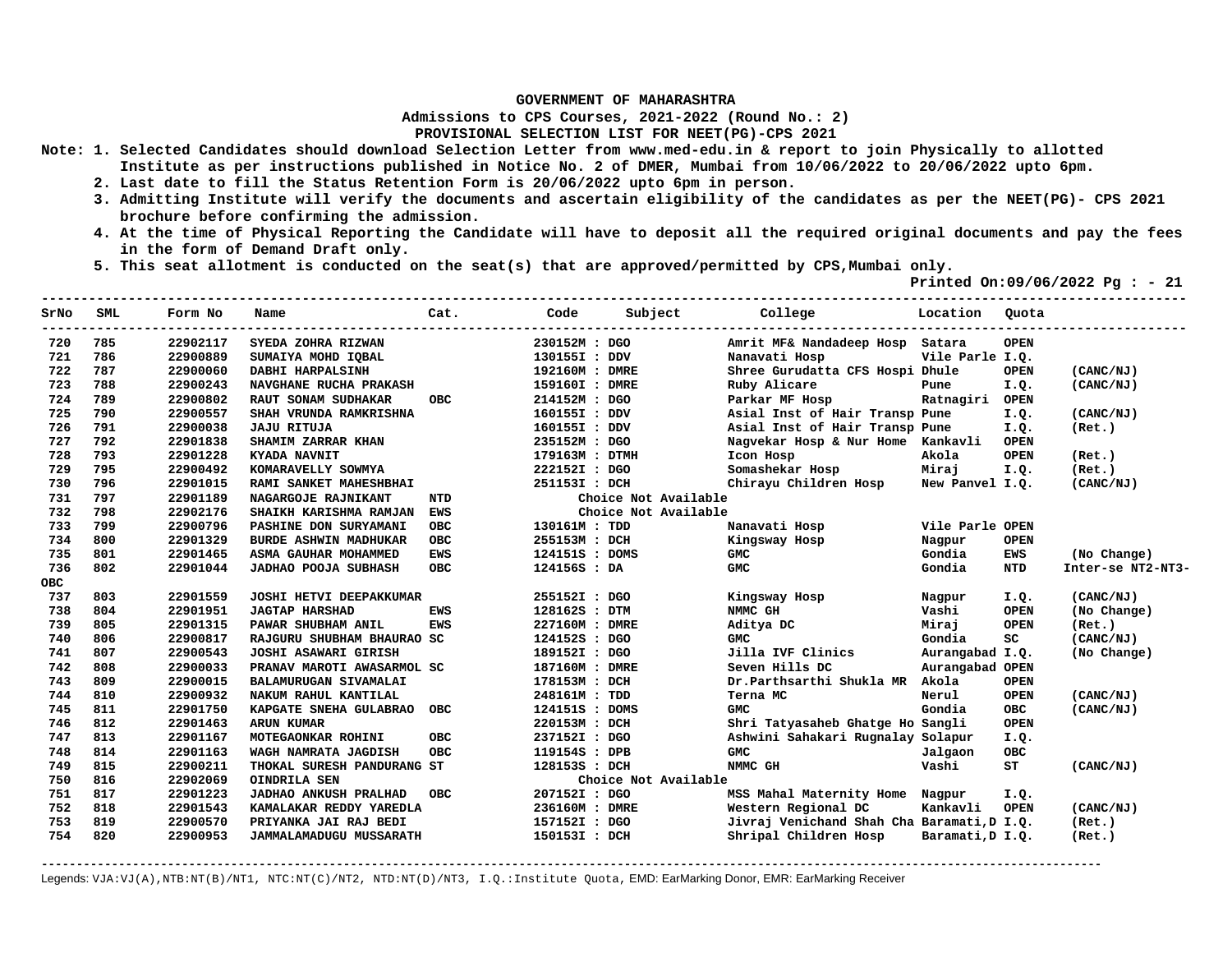**Admissions to CPS Courses, 2021-2022 (Round No.: 2)**

**PROVISIONAL SELECTION LIST FOR NEET(PG)-CPS 2021** 

- **Note: 1. Selected Candidates should download Selection Letter from www.med-edu.in & report to join Physically to allotted Institute as per instructions published in Notice No. 2 of DMER, Mumbai from 10/06/2022 to 20/06/2022 upto 6pm.** 
	- **2. Last date to fill the Status Retention Form is 20/06/2022 upto 6pm in person.**
	- **3. Admitting Institute will verify the documents and ascertain eligibility of the candidates as per the NEET(PG)- CPS 2021 brochure before confirming the admission.**
	- **4. At the time of Physical Reporting the Candidate will have to deposit all the required original documents and pay the fees in the form of Demand Draft only.**
	- **5. This seat allotment is conducted on the seat(s) that are approved/permitted by CPS,Mumbai only.**

 **Printed On:09/06/2022 Pg : - 22** 

| SrNo | SML | Form No  | Name                          | Cat.       | Code             | Subject              | College                                    | Location Ouota   |              |           |
|------|-----|----------|-------------------------------|------------|------------------|----------------------|--------------------------------------------|------------------|--------------|-----------|
| 755  | 821 | 22901131 | R K ASHWINI KUMAR             |            |                  | 243102I : FCPS(SURG) | Datta Meghe MC                             | Hingna, Nag I.Q. |              | (Ret.)    |
| 756  | 823 | 22901257 | YADAV KAVITA ASHOKRAO         | <b>EWS</b> |                  | Choice Not Available |                                            |                  |              |           |
| 757  | 824 | 22901935 | SABALE ARJUN DHARMRAJ         | <b>EWS</b> | 261153M : DCH    |                      | SSP Care Adv Paed                          | Nanded           | <b>OPEN</b>  |           |
| 758  | 825 | 22901122 | <b>MANKAPE DATTA</b>          | <b>EWS</b> | 105158S : DORTHO |                      | Smt. MT Agarwal GH                         | Mumbai           | <b>OPEN</b>  |           |
| 759  | 826 | 22901742 | DHOTARE DNYANESHWAR           | <b>OBC</b> | 140161M : TDD    |                      | Prince Ali Khan Hosp                       | Mazagon, M OPEN  |              |           |
| 760  | 828 | 22901444 | SHEKHAR RAMESH PATIL          | OBC        | 106158S : DORTHO |                      | MW Desai GH                                | Malad            | <b>EMOBC</b> | (EMR)     |
| 761  | 829 | 22901678 | <b>KAMBLE NAYAN</b>           | SC         | 255160M : DMRE   |                      | Kingsway Hosp                              | Nagpur           | <b>OPEN</b>  | (Ret.)    |
| 762  | 830 | 22900373 | TIMANDE CHINTAN SANJAY        |            | 180153I : DCH    |                      | <b>PDMC</b>                                | Amravati         | I.Q.         |           |
| 763  | 831 | 22901227 | APET KOMAL KALYANRAO          |            | 245153M : DCH    |                      | Medicare Hosp                              | Pusad, Dist OPEN |              |           |
| 764  | 832 | 22900836 | SANJNA SINGH                  |            | 182153I : DCH    |                      | Sanjeevani Children's Hos Aurangabad I.Q.  |                  |              | (CANC/NJ) |
| 765  | 833 | 22901364 | <b>BHOSALE ANKITA AVINASH</b> |            | 147156M : DA     |                      | GMF Ruby Hall Clinic                       | Pune             | <b>OPEN</b>  | (Ret.)    |
| 766  | 834 | 22900682 | SUMIT KUMAR SINGH             |            | 181153M : DCH    |                      | Anand Hosp                                 | Vaijapur, A OPEN |              |           |
| 767  | 835 | 22901305 | AAISHA ASHFAQUE GULREZ OBC    |            | 148152I : DGO    |                      | Kamat MF & RC                              | Pune             | I.Q.         |           |
| 768  | 836 | 22900119 | TANYA GUPTA                   |            |                  | Choice Not Available |                                            |                  |              |           |
| 769  | 837 | 22901063 | PRADEEP SINGH                 |            |                  | Choice Not Available |                                            |                  |              |           |
| 770  | 838 | 22902157 | ROHIT NARESH AGARWAL          |            | 231160M : DMRE   |                      | Axis DC                                    | Karad, Dis OPEN  |              | (CANC/NJ) |
| 771  | 839 | 22902210 | ALI SHABANA MUSHARRAF         |            | 136153I : DCH    |                      | Masina Hosp                                | Byculla, Mu I.Q. |              |           |
| 772  | 840 | 22900336 | <b>BABLU SARMA</b>            |            | 146152I : DGO    |                      | Dwarika Sangamnerkar                       | Pune             | I.Q.         |           |
| 773  | 841 | 22901720 | RENUKA SUDHIR MORE            |            | 242160M : DMRE   |                      | Chandan Neuro Sciences Ho Solapur          |                  | <b>OPEN</b>  | (Ret.)    |
| 774  | 842 | 22901974 | <b>CHAVAN PARESHKUMAR</b>     |            | 243153I : DCH    |                      | Datta Meghe MC                             | Hingna, Nag I.Q. |              | (CANC/NJ) |
| 775  | 843 | 22900598 | MOHD ANAS                     |            | 165153I : DCH    |                      | Vatsalya Mother & Child C Bhosari, D I.Q.  |                  |              | (Ret.)    |
| 776  | 844 | 22901381 | CHANDAK SHRADDHA PRAMOD EWS   |            | 250152I : DGO    |                      | Yashoda Hosp                               | Kamothe, N I.Q.  |              |           |
| 777  | 846 | 22900257 | <b>THAKKAR KISHAN</b>         |            |                  | Choice Not Available |                                            |                  |              |           |
| 778  | 847 | 22900042 | MANDAR SURENDRA               | <b>OBC</b> |                  | 119102S : FCPS(SURG) | <b>GMC</b>                                 | Jalgaon          | <b>OBC</b>   |           |
| 779  | 848 | 22900709 | JATINKUMAR JIVARAJBHAI        |            | 131158M : DORTHO |                      | Bhatia GH                                  | Tardeo, Mu OPEN  |              | (CANC/NJ) |
| 780  | 849 | 22900876 | MATRYEE SHRINGI               |            | 246153I : DCH    |                      | Dr. Mohites Amrut MF                       | Panvel           | I.Q.         |           |
| 781  | 850 | 22900064 | TAKKOLI HARSHITHA REDDY       |            | 250152I : DGO    |                      | Yashoda Hosp                               | Kamothe, N I.Q.  |              |           |
| 782  | 851 | 22900620 | LADANI JANAKI JAMANADAS       |            | 163155I : DDV    |                      | Skin & Surgery Internatio Kothrud, Pu I.Q. |                  |              | (CANC/NJ) |
| 783  | 852 | 22901946 | POOJABEN VIJAYKUMAR           |            | 135151M : DOMS   |                      | KB Haji Bachooali Hosp                     | Parel, Mumb OPEN |              | (Ret.)    |
| 784  | 853 | 22900827 | YADAV SAHIL VIJAY             |            | 249160M : DMRE   |                      | Lotus Imaging Clinics                      | Panvel           | <b>OPEN</b>  |           |
| 785  | 854 | 22900203 | CHARKHE POOJA PRALHAD         | OBC        |                  | Choice Not Available |                                            |                  |              |           |
| 786  | 855 | 22900057 | RYALI MANOGNYA                |            | 214152I : DGO    |                      | Parkar MF Hosp                             | Ratnagiri I.Q.   |              | (CANC/NJ) |
| 787  | 856 | 22900175 | MRIDUSMITA DAS                |            | 181152I : DGO    |                      | Anand Hosp                                 | Vaijapur, A I.Q. |              | (CANC/NJ) |
| 788  | 857 | 22901006 | MAMDAPURE FARHEEN             |            |                  | Choice Not Available |                                            |                  |              |           |
| 789  | 858 | 22902164 | KALLE PRASHANT                | <b>NTC</b> | 102158S : DORTHO |                      | Jagjivanram WR Hosp                        | Mumbai Cen NTC   |              | (CANC/NJ) |
| 790  | 859 | 22902208 | <b>GIRI AVINASH NAVANATH</b>  | <b>NTB</b> | 249160M : DMRE   |                      | Lotus Imaging Clinics                      | Panvel           | <b>OPEN</b>  |           |

**-------------------------------------------------------------------------------------------------------------------------------------------------------**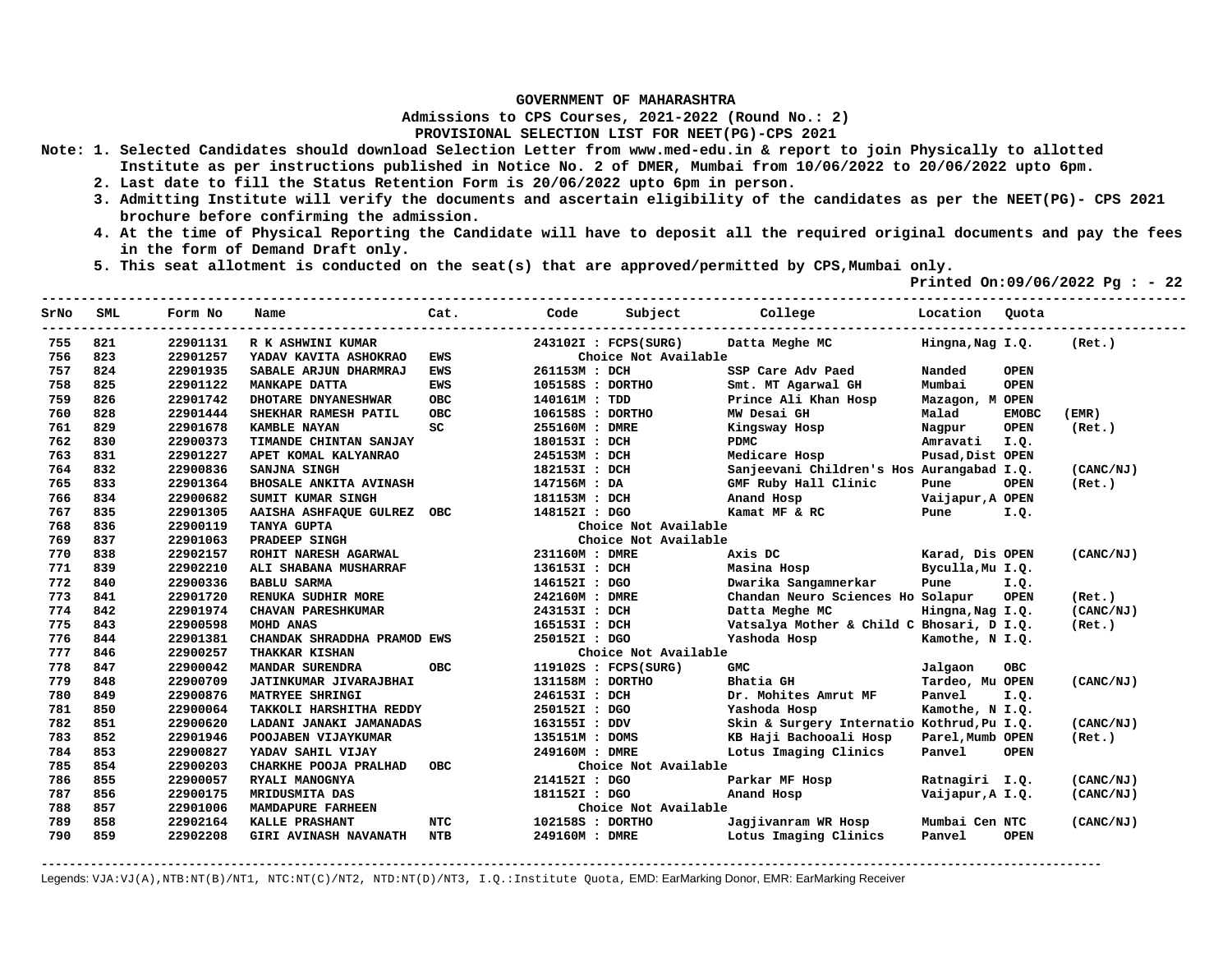**Admissions to CPS Courses, 2021-2022 (Round No.: 2)**

**PROVISIONAL SELECTION LIST FOR NEET(PG)-CPS 2021** 

- **Note: 1. Selected Candidates should download Selection Letter from www.med-edu.in & report to join Physically to allotted Institute as per instructions published in Notice No. 2 of DMER, Mumbai from 10/06/2022 to 20/06/2022 upto 6pm.** 
	- **2. Last date to fill the Status Retention Form is 20/06/2022 upto 6pm in person.**
	- **3. Admitting Institute will verify the documents and ascertain eligibility of the candidates as per the NEET(PG)- CPS 2021 brochure before confirming the admission.**
	- **4. At the time of Physical Reporting the Candidate will have to deposit all the required original documents and pay the fees in the form of Demand Draft only.**
	- **5. This seat allotment is conducted on the seat(s) that are approved/permitted by CPS,Mumbai only.**

 **Printed On:09/06/2022 Pg : - 23** 

| SrNo | SML | Form No  | Name                        | Cat.       | Code             | Subject               | College                                    | Location         | Ouota       |             |
|------|-----|----------|-----------------------------|------------|------------------|-----------------------|--------------------------------------------|------------------|-------------|-------------|
| 791  | 860 | 22900237 | KULKARNI PRATIK VIJAY       | <b>EWS</b> |                  | 254102M : FCPS(SURG)  | JMF's Hosp                                 | Dhule            | <b>OPEN</b> |             |
| 792  | 861 | 22901302 | SHEGEKAR GAURAV ARUN        | <b>OBC</b> | 105163S : DTMH   |                       | Smt. MT Agarwal GH                         | Mumbai           | OBC         | (No Change) |
| 793  | 862 | 22901843 | DONGARE PRIYANKA PRAVIN EWS |            | 192160M : DMRE   |                       | Shree Gurudatta CFS Hospi Dhule            |                  | <b>OPEN</b> |             |
| 794  | 863 | 22901786 | PATEL KAJAL MANOJ           |            |                  | Choice Not Available  |                                            |                  |             |             |
| 795  | 864 | 22901848 | KRUPA RANI P                |            | 240152I : DGO    |                       | Shobha Nur Home                            | Solapur          | I.Q.        | (Ret.)      |
| 796  | 865 | 22900411 | PATEL NISHANT               |            | 192152I : DGO    |                       | Shree Gurudatta CFS Hospi Dhule            |                  | I.Q.        | (CANC/NJ)   |
| 797  | 866 | 22900055 | MOHAMMAD KARIMUDDIN         |            | 220153M : DCH    |                       | Shri Tatyasaheb Ghatge Ho Sangli           |                  | <b>OPEN</b> |             |
| 798  | 867 | 22901814 | SOPHIYA CHAUDHARY           |            | 167153I : DCH    |                       | Weare Multispecialty Hosp wagholi, D I.Q.  |                  |             | (CANC/NJ)   |
| 799  | 868 | 22901873 | <b>ANJUM KHAN</b>           |            | 161152I : DGO    |                       | Noble Hosp                                 | Hadapsar, P I.Q. |             |             |
| 800  | 869 | 22900004 | PATEL MOHSIN RAFIK          | EWS        | 106158S : DORTHO |                       | MW Desai GH                                | Malad            | <b>OPEN</b> |             |
| 801  | 870 | 22901000 | KADAM SNEHA BALASAHEB       |            | 199153M : DCH    |                       | Maindarkar Balrog Hosp                     | Mitra Naga OPEN  |             |             |
| 802  | 873 | 22901285 | PATIL ANUSHRI DEEPAK        | EWS        | 205152I : DGO    |                       | Lata Mangeshkar Hosp                       | Nagpur           | I.Q.        |             |
| 803  | 874 | 22900354 | MAKADIYA PRIYANK            |            | 167155I : DDV    |                       | Wcare Multispecialty Hosp wagholi, D I.Q.  |                  |             | (CANC/NJ)   |
| 804  | 875 | 22901710 | KUNDALKAR POOJA VILAS       | NTC        | 111153S : DCH    |                       | Oshiwara Maternity Home                    | Jogeshwari NTC   |             |             |
| 805  | 877 | 22901718 | KOLHE AMOL ASHOKRAO         | <b>EWS</b> | 164159M : DPM    |                       | Jagruti Psychiatric Centr Hadapsar, P OPEN |                  |             | (Ret.)      |
| 806  | 878 | 22901151 | <b>JETHAVA DIMPAL</b>       |            | 181153M : DCH    |                       | Anand Hosp                                 | Vaijapur, A OPEN |             |             |
| 807  | 879 | 22901741 | NISHI BASEDIA               |            | 162152I : DGO    |                       | Dr. Patankar MF                            | Pune             | I.Q.        |             |
| 808  | 880 | 22901988 | PRAMOD BALIRAM PAWAR        | EWS        | 124156S : DA     |                       | <b>GMC</b>                                 | Gondia           | <b>EWS</b>  |             |
| 809  | 881 | 22900753 | LONE MANGESH GULABRAO       | <b>NTC</b> | 104161S : TDD    |                       | KB Bhabha Hosp                             | Bandra, Mum NTC  |             | (CANC/NJ)   |
| 810  | 882 | 22901240 | DEEPANSH SAXENA             |            | 131160I : DMRE   |                       | Bhatia GH                                  | Tardeo, Mu I.Q.  |             | (CANC/NJ)   |
| 811  | 883 | 22900675 | SHAIKH MOHD AHSAN MOHD      | <b>OBC</b> | 238153I : DCH    |                       | Navjeen Children Hosp                      | Pandharpur I.Q.  |             | (No Change) |
| 812  | 884 | 22900086 | <b>SWATI KATRE</b>          | <b>OBC</b> |                  | Choice Not Available  |                                            |                  |             |             |
| 813  | 885 | 22901362 | AAFREEN FIRDAOUS ANSARI OBC |            |                  | Choice Not Available  |                                            |                  |             |             |
| 814  | 886 | 22901246 | PATIL YUVRAJ NARAYAN        | <b>EWS</b> | 194153I : DCH    |                       | Masai MF                                   | Kolhapur I.Q.    |             | (Ret.)      |
| 815  | 887 | 22901052 | KAMBLE DHAVALRAJ DANIAL SC  |            | 140160I : DMRE   |                       | Prince Ali Khan Hosp                       | Mazagon, M I.Q.  |             | (Ret.)      |
| 816  | 888 | 22900379 | <b>JAWALE ANUPRIYA</b>      | SC         | 106153S : DCH    |                       | MW Desai GH                                | Malad            | SC          | (No Change) |
| 817  | 889 | 22900547 | WAGH DIPALI SUBHASHRAO EWS  |            |                  | 243104M : FCPS(OPTHL) | Datta Meghe MC                             | Hingna, Nag OPEN |             |             |
| 818  | 890 | 22900135 | RISHA ANIL JATAL            | <b>OBC</b> | 125159S : DPM    |                       | VMGMC                                      | Yavatmal         | <b>OBC</b>  |             |
| 819  | 891 | 22901875 | ANANDE SHAILENDRA           |            | 263160I : DMRE   |                       | BMCs Krsnaa DC asso with Jogeshwari I.Q.   |                  |             | (Ret.)      |
| 820  | 892 | 22902020 | ANKIT KASHYAP               |            | 145153I : DCH    |                       | Chinmay Inst                               | Pune             | I.Q.        |             |
| 821  | 893 | 22901321 | PARSODE RAHUL BHIMRAO       | SC         | 211160M : DMRE   |                       | Sunrise Global Hosp                        | Nanded           | <b>OPEN</b> |             |
| 822  | 894 | 22900313 | PATIL PADMIN MOHANRAO       | <b>NTC</b> | 169160M : DMRE   |                       | Giriraj Hosp                               | Baramati, D OPEN |             |             |
| 823  | 895 | 22901415 | SHEETAL YADAV               |            | 255153I : DCH    |                       | Kingsway Hosp                              | Nagpur           | I.Q.        | (Ret.)      |
| 824  | 896 | 22900507 | THAKUR AKSHATA TUKARAM      |            | 248155I : DDV    |                       | Terna MC                                   | Nerul            | I.Q.        |             |
| 825  | 897 | 22900838 | SHENDOKAR RUPESH SUDESH OBC |            |                  | Choice Not Available  |                                            |                  |             |             |
| 826  | 898 | 22901432 | SHAH HARSHILKUMAR           |            | 191153M : DCH    |                       | Chirantan Arogya Seva                      | Dhule            | <b>OPEN</b> |             |

**-------------------------------------------------------------------------------------------------------------------------------------------------------**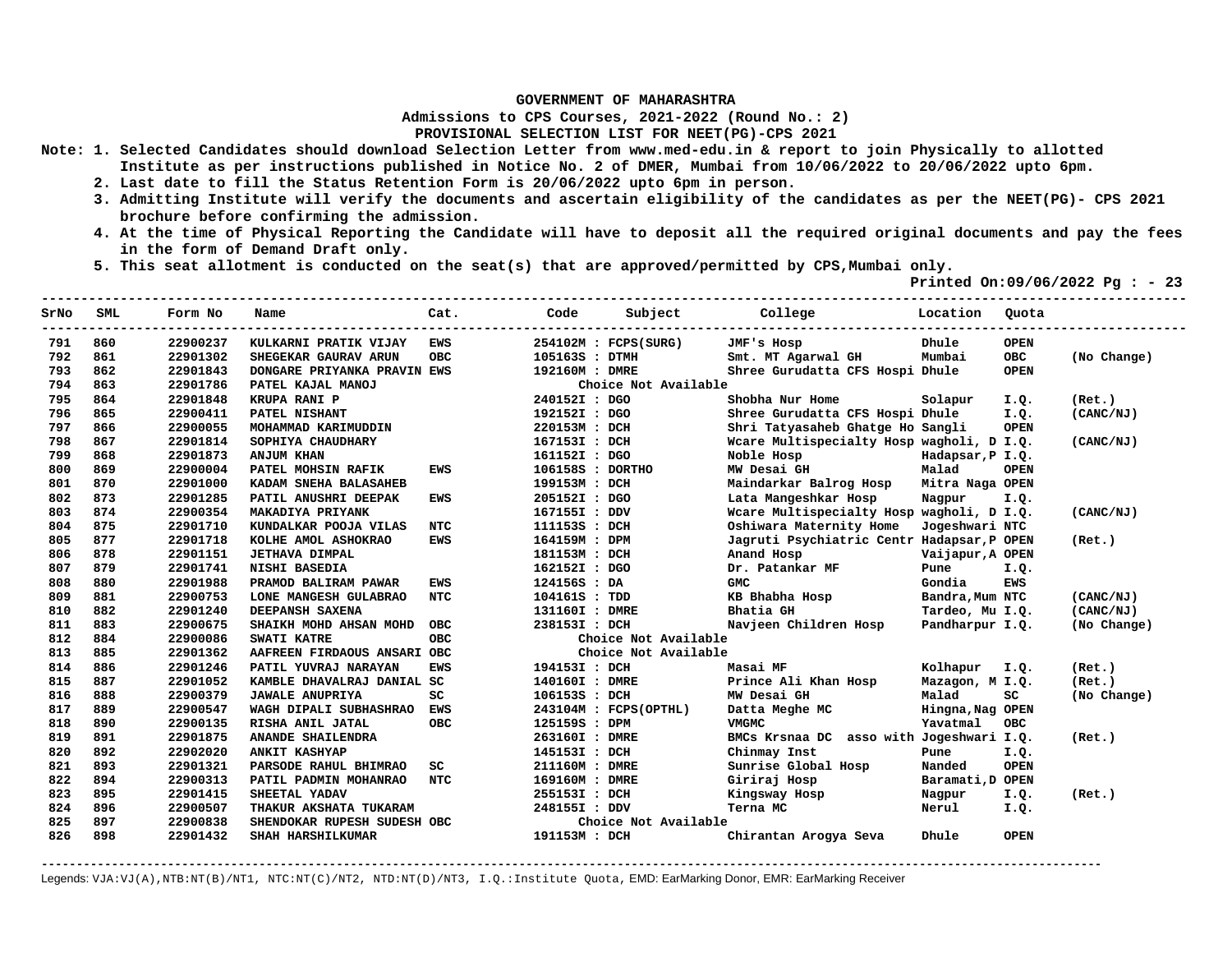**Admissions to CPS Courses, 2021-2022 (Round No.: 2)**

**PROVISIONAL SELECTION LIST FOR NEET(PG)-CPS 2021** 

- **Note: 1. Selected Candidates should download Selection Letter from www.med-edu.in & report to join Physically to allotted Institute as per instructions published in Notice No. 2 of DMER, Mumbai from 10/06/2022 to 20/06/2022 upto 6pm.** 
	- **2. Last date to fill the Status Retention Form is 20/06/2022 upto 6pm in person.**
	- **3. Admitting Institute will verify the documents and ascertain eligibility of the candidates as per the NEET(PG)- CPS 2021 brochure before confirming the admission.**
	- **4. At the time of Physical Reporting the Candidate will have to deposit all the required original documents and pay the fees in the form of Demand Draft only.**
	- **5. This seat allotment is conducted on the seat(s) that are approved/permitted by CPS,Mumbai only.**

 **Printed On:09/06/2022 Pg : - 24** 

| SrNo | SML | Form No  | Name                        | Cat.       | Code             | Subject              | College                                   | Location         | Ouota       |             |
|------|-----|----------|-----------------------------|------------|------------------|----------------------|-------------------------------------------|------------------|-------------|-------------|
| 827  | 899 | 22901924 | POHARKAR AKHILESH           | <b>EWS</b> | 119154S : DPB    |                      | <b>GMC</b>                                | Jalgaon          | <b>EWS</b>  | (CANC/NJ)   |
| 828  | 900 | 22901300 | KADU NEHA DAMODHAR          | <b>OBC</b> |                  | Choice Not Available |                                           |                  |             |             |
| 829  | 901 | 22900894 | VUSA CHANDRA SEKHAR         |            | 150153I : DCH    |                      | Shripal Children Hosp                     | Baramati, D I.Q. |             | (Ret.)      |
| 830  | 902 | 22900906 | TAUR SUPRIYA BABURAO        |            | 237156M : DA     |                      | Ashwini Sahakari Rugnalay Solapur         |                  | <b>OPEN</b> | (Ret.)      |
| 831  | 903 | 22900646 | NITIN CHOUDHARY             |            | 154153I : DCH    |                      | Sant Dnyaneshwar MER                      | Pune             | I.Q.        | (Ret.)      |
| 832  | 904 | 22900608 | <b>RAJIV SARKAR</b>         |            | 255153I : DCH    |                      | Kingsway Hosp                             | Nagpur           | I.Q.        | (Ret.)      |
| 833  | 905 | 22901527 | TAGALPALLEWAR SAGAR         | EWS        |                  | Choice Not Available |                                           |                  |             |             |
| 834  | 906 | 22900544 | ANKUR JADOUN                |            |                  | Choice Not Available |                                           |                  |             |             |
| 835  | 907 | 22900406 | KUMUDINI JAGDISH GADHE      | <b>OBC</b> | 136158M : DORTHO |                      | Masina Hosp                               | Byculla, Mu OPEN |             | (CANC/NJ)   |
| 836  | 908 | 22901915 | KUNA ANUSHA                 |            |                  | Choice Not Available |                                           |                  |             |             |
| 837  | 909 | 22900624 | SHAIK NISHRAT BANU          |            |                  | Choice Not Available |                                           |                  |             |             |
| 838  | 910 | 22901438 | <b>BHANDARI MANVITA</b>     | <b>NTC</b> | 198153M : DCH    |                      | Bhattad Hosp                              | Latur            | <b>OPEN</b> |             |
| 839  | 911 | 22901269 | PARMAR DIGANT               |            | 181152I : DGO    |                      | Anand Hosp                                | Vaijapur, A I.Q. |             | (CANC/NJ)   |
| 840  | 912 | 22901898 | SHAIKH AFRIN RAJJAK         | <b>OBC</b> | 149159M : DPM    |                      | <b>KEM Hosp</b>                           | Pune             | <b>OPEN</b> |             |
| 841  | 913 | 22900146 | MANTRI PRADNYA VIVEK        |            | 167152I : DGO    |                      | Wcare Multispecialty Hosp wagholi, D I.Q. |                  |             |             |
| 842  | 914 | 22900174 | <b>HASEEN MIYAN</b>         |            | 191153M : DCH    |                      | Chirantan Arogya Seva                     | Dhule            | <b>OPEN</b> |             |
| 843  | 915 | 22900187 | KIRAN BHIKA DHEPALE         | <b>NTC</b> | 228153M : DCH    |                      | Niramay Hosp                              | Satara           | <b>OPEN</b> |             |
| 844  | 916 | 22901869 | MEHROTRA SHAIL SANJAYA      |            | 214152I : DGO    |                      | Parkar MF Hosp                            | Ratnagiri I.Q.   |             | (No Change) |
| 845  | 917 | 22900853 | PIMPALKAR VAIBHAVI          | <b>OBC</b> | 190160M : DMRE   |                      | Alurwar DC                                | Chandrapur OPEN  |             |             |
| 846  | 918 | 22900883 | PATIL TEJASVI               | <b>OBC</b> | 192152I : DGO    |                      | Shree Gurudatta CFS Hospi Dhule           |                  | I.Q.        | (CANC/NJ)   |
| 847  | 919 | 22900302 | <b>SAPNA KHARD</b>          |            |                  | Choice Not Available |                                           |                  |             |             |
| 848  | 920 | 22901262 | S KRISHNA PRIYA             |            | 245152I : DGO    |                      | Medicare Hosp                             | Pusad, Dist I.Q. |             | (Ret.)      |
| 849  | 921 | 22901421 | VISHWAJIT PRAMOD SHELKE OBC |            | 131160I : DMRE   |                      | Bhatia GH                                 | Tardeo, Mu I.Q.  |             |             |
| 850  | 922 | 22900651 | <b>ANKUR KUMAR</b>          |            | 192153M : DCH    |                      | Shree Gurudatta CFS Hospi Dhule           |                  | <b>OPEN</b> |             |
| 851  | 923 | 22901604 | RATHOD KALYANI              | <b>VJA</b> | 142160I : DMRE   |                      | Zen Multispeciality Hosp                  | Chembur, M I.Q.  |             | (CANC/NJ)   |
| 852  | 924 | 22900069 | VARU JAIDEEP KESHUBHAI      |            | 205159M : DPM    |                      | Lata Mangeshkar Hosp                      | Nagpur           | <b>OPEN</b> | (Ret.)      |
| 853  | 925 | 22901768 | PANCHAL HARSH               |            | 140158M : DORTHO |                      | Prince Ali Khan Hosp                      | Mazagon, M OPEN  |             | (CANC/NJ)   |
| 854  | 926 | 22900908 | HUSALE VIDYA VIJAY          | sc         |                  | Choice Not Available |                                           |                  |             |             |
| 855  | 927 | 22901196 | SHINDE PRAJAKTA             | <b>OBC</b> |                  | 120102S : FCPS(SURG) | HBT Trauma Care Hosp                      | Jogeshwari OBC   |             |             |
| 856  | 928 | 22901278 | TUPE JAYANT MAHADEO         | SC         | 169160M : DMRE   |                      | Giriraj Hosp                              | Baramati, D OPEN |             |             |
| 857  | 929 | 22902242 | RAUT PRIYANKA ANANT         | OBC        |                  | Choice Not Available |                                           |                  |             |             |
| 858  | 930 | 22901295 | AAKANKSHA DEWANGAN          |            | 208152I : DGO    |                      | Orange City Hosp                          | Nagpur           | I.Q.        |             |
| 859  | 931 | 22900104 | RAUT VINOD VILAS            | OBC.       | 190160M : DMRE   |                      | Alurwar DC                                | Chandrapur OPEN  |             |             |
| 860  | 932 | 22900848 | CHANDNI PANCHAL             |            | 260152I : DGO    |                      | Panacea Hosp                              | Yeola, Nash I.Q. |             | (CANC/NJ)   |
| 861  | 933 | 22900741 | PATEL ANUBEN                |            | 248160I : DMRE   |                      | Terna MC                                  | Nerul            | I.Q.        | (Ret.)      |
| 862  | 934 | 22900171 | <b>AVINASH KR PANDEY</b>    |            | 261153M : DCH    |                      | SSP Care Adv Paed                         | Nanded           | <b>OPEN</b> |             |

**-------------------------------------------------------------------------------------------------------------------------------------------------------**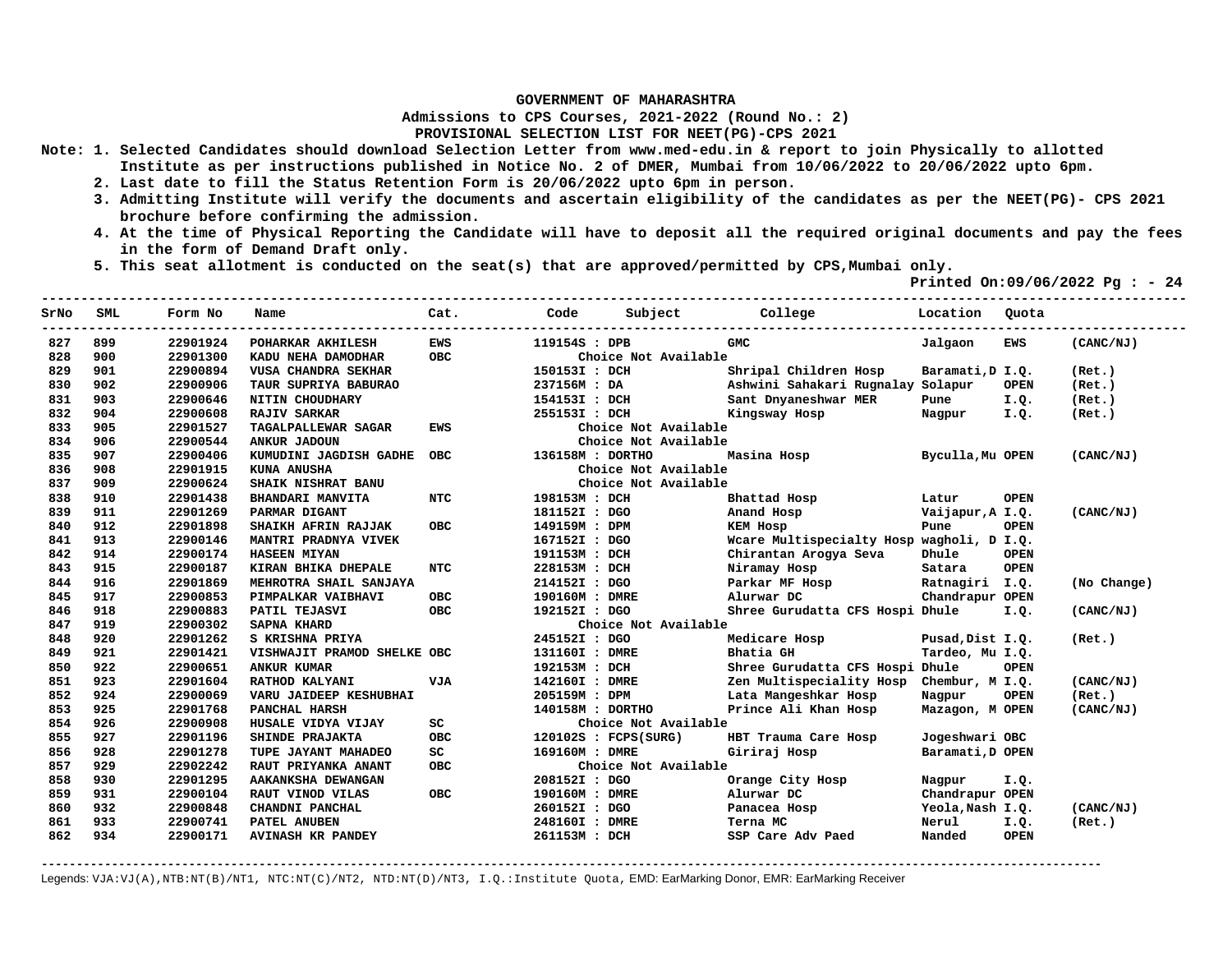**Admissions to CPS Courses, 2021-2022 (Round No.: 2)**

## **PROVISIONAL SELECTION LIST FOR NEET(PG)-CPS 2021**

- **Note: 1. Selected Candidates should download Selection Letter from www.med-edu.in & report to join Physically to allotted Institute as per instructions published in Notice No. 2 of DMER, Mumbai from 10/06/2022 to 20/06/2022 upto 6pm.** 
	- **2. Last date to fill the Status Retention Form is 20/06/2022 upto 6pm in person.**
	- **3. Admitting Institute will verify the documents and ascertain eligibility of the candidates as per the NEET(PG)- CPS 2021 brochure before confirming the admission.**
	- **4. At the time of Physical Reporting the Candidate will have to deposit all the required original documents and pay the fees in the form of Demand Draft only.**
	- **5. This seat allotment is conducted on the seat(s) that are approved/permitted by CPS,Mumbai only.**

 **Printed On:09/06/2022 Pg : - 25** 

| SrNo       | SML | Form No  | Name                         | Cat.       | Code             | Subject              | College                                    | Location         | Ouota       |                   |
|------------|-----|----------|------------------------------|------------|------------------|----------------------|--------------------------------------------|------------------|-------------|-------------------|
| 863        | 935 | 22901860 | KUTE MRINMAI RAVINDRA        | <b>OBC</b> |                  | 254102I : FCPS(SURG) | JMF's Hosp                                 | Dhule            | I.Q.        | (CANC/NJ)         |
| 864        | 936 | 22901045 | NIHARIKA CHOUDHARY           |            | 225152I : DGO    |                      | Shantabai Arali Hosp                       | Jath, Dist- I.Q. |             | (Ret.)            |
| 865        | 937 | 22900758 | ANKUSH SINGH PAL             |            |                  | Choice Not Available |                                            |                  |             |                   |
| 866        | 938 | 22900942 | PATIL PRATHMESH KUMAR        | <b>OBC</b> | 123158S : DORTHO |                      | <b>GMC</b>                                 | Chandrapur NTD   |             | Inter-se NT2-NT3- |
| <b>OBC</b> |     |          |                              |            |                  |                      |                                            |                  |             |                   |
| 867        | 939 | 22901184 | URVASHIBA KIRITSINH          |            |                  | Choice Not Available |                                            |                  |             |                   |
| 868        | 942 | 22900413 | KADAM LAXMAN VITHOBA         |            | 248160I : DMRE   |                      | Terna MC                                   | Nerul            | I.Q.        | (CANC/NJ)         |
| 869        | 944 | 22902078 | SONIKA SURESHLAL             |            | 263160I : DMRE   |                      | BMCs Krsnaa DC asso with Jogeshwari I.Q.   |                  |             | (CANC/NJ)         |
| 870        | 945 | 22901457 | <b>GUDABOINA SWATHI</b>      |            | 200152I: DGO     |                      | Vaishnavi Hosp                             | Latur            | I.Q.        | (Ret.)            |
| 871        | 946 | 22900752 | JINSANA.V.M V K              |            | 192153M : DCH    |                      | Shree Gurudatta CFS Hospi Dhule            |                  | <b>OPEN</b> |                   |
| 872        | 947 | 22901203 | <b>RACHIKA RANI</b>          |            | 198153M : DCH    |                      | Bhattad Hosp                               | Latur            | <b>OPEN</b> |                   |
| 873        | 948 | 22901928 | DURGE NIDHI WASUDEO          | SC.        | 128154S : DPB    |                      | NMMC GH                                    | Vashi            | SC          | (Ret.)            |
| 874        | 949 | 22901944 | <b>JANGAM BHAGYA SREE</b>    |            | 199153M : DCH    |                      | Maindarkar Balrog Hosp                     | Mitra Naga OPEN  |             |                   |
| 875        | 950 | 22900785 | <b>GHADGE PRADIP MAHADEV</b> |            |                  | 144101I : FCPS(MED)  | Vedanta Inst                               | Saswand, Di I.Q. |             |                   |
| 876        | 951 | 22900707 | CHAUDHARY AAKASH             |            | 171163M : DTMH   |                      | Manipal Hosp                               | Khardi, Dis OPEN |             | (Ret.)            |
| 877        | 952 | 22901687 | <b>GILANI UZMA SAYED</b>     | <b>EWS</b> | 170152I : DGO    |                      | MAEERS Vishwaraj Hosp                      | Loni Kalbh I.Q.  |             |                   |
| 878        | 953 | 22900356 | ANUPRIYA GOPESH KUMAR        |            | 166152I : DGO    |                      | Rising Medicare Hosp                       | Khardi, Di I.Q.  |             |                   |
| 879        | 954 | 22900824 | PALLA SREE DIVYA             |            | 266153M : DCH    |                      | Global Maharashtra Hosp                    | Jamner, Di OPEN  |             |                   |
| 880        | 955 | 22900200 | VYAS YOGIRAJ PRAVINBHAI      |            | 153160I : DMRE   |                      | Sachin Kamble Inst                         | Moshi, Dist I.Q. |             | (CANC/NJ)         |
| 881        | 956 | 22900578 | REHANA PANDURANGI            |            | 202152I : DGO    |                      | Dr. S.B. Gugale Hosp & Wa Latur            |                  | I.Q.        | (CANC/NJ)         |
| 882        | 957 | 22901061 | <b>GORE SATISH SURESH</b>    | <b>OBC</b> |                  | Choice Not Available |                                            |                  |             |                   |
| 883        | 958 | 22900917 | BHALERAO SHRUTIKA ANIL SC    |            | 124152S : DGO    |                      | <b>GMC</b>                                 | Gondia           | SC          |                   |
| 884        | 959 | 22901014 | JAWED IQBAL                  |            |                  | Choice Not Available |                                            |                  |             |                   |
| 885        | 960 | 22900512 | <b>HARSH KAUSHAL</b>         |            | 243153I : DCH    |                      | Datta Meghe MC                             | Hingna, Nag I.Q. |             |                   |
| 886        | 961 | 22901884 | AWADHESH KUMAR VERMA         |            | 266153I : DCH    |                      | Global Maharashtra Hosp Jamner, Di I.Q.    |                  |             | (CANC/NJ)         |
| 887        | 962 | 22902086 | AOUS A S                     |            |                  | Choice Not Available |                                            |                  |             |                   |
| 888        | 963 | 22901712 | <b>JESWANI NEHA KAMAL</b>    |            | 164159M : DPM    |                      | Jagruti Psychiatric Centr Hadapsar, P OPEN |                  |             |                   |
| 889        | 964 | 22901550 | PATEL DIMPALBEN              |            | 166152I : DGO    |                      | Rising Medicare Hosp                       | Khardi, Di I.Q.  |             |                   |
| 890        | 965 | 22901244 | SHWETA AMARSHI DABHI         |            | 153160I : DMRE   |                      | Sachin Kamble Inst                         | Moshi, Dist I.Q. |             | (CANC/NJ)         |
| 891        | 966 | 22900919 | NALLIBOINA NANDANA           |            | 200152I : DGO    |                      | Vaishnavi Hosp                             | Latur            | I.Q.        | (Ret.)            |
| 892        | 967 | 22901323 | KHAN MAHEJABEEN MAHMOOD EWS  |            | 266152I : DGO    |                      | Global Maharashtra Hosp                    | Jamner, Di I.Q.  |             | (Ret.)            |
| 893        | 968 | 22901159 | GAWADE SHUBHANGI JAYANT      |            |                  | Choice Not Available |                                            |                  |             |                   |
| 894        | 969 | 22900194 | IDRISI AIJAZ AHMED           |            | 134161M : TDD    |                      | KJMC & Res Cent                            | Sion, Mumba OPEN |             |                   |
| 895        | 970 | 22900267 | KUTE SONALI BABASAHEB        | <b>OBC</b> | 205160M : DMRE   |                      | Lata Mangeshkar Hosp                       | Nagpur           | <b>OPEN</b> |                   |
| 896        | 971 | 22900475 | UNNATI KANTIBHAI PATEL       |            |                  | Choice Not Available |                                            |                  |             |                   |
| 897        | 972 | 22902209 | KOMMERA SRINITHA             |            | 225152I : DGO    |                      | Shantabai Arali Hosp                       | Jath, Dist- I.Q. |             | (CANC/NJ)         |

**-------------------------------------------------------------------------------------------------------------------------------------------------------**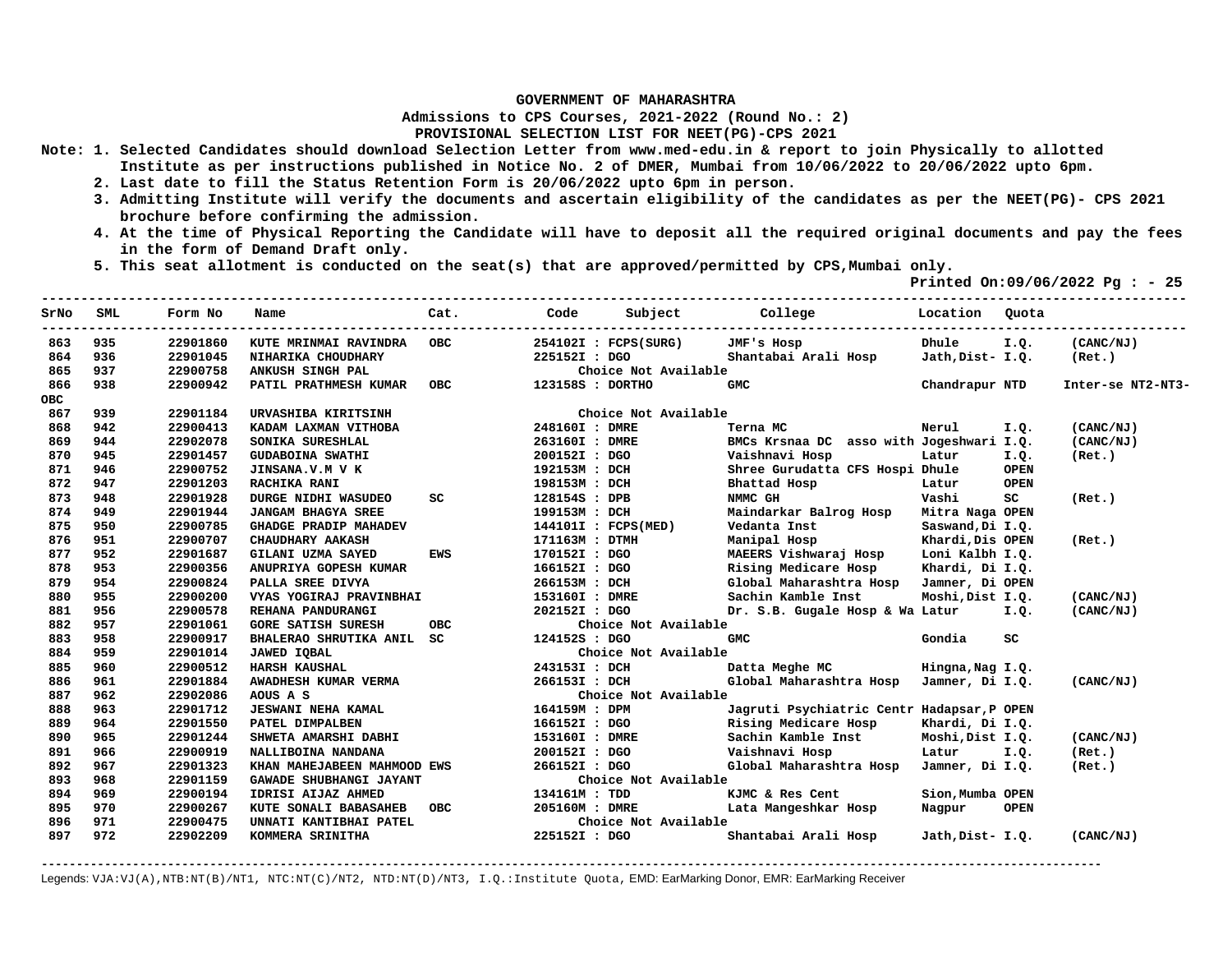**Admissions to CPS Courses, 2021-2022 (Round No.: 2)**

**PROVISIONAL SELECTION LIST FOR NEET(PG)-CPS 2021** 

- **Note: 1. Selected Candidates should download Selection Letter from www.med-edu.in & report to join Physically to allotted Institute as per instructions published in Notice No. 2 of DMER, Mumbai from 10/06/2022 to 20/06/2022 upto 6pm.** 
	- **2. Last date to fill the Status Retention Form is 20/06/2022 upto 6pm in person.**
	- **3. Admitting Institute will verify the documents and ascertain eligibility of the candidates as per the NEET(PG)- CPS 2021 brochure before confirming the admission.**
	- **4. At the time of Physical Reporting the Candidate will have to deposit all the required original documents and pay the fees in the form of Demand Draft only.**
	- **5. This seat allotment is conducted on the seat(s) that are approved/permitted by CPS,Mumbai only.**

 **Printed On:09/06/2022 Pg : - 26** 

| SrNo | SML      | Form No  | Name                        | Cat.       | Code             | Subject              | College                                   | Location        | Ouota       |             |
|------|----------|----------|-----------------------------|------------|------------------|----------------------|-------------------------------------------|-----------------|-------------|-------------|
| 898  | 974      | 22902014 | GOPCHADE SMITA HAVGIRAO OBC |            |                  | Choice Not Available |                                           |                 |             |             |
| 899  | 975      | 22901157 | BHALODIYA PRINCEKUMAR       |            | 142158M : DORTHO |                      | Zen Multispeciality Hosp Chembur, M OPEN  |                 |             | (Ret.)      |
| 900  | 976      | 22902254 | KABRA PRIYANKA              | EWS        | 209160M : DMRE   |                      | Precision Scan & RC                       | Nagpur          | <b>OPEN</b> |             |
| 901  | 977      | 22900912 | GAJARE PRIYANKA SUKDEO      | sc         | 248154M : DPB    |                      | Terna MC                                  | Nerul           | <b>OPEN</b> | (CANC/NJ)   |
| 902  | 979      | 22901404 | PARAB AISHWARYA MOHAN       |            | 128157S : DORL   |                      | NMMC GH                                   | Vashi           | <b>OPEN</b> |             |
| 903  | 980      | 22900734 | <b>BANDE JYOTI SADU</b>     | ST         | 126152S : DGO    |                      | M M Thackery Hosp                         | Nerul           | ST          | (Ret.)      |
| 904  | 981      | 22901191 | <b>GHUBE NITIN JANARDAN</b> | <b>OBC</b> | 185161M : TDD    |                      | Dr. Hedgewar Hosp                         | Aurangabad OPEN |             | (Ret.)      |
| 905  | 982      | 22901532 | BAPAT RASHMI RAMCHANDRA     |            | 209160M : DMRE   |                      | Precision Scan & RC                       | Nagpur          | <b>OPEN</b> |             |
| 906  | 983      | 22901688 | SHRIRAME SHRIKANT           | NTC        | 231160M : DMRE   |                      | Axis DC                                   | Karad, Dis OPEN |             |             |
| 907  | 984      | 22900094 | JOGANI RUTVI ASHOKBHAI      |            |                  | Choice Not Available |                                           |                 |             |             |
| 908  | 985      | 22900806 | <b>LAKSHAY BANGA</b>        |            | 182153I : DCH    |                      | Sanjeevani Children's Hos Aurangabad I.Q. |                 |             | (Ret.)      |
| 909  | 986      | 22900944 | <b>GHOPE NILKANTH</b>       | SC         |                  | Choice Not Available |                                           |                 |             |             |
| 910  | 987      | 22900678 | DEOTALE VIPUL NAVANATH SC   |            |                  | Choice Not Available |                                           |                 |             |             |
| 911  | 988      | 22900478 | SHIWANGI RAGHUWANSHI        |            |                  | Choice Not Available |                                           |                 |             |             |
| 912  | 989      | 22901050 | PATEL HEMAKSHEEBEN          |            | 149155I : DDV    |                      | <b>KEM Hosp</b>                           | Pune            | I.Q.        |             |
| 913  | 990      | 22900298 | BANDAPALLY DHEERAJA         |            | 170153I : DCH    |                      | MAEERS Vishwaraj Hosp                     | Loni Kalbh I.Q. |             |             |
| 914  | 991      | 22900295 | KSHATRIYA SHASHANK          |            | 266152I : DGO    |                      | Global Maharashtra Hosp                   | Jamner, Di I.Q. |             | (CANC/NJ)   |
| 915  | 992      | 22901857 | WAGHMARE DIKSHA             | sc         | 120152S : DGO    |                      | HBT Trauma Care Hosp                      | Jogeshwari SC   |             |             |
| 916  | 993      | 22902159 | <b>DEEPAK MISHRA</b>        |            | 131156M : DA     |                      | Bhatia GH                                 | Tardeo, Mu OPEN |             | (CANC/NJ)   |
| 917  | 994      | 22901376 | SONAVANE SWATI              | SC         | 227160M : DMRE   |                      | Aditya DC                                 | Miraj           | <b>OPEN</b> |             |
| 918  | 996      | 22901469 | PATEL NIHALI KIRTIKUMAR     |            | 241153I : DCH    |                      | Span Paed & Neonatal Crit Solapur         |                 | I.Q.        | (CANC/NJ)   |
| 919  | 997      | 22900162 | CHAVAN PADAMA GULAB         | <b>VJA</b> |                  | Choice Not Available |                                           |                 |             |             |
| 920  | 998      | 22901325 | CHAVAN TEJASWINI            | SC         | 231160M : DMRE   |                      | Axis DC                                   | Karad, Dis OPEN |             |             |
| 921  | 999      | 22900081 | THOMBARE JYOTIKA            | SC         | 249160I : DMRE   |                      | Lotus Imaging Clinics                     | Panvel          | I.Q.        | (CANC/NJ)   |
| 922  | 1000     | 22900017 | SOMWANSHI RAHUL             | SC         | 119151S : DOMS   |                      | <b>GMC</b>                                | Jalgaon         | SC          | (No Change) |
| 923  | 1002     | 22901004 | GADDAM AMULYA PRASADA       |            | 196152I : DGO    |                      | Patki Research Foundation Kolhapur        |                 | I.Q.        |             |
| 924  | 1005     | 22901599 | POWAR ROHINI BALVANT        | OBC.       | 128151S : DOMS   |                      | NMMC GH                                   | Vashi           | <b>OBC</b>  |             |
| 925  | 1006     | 22901455 | SONWAR ADITYA SADASHIV      |            | 234155I : DDV    |                      | Dr.Mahajan's Clinic & Sam Satara          |                 | I.Q.        | (Ret.)      |
| 926  | 1007     | 22901081 | BHAGAT SNEHAL NANDAN        |            | 239152I : DGO    |                      | Shri Markandey SS Rugnala Solapur         |                 | I.O.        |             |
| 927  | 1008     | 22900307 | TIBUDE NEEDHI DIPAK         | <b>OBC</b> |                  | Choice Not Available |                                           |                 |             |             |
| 928  | 1009     | 22901910 | AYESHA SIDDIQUA             | <b>OBC</b> |                  | Choice Not Available |                                           |                 |             |             |
| 929  | 1010     | 22901100 | KANOJE SHRADDHA VIJAY       | <b>EWS</b> | 214152I : DGO    |                      | Parkar MF Hosp                            | Ratnagiri I.Q.  |             |             |
| 930  | 1011     | 22900418 | ALTAF A KHAN                |            | 154153I : DCH    |                      | Sant Dnyaneshwar MER                      | Pune            | I.Q.        |             |
| 931  | 1012     | 22900299 | BHUMPAGH NANCY              |            | 255152I : DGO    |                      | Kingsway Hosp                             | Nagpur          | I.Q.        |             |
| 932  | 1013     | 22900722 | <b>B ELIZABETH RANI</b>     |            | 202152I : DGO    |                      | Dr. S.B. Gugale Hosp & Wa Latur           |                 | I.Q.        | (Ret.)      |
|      | 933 1014 | 22900771 | SYED JAWWAD ALI HASHMI EWS  |            | 188160I : DMRE   |                      | Sahyadri Imaging                          | Aurangabad I.Q. |             | (CANC/NJ)   |
|      |          |          |                             |            |                  |                      |                                           |                 |             |             |

**-------------------------------------------------------------------------------------------------------------------------------------------------------**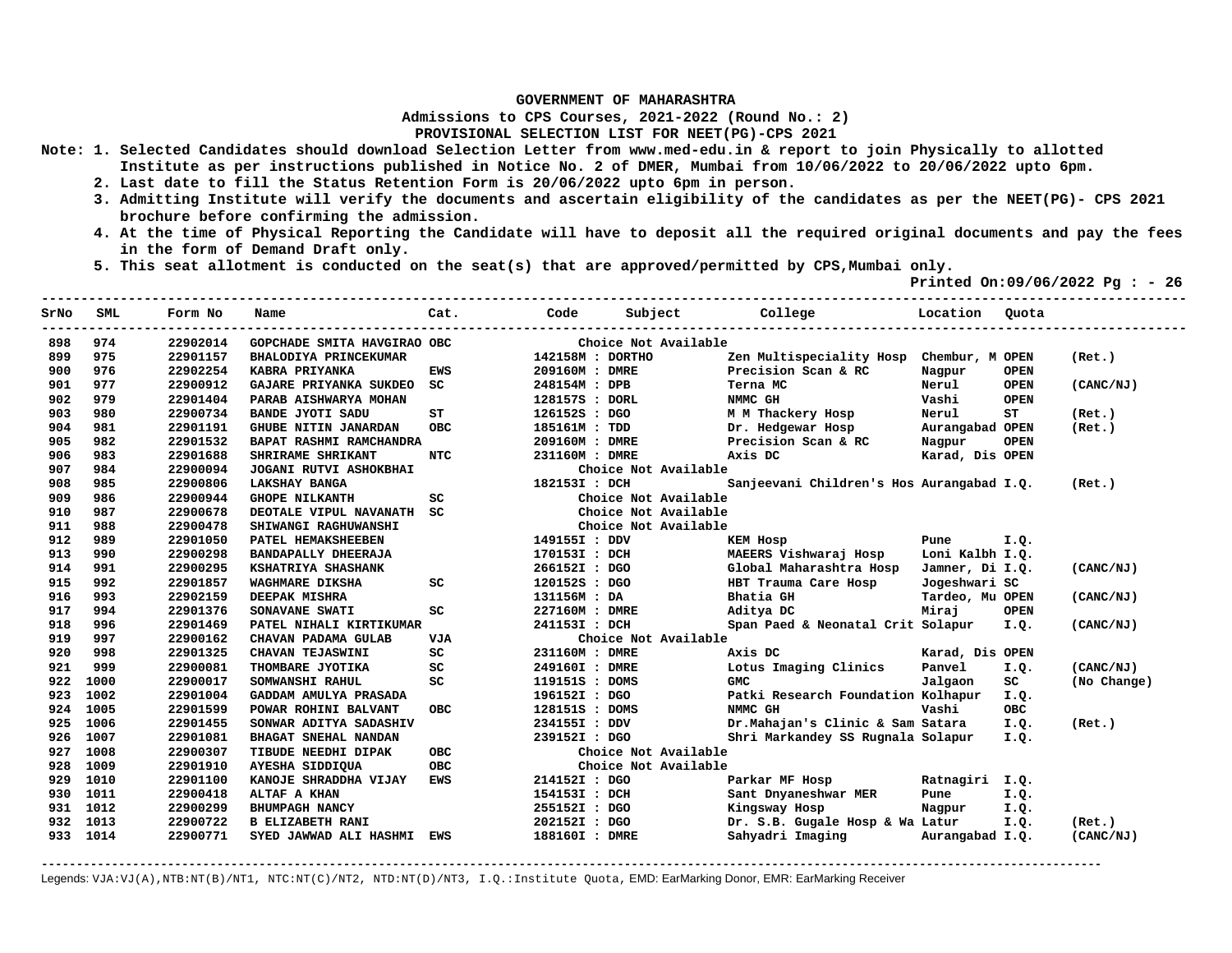**Admissions to CPS Courses, 2021-2022 (Round No.: 2)**

## **PROVISIONAL SELECTION LIST FOR NEET(PG)-CPS 2021**

- **Note: 1. Selected Candidates should download Selection Letter from www.med-edu.in & report to join Physically to allotted Institute as per instructions published in Notice No. 2 of DMER, Mumbai from 10/06/2022 to 20/06/2022 upto 6pm.** 
	- **2. Last date to fill the Status Retention Form is 20/06/2022 upto 6pm in person.**
	- **3. Admitting Institute will verify the documents and ascertain eligibility of the candidates as per the NEET(PG)- CPS 2021 brochure before confirming the admission.**
	- **4. At the time of Physical Reporting the Candidate will have to deposit all the required original documents and pay the fees in the form of Demand Draft only.**
	- **5. This seat allotment is conducted on the seat(s) that are approved/permitted by CPS,Mumbai only.**

 **Printed On:09/06/2022 Pg : - 27** 

| SrNo | SML      | Form No  | Name                                                                 | Cat.                                                                                                                                                                                                                                     | Code             |                      | Subject College                                 | Location Ouota   |             |             |
|------|----------|----------|----------------------------------------------------------------------|------------------------------------------------------------------------------------------------------------------------------------------------------------------------------------------------------------------------------------------|------------------|----------------------|-------------------------------------------------|------------------|-------------|-------------|
|      | 934 1015 | 22902191 | SNEHA RAJESHWAR SRIRAM                                               |                                                                                                                                                                                                                                          |                  | Choice Not Available |                                                 |                  |             |             |
| 935  | 1016     | 22900716 | SAGAR HARISHCHANDRA                                                  | <b>VJA</b>                                                                                                                                                                                                                               | 248161M : TDD    |                      | Terna MC                                        | Nerul            | <b>OPEN</b> |             |
| 936  | 1017     | 22901447 | NADGATTI VINAYAK UMESH                                               |                                                                                                                                                                                                                                          |                  | Choice Not Available |                                                 |                  |             |             |
| 937  | 1018     | 22900669 | DESAI VIVEK GUNVANTLAL                                               |                                                                                                                                                                                                                                          |                  | Choice Not Available |                                                 |                  |             |             |
| 938  | 1019     | 22901133 | INGOLE SMRUTI RAMESH                                                 | SC <sub>2</sub> and the set of the set of the set of the set of the set of the set of the set of the set of the set of the set of the set of the set of the set of the set of the set of the set of the set of the set of the set of the | 243153I : DCH    |                      | Datta Meghe MC                                  | Hingna, Nag I.Q. |             |             |
| 939  | 1020     | 22901612 | <b>BHOSALE PANKAJ</b>                                                |                                                                                                                                                                                                                                          |                  |                      | 236160M: DMRE Western Regional DC Kankavli OPEN |                  |             |             |
| 940  | 1021     | 22901400 | <b>PATEL KEYA KIRTIBHAI<br/>KHIZRA SADIQ<br/>SINGAMSETTY PRADEEP</b> |                                                                                                                                                                                                                                          | 181152I : DGO    |                      | Anand Hosp                                      | Vaijapur, A I.Q. |             |             |
| 941  | 1022     | 22900387 |                                                                      |                                                                                                                                                                                                                                          |                  | Choice Not Available |                                                 |                  |             |             |
| 942  | 1023     | 22900696 |                                                                      |                                                                                                                                                                                                                                          | 248153I : DCH    |                      | Terna MC                                        | Nerul            | I.Q.        |             |
| 943  | 1024     | 22900974 | SUMAN MAURYA                                                         |                                                                                                                                                                                                                                          |                  | Choice Not Available |                                                 |                  |             |             |
| 944  | 1025     | 22900571 | NAVODITA GUPTA                                                       |                                                                                                                                                                                                                                          | 149155I : DDV    |                      | <b>Example 18 Pune</b><br>KEM Hosp              |                  | I.Q.        |             |
| 945  | 1026     | 22900109 | SHIVANGI MADHURENDRA                                                 |                                                                                                                                                                                                                                          |                  | 243103I : FCPS(OBGY) | Datta Meghe MC Mingna, Nag I.Q.                 |                  |             | (No Change) |
| 946  | 1027     | 22900113 | SISODIA KARAN RAJESH                                                 | SC                                                                                                                                                                                                                                       |                  |                      | 108102S : FCPS(SURG) Sant Muktabai GH           | Ghatkopar, SC    |             | (CANC/NJ)   |
| 947  | 1028     | 22900181 | NAGARAJU C S                                                         |                                                                                                                                                                                                                                          | 176153I : DCH    |                      | Nelson Memorial Children Nashik                 |                  | I.Q.        | (CANC/NJ)   |
| 948  | 1029     | 22901554 | <b>BOLLAM DEEPAK</b>                                                 |                                                                                                                                                                                                                                          | 192153I : DCH    |                      | Shree Gurudatta CFS Hospi Dhule                 |                  | I.Q.        | (Ret.)      |
| 949  | 1030     | 22901488 | <b>VAYLU MANISH</b>                                                  |                                                                                                                                                                                                                                          |                  | Choice Not Available |                                                 |                  |             |             |
| 950  | 1032     | 22900446 | <b>JOSHI KIRANKUMAR</b>                                              |                                                                                                                                                                                                                                          | 248158M : DORTHO |                      | Terna MC                                        | Nerul            | <b>OPEN</b> | (No Change) |
| 951  | 1033     | 22900905 | PANCHAL NIKITA                                                       |                                                                                                                                                                                                                                          | 194153I : DCH    |                      | Masai MF                                        | Kolhapur         | I.Q.        | (CANC/NJ)   |
| 952  | 1034     | 22900550 | TAPKE SNEHA SHAMRAO                                                  | <b>NTB</b>                                                                                                                                                                                                                               | 124153S : DCH    |                      | <b>GMC</b>                                      | Gondia           | NTB         | (No Change) |
| 953  | 1035     | 22900805 | TAYDE ASHVINI ATMARAM OBC                                            |                                                                                                                                                                                                                                          | 124151S : DOMS   |                      | <b>GMC</b>                                      | Gondia           | <b>OBC</b>  |             |
| 954  | 1036     | 22900715 | AKRITI BANSAL                                                        |                                                                                                                                                                                                                                          |                  | Choice Not Available |                                                 |                  |             |             |
| 955  | 1037     | 22900967 | RONAK AGRAWALLA                                                      |                                                                                                                                                                                                                                          | 176153I : DCH    |                      | Nelson Memorial Children Nashik                 |                  | I.Q.        | (Ret.)      |
| 956  | 1039     | 22901516 | RAJNISH KUMAR DEO                                                    |                                                                                                                                                                                                                                          | 238153I : DCH    |                      | Navjeen Children Hosp                           | Pandharpur I.Q.  |             | (CANC/NJ)   |
| 957  | 1042     | 22901573 | CHANAN VISHAL RAMNATH                                                |                                                                                                                                                                                                                                          | 171153I : DCH    |                      | Manipal Hosp                                    | Khardi,Dis I.Q.  |             |             |
| 958  | 1043     | 22900195 | RITIKA NIDHI                                                         |                                                                                                                                                                                                                                          | 181152I : DGO    |                      | Anand Hosp Vaijapur, A I.Q.                     |                  |             |             |
| 959  | 1044     | 22901042 | <b>MASAL UTKRANTI ARJUN</b>                                          | <b>NTC</b>                                                                                                                                                                                                                               | 240152I : DGO    |                      | Shobha Nur Home Solapur I.Q.                    |                  |             |             |
| 960  | 1045     | 22902001 | SUSHREE SRISHTI                                                      |                                                                                                                                                                                                                                          | 200152I : DGO    |                      | Vaishnavi Hosp                                  | Latur            | I.Q.        |             |
| 961  | 1046     | 22901939 | SANGRAME PRAVIN                                                      | OBC                                                                                                                                                                                                                                      | 253159M : DPM    |                      | Jagruti Rehabiliation Cen Taloja, Nav OPEN      |                  |             |             |
| 962  | 1047     | 22900538 | OAK KARTIK ANAND                                                     |                                                                                                                                                                                                                                          |                  | 144101I : FCPS(MED)  | Vedanta Inst                                    | Saswand, Di I.Q. |             |             |
| 963  | 1048     | 22900466 | PRADIP GANESH PATIL                                                  | <b>OBC</b>                                                                                                                                                                                                                               |                  | Choice Not Available |                                                 |                  |             |             |
| 964  | 1049     | 22901261 | SAVITA VIDYAPATI MISHRA                                              |                                                                                                                                                                                                                                          | 118163S : DTMH   |                      | SVD Savarkar Hosp                               | Mulund Eas OPEN  |             | (CANC/NJ)   |
| 965  | 1050     | 22902216 |                                                                      |                                                                                                                                                                                                                                          | 222152I : DGO    |                      | Somashekar Hosp                                 | Miraj            | I.Q.        |             |
| 966  | 1051     | 22900625 | ANKITA RAJ<br>ANKITA RAJ<br>ARVIND SAINI<br>MODI JINAL VIPULBHAI     |                                                                                                                                                                                                                                          |                  | Choice Not Available |                                                 |                  |             |             |
| 967  | 1052     | 22901909 |                                                                      |                                                                                                                                                                                                                                          | 192152I : DGO    |                      | Shree Gurudatta CFS Hospi Dhule                 |                  | I.Q.        |             |
| 968  | 1053     | 22900219 | PALKAR SHANTANU                                                      |                                                                                                                                                                                                                                          | 236160I : DMRE   |                      | Western Regional DC                             | Kankavli         | I.Q.        | (Ret.)      |
|      | 969 1054 | 22902068 | CHAVAN PRERNA SHYAM                                                  |                                                                                                                                                                                                                                          | 105163S : DTMH   |                      | Smt. MT Agarwal GH                              | Mumbai           | <b>OPEN</b> |             |

**-------------------------------------------------------------------------------------------------------------------------------------------------------**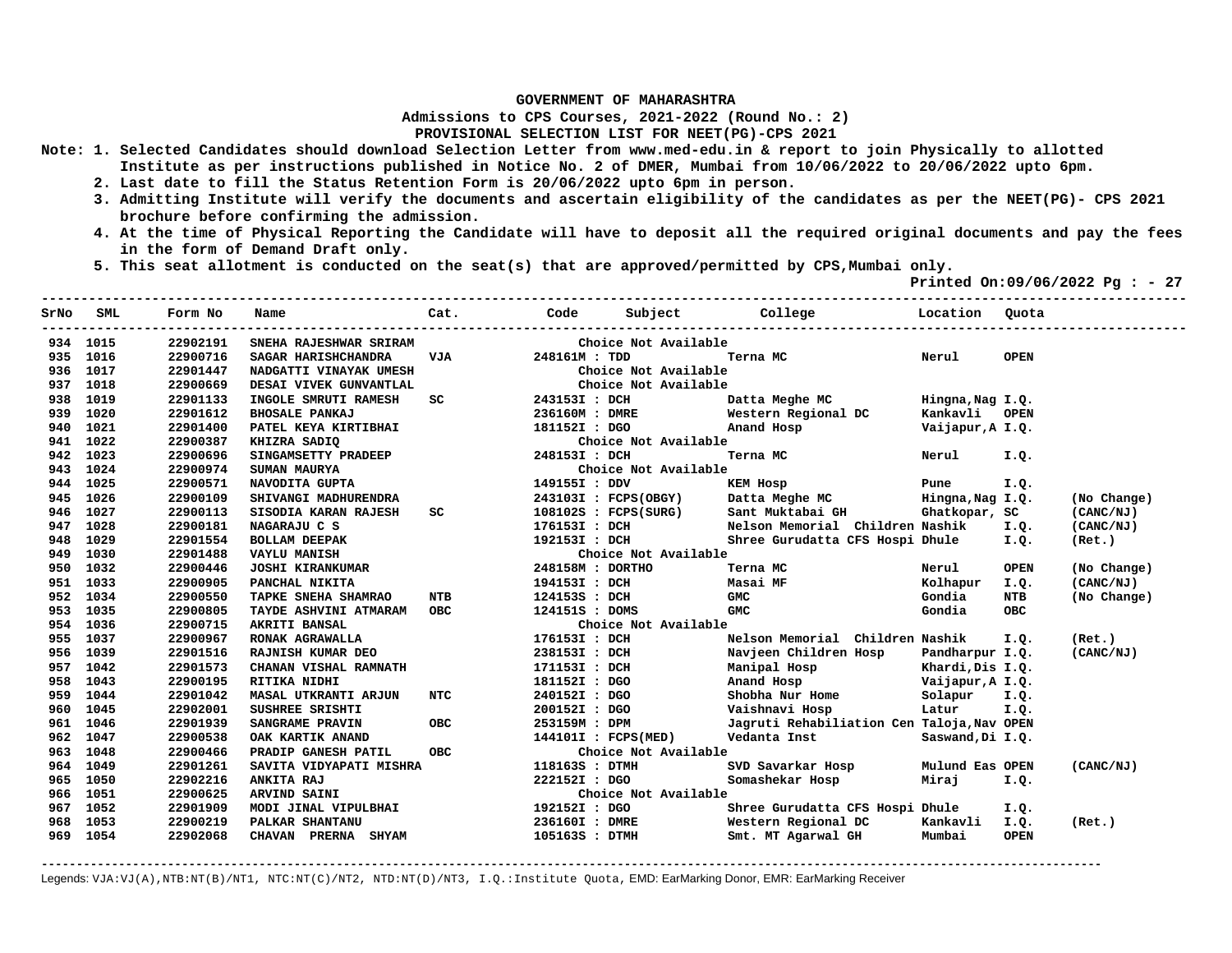**Admissions to CPS Courses, 2021-2022 (Round No.: 2)**

**PROVISIONAL SELECTION LIST FOR NEET(PG)-CPS 2021** 

- **Note: 1. Selected Candidates should download Selection Letter from www.med-edu.in & report to join Physically to allotted Institute as per instructions published in Notice No. 2 of DMER, Mumbai from 10/06/2022 to 20/06/2022 upto 6pm.** 
	- **2. Last date to fill the Status Retention Form is 20/06/2022 upto 6pm in person.**
	- **3. Admitting Institute will verify the documents and ascertain eligibility of the candidates as per the NEET(PG)- CPS 2021 brochure before confirming the admission.**
	- **4. At the time of Physical Reporting the Candidate will have to deposit all the required original documents and pay the fees in the form of Demand Draft only.**

**-------------------------------------------------------------------------------------------------------------------------------------------------** 

 **5. This seat allotment is conducted on the seat(s) that are approved/permitted by CPS,Mumbai only.** 

 **Printed On:09/06/2022 Pg : - 28** 

|           | SrNo SML | Form No  | Name                                                                                                                                                                                                                                     |                          |                |                      |                                                      |        |             |           |
|-----------|----------|----------|------------------------------------------------------------------------------------------------------------------------------------------------------------------------------------------------------------------------------------------|--------------------------|----------------|----------------------|------------------------------------------------------|--------|-------------|-----------|
|           | 970 1055 | 22901229 | ARALI RUTUJA RAVINDRA                                                                                                                                                                                                                    |                          |                | Choice Not Available |                                                      |        |             |           |
| 971       | 1056     | 22900206 | REMYASREE C R<br>DHOTRE OJAS BAJARANG VJA VJA                                                                                                                                                                                            |                          | 155153I : DCH  |                      | Unique MF<br>Pimpri-Chi I.Q.                         |        |             |           |
| 972       | 1057     | 22901145 |                                                                                                                                                                                                                                          |                          |                | Choice Not Available |                                                      |        |             |           |
| 973       | 1058     | 22900822 | <b>JADHAV PRATIKSHA</b>                                                                                                                                                                                                                  | EWS                      |                | Choice Not Available |                                                      |        |             |           |
| 974       | 1059     | 22900850 | ANKIT SUDAM TAVHARE                                                                                                                                                                                                                      |                          |                | 248102M : FCPS(SURG) | <b>Example 2018</b> Nerul<br>Terna MC                |        | <b>OPEN</b> |           |
|           | 975 1060 | 22900732 | VALAKI PRIYALBEN                                                                                                                                                                                                                         |                          | 147160I : DMRE |                      | GMF Ruby Hall Clinic Pune                            |        | I.Q.        |           |
| 976       | 1061     | 22901874 | KHAN ZAUFASHAAN ALMAS                                                                                                                                                                                                                    |                          |                | Choice Not Available |                                                      |        |             |           |
|           | 977 1062 | 22902083 | KATE VARSHA VASANT                                                                                                                                                                                                                       | <b>EWS</b>               |                | Choice Not Available |                                                      |        |             |           |
| 978       | 1063     | 22901483 | MATTALWAR KARISHMA                                                                                                                                                                                                                       | OBC                      |                | Choice Not Available |                                                      |        |             |           |
| 979       | 1064     | 22902009 | PARMAR SONAL RAJENDRA EWS                                                                                                                                                                                                                |                          | 152151M : DOMS |                      | PBMA's HV Desai Eye Hosp Pune                        |        | <b>OPEN</b> | (Ret.)    |
| 980       | 1065     | 22901365 | MOHAMMAD MOIN MOHAMMAD OBC                                                                                                                                                                                                               |                          | 205153I : DCH  |                      | Lata Mangeshkar Hosp                                 | Nagpur | I.Q.        |           |
| 981       | 1066     | 22902061 | BAMBHANIYA JAYESHBHAI                                                                                                                                                                                                                    |                          |                |                      | GMF Ruby Hall Clinic                                 | Pune   | <b>OPEN</b> | (CANC/NJ) |
| 982       | 1067     | 22901883 | VADSAK ROMIT PARBATBHAI                                                                                                                                                                                                                  |                          |                |                      |                                                      |        |             |           |
| 983       | 1068     | 22900885 | <b>CHAUHAN KHUSHBUBEN</b>                                                                                                                                                                                                                |                          |                |                      |                                                      |        |             |           |
| 984       | 1069     | 22901722 | DHANAWAT GIRISH                                                                                                                                                                                                                          | VJA                      |                |                      | 205158M : DORTHO Lata Mangeshkar Hosp                | Nagpur | <b>OPEN</b> |           |
| 985       | 1070     | 22900080 | SOLANKI JINALKUMARI                                                                                                                                                                                                                      | 1891<br>  1891<br>  1921 |                | Choice Not Available |                                                      |        |             |           |
|           | 986 1071 | 22900999 | CHAVDA PREKSHA                                                                                                                                                                                                                           |                          | 189152I : DGO  |                      | Jilla IVF Clinics Aurangabad I.Q.                    |        |             |           |
| 987       | 1072     | 22902099 | DRISHTI SONI                                                                                                                                                                                                                             |                          |                | 192152I : DGO        | Shree Gurudatta CFS Hospi Dhule                      |        | I.Q.        |           |
| 988       | 1073     | 22901921 | DIVEKAR PRATIK SHIVAJI EWS                                                                                                                                                                                                               |                          |                | Choice Not Available |                                                      |        |             |           |
|           | 989 1074 | 22901714 | CONSTANT PARILA SHIVANI EWS<br>G VAMIL SHIVANI EWS<br>G VAMIL SHIVANI IN SHIVANI DESERTED SHIVANIA ZAHEER<br>BABAR SHANTI MOHAN 242160M : DMRE C<br>BANSRI NIRAVKUMAR PATEL CHOICE NOT AVAILAble<br>EMNSRI NIRAVKUMAR PATEL CHOICE NOT A |                          |                |                      | Rising Medicare Hosp Khardi, Di I.Q.                 |        |             |           |
|           | 990 1075 | 22902294 |                                                                                                                                                                                                                                          |                          |                |                      |                                                      |        |             |           |
| 991       | 1076     | 22901037 |                                                                                                                                                                                                                                          |                          |                |                      | Chandan Neuro Sciences Ho Solapur                    |        | <b>OPEN</b> |           |
|           | 992 1077 | 22901589 |                                                                                                                                                                                                                                          |                          |                |                      |                                                      |        |             |           |
|           | 993 1078 | 22901757 |                                                                                                                                                                                                                                          |                          |                |                      | Terna MC                                             | Nerul  | <b>OPEN</b> | (CANC/NJ) |
|           | 994 1079 | 22901639 |                                                                                                                                                                                                                                          |                          |                |                      |                                                      |        |             |           |
|           | 995 1080 | 22900344 | PAKHAN AISHWARYA ASHOK<br>LALITA VARMA<br>MD MASOOD MOHIUDDIN                                                                                                                                                                            |                          |                |                      |                                                      |        |             | (Ret.)    |
| 996       | 1081     | 22900660 |                                                                                                                                                                                                                                          |                          |                |                      |                                                      |        |             |           |
| 997       | 1082     | 22900839 |                                                                                                                                                                                                                                          |                          |                |                      |                                                      |        |             |           |
| 998       | 1083     | 22900328 | PATEL ARCHISHKUMAR                                                                                                                                                                                                                       |                          | 178153I : DCH  |                      | Dr.Parthsarthi Shukla MR Akola I.Q.                  |        |             | (CANC/NJ) |
| 999       | 1084     | 22901716 | SAMAN ZEHRA RIZVI                                                                                                                                                                                                                        |                          | 202152I : DGO  |                      | Dr. S.B. Gugale Hosp & Wa Latur I.Q.                 |        |             |           |
| 1000      | 1085     | 22902275 | VISHAL NAVNATH DHENGLE                                                                                                                                                                                                                   |                          |                | Choice Not Available |                                                      |        |             |           |
| 1001      | 1086     | 22901504 | VIVEK ATULBHAI THAKRAR                                                                                                                                                                                                                   |                          |                | 192153I : DCH        | Shree Gurudatta CFS Hospi Dhule                      |        | I.Q.        | (CANC/NJ) |
| 1002      | 1087     | 22901274 | DEEPTI DAMODAR THAKUR                                                                                                                                                                                                                    |                          |                |                      | 142156M: DA Zen Multispeciality Hosp Chembur, M OPEN |        |             | (Ret.)    |
| 1003      | 1088     | 22900634 | GHODESWAR PALLAVI                                                                                                                                                                                                                        | SC                       |                | 128156S : DA         | NMMC GH                                              | Vashi  | SC          | (CANC/NJ) |
| 1004      | 1089     | 22900097 | APARNA SANJAY KADU                                                                                                                                                                                                                       | OBC                      | 264160I : DMRE |                      | PMC's Krsnaa DC asso with Pune 1.0.                  |        |             | (Ret.)    |
| 1005 1090 |          | 22900395 | <b>MAHALE NEHA VIJAY</b>                                                                                                                                                                                                                 | SC                       |                | Choice Not Available |                                                      |        |             |           |

**-------------------------------------------------------------------------------------------------------------------------------------------------------**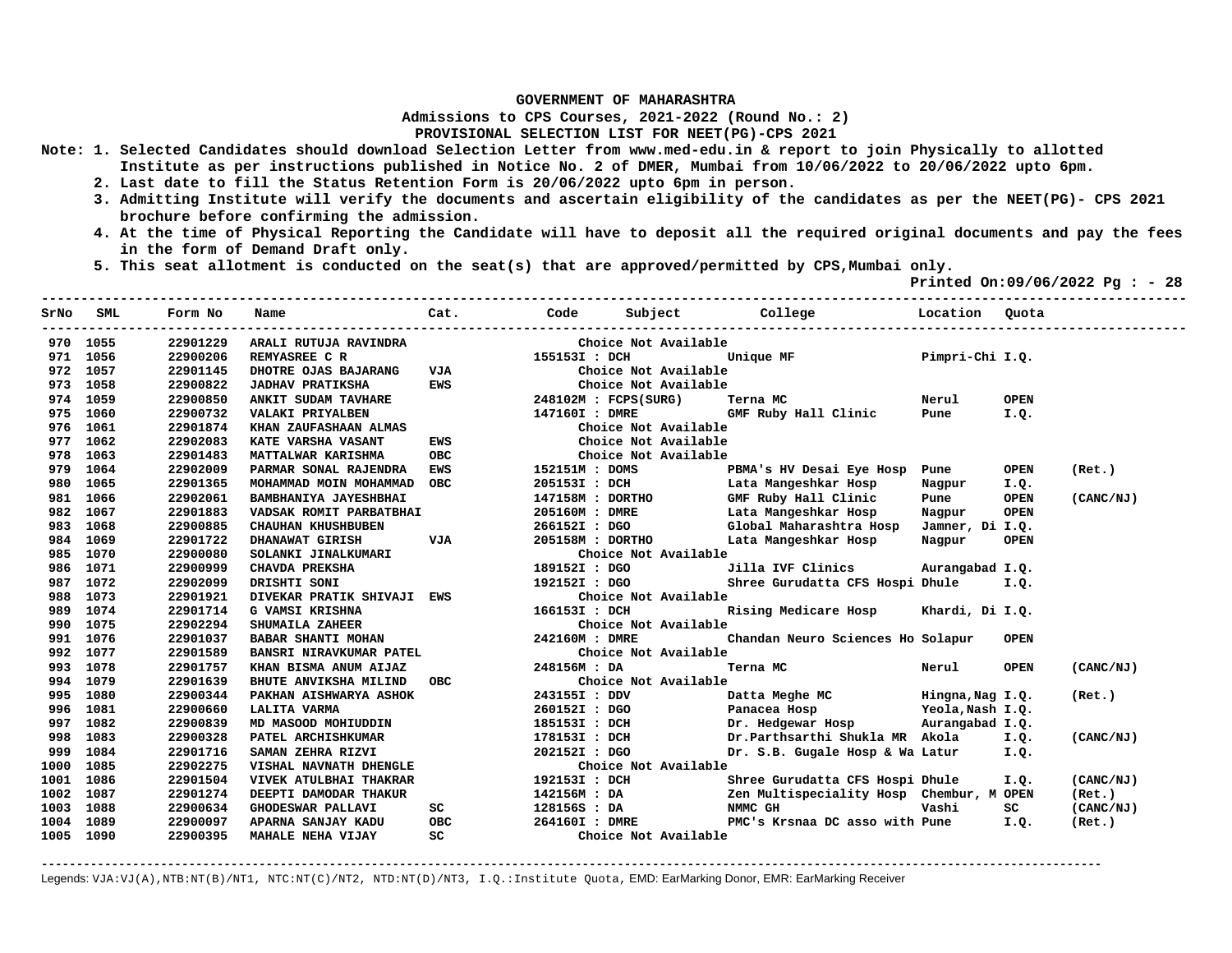**Admissions to CPS Courses, 2021-2022 (Round No.: 2)**

**PROVISIONAL SELECTION LIST FOR NEET(PG)-CPS 2021** 

- **Note: 1. Selected Candidates should download Selection Letter from www.med-edu.in & report to join Physically to allotted Institute as per instructions published in Notice No. 2 of DMER, Mumbai from 10/06/2022 to 20/06/2022 upto 6pm.** 
	- **2. Last date to fill the Status Retention Form is 20/06/2022 upto 6pm in person.**
	- **3. Admitting Institute will verify the documents and ascertain eligibility of the candidates as per the NEET(PG)- CPS 2021 brochure before confirming the admission.**
	- **4. At the time of Physical Reporting the Candidate will have to deposit all the required original documents and pay the fees in the form of Demand Draft only.**
	- **5. This seat allotment is conducted on the seat(s) that are approved/permitted by CPS,Mumbai only.**

 **Printed On:09/06/2022 Pg : - 29** 

|           | SrNo SML | Form No  | Name                        | Cat.       | Code             | Subject              | College                                    | Location Quota   |             |                  |
|-----------|----------|----------|-----------------------------|------------|------------------|----------------------|--------------------------------------------|------------------|-------------|------------------|
| 1006 1093 |          | 22900655 | PATEL JIGNABEN              |            | 167153I : DCH    |                      | Weare Multispecialty Hosp wagholi, D I.Q.  |                  |             |                  |
| 1007      | 1094     | 22902232 | INDRASHREE MANOJ DUSANE OBC |            | 153156M : DA     |                      | Sachin Kamble Inst                         | Moshi, Dist OPEN |             | (CANC/NJ)        |
| 1008      | 1095     | 22901950 | SWAMICHAND KRISHAN          |            | 178153I : DCH    |                      | Dr.Parthsarthi Shukla MR Akola             |                  | I.Q.        | (CANC/NJ)        |
| 1009      | 1096     | 22900021 | <b>MESHRAM PRATIKSHA</b>    | SC         | 239160M : DMRE   |                      | Shri Markandey SS Rugnala Solapur          |                  | <b>OPEN</b> |                  |
| 1010      | 1098     | 22901078 | <b>ANISHA COLE</b>          |            | 196152I : DGO    |                      | Patki Research Foundation Kolhapur         |                  | I.Q.        |                  |
| 1011      | 1099     | 22900037 | LODHE ABHIJEET SHIVAJI      |            |                  | 243101I : FCPS(MED)  | Datta Meghe MC                             | Hingna, Nag I.Q. |             |                  |
| 1012      | 1100     | 22900337 | PATIL SHRUTI SATISH         |            |                  | 248102I : FCPS(SURG) | Terna MC                                   | Nerul            | I.Q.        |                  |
| 1013      | 1101     | 22901846 | SIDDHESH SUNIL KOLGE        |            | 164159I : DPM    |                      | Jagruti Psychiatric Centr Hadapsar, P I.Q. |                  |             | (No Change)      |
| 1014      | 1102     | 22901083 | A GEETA RANI                |            | 212152I : DGO    |                      | Ankur Womens Hosp                          | Nanded           | I.Q.        |                  |
| 1015      | 1104     | 22901282 | CHAVAN VAIBHAV VINOD        | <b>EWS</b> | 158156M : DA     |                      | Deoyani Multispeciality H Kothrud, Pu OPEN |                  |             | (CANC/NJ)        |
| 1016      | 1105     | 22900840 | KAKDE ASHWINI TANAJI        | <b>EWS</b> | 179156M: DA      |                      | Icon Hosp                                  | Akola            | <b>OPEN</b> | (CANC/NJ)        |
| 1017      | 1106     | 22900054 | MEHTA AKSHAY                |            | 255160M : DMRE   |                      | Kingsway Hosp                              | Nagpur           | <b>OPEN</b> |                  |
| 1018      | 1107     | 22901983 | BOMMANA SAI KIRAN           |            |                  | 243101I : FCPS(MED)  | Datta Meghe MC                             | Hingna, Nag I.Q. |             |                  |
| 1019      | 1110     | 22900509 | SARAH FARHEEN ABDUL         | <b>NTB</b> |                  | 120102S : FCPS(SURG) | HBT Trauma Care Hosp                       | Jogeshwari EMNTB |             | $(EMR)$ $(Ret.)$ |
| 1020      | 1111     | 22901619 | <b>SAFIA SAYED</b>          |            | 244152I : DGO    |                      | Sanjeevan Hosp                             | Yavatmal         | I.Q.        |                  |
| 1021      | 1112     | 22900496 | ANURAG TIWARI               |            | 248156M : DA     |                      | Terna MC                                   | Nerul            | <b>OPEN</b> | (CANC/NJ)        |
| 1022      | 1113     | 22900321 | AAL RAHUL PRAVINBHAI        |            | 131158I : DORTHO |                      | Bhatia GH                                  | Tardeo, Mu I.Q.  |             | (Ret.)           |
| 1023      | 1115     | 22901119 | SANHITA SOUBHARI SHARMA     |            | 225152I : DGO    |                      | Shantabai Arali Hosp                       | Jath, Dist- I.Q. |             |                  |
| 1024      | 1116     | 22901739 | ROHINI DEWAJI KAPGATE       | OBC        |                  | Choice Not Available |                                            |                  |             |                  |
| 1025      | 1117     | 22902234 | VALAKI SUDHIRBHAI           |            | 156157M : DORL   |                      | Aditya Birla Memorial Hos Pune             |                  | <b>OPEN</b> | (CANC/NJ)        |
| 1026      | 1118     | 22900143 | PANDYA HETAV                |            | 233155I : DDV    |                      | Late Krishnarao Chavan Cl Karad, Sat I.Q.  |                  |             | (CANC/NJ)        |
| 1027      | 1119     | 22900688 | GARGULA RAMA CHARY          |            | 241153I : DCH    |                      | Span Paed & Neonatal Crit Solapur          |                  | I.Q.        |                  |
| 1028      | 1120     | 22900028 | DUDHE ASHISH RAMESHRAO OBC  |            |                  | Choice Not Available |                                            |                  |             |                  |
| 1029      | 1121     | 22900160 | MOHAMMED IZHAR JOAD         |            |                  | Choice Not Available |                                            |                  |             |                  |
| 1030      | 1122     | 22900926 | VISHNU RAMCHANDRA           |            |                  | Choice Not Available |                                            |                  |             |                  |
| 1031      | 1123     | 22902307 | GAWANDE INDRAJEET VINOD OBC |            | 118163S : DTMH   |                      | SVD Savarkar Hosp                          | Mulund Eas OPEN  |             |                  |
| 1032      | 1124     | 22902013 | SHINDE AKSHAYKUMAR          | EWS        | 204161M : TDD    |                      | Galaxy Hosp                                | Latur            | <b>OPEN</b> |                  |
| 1033      | 1125     | 22900618 | SANGLE AKSHAY RAJARAM       | NTD        | 239160M : DMRE   |                      | Shri Markandey SS Rugnala Solapur          |                  | <b>OPEN</b> |                  |
| 1034      | 1126     | 22900933 | PATIL VISHAKHA              | <b>OBC</b> | 212152I : DGO    |                      | Ankur Womens Hosp                          | Nanded           | I.Q.        |                  |
| 1035      | 1127     | 22901547 | SHRUTHI K                   |            |                  | Choice Not Available |                                            |                  |             |                  |
| 1036      | 1128     | 22901485 | MANKAR MITALI DILIP         | SC         |                  | Choice Not Available |                                            |                  |             |                  |
| 1037      | 1130     | 22900976 | THOOL ROMI RAJU             | SC         |                  | Choice Not Available |                                            |                  |             |                  |
| 1038      | 1131     | 22900125 | SULKAR KUNAL SADASHIV NTB   |            | 130161I : TDD    |                      | Nanavati Hosp                              | Vile Parle I.Q.  |             | (Ret.)           |
| 1039      | 1133     | 22900046 | <b>SRISHTI ARORA</b>        |            |                  | Choice Not Available |                                            |                  |             |                  |
| 1040      | 1134     | 22902111 | NAMRATA VIMAL KUMAR         |            |                  | Choice Not Available |                                            |                  |             |                  |
| 1041 1135 |          | 22900154 | MEKALA ANUSHA               |            | 238153I : DCH    |                      | Navjeen Children Hosp                      | Pandharpur I.Q.  |             | (Ret.)           |

**-------------------------------------------------------------------------------------------------------------------------------------------------------**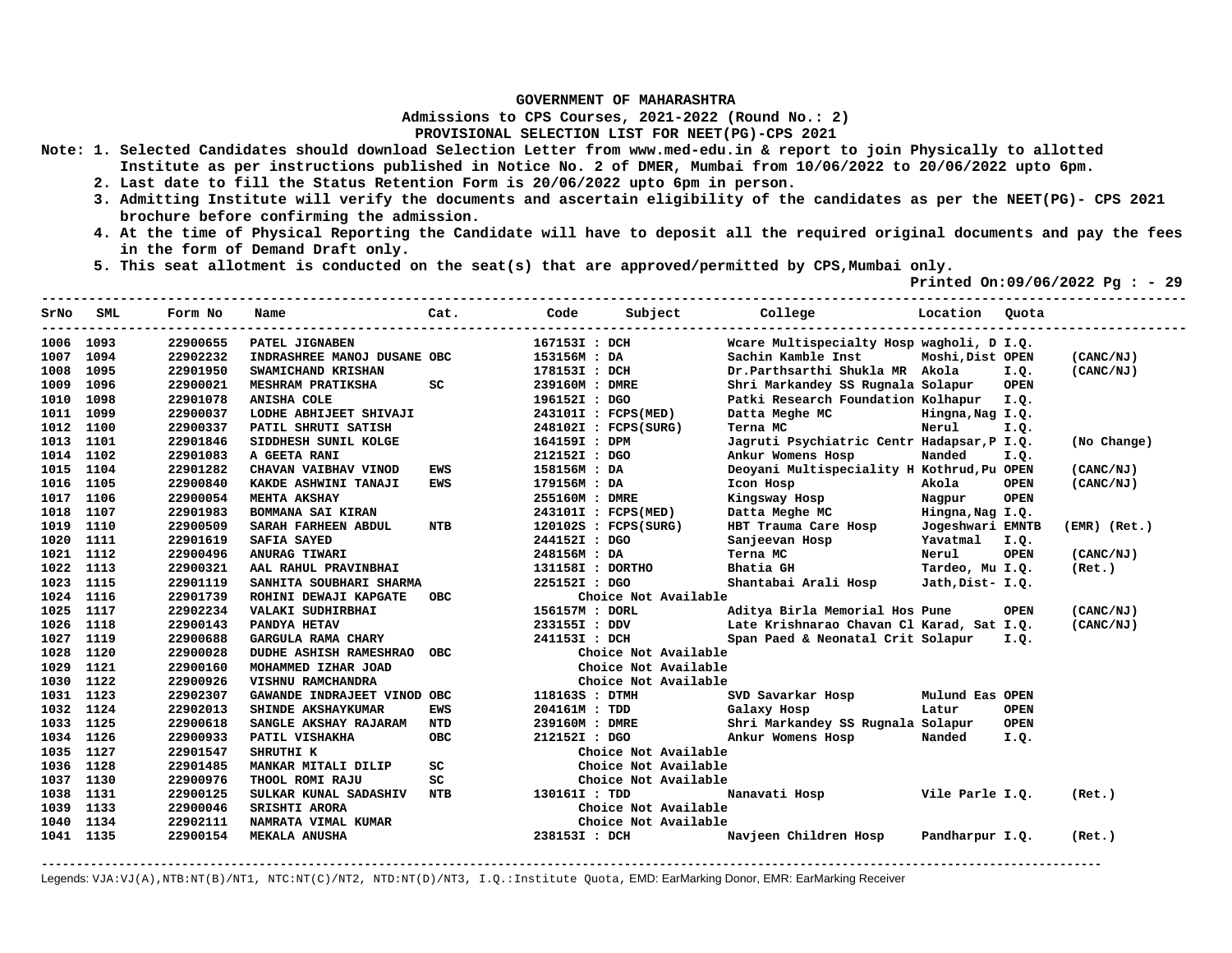**Admissions to CPS Courses, 2021-2022 (Round No.: 2)**

**PROVISIONAL SELECTION LIST FOR NEET(PG)-CPS 2021** 

- **Note: 1. Selected Candidates should download Selection Letter from www.med-edu.in & report to join Physically to allotted Institute as per instructions published in Notice No. 2 of DMER, Mumbai from 10/06/2022 to 20/06/2022 upto 6pm.** 
	- **2. Last date to fill the Status Retention Form is 20/06/2022 upto 6pm in person.**
	- **3. Admitting Institute will verify the documents and ascertain eligibility of the candidates as per the NEET(PG)- CPS 2021 brochure before confirming the admission.**
	- **4. At the time of Physical Reporting the Candidate will have to deposit all the required original documents and pay the fees in the form of Demand Draft only.**

**-------------------------------------------------------------------------------------------------------------------------------------------------** 

 **5. This seat allotment is conducted on the seat(s) that are approved/permitted by CPS,Mumbai only.** 

 **Printed On:09/06/2022 Pg : - 30** 

| SrNo      | SML  | Form No  | Name                        | Cat.       | Code             | Subject College      | Location Quota                            |                  |             |           |
|-----------|------|----------|-----------------------------|------------|------------------|----------------------|-------------------------------------------|------------------|-------------|-----------|
| 1042 1136 |      | 22900583 | PATIL SHUBHAM RAJIV         |            | 183158M : DORTHO |                      | Saoji Ortho Hosp Murangabad OPEN          |                  |             | (CANC/NJ) |
| 1043 1137 |      | 22901054 | PAREKH ZEEL PRIYESHBHAI     |            |                  | Choice Not Available |                                           |                  |             |           |
| 1044 1138 |      | 22901393 | PRAJAPATI KISHORKUMAR       |            | 245153I : DCH    |                      | Medicare Hosp                             | Pusad, Dist I.Q. |             | (CANC/NJ) |
| 1045 1139 |      | 22900005 | SAYYED RAHIM ALI            |            | 153158M : DORTHO |                      | Sachin Kamble Inst                        | Moshi, Dist OPEN |             | (Ret.)    |
| 1046      | 1140 | 22900072 | <b>BHOSALE MONIKA ASHOK</b> | SC         | 230152I : DGO    |                      | Amrit MF& Nandadeep Hosp Satara           |                  | I.Q.        |           |
| 1047      | 1141 | 22900361 | PRAJAPATI NIRALI            |            | 213152I : DGO    |                      | Jijamata Hosp                             | Nanded I.Q.      |             |           |
| 1048      | 1142 | 22901699 | MD SHAHZEB ALAM             |            |                  | Choice Not Available |                                           |                  |             |           |
| 1049      | 1143 | 22901528 | SHAIKH SHAZA FARHEEN        | <b>EWS</b> |                  | Choice Not Available |                                           |                  |             |           |
| 1050      | 1144 | 22900303 | RATNESH KUMAR SINGH         |            |                  | Choice Not Available |                                           |                  |             |           |
| 1051      | 1145 | 22901489 | ANANTAPUR SHAIK RIZWANA     |            | 261153I : DCH    |                      | SSP Care Adv Paed                         | Nanded           | I.Q.        | (Ret.)    |
| 1052 1146 |      | 22900701 | VHORA HADIYABANU            |            | 251153I : DCH    |                      | Chirayu Children Hosp                     | New Panvel I.Q.  |             |           |
| 1053 1147 |      | 22900245 | <b>SAIMA PARVEEN</b>        |            | 251153I : DCH    |                      | Chirayu Children Hosp                     | New Panvel I.Q.  |             |           |
| 1054      | 1148 | 22900573 | <b>ATHUL REGHU</b>          |            | 206153I : DCH    |                      | Getwell Hosp                              | Dhantoli, I.Q.   |             |           |
| 1055      | 1150 | 22901464 | VALAY GIRISHBHAI            |            |                  | Choice Not Available |                                           |                  |             |           |
| 1056      | 1152 | 22901453 | KOMAL MANSUKHANI            |            | 192155I : DDV    |                      | Shree Gurudatta CFS Hospi Dhule           |                  | I.Q.        | (CANC/NJ) |
| 1057 1153 |      | 22901111 | SHINGOTE PRIYANKA VIJAY EWS |            | 230152I : DGO    |                      | Amrit MF& Nandadeep Hosp Satara           |                  | I.Q.        |           |
| 1058 1154 |      | 22901283 | <b>RANI THANI</b>           |            |                  | Choice Not Available |                                           |                  |             |           |
| 1059 1155 |      | 22900860 | KISHOR KUMAR PATEL          |            | 236160M : DMRE   |                      | Western Regional DC                       | Kankavli         | <b>OPEN</b> |           |
| 1060 1156 |      | 22900535 | DHAVAN PRIYADARSHINI        |            | 167155I : DDV    |                      | Wcare Multispecialty Hosp wagholi, D I.Q. |                  |             |           |
| 1061 1157 |      | 22901029 | SHEIKH ADNAN ABDUL          |            | 235152I : DGO    |                      | Nagvekar Hosp & Nur Home Kankavli I.Q.    |                  |             |           |
| 1062 1158 |      | 22901003 | MULGIR SWAPNA ASHOKRAO NTC  |            |                  | Choice Not Available |                                           |                  |             |           |
| 1063 1159 |      | 22900283 | SNEHITHA PAMISETTY          |            | 235152I : DGO    |                      | Nagvekar Hosp & Nur Home Kankavli         |                  | I.Q.        |           |
| 1064 1160 |      | 22901378 | KAMDAR MOHD MAAZ ZIKAR      |            | 237153I : DCH    |                      | Ashwini Sahakari Rugnalay Solapur         |                  | I.Q.        |           |
| 1065      | 1161 | 22900353 | <b>ASHWIN CHOYAL</b>        |            |                  | Choice Not Available |                                           |                  |             |           |
| 1066      | 1162 | 22900738 | NEMA MEGHA MAHENDRA         |            | 131156I : DA     |                      | Bhatia GH                                 | Tardeo, Mu I.Q.  |             | (Ret.)    |
| 1067      | 1163 | 22901066 | AANAL AKSHAYKUMAR           |            | 176153I : DCH    |                      | Nelson Memorial Children Nashik           |                  | I.Q.        |           |
| 1068      | 1164 | 22900558 | SHRADDHA PANDEY             |            |                  | Choice Not Available |                                           |                  |             |           |
| 1069      | 1165 | 22901495 | ZINZALA SHAILESHBHAI        |            |                  | Choice Not Available |                                           |                  |             |           |
| 1070      | 1166 | 22901864 | AKHADE AKSHAY SUBHASH NTC   |            | 141160I : DMRE   |                      | Ruby Alicare                              | Mumbai           | I.Q.        |           |
| 1071 1167 |      | 22902125 | VICKY ANAND                 |            | 208153I : DCH    |                      | Orange City Hosp                          | Nagpur           | I.Q.        |           |
| 1072 1168 |      | 22901309 | SHAIKH RAHIL ZAFAR          |            |                  | Choice Not Available |                                           |                  |             |           |
| 1073 1169 |      | 22900378 | CHEMATE MRUNALINI           | OBC        |                  | Choice Not Available |                                           |                  |             |           |
| 1074 1170 |      | 22900482 | CHERUKUPALLI                |            | 238153I : DCH    |                      | Navjeen Children Hosp                     | Pandharpur I.Q.  |             |           |
| 1075 1171 |      | 22901356 | KADHIWALA NIRALI YOGESH     |            |                  | Choice Not Available |                                           |                  |             |           |
| 1076 1172 |      | 22900009 | <b>JINKA VENKATA KUMAR</b>  |            | 181153I : DCH    |                      | Anand Hosp                                | Vaijapur, A I.Q. |             |           |
| 1077 1173 |      | 22901372 | SABLE KRUSHNA DEBHESING VJA |            |                  | Choice Not Available |                                           |                  |             |           |

**-------------------------------------------------------------------------------------------------------------------------------------------------------**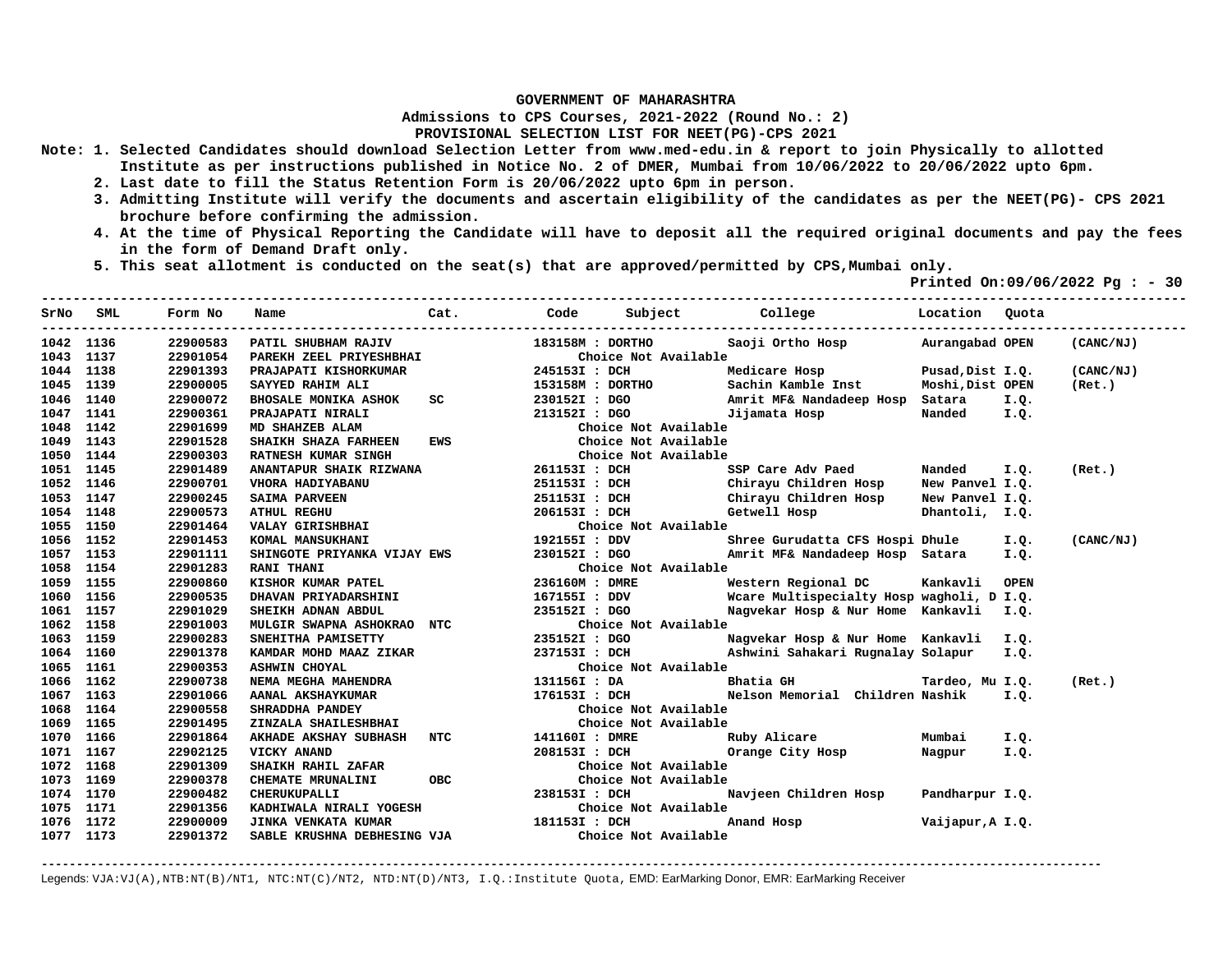**Admissions to CPS Courses, 2021-2022 (Round No.: 2)**

**PROVISIONAL SELECTION LIST FOR NEET(PG)-CPS 2021** 

- **Note: 1. Selected Candidates should download Selection Letter from www.med-edu.in & report to join Physically to allotted Institute as per instructions published in Notice No. 2 of DMER, Mumbai from 10/06/2022 to 20/06/2022 upto 6pm.** 
	- **2. Last date to fill the Status Retention Form is 20/06/2022 upto 6pm in person.**
	- **3. Admitting Institute will verify the documents and ascertain eligibility of the candidates as per the NEET(PG)- CPS 2021 brochure before confirming the admission.**
	- **4. At the time of Physical Reporting the Candidate will have to deposit all the required original documents and pay the fees in the form of Demand Draft only.**
	- **5. This seat allotment is conducted on the seat(s) that are approved/permitted by CPS,Mumbai only.**

 **Printed On:09/06/2022 Pg : - 31** 

| SrNo      | SML  | Form No  | Name                                                               | Cat.                                                                                                                                                                                                                                     | Code           |                         | Subject College Constantion Quota                    |                  |      |                |
|-----------|------|----------|--------------------------------------------------------------------|------------------------------------------------------------------------------------------------------------------------------------------------------------------------------------------------------------------------------------------|----------------|-------------------------|------------------------------------------------------|------------------|------|----------------|
| 1078 1174 |      | 22900801 | TRAMBADIA BHAGYA                                                   |                                                                                                                                                                                                                                          | 158160I : DMRE |                         | Deoyani Multispeciality H Kothrud, Pu I.Q. (CANC/NJ) |                  |      |                |
| 1079 1175 |      | 22900456 | PANDRA SUSMITHA                                                    |                                                                                                                                                                                                                                          |                | Choice Not Available    |                                                      |                  |      |                |
| 1080 1176 |      | 22901743 | FANDKA SUSMITHA<br>RATHOD TUSHAR HARJIBHAI                         |                                                                                                                                                                                                                                          | 181153I : DCH  |                         | Anand Hosp                                           | Vaijapur, A I.Q. |      |                |
| 1081      | 1177 | 22902110 | SUDHIR SHYAM ADE                                                   | VJA                                                                                                                                                                                                                                      | 263160I : DMRE |                         | BMCs Krsnaa DC asso with Jogeshwari I.Q.             |                  |      |                |
| 1082      | 1178 | 22900902 | <b>GOTE SNEHA ASHOK</b>                                            | <b>OBC</b>                                                                                                                                                                                                                               | 133156M : DA   |                         | Holy Family Hosp                                     | Bandra, Mum OPEN |      |                |
| 1083      | 1179 | 22900397 | ATHAWALE SWETA SHANKAR SC                                          |                                                                                                                                                                                                                                          |                | 105102S : FCPS(SURG)    | Smt. MT Agarwal GH Mumbai                            |                  | ST   | Inter-se SC-ST |
| 1084      | 1180 | 22900163 | CHAVAN SANDIP VISHNU                                               | VJA                                                                                                                                                                                                                                      |                | Choice Not Available    |                                                      |                  |      |                |
| 1085      | 1181 | 22900866 | <b>JASUD PRIYANKA</b>                                              |                                                                                                                                                                                                                                          | 215151M : DOMS |                         | B.K.L Walawalkar Hosp                                | Dervan, Dis OPEN |      | (Ret.)         |
| 1086      | 1182 | 22900158 | NIKITA MEHTA                                                       |                                                                                                                                                                                                                                          | 159160I : DMRE |                         | Ruby Alicare                                         | Pune             | I.Q. |                |
| 1087      | 1185 | 22900205 | PANCHAL SNEHAL MANIKRAO OBC                                        |                                                                                                                                                                                                                                          | 185154M : DPB  |                         | Dr. Hedgewar Hosp                                    | Aurangabad OPEN  |      | (No Change)    |
| 1088      | 1186 | 22901426 | SWAPNIL BALASAHEB                                                  | PWD                                                                                                                                                                                                                                      | 125160S : DMRE |                         | VMGMC                                                | Yavatmal PH      |      | PH (CANC/NJ)   |
| 1089      | 1187 | 22900491 | WAYDANDE SUSHANT                                                   | SC                                                                                                                                                                                                                                       | 233155I : DDV  |                         | Late Krishnarao Chavan Cl Karad, Sat I.Q.            |                  |      |                |
| 1090      | 1188 | 22902303 | SHAHANE UMESHKUMAR                                                 | <b>OBC</b>                                                                                                                                                                                                                               |                | Choice Not Available    |                                                      |                  |      |                |
| 1091      | 1190 | 22900878 | PAWARA ANIL PRATAPSING ST                                          |                                                                                                                                                                                                                                          | 101160S : DMRE |                         | HBT & RN Cooper Vile Parle ST                        |                  |      | (Ret.)         |
| 1092      | 1191 | 22900518 | KHAN SHAISTA KHATOON                                               |                                                                                                                                                                                                                                          | 178153I : DCH  |                         | Dr.Parthsarthi Shukla MR Akola I.Q.                  |                  |      |                |
| 1093      | 1192 | 22900256 | PATEL KRISH BALKRUSHNA                                             |                                                                                                                                                                                                                                          |                | Choice Not Available    |                                                      |                  |      |                |
| 1094 1193 |      | 22901580 | DEVALAPALLY SWATHI                                                 |                                                                                                                                                                                                                                          |                | Choice Not Available    |                                                      |                  |      |                |
| 1095      | 1194 | 22902025 | ANSARI SAMMAK FAROOQUE OBC                                         |                                                                                                                                                                                                                                          |                | Choice Not Available    |                                                      |                  |      |                |
| 1096      | 1195 | 22900559 | ATISH RAMDAS BADADHE                                               | <b>NTD</b>                                                                                                                                                                                                                               |                | 131158M : DORTHO        | Bhatia GH                                            | Tardeo, Mu OPEN  |      |                |
| 1097      | 1196 | 22900209 | MAJHWAR HARENDRA RAMJI                                             |                                                                                                                                                                                                                                          | 140156M: DA    |                         | Prince Ali Khan Hosp Mazagon, M OPEN                 |                  |      |                |
| 1098      | 1197 | 22901326 | SONWANE DIVYA SURESH                                               | SC                                                                                                                                                                                                                                       |                | $119104S$ : FCPS(OPTHL) | <b>GMC</b>                                           | Jalgaon          | SC.  | (Ret.)         |
| 1099      | 1198 | 22902096 |                                                                    |                                                                                                                                                                                                                                          |                | Choice Not Available    |                                                      |                  |      |                |
| 1100      | 1199 | 22901291 | <b>GODUBLIAH TARIQ<br/>ERAM JAVED BAGWAN OBC</b><br>MAHESH WANDALL | OBC                                                                                                                                                                                                                                      | 237155I : DDV  |                         | Ashwini Sahakari Rugnalay Solapur I.Q.               |                  |      | (No Change)    |
| 1101      | 1200 | 22900193 | <b>MAHESH MANDALA</b>                                              |                                                                                                                                                                                                                                          |                | Choice Not Available    |                                                      |                  |      |                |
| 1102      | 1201 | 22902030 | <b>JIGYASA PANDEY</b>                                              |                                                                                                                                                                                                                                          |                | Choice Not Available    |                                                      |                  |      |                |
| 1103      | 1202 | 22902002 | GAMBHAVA MAYUR KANTILAL                                            |                                                                                                                                                                                                                                          | 197153I : DCH  |                         | APPLE Hosp Molhapur I.Q.                             |                  |      |                |
| 1104      | 1203 | 22900227 | QURATUL AIN FATEMA SYED OBC                                        |                                                                                                                                                                                                                                          |                | Choice Not Available    |                                                      |                  |      |                |
| 1105      | 1204 | 22901437 | SURADKAR SHAGUN SUBHASH SC                                         |                                                                                                                                                                                                                                          | 161160I : DMRE |                         | Noble Hosp Noble                                     | Hadapsar, P I.Q. |      |                |
| 1106      | 1205 | 22901746 | HAMDULAY KHADIJA                                                   |                                                                                                                                                                                                                                          |                | Choice Not Available    |                                                      |                  |      |                |
| 1107      | 1206 | 22900041 | DIWARE SNEHAL ANIL                                                 | <b>OBC</b>                                                                                                                                                                                                                               | 182153I : DCH  |                         | Sanjeevani Children's Hos Aurangabad I.Q.            |                  |      |                |
| 1108      | 1207 | 22900931 | AASHYA MODI                                                        |                                                                                                                                                                                                                                          | 134161I : TDD  |                         | KJMC & Res Cent                                      | Sion, Mumba I.Q. |      | (CANC/NJ)      |
| 1109      | 1210 | 22900414 | PATEL KISHANKUMAR                                                  |                                                                                                                                                                                                                                          | 228153I : DCH  |                         | Niramay Hosp                                         | Satara I.Q.      |      |                |
| 1110      | 1211 | 22900410 | ANKITA BHASKAR RAUT                                                | SC                                                                                                                                                                                                                                       |                | Choice Not Available    |                                                      |                  |      |                |
| 1111      | 1212 | 22900530 | VISHALAKSHI JOREPALLI                                              |                                                                                                                                                                                                                                          |                | Choice Not Available    |                                                      |                  |      |                |
| 1112      | 1213 | 22900306 | UMESH RAMESH YADAV                                                 | SC <sub>2</sub> and the set of the set of the set of the set of the set of the set of the set of the set of the set of the set of the set of the set of the set of the set of the set of the set of the set of the set of the set of the |                | $108102S$ : FCPS(SURG)  | Sant Muktabai GH                                     | Ghatkopar, SC    |      |                |
| 1113 1214 |      | 22900286 | MANE NILAM NARAYAN                                                 | EWS                                                                                                                                                                                                                                      |                | Choice Not Available    |                                                      |                  |      |                |

**-------------------------------------------------------------------------------------------------------------------------------------------------------**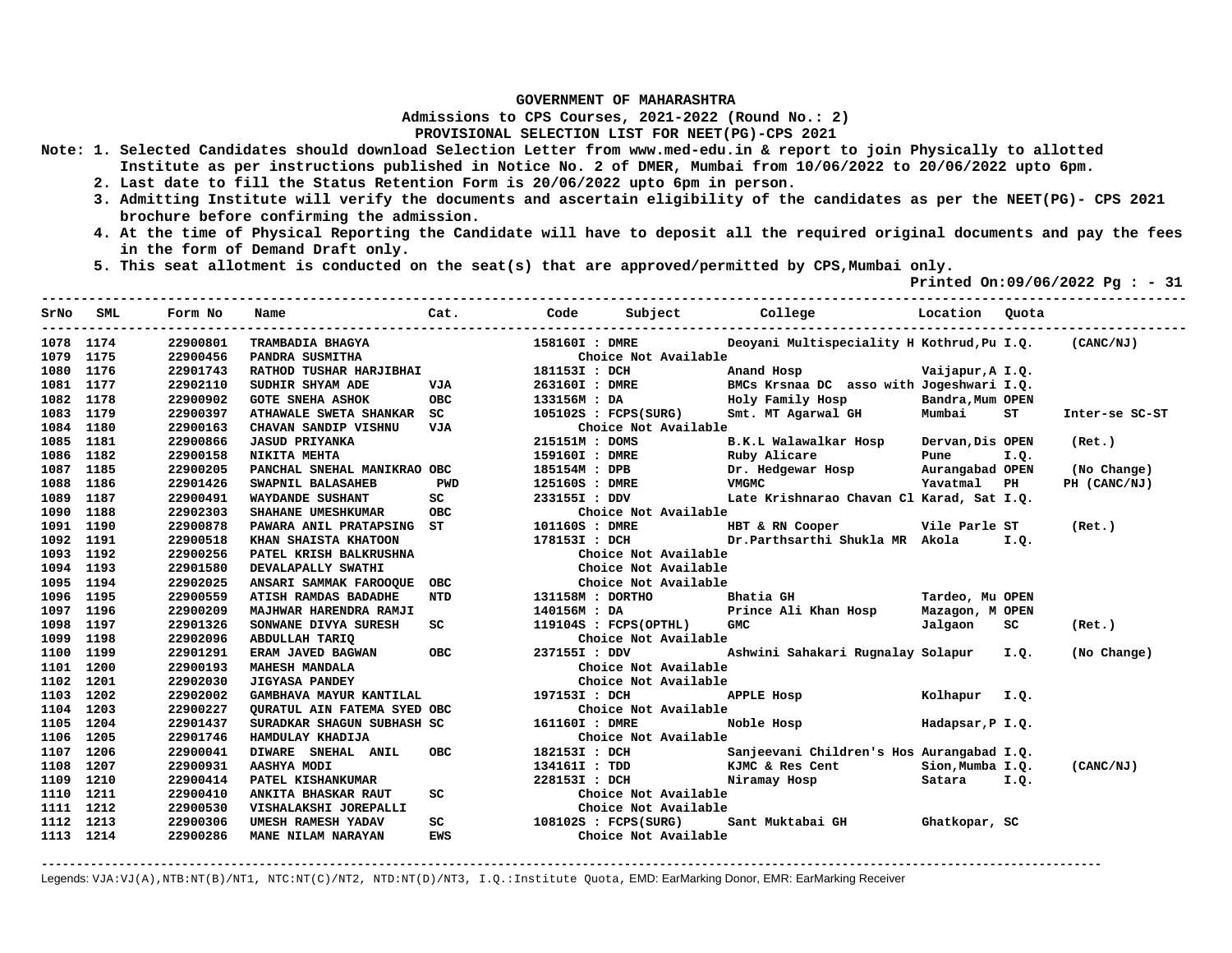**Admissions to CPS Courses, 2021-2022 (Round No.: 2)**

## **PROVISIONAL SELECTION LIST FOR NEET(PG)-CPS 2021**

- **Note: 1. Selected Candidates should download Selection Letter from www.med-edu.in & report to join Physically to allotted Institute as per instructions published in Notice No. 2 of DMER, Mumbai from 10/06/2022 to 20/06/2022 upto 6pm.** 
	- **2. Last date to fill the Status Retention Form is 20/06/2022 upto 6pm in person.**
	- **3. Admitting Institute will verify the documents and ascertain eligibility of the candidates as per the NEET(PG)- CPS 2021 brochure before confirming the admission.**
	- **4. At the time of Physical Reporting the Candidate will have to deposit all the required original documents and pay the fees in the form of Demand Draft only.**

**-------------------------------------------------------------------------------------------------------------------------------------------------** 

 **5. This seat allotment is conducted on the seat(s) that are approved/permitted by CPS,Mumbai only.** 

 **Printed On:09/06/2022 Pg : - 32** 

|           | SrNo SML | Form No  | Name                                                                                                                                                                                                                                                 | Cat. Code     |                  |                                              |                                                      |                  |      |             |
|-----------|----------|----------|------------------------------------------------------------------------------------------------------------------------------------------------------------------------------------------------------------------------------------------------------|---------------|------------------|----------------------------------------------|------------------------------------------------------|------------------|------|-------------|
| 1114 1215 |          | 22900164 | MIRZA TANZEEL BAIG                                                                                                                                                                                                                                   | <b>OBC</b>    |                  | Choice Not Available                         |                                                      |                  |      |             |
| 1115 1216 |          | 22900118 | SHAIKH FARAH NAAZ ABDUL                                                                                                                                                                                                                              |               |                  | Choice Not Available                         |                                                      |                  |      |             |
| 1116 1217 |          | 22900811 | VENNAPU REDDY SPANDANA                                                                                                                                                                                                                               | 182153I : DCH |                  |                                              | Sanjeevani Children's Hos Aurangabad I.Q.            |                  |      |             |
| 1117 1218 |          | 22900799 | <b>NAGE ASAWARI</b>                                                                                                                                                                                                                                  |               |                  |                                              |                                                      |                  |      |             |
| 1118      | 1219     | 22901074 | KOUSTUBH DHRUVKUMAR                                                                                                                                                                                                                                  |               |                  |                                              |                                                      |                  |      |             |
| 1119      | 1220     | 22901591 | UMBARE DIPALI ANANTRAO $170160I$ : DMRE                                                                                                                                                                                                              |               |                  |                                              | MAEERS Vishwaraj Hosp Loni Kalbh I.Q.                |                  |      | (CANC/NJ)   |
| 1120      | 1221     | 22900434 | XHANDELWAL PURUSHARTH 158160I : DMRE LENADRAKALA KUMARI CHANDRAKALA KUMARI CHANDEWAR NIKITA PRAVIN 160155I : DDV A<br>BANDEWAR NIKITA PRAVIN 160155I : DDV A<br>MAYANKA BARAIYA 191153I : DCH CHANGESH SHANTARAM GAME OBC Choice Not                 |               |                  |                                              | Deoyani Multispeciality H Kothrud, Pu I.Q. (CANC/NJ) |                  |      |             |
| 1121 1222 |          | 22901492 |                                                                                                                                                                                                                                                      |               |                  | Choice Not Available                         |                                                      |                  |      |             |
| 1122      | 1223     | 22901218 |                                                                                                                                                                                                                                                      |               |                  |                                              | Asial Inst of Hair Transp Pune 1.0.                  |                  |      |             |
| 1123      | 1224     | 22900460 |                                                                                                                                                                                                                                                      |               |                  |                                              | Chirantan Arogya Seva Dhule I.Q.                     |                  |      |             |
| 1124 1225 |          | 22901549 |                                                                                                                                                                                                                                                      |               |                  |                                              |                                                      |                  |      |             |
| 1125 1227 |          | 22902053 | INAMDAR FARHAT IQBAL                                                                                                                                                                                                                                 | <b>OBC</b>    |                  | Choice Not Available                         |                                                      |                  |      |             |
| 1126 1228 |          | 22900702 | HIRPARA SOROHI                                                                                                                                                                                                                                       |               |                  | Choice Not Available                         |                                                      |                  |      |             |
| 1127 1229 |          | 22900401 | PATIL CHINMAY MANSING OBC                                                                                                                                                                                                                            |               | 136158M : DORTHO |                                              | Masina Hosp and the Masing St                        | Byculla, Mu OPEN |      |             |
| 1128 1231 |          | 22901513 | <b>JAWALE KAPIL KAILAS</b>                                                                                                                                                                                                                           |               |                  |                                              |                                                      |                  |      |             |
| 1129 1233 |          | 22901418 | BANKAR MITALI MADHAV                                                                                                                                                                                                                                 |               |                  |                                              |                                                      | Pune I.Q.        |      |             |
| 1130 1234 |          | 22901609 | LAD SHRADDHA                                                                                                                                                                                                                                         | SC            |                  | Choice Not Available                         |                                                      |                  |      |             |
| 1131 1235 |          | 22900750 |                                                                                                                                                                                                                                                      |               |                  |                                              |                                                      |                  |      |             |
| 1132 1236 |          | 22902195 | ENDEPALLIS LV<br>ENDEPALLIS LV<br>THE BHAKTI KRISHNA<br>TATE BHAKTI KRISHNA<br>BHARGAVI KUMMARA<br>BHARGAVI KUMMARA<br>Choice Not Available<br>Choice Not Available<br>Choice Not Available<br>Choice Not Available<br>Choice Not Available<br>Choic |               |                  |                                              | Tardeo, Mu OPEN                                      |                  |      |             |
| 1133 1237 |          | 22901832 |                                                                                                                                                                                                                                                      |               |                  |                                              |                                                      |                  |      |             |
| 1134 1238 |          | 22901696 |                                                                                                                                                                                                                                                      |               |                  |                                              |                                                      |                  |      |             |
| 1135 1239 |          | 22901754 |                                                                                                                                                                                                                                                      |               |                  |                                              | Terna MC Nerul I.Q.                                  |                  |      |             |
| 1136 1240 |          | 22902289 |                                                                                                                                                                                                                                                      |               |                  |                                              |                                                      |                  |      |             |
| 1137 1241 |          | 22901642 |                                                                                                                                                                                                                                                      |               |                  |                                              | Dr.Parthsarthi Shukla MR Akola                       |                  | I.Q. |             |
| 1138 1242 |          | 22901636 |                                                                                                                                                                                                                                                      |               |                  |                                              |                                                      |                  |      |             |
| 1139 1243 |          | 22901900 |                                                                                                                                                                                                                                                      |               |                  |                                              |                                                      |                  |      |             |
| 1140 1244 |          | 22900937 | NAGORI SALAUDDIN ABDUL                                                                                                                                                                                                                               |               | 142160I : DMRE   |                                              | Zen Multispeciality Hosp Chembur, M I.Q.             |                  |      |             |
| 1141      | 1245     | 22902095 | ARCHANA MEHTA                                                                                                                                                                                                                                        |               | 237153I : DCH    |                                              | Ashwini Sahakari Rugnalay Solapur                    |                  | I.Q. |             |
| 1142      | 1246     | 22900311 | IYENGAR SANTHANAM                                                                                                                                                                                                                                    |               | 205159I : DPM    |                                              | Lata Mangeshkar Hosp Nagpur I.Q.                     |                  |      | (No Change) |
| 1143      | 1247     | 22900121 | MISAL ANURAJ JALINDAR NTC                                                                                                                                                                                                                            |               |                  | Choice Not Available<br>Choice Not Available |                                                      |                  |      |             |
| 1144 1248 |          | 22901129 | MOGARE MANOJ PRABHAKAR OBC                                                                                                                                                                                                                           |               |                  | Choice Not Available                         |                                                      |                  |      |             |
| 1145 1249 |          | 22900093 | KHAN AHMED IRFAN                                                                                                                                                                                                                                     |               | 153158M : DORTHO |                                              | Sachin Kamble Inst Moshi, Dist OPEN                  |                  |      | (Ret.)      |
| 1146 1250 |          | 22900667 |                                                                                                                                                                                                                                                      |               |                  |                                              | JMF's Hosp                                           | Dhule I.Q.       |      | (No Change) |
| 1147      | 1251     | 22901342 |                                                                                                                                                                                                                                                      |               |                  |                                              |                                                      |                  |      |             |
| 1148      | 1252     | 22902114 |                                                                                                                                                                                                                                                      |               |                  |                                              |                                                      |                  |      |             |
| 1149 1253 |          | 22901452 | SHWETAAMBRI KRISHAN LAL                                                                                                                                                                                                                              |               | 266153I : DCH    |                                              | Global Maharashtra Hosp Jamner, Di I.Q.              |                  |      |             |

**-------------------------------------------------------------------------------------------------------------------------------------------------------**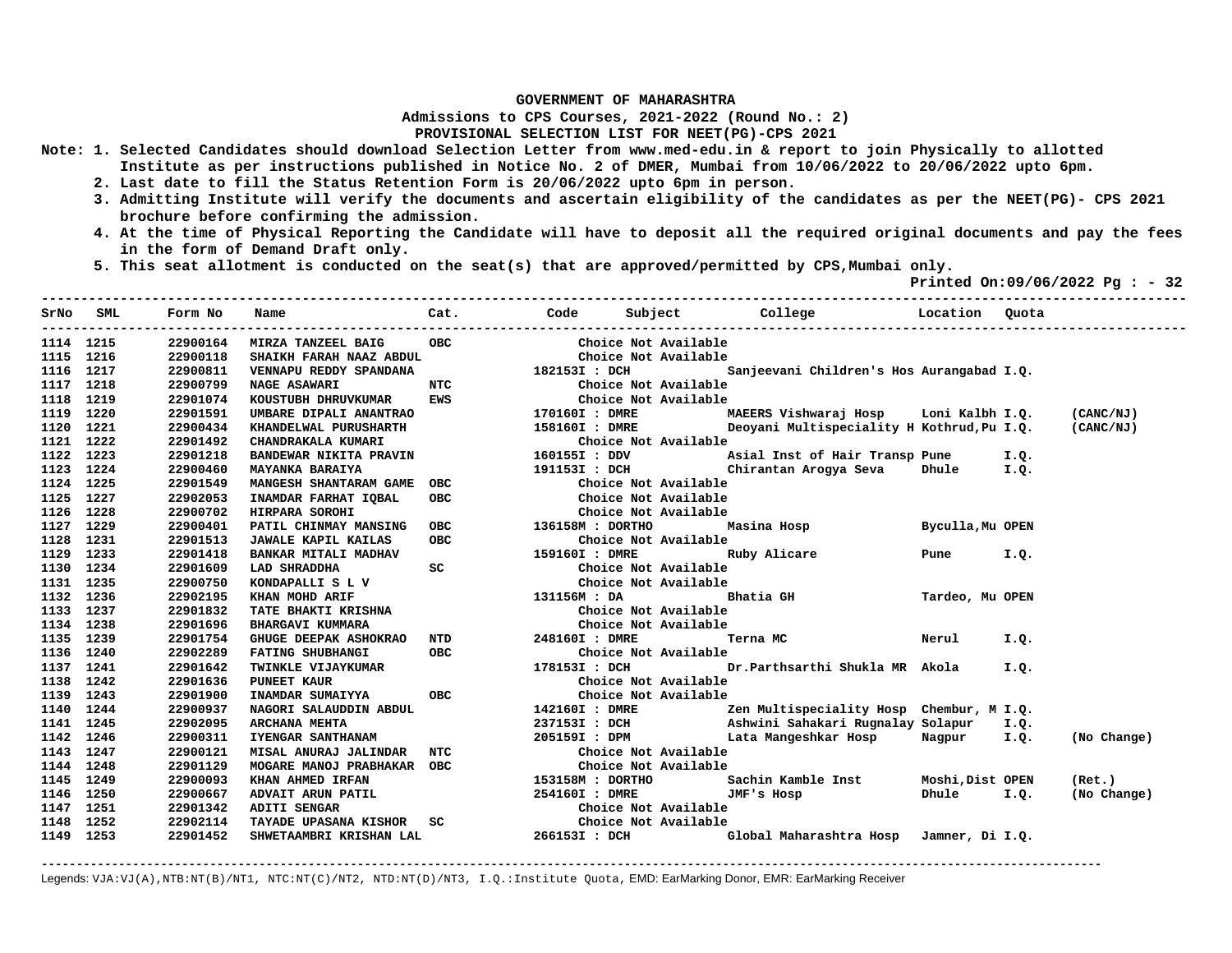**Admissions to CPS Courses, 2021-2022 (Round No.: 2)**

## **PROVISIONAL SELECTION LIST FOR NEET(PG)-CPS 2021**

- **Note: 1. Selected Candidates should download Selection Letter from www.med-edu.in & report to join Physically to allotted Institute as per instructions published in Notice No. 2 of DMER, Mumbai from 10/06/2022 to 20/06/2022 upto 6pm.** 
	- **2. Last date to fill the Status Retention Form is 20/06/2022 upto 6pm in person.**
	- **3. Admitting Institute will verify the documents and ascertain eligibility of the candidates as per the NEET(PG)- CPS 2021 brochure before confirming the admission.**
	- **4. At the time of Physical Reporting the Candidate will have to deposit all the required original documents and pay the fees in the form of Demand Draft only.**
	- **5. This seat allotment is conducted on the seat(s) that are approved/permitted by CPS,Mumbai only.**

 **Printed On:09/06/2022 Pg : - 33** 

| SrNo<br>---------- | SML  | Form No<br>---------- | Name                         | Cat. Code  |                |                      | Subject College                   | Location         | Quota       |           |
|--------------------|------|-----------------------|------------------------------|------------|----------------|----------------------|-----------------------------------|------------------|-------------|-----------|
| 1150 1254          |      | 22900369              | MD PERWEZ ASHRAF             |            | 194153I : DCH  |                      | Masai MF                          | Kolhapur I.Q.    |             |           |
| 1151               | 1255 | 22900111              | SUKRITI UPADHYAY             |            | 220153I: DCH   |                      | Shri Tatyasaheb Ghatge Ho Sangli  |                  | I.Q.        |           |
| 1152               | 1256 | 22901171              | DHAIMBEKAR PRIYANKA          | <b>OBC</b> | 248156M: DA    |                      | Terna MC                          | Nerul            | <b>OPEN</b> |           |
| 1153               | 1257 | 22901496              | VASAIKAR JAGRUTI             | SC         |                | Choice Not Available |                                   |                  |             |           |
| 1154               | 1258 | 22901690              | <b>WASEEM HUSSAIN MIR</b>    |            |                | Choice Not Available |                                   |                  |             |           |
| 1155               | 1259 | 22900127              | MOHAMMAD AHSAN               |            |                | Choice Not Available |                                   |                  |             |           |
| 1156               | 1260 | 22900742              | DIVYANSHU SHARMA             |            |                | Choice Not Available |                                   |                  |             |           |
| 1157               | 1261 | 22900579              | <b>JALU JAHANAVI</b>         |            |                | Choice Not Available |                                   |                  |             |           |
| 1158               | 1262 | 22900911              | SNEHAL BABAJI NAIKADE        |            |                | Choice Not Available |                                   |                  |             |           |
| 1159               | 1263 | 22901850              | NIMBALKAR ANKUSH ARUN        | <b>OBC</b> | 151151M : DOMS |                      | National Inst                     | Pune             | <b>OPEN</b> | (CANC/NJ) |
| 1160               | 1264 | 22900150              | ASHVINI SHAHURAJ             |            |                | Choice Not Available |                                   |                  |             |           |
| 1161               | 1265 | 22900213              | EMALAKOTA SUBAHAN BABU       |            | 261153I : DCH  |                      | SSP Care Adv Paed                 | Nanded           | I.Q.        |           |
| 1162               | 1266 | 22900784              | <b>RUHI KUMARI</b>           |            |                | Choice Not Available |                                   |                  |             |           |
| 1163               | 1267 | 22900452              | SHAH AKASH RAJ               |            | 169160I : DMRE |                      | Giriraj Hosp                      | Baramati, D I.Q. |             | (CANC/NJ) |
| 1164               | 1268 | 22900779              | <b>AMIT YADAV</b>            |            |                | Choice Not Available |                                   |                  |             |           |
| 1165               | 1270 | 22901377              | KHARAT RAMCHANDRA            | <b>OBC</b> |                | Choice Not Available |                                   |                  |             |           |
| 1166               | 1271 | 22900749              | <b>BADA DEEPAK KUMAR</b>     |            | 191153I : DCH  |                      | Chirantan Arogya Seva             | Dhule            | I.Q.        |           |
| 1167               | 1272 | 22901659              | KANADE MEENAKSHI             | <b>NTB</b> | 171156M : DA   |                      | Manipal Hosp                      | Khardi, Dis OPEN |             |           |
| 1168               | 1273 | 22901396              | SHARDA ASHOK BADGE           | <b>OBC</b> | 171160I : DMRE |                      | Manipal Hosp                      | Khardi, Dis I.Q. |             | (CANC/NJ) |
| 1169               | 1274 | 22901965              | SONWALE ATUL SIDDESHWAR SC   |            | 104156S : DA   |                      | KB Bhabha Hosp                    | Bandra, Mum SC   |             | (CANC/NJ) |
| 1170               | 1275 | 22901658              | VARSHA GARG                  |            |                | Choice Not Available |                                   |                  |             |           |
| 1171               | 1276 | 22901412              | SUCHAK CHANDNI SNEHAL        |            |                | Choice Not Available |                                   |                  |             |           |
| 1172               | 1277 | 22900096              | BIRADAR EKTA ANIL            |            |                | Choice Not Available |                                   |                  |             |           |
| 1173               | 1279 | 22901330              | DOIPHODE HANUMANT            | <b>NTD</b> |                | Choice Not Available |                                   |                  |             |           |
| 1174               | 1280 | 22901899              | KALE SADHANA SUBHASH         | <b>EWS</b> |                | Choice Not Available |                                   |                  |             |           |
| 1175               | 1281 | 22900909              | PATANWADIA REENABEN          |            |                | Choice Not Available |                                   |                  |             |           |
| 1176               | 1282 | 22901135              | FIROZ KHAN                   |            |                | Choice Not Available |                                   |                  |             |           |
| 1177               | 1283 | 22900537              | <b>BHABUTKAR PRASANNA</b>    | <b>OBC</b> |                | Choice Not Available |                                   |                  |             |           |
| 1178               | 1284 | 22901224              | PATEL MEET DHARMENDRA        |            |                | Choice Not Available |                                   |                  |             |           |
| 1179               | 1286 | 22901560              | SNEHAL DATTATRAYA            | <b>OBC</b> | 151151M : DOMS |                      | National Inst                     | Pune             | <b>OPEN</b> | (Ret.)    |
| 1180               | 1287 | 22901276              | MANAN MUKESHBHAI             |            |                | Choice Not Available |                                   |                  |             |           |
| 1181               | 1288 | 22901575              | WAGHACHAWARE PRATHAMESH      |            | 237160I : DMRE |                      | Ashwini Sahakari Rugnalay Solapur |                  | I.Q.        | (Ret.)    |
| 1182               | 1289 | 22900184              | PATEL SAHAJ                  |            |                | Choice Not Available |                                   |                  |             |           |
| 1183               | 1290 | 22901350              | <b>BIRWADKAR OMAIR NISAR</b> |            |                | Choice Not Available |                                   |                  |             |           |
| 1184               | 1291 | 22901568              | KALYANI KAILAS PUNDE         | <b>OBC</b> |                | Choice Not Available |                                   |                  |             |           |
| 1185 1292          |      | 22900632              | DAVE POOJA                   |            | 169163M : DTMH |                      | Giriraj Hosp                      | Baramati, D OPEN |             | (CANC/NJ) |

Legends: VJA:VJ(A),NTB:NT(B)/NT1, NTC:NT(C)/NT2, NTD:NT(D)/NT3, I.Q.:Institute Quota, EMD: EarMarking Donor, EMR: EarMarking Receiver

**-------------------------------------------------------------------------------------------------------------------------------------------------------**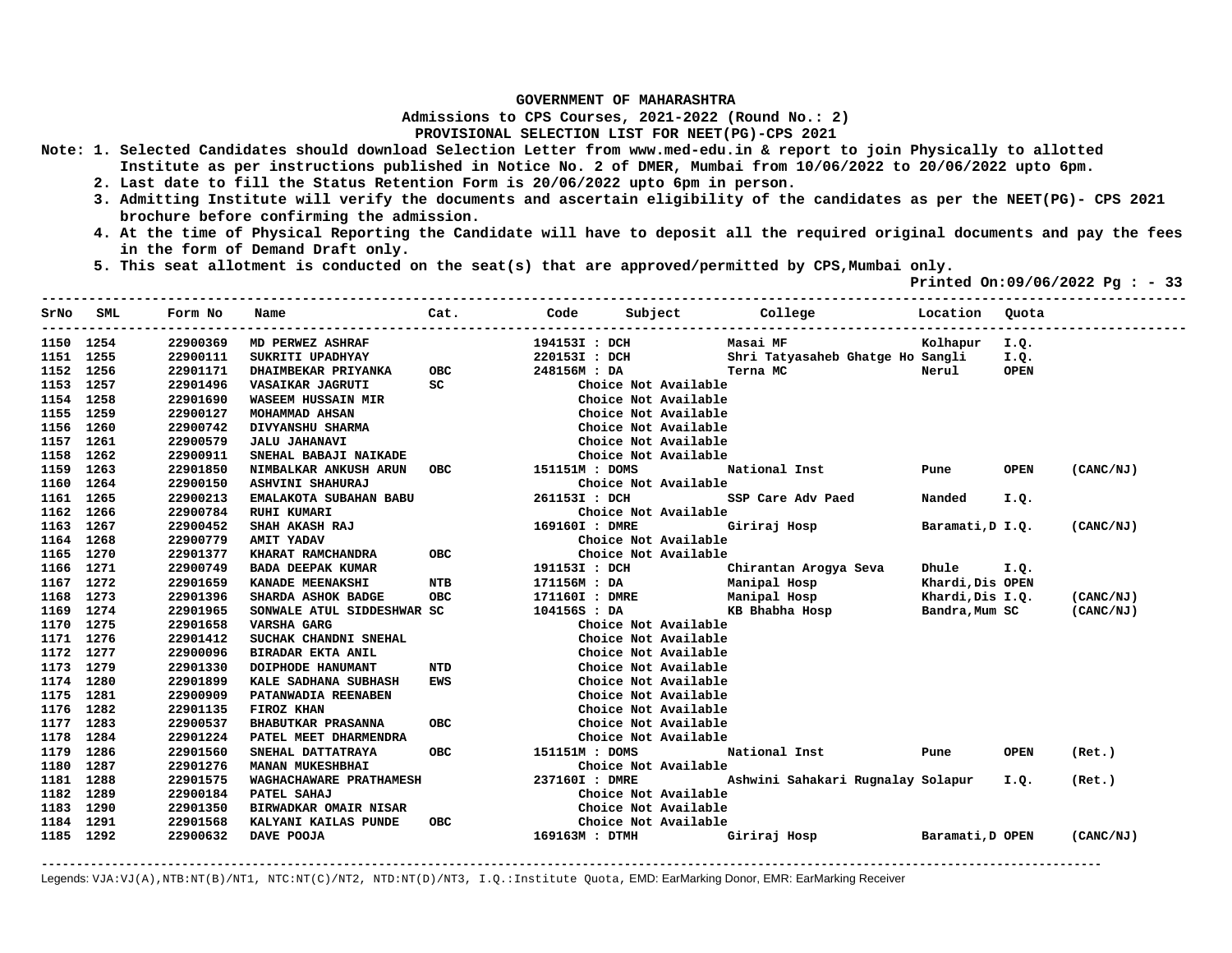**Admissions to CPS Courses, 2021-2022 (Round No.: 2)**

**PROVISIONAL SELECTION LIST FOR NEET(PG)-CPS 2021** 

- **Note: 1. Selected Candidates should download Selection Letter from www.med-edu.in & report to join Physically to allotted Institute as per instructions published in Notice No. 2 of DMER, Mumbai from 10/06/2022 to 20/06/2022 upto 6pm.** 
	- **2. Last date to fill the Status Retention Form is 20/06/2022 upto 6pm in person.**
	- **3. Admitting Institute will verify the documents and ascertain eligibility of the candidates as per the NEET(PG)- CPS 2021 brochure before confirming the admission.**
	- **4. At the time of Physical Reporting the Candidate will have to deposit all the required original documents and pay the fees in the form of Demand Draft only.**

**-------------------------------------------------------------------------------------------------------------------------------------------------** 

 **5. This seat allotment is conducted on the seat(s) that are approved/permitted by CPS,Mumbai only.** 

 **Printed On:09/06/2022 Pg : - 34** 

|           | SrNo SML | Form No  | Name                            | Cat.       | Code             | Subject College       |                                           | Location         | Quota       |              |
|-----------|----------|----------|---------------------------------|------------|------------------|-----------------------|-------------------------------------------|------------------|-------------|--------------|
| 1186 1293 |          | 22900563 | PATEL DRASHTI BABUBHAI          |            |                  | Choice Not Available  |                                           |                  |             |              |
| 1187 1294 |          | 22900238 | <b>PRASHANT PAWAR</b>           | SC         | 105158S : DORTHO |                       | Smt. MT Agarwal GH                        | Mumbai           | PH SC       | Against PHSC |
| 1188 1295 |          | 22902088 | <b>DHAWAN SHRUTIKA</b>          |            | 252155I : DDV    |                       | Trimurti Bahuuddeshiya SS New Panvel I.Q. |                  |             |              |
| 1189 1296 |          | 22901755 | PATEL SHRUTI                    |            | 254155I : DDV    |                       | JMF's Hosp                                | Dhule            | I.Q.        | (Ret.)       |
| 1190      | 1297     | 22901435 | WETE ANIRUDDHA SADASHIV OBC     |            |                  | Choice Not Available  |                                           |                  |             |              |
| 1191      | 1299     | 22900292 | ARISEPOGU RITHESH               |            | 192153I : DCH    |                       | Shree Gurudatta CFS Hospi Dhule           |                  | I.Q.        |              |
| 1192      | 1300     | 22902127 | MORE KAPIL MANIK                | SC         |                  | Choice Not Available  |                                           |                  |             |              |
| 1193      | 1301     | 22901053 | WANKHEDE SACHIN LAXMAN SC       |            | 147151M : DOMS   |                       | GMF Ruby Hall Clinic                      | Pune             | <b>OPEN</b> |              |
| 1194 1302 |          | 22902102 | HOKARNE SHUBHAM                 | OBC        |                  | Choice Not Available  |                                           |                  |             |              |
| 1195      | 1303     | 22901333 | <b>GUJRATHI AMEY RAJESH</b>     | EWS        |                  | Choice Not Available  |                                           |                  |             |              |
| 1196 1304 |          | 22901386 | <b>TANU JAIN</b>                |            |                  | Choice Not Available  |                                           |                  |             |              |
| 1197 1305 |          | 22902193 | ZAVERI MITUL PARESH             |            | 243154M : DPB    |                       | Datta Meghe MC                            | Hingna,Nag OPEN  |             | (CANC/NJ)    |
| 1198 1306 |          | 22901467 | OSWAL BHAVESH SHANTILAL         |            | 198153I : DCH    |                       | Bhattad Hosp                              | Latur            | I.Q.        |              |
| 1199 1307 |          | 22901023 | KHUDE CHARUDATTA                |            |                  | 140108I : FCPS(ORTHO) | Prince Ali Khan Hosp                      | Mazagon, M I.Q.  |             | (No Change)  |
| 1200      | 1308     | 22900786 | NIDHI GOSWAMI                   |            |                  | Choice Not Available  |                                           |                  |             |              |
| 1201      | 1309     | 22900252 | POTDAR PRASAD NILKANTH OBC      |            |                  | Choice Not Available  |                                           |                  |             |              |
| 1202      | 1310     | 22900645 | VISHAL SHARMA                   |            |                  | Choice Not Available  |                                           |                  |             |              |
| 1203      | 1311     | 22901279 | CHETAN MISHRA                   |            | 245153I : DCH    |                       | Medicare Hosp                             | Pusad, Dist I.Q. |             |              |
| 1204 1312 |          | 22900497 | BHALERAO SHRADDHA NTB           |            |                  | Choice Not Available  |                                           |                  |             |              |
| 1205      | 1313     | 22901410 | MALLAVARAM CHANDRIKA            |            | 171156I : DA     |                       | Manipal Hosp                              | Khardi,Dis I.Q.  |             | (CANC/NJ)    |
| 1206      | 1314     | 22901994 | <b>NEHA RANI</b>                |            | 257153I : DCH    |                       | Safalya Nur Home                          | Nashik I.Q.      |             |              |
| 1207      | 1315     | 22900959 | VIKAS N M                       |            | 198153I : DCH    |                       | Bhattad Hosp                              | Latur I.Q.       |             |              |
| 1208      | 1318     | 22900516 | <b>GOLAKIYA AVANIKABEN</b>      |            |                  | Choice Not Available  |                                           |                  |             |              |
| 1209      | 1319     | 22900915 | KADAM SHASHANK VIVEK            |            |                  | Choice Not Available  |                                           |                  |             |              |
| 1210      | 1320     | 22900025 | PANDEY ANKITA ARUN              | EWS        |                  | Choice Not Available  |                                           |                  |             |              |
| 1211      | 1321     | 22900961 | DONGARE AKANKSHA                | <b>OBC</b> | 257153I : DCH    |                       | Safalya Nur Home                          | Nashik           | I.Q.        |              |
| 1212 1322 |          | 22901797 | AKSHAY V MENDHE                 | SC         |                  | 128156S : DA          | NMMC GH                                   | Vashi            | SC          |              |
| 1213 1323 |          | 22901382 | SHAIK ROUSHNI KHAIUM            |            |                  | Choice Not Available  |                                           |                  |             |              |
| 1214 1324 |          | 22900393 | <b>GARKAL AKASH PARASHRAM</b>   | NTD        | 123158S : DORTHO |                       | GMC                                       | Chandrapur NTD   |             | (CANC/NJ)    |
| 1215 1325 |          | 22901936 | SHAIKH SADAF ARSHAD             | <b>OBC</b> |                  | Choice Not Available  |                                           |                  |             |              |
| 1216      | 1326     | 22901403 | PREM SHANKAR GUPTA              |            | 140163M : DTMH   |                       | Prince Ali Khan Hosp                      | Mazagon, M OPEN  |             | (CANC/NJ)    |
| 1217 1327 |          | 22901434 | KONDARI DILEEP                  |            | 199153I : DCH    |                       | Maindarkar Balrog Hosp                    | Mitra Naga I.Q.  |             |              |
| 1218      | 1328     | 22901552 | <b>OBC</b><br>DHANDE SHASHIKANT |            |                  | 161158M : DORTHO      | Noble Hosp                                | Hadapsar, P OPEN |             | (No Change)  |
| 1219      | 1329     | 22902113 | <b>FATALE NITIN VINAYAK</b>     | <b>OBC</b> |                  | Choice Not Available  |                                           |                  |             |              |
| 1220      | 1330     | 22902126 | KILAPARTHI MUTYALUNAIDU         |            | 199153I : DCH    |                       | Maindarkar Balrog Hosp                    | Mitra Naga I.Q.  |             |              |
| 1221 1331 |          | 22902047 | GAIKWAD RUDRA ANANTRAO OBC      |            | 175151M : DOMS   |                       | Rotary Eve Hosp                           | Malegaon C OPEN  |             | (CANC/NJ)    |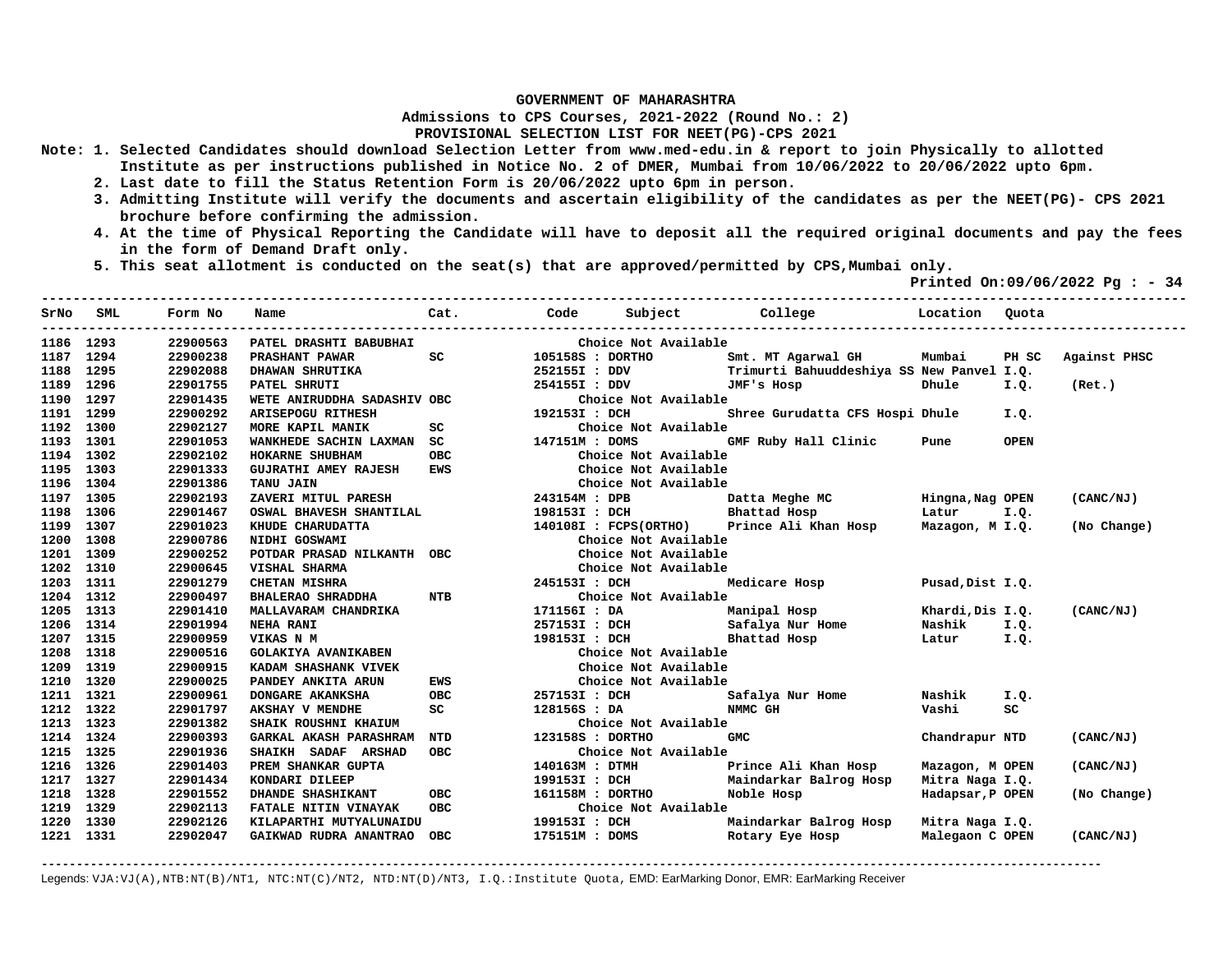**Admissions to CPS Courses, 2021-2022 (Round No.: 2)**

**PROVISIONAL SELECTION LIST FOR NEET(PG)-CPS 2021** 

- **Note: 1. Selected Candidates should download Selection Letter from www.med-edu.in & report to join Physically to allotted Institute as per instructions published in Notice No. 2 of DMER, Mumbai from 10/06/2022 to 20/06/2022 upto 6pm.** 
	- **2. Last date to fill the Status Retention Form is 20/06/2022 upto 6pm in person.**
	- **3. Admitting Institute will verify the documents and ascertain eligibility of the candidates as per the NEET(PG)- CPS 2021 brochure before confirming the admission.**
	- **4. At the time of Physical Reporting the Candidate will have to deposit all the required original documents and pay the fees in the form of Demand Draft only.**
	- **5. This seat allotment is conducted on the seat(s) that are approved/permitted by CPS,Mumbai only.**

 **Printed On:09/06/2022 Pg : - 35** 

|           | SrNo SML | Form No<br>--------- | Name                         | Cat.       | <u>response de la code de la propia de la propia de la propia de la propia de la propia de la propia de la propi</u> | Subject College        |                                            | Location       | Ouota       |           |
|-----------|----------|----------------------|------------------------------|------------|----------------------------------------------------------------------------------------------------------------------|------------------------|--------------------------------------------|----------------|-------------|-----------|
| 1222 1333 |          | 22901043             | SAWARKAR SHRIKANT            | <b>OBC</b> |                                                                                                                      | Choice Not Available   |                                            |                |             |           |
| 1223 1334 |          | 22900212             | SHILPI GOEL                  |            |                                                                                                                      | Choice Not Available   |                                            |                |             |           |
| 1224 1335 |          | 22902287             | SIRSAT SWAPNIL DILIP         | <b>OBC</b> | 151151M : DOMS                                                                                                       |                        | National Inst                              | Pune           | <b>OPEN</b> |           |
| 1225 1336 |          | 22900755             | BANALA GOWTHAM KUMAR         |            | 220153I : DCH                                                                                                        |                        | Shri Tatyasaheb Ghatge Ho Sangli           |                | I.Q.        |           |
| 1226      | 1338     | 22900023             | AURANGABADKAR RUCHA          |            | 237155I : DDV                                                                                                        |                        | Ashwini Sahakari Rugnalay Solapur          |                | I.Q.        |           |
| 1227      | 1339     | 22900325             | SYED FAROOQ HUSSAIN          |            | 228153I : DCH                                                                                                        |                        | Niramay Hosp                               | Satara         | I.Q.        |           |
| 1228      | 1340     | 22900962             | <b>RATHOD ABHISHEK</b>       | <b>VJA</b> | 248156M : DA                                                                                                         |                        | Terna MC                                   | Nerul          | <b>OPEN</b> |           |
| 1229      | 1341     | 22901651             | KORDE ASHWINI SHAMRAO        |            |                                                                                                                      | Choice Not Available   |                                            |                |             |           |
| 1230 1342 |          | 22901790             | NAKUM DIVYESH DANABHAI       |            |                                                                                                                      | Choice Not Available   |                                            |                |             |           |
| 1231      | 1343     | 22900575             | <b>JANI KARAN DINESHBHAI</b> |            |                                                                                                                      | Choice Not Available   |                                            |                |             |           |
| 1232      | 1344     | 22901486             | <b>GHATGE AMIT VIJAY</b>     | <b>OBC</b> | 192161M : TDD                                                                                                        |                        | Shree Gurudatta CFS Hospi Dhule            |                | <b>OPEN</b> |           |
| 1233      | 1347     | 22900007             | ALAKA GANESH KURIL           | SC         | 104156S : DA                                                                                                         |                        | KB Bhabha Hosp                             | Bandra, Mum SC |             |           |
| 1234 1348 |          | 22901546             | MOMALE CHAITANYA             | <b>OBC</b> |                                                                                                                      | Choice Not Available   |                                            |                |             |           |
| 1235      | 1349     | 22900253             | SUHAIL AKHTAR                |            |                                                                                                                      | Choice Not Available   |                                            |                |             |           |
| 1236      | 1350     | 22900921             | PANDYA VATSAL                |            |                                                                                                                      | Choice Not Available   |                                            |                |             |           |
| 1237 1351 |          | 22900224             | REDDYCHERLA SHABARI          |            |                                                                                                                      | Choice Not Available   |                                            |                |             |           |
| 1238      | 1352     | 22901220             | NEERAJ KUMAR                 |            |                                                                                                                      | Choice Not Available   |                                            |                |             |           |
| 1239 1353 |          | 22900699             | YOGESH YADAV                 |            |                                                                                                                      | Choice Not Available   |                                            |                |             |           |
| 1240 1354 |          | 22900948             | NANDINI SAHU                 |            |                                                                                                                      | Choice Not Available   |                                            |                |             |           |
| 1241 1355 |          | 22900088             | PRADNYA GANGURDE             | SC         | 107159S : DPM                                                                                                        |                        | PT. MM Shatabdi Hosp                       | Govandi,       | SC          |           |
| 1242 1356 |          | 22901670             | KHANDARE PRATIBHA            | <b>NTC</b> | 128157S : DORL                                                                                                       |                        | NMMC GH                                    | Vashi          | NTC         | (CANC/NJ) |
| 1243 1357 |          | 22902136             | PRATIK ANAND GAJBE           | SC         |                                                                                                                      | $128102s$ : FCPS(SURG) | NMMC GH                                    | Vashi          | SC.         |           |
| 1244 1358 |          | 22900089             | <b>FAREHA NIKHAT</b>         |            |                                                                                                                      | Choice Not Available   |                                            |                |             |           |
| 1245 1360 |          | 22900101             | BHAWAR VRUSHALI AMBADAS OBC  |            | 172151M : DOMS                                                                                                       |                        | Susheel Eye Hosp                           | Nashik         | <b>OPEN</b> | (Ret.)    |
| 1246      | 1361     | 22900886             | SAKHARE PRAVIN VILAS         | <b>OBC</b> |                                                                                                                      | 248104M : FCPS(OPTHL)  | Terna MC                                   | Nerul          | <b>OPEN</b> |           |
| 1247 1362 |          | 22901069             | GHOGARE SHIVRAJ BAPU         |            | 249160I : DMRE                                                                                                       |                        | Lotus Imaging Clinics                      | Panvel         | I.Q.        |           |
| 1248      | 1363     | 22902292             | <b>LOVELEEN VERMA</b>        |            |                                                                                                                      | Choice Not Available   |                                            |                |             |           |
| 1249      | 1364     | 22900684             | BORUDE PRIYANKA BABAN        | <b>OBC</b> |                                                                                                                      | Choice Not Available   |                                            |                |             |           |
| 1250      | 1366     | 22902174             | DIVYA PAVANI RAMADASU        |            |                                                                                                                      | Choice Not Available   |                                            |                |             |           |
| 1251 1367 |          | 22900971             | PATIL ANUSHREE YASHWANT      |            |                                                                                                                      | Choice Not Available   |                                            |                |             |           |
| 1252      | 1368     | 22900231             | <b>RAJEEV KUMAR</b>          |            |                                                                                                                      | Choice Not Available   |                                            |                |             |           |
| 1253      | 1369     | 22900176             | KARISHMA CHOUDHURY           |            |                                                                                                                      | Choice Not Available   |                                            |                |             |           |
| 1254 1370 |          | 22900600             | THAKARE PARIKSHEET           | OBC        | 163155I : DDV                                                                                                        |                        | Skin & Surgery Internatio Kothrud, Pu I.Q. |                |             |           |
| 1255      | 1371     | 22902152             | PAWAR ABHISHEK YASHWANT VJA  |            |                                                                                                                      | Choice Not Available   |                                            |                |             |           |
| 1256      | 1372     | 22900515             | ANKITA DWIVEDI               |            |                                                                                                                      | Choice Not Available   |                                            |                |             |           |
| 1257 1373 |          | 22901148             | <b>SUMAN ANAND</b>           |            |                                                                                                                      | Choice Not Available   |                                            |                |             |           |

**-------------------------------------------------------------------------------------------------------------------------------------------------------**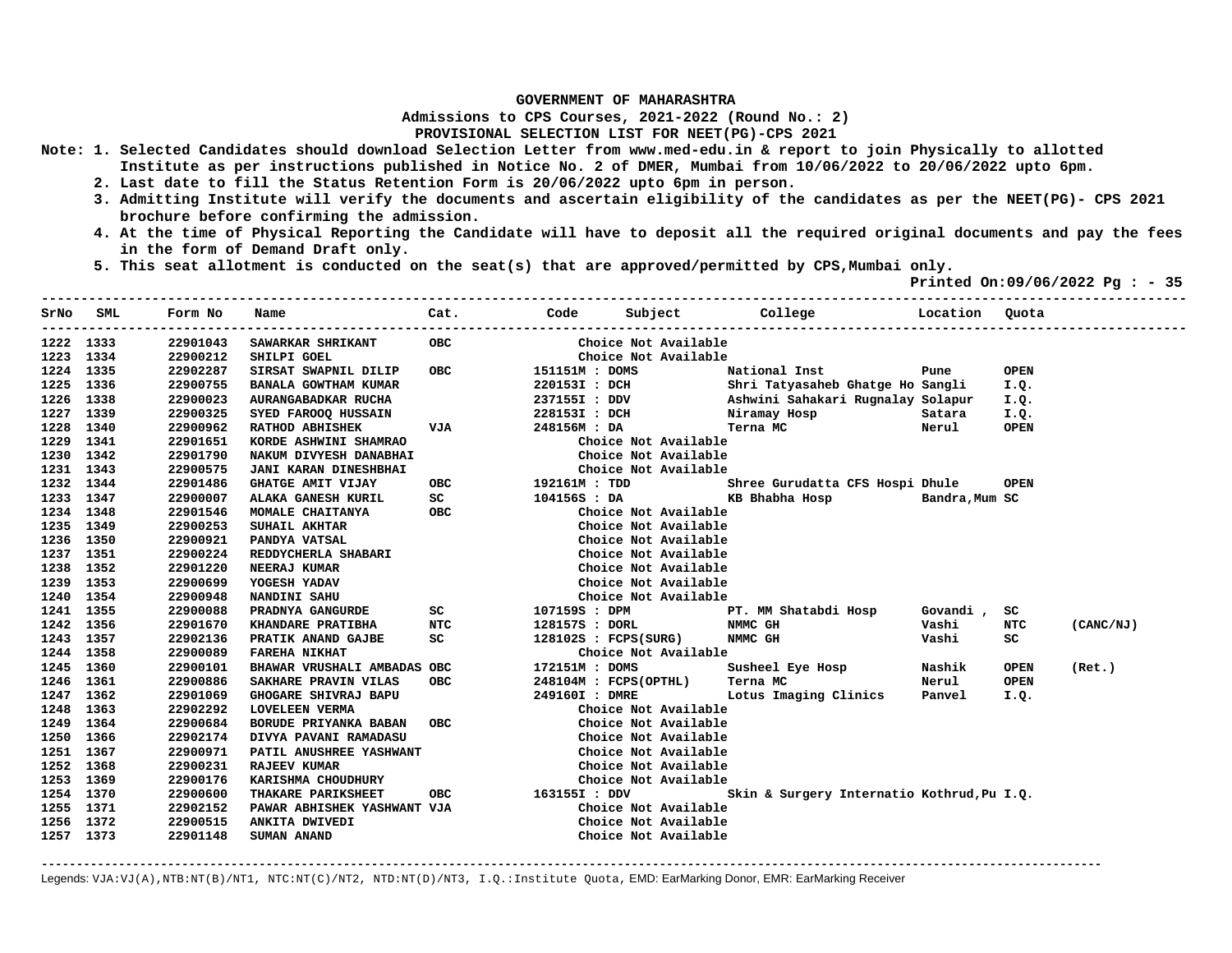**Admissions to CPS Courses, 2021-2022 (Round No.: 2)**

## **PROVISIONAL SELECTION LIST FOR NEET(PG)-CPS 2021**

- **Note: 1. Selected Candidates should download Selection Letter from www.med-edu.in & report to join Physically to allotted Institute as per instructions published in Notice No. 2 of DMER, Mumbai from 10/06/2022 to 20/06/2022 upto 6pm.** 
	- **2. Last date to fill the Status Retention Form is 20/06/2022 upto 6pm in person.**
	- **3. Admitting Institute will verify the documents and ascertain eligibility of the candidates as per the NEET(PG)- CPS 2021 brochure before confirming the admission.**
	- **4. At the time of Physical Reporting the Candidate will have to deposit all the required original documents and pay the fees in the form of Demand Draft only.**

**-------------------------------------------------------------------------------------------------------------------------------------------------** 

 **5. This seat allotment is conducted on the seat(s) that are approved/permitted by CPS,Mumbai only.** 

 **Printed On:09/06/2022 Pg : - 36** 

|           | SrNo SML | Form No  | Name                        | Cat.       | Code             | Subject              | College<br><b>Example 1</b> Location       |                 | Ouota       |           |
|-----------|----------|----------|-----------------------------|------------|------------------|----------------------|--------------------------------------------|-----------------|-------------|-----------|
| 1258 1374 |          | 22901152 | AASIA HASAN                 |            |                  | Choice Not Available |                                            |                 |             |           |
| 1259 1375 |          | 22902205 | PRIYANKA MAHADEV            | SC         |                  | Choice Not Available |                                            |                 |             |           |
| 1260 1376 |          | 22901972 | SHINDE DARSHIKA             |            | 201160I : DMRE   |                      | Vision Radio DC Latur I.Q.                 |                 |             | (CANC/NJ) |
| 1261 1377 |          | 22902112 | <b>MRINALINI PATHAK</b>     |            |                  | Choice Not Available |                                            |                 |             |           |
| 1262      | 1378     | 22901370 | <b>L NAYAN RAJ</b>          |            |                  | Choice Not Available |                                            |                 |             |           |
| 1263 1379 |          | 22900916 | HEEBA IMAM                  |            |                  | Choice Not Available |                                            |                 |             |           |
| 1264      | 1380     | 22901117 | VIKRAMKUMAR GANESHKUMAR     |            |                  | Choice Not Available |                                            |                 |             |           |
| 1265      | 1382     | 22901753 | PARIJAT MUKUL               |            |                  | Choice Not Available |                                            |                 |             |           |
| 1266      | 1383     | 22901955 | RAHUL PANDA                 |            | 156154M : DPB    |                      | Aditya Birla Memorial Hos Pune             |                 | <b>OPEN</b> | (CANC/NJ) |
| 1267      | 1384     | 22900760 | SAKSHI YUVARAJ NAKADE       |            |                  | Choice Not Available |                                            |                 |             |           |
| 1268      | 1385     | 22900599 | NITISH KUMAR GURJAR         |            | 158158M : DORTHO |                      | Deoyani Multispeciality H Kothrud, Pu OPEN |                 |             | (CANC/NJ) |
| 1269      | 1386     | 22900680 | <b>GUPTA MUDIT</b>          |            |                  | Choice Not Available |                                            |                 |             |           |
| 1270      | 1387     | 22900842 | <b>ASTHA SHARMA</b>         |            |                  | Choice Not Available |                                            |                 |             |           |
| 1271      | 1388     | 22901375 | DIYA PANDYA                 |            |                  | Choice Not Available |                                            |                 |             |           |
| 1272      | 1389     | 22900918 | VYAS HARDIK NALINKUMAR      |            | 192160I : DMRE   |                      | Shree Gurudatta CFS Hospi Dhule I.Q.       |                 |             | (Ret.)    |
| 1273      | 1390     | 22900780 | SWALEHA KHAN                |            |                  | Choice Not Available |                                            |                 |             |           |
| 1274 1391 |          | 22900847 | SHEVGAN HEMALI YOGIRAJ VJA  |            |                  | Choice Not Available |                                            |                 |             |           |
| 1275 1392 |          | 22900663 | KHAN MOHD JUNAID            |            | 140158M : DORTHO |                      | Prince Ali Khan Hosp Mazagon, M OPEN       |                 |             |           |
| 1276 1393 |          | 22900724 | THAKKAR RINA CHANDULAL      |            |                  | Choice Not Available |                                            |                 |             |           |
| 1277 1394 |          | 22900073 | DATTANI MEERA               |            |                  | Choice Not Available |                                            |                 |             |           |
| 1278      | 1395     | 22900095 | VIDJA VIRAJ HARSHADBHAI     |            |                  | 215155I : DDV        | B.K.L Walawalkar Hosp                      | Dervan,Dis I.Q. |             | (CANC/NJ) |
| 1279      | 1396     | 22900222 | SURUCHI YADAV               |            |                  | Choice Not Available |                                            |                 |             |           |
| 1280      | 1397     | 22900766 | JADHAV SHUBHANGI KAMAJI     |            |                  | Choice Not Available |                                            |                 |             |           |
| 1281      | 1398     | 22901241 | CHOUDHARI ANAND             | EWS        | 252155I : DDV    |                      | Trimurti Bahuuddeshiya SS New Panvel I.Q.  |                 |             |           |
| 1282      | 1399     | 22902104 | SHENDE HARSHAL VILAS        | OBC        |                  | Choice Not Available |                                            |                 |             |           |
| 1283      | 1400     | 22900700 | BAWANE GAURAO VASANTRAO NTB |            | 187160I : DMRE   |                      | Seven Hills DC Murangabad I.Q.             |                 |             | (CANC/NJ) |
| 1284      | 1401     | 22901501 | GYANCHANDANI BHAVIKA        |            | 249160I : DMRE   |                      | Lotus Imaging Clinics                      | Panvel I.O.     |             |           |
| 1285      | 1402     | 22900964 | MRITYUNJAY KUMAR PANDEY     |            |                  | Choice Not Available |                                            |                 |             |           |
| 1286      | 1403     | 22901247 | RUTUJA VINAYAK SUTAR        | <b>OBC</b> |                  | Choice Not Available |                                            |                 |             |           |
| 1287      | 1404     | 22900178 | PACHPANDE AMOL SHARAD       | OBC        |                  | Choice Not Available |                                            |                 |             |           |
| 1288      | 1405     | 22900268 | PARUL PUROHIT               |            | 264154M : DPB    |                      | PMC's Krsnaa DC asso with Pune             |                 | <b>OPEN</b> | (CANC/NJ) |
| 1289      | 1406     | 22901758 | MADREWAR VINAYAK            | EWS        |                  | Choice Not Available |                                            |                 |             |           |
| 1290      | 1408     | 22900105 | DIWADKAR PRANALI AJIT       |            |                  | Choice Not Available |                                            |                 |             |           |
| 1291      | 1409     | 22901805 | <b>BHAVYASHREE V</b>        |            |                  | Choice Not Available |                                            |                 |             |           |
| 1292      | 1410     | 22902098 | DEEPIKA SOLANKI             |            | 177157M : DORL   |                      | Gajanan Hosp                               | Ahmednagar OPEN |             | (CANC/NJ) |
| 1293 1411 |          | 22900297 | MAHESH NARAYAN DESHMUKH NTC |            | 104161S : TDD    |                      | KB Bhabha Hosp                             | Bandra, Mum NTC |             |           |

**-------------------------------------------------------------------------------------------------------------------------------------------------------**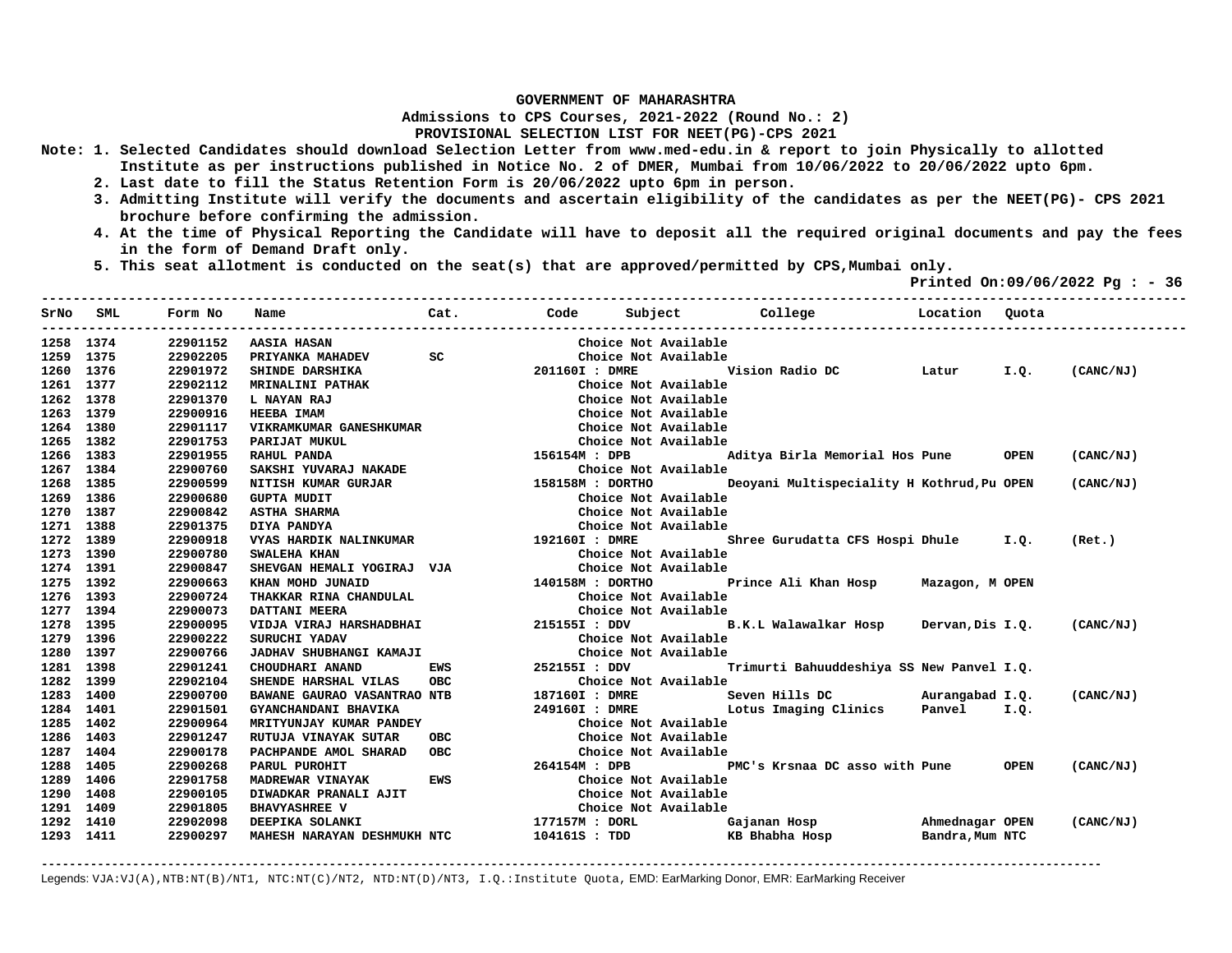**Admissions to CPS Courses, 2021-2022 (Round No.: 2)**

**PROVISIONAL SELECTION LIST FOR NEET(PG)-CPS 2021** 

- **Note: 1. Selected Candidates should download Selection Letter from www.med-edu.in & report to join Physically to allotted Institute as per instructions published in Notice No. 2 of DMER, Mumbai from 10/06/2022 to 20/06/2022 upto 6pm.** 
	- **2. Last date to fill the Status Retention Form is 20/06/2022 upto 6pm in person.**
	- **3. Admitting Institute will verify the documents and ascertain eligibility of the candidates as per the NEET(PG)- CPS 2021 brochure before confirming the admission.**
	- **4. At the time of Physical Reporting the Candidate will have to deposit all the required original documents and pay the fees in the form of Demand Draft only.**
	- **5. This seat allotment is conducted on the seat(s) that are approved/permitted by CPS,Mumbai only.**

 **Printed On:09/06/2022 Pg : - 37 -------------------------------------------------------------------------------------------------------------------------------------------------** 

|           | SrNo SML | Form No  | Name                                                 |                                                                                                               |                  |                      |                                            |                 |             |           |
|-----------|----------|----------|------------------------------------------------------|---------------------------------------------------------------------------------------------------------------|------------------|----------------------|--------------------------------------------|-----------------|-------------|-----------|
| 1294 1412 |          | 22901940 | SHELAR NAVNATH SARASRAM                              |                                                                                                               |                  | Choice Not Available |                                            |                 |             |           |
| 1295 1413 |          | 22900026 | KIRAN BHASKAR SOLANKE                                |                                                                                                               | 185158M : DORTHO |                      | Dr. Hedgewar Hosp Murangabad OPEN          |                 |             | (CANC/NJ) |
| 1296 1414 |          | 22901143 | AHER ASHWINI APPARAO                                 |                                                                                                               | 144151M : DOMS   |                      | Saswand, Di OPEN<br>Vedanta Inst           |                 |             | (CANC/NJ) |
| 1297 1415 |          | 22901355 | SHAHARE SAURABH                                      | SC and the set of the set of the set of the set of the set of the set of the set of the set of the set of the |                  |                      | 173158M : DORTHO RMRC Kakatkar Hosp        | Nashik          | <b>OPEN</b> | (CANC/NJ) |
| 1298      | 1416     | 22900102 | DESAI PAYAL SANJAYBHAI                               |                                                                                                               | 163155I : DDV    |                      | Skin & Surgery Internatio Kothrud, Pu I.Q. |                 |             |           |
| 1299 1417 |          | 22901685 | PATIL POONAM SUNILKUMAR                              |                                                                                                               |                  | Choice Not Available |                                            |                 |             |           |
| 1300 1418 |          | 22901411 | DESALE RAHUL VILAS                                   |                                                                                                               | 243160I : DMRE   |                      | Datta Meghe MC Hingna, Nag I.Q.            |                 |             | (Ret.)    |
| 1301 1419 |          | 22901134 | <b>KAMINI SATWAL</b>                                 |                                                                                                               |                  | Choice Not Available |                                            |                 |             |           |
| 1302      | 1420     | 22900169 | PATEL ARTIBEN                                        | 192155I : DDV                                                                                                 |                  |                      | Shree Gurudatta CFS Hospi Dhule            |                 | I.Q.        |           |
| 1303      | 1421     | 22900686 | KATHIJA BEGAM A                                      |                                                                                                               |                  | Choice Not Available |                                            |                 |             |           |
| 1304      | 1422     | 22901531 | SADAPHALE SANKET VINOD OBC 172151M : DOMS            |                                                                                                               |                  |                      | Susheel Eye Hosp Nashik                    |                 | <b>OPEN</b> | (CANC/NJ) |
| 1305      | 1423     | 22902253 | PRATIBHA SHARMA                                      |                                                                                                               |                  | Choice Not Available |                                            |                 |             |           |
| 1306      | 1424     | 22901881 | DEEPTI YADAV                                         |                                                                                                               |                  | Choice Not Available |                                            |                 |             |           |
| 1307 1425 |          | 22900226 | UTKARSH KUMAR TEOTIA 254102I : FCPS(SURG)            |                                                                                                               |                  |                      | JMF's Hosp Dhule                           |                 | I.Q.        |           |
| 1308 1426 |          | 22901607 | MAHESHWAR G                                          |                                                                                                               |                  | Choice Not Available |                                            |                 |             |           |
| 1309 1427 |          | 22900285 | YARAGALA MADHU                                       |                                                                                                               |                  | Choice Not Available |                                            |                 |             |           |
| 1310 1428 |          | 22900870 | DUBEY ANSHIKA SANGEET                                |                                                                                                               |                  | Choice Not Available |                                            |                 |             |           |
| 1311 1430 |          | 22900606 | RAVAL SHREY DEEPAKBHAI                               |                                                                                                               |                  | Choice Not Available |                                            |                 |             |           |
| 1312      | 1433     | 22900296 | MANIAR ISHITA SANJIV                                 |                                                                                                               |                  | Choice Not Available |                                            |                 |             |           |
| 1313 1434 |          | 22901751 | CHINCHOLIKAR POOJA                                   | NTC 102158S : DORTHO                                                                                          |                  |                      | Jagjivanram WR Hosp                        | Mumbai Cen NTC  |             |           |
| 1314 1435 |          | 22900254 | SHRAVANI SANJAY PATIL                                |                                                                                                               |                  | Choice Not Available |                                            |                 |             |           |
| 1315 1436 |          | 22900322 | RAMPYARI BALA RAM                                    |                                                                                                               |                  | Choice Not Available |                                            |                 |             |           |
| 1316 1437 |          | 22900003 | THORAT ABHISHEK DEEPAK 248158I : DORTHO              |                                                                                                               |                  |                      | Terna MC                                   | Nerul I.Q.      |             | (Ret.)    |
| 1317 1438 |          | 22900679 | CHIMANE DISHA TULSIRAM                               |                                                                                                               |                  | Choice Not Available |                                            |                 |             |           |
| 1318 1439 |          | 22900689 | MEHTA MANUSHI RAJKUMAR                               |                                                                                                               |                  | Choice Not Available |                                            |                 |             |           |
| 1319      | 1440     | 22901335 | ZULASANA RACHANABEN                                  | 144160I : DMRE                                                                                                |                  |                      | Vedanta Inst Saswand, Di I.Q.              |                 |             |           |
| 1320      | 1441     | 22900708 | ANKURKUMAR MUKESHBHAI                                |                                                                                                               |                  | Choice Not Available |                                            |                 |             |           |
| 1321      | 1442     | 22900155 | KRISHNA DEVANGBHAI                                   |                                                                                                               |                  | Choice Not Available |                                            |                 |             |           |
| 1322 1443 |          | 22900584 | PAWAN JAIN<br>DESHMUKH SAKET<br>PANDEY BHAVESH RAMJI |                                                                                                               |                  | Choice Not Available |                                            |                 |             |           |
| 1323 1444 |          | 22900377 |                                                      |                                                                                                               |                  | Choice Not Available |                                            |                 |             |           |
| 1324 1445 |          | 22900049 |                                                      |                                                                                                               |                  | Choice Not Available |                                            |                 |             |           |
| 1325 1446 |          | 22900887 | SURWASE ASHVINI                                      | EWS 158160I : DMRE                                                                                            |                  |                      | Deoyani Multispeciality H Kothrud, Pu I.Q. |                 |             |           |
| 1326 1448 |          | 22900129 | <b>VENKAT RAM REDDY</b>                              |                                                                                                               |                  | Choice Not Available |                                            |                 |             |           |
| 1327 1449 |          | 22901040 | DEEKSHA CHOUDHARY                                    |                                                                                                               |                  | Choice Not Available |                                            |                 |             |           |
| 1328      | 1450     | 22900910 | GIRDHARI LAL KHILOMAL                                |                                                                                                               | 134154M : DPB    |                      | KJMC & Res Cent                            | Sion,Mumba OPEN |             |           |
| 1329 1451 |          | 22901613 | KASNALE SHITAL                                       | OBC                                                                                                           | 187160I : DMRE   |                      | Seven Hills DC Burangabad I.Q.             |                 |             |           |

**-------------------------------------------------------------------------------------------------------------------------------------------------------**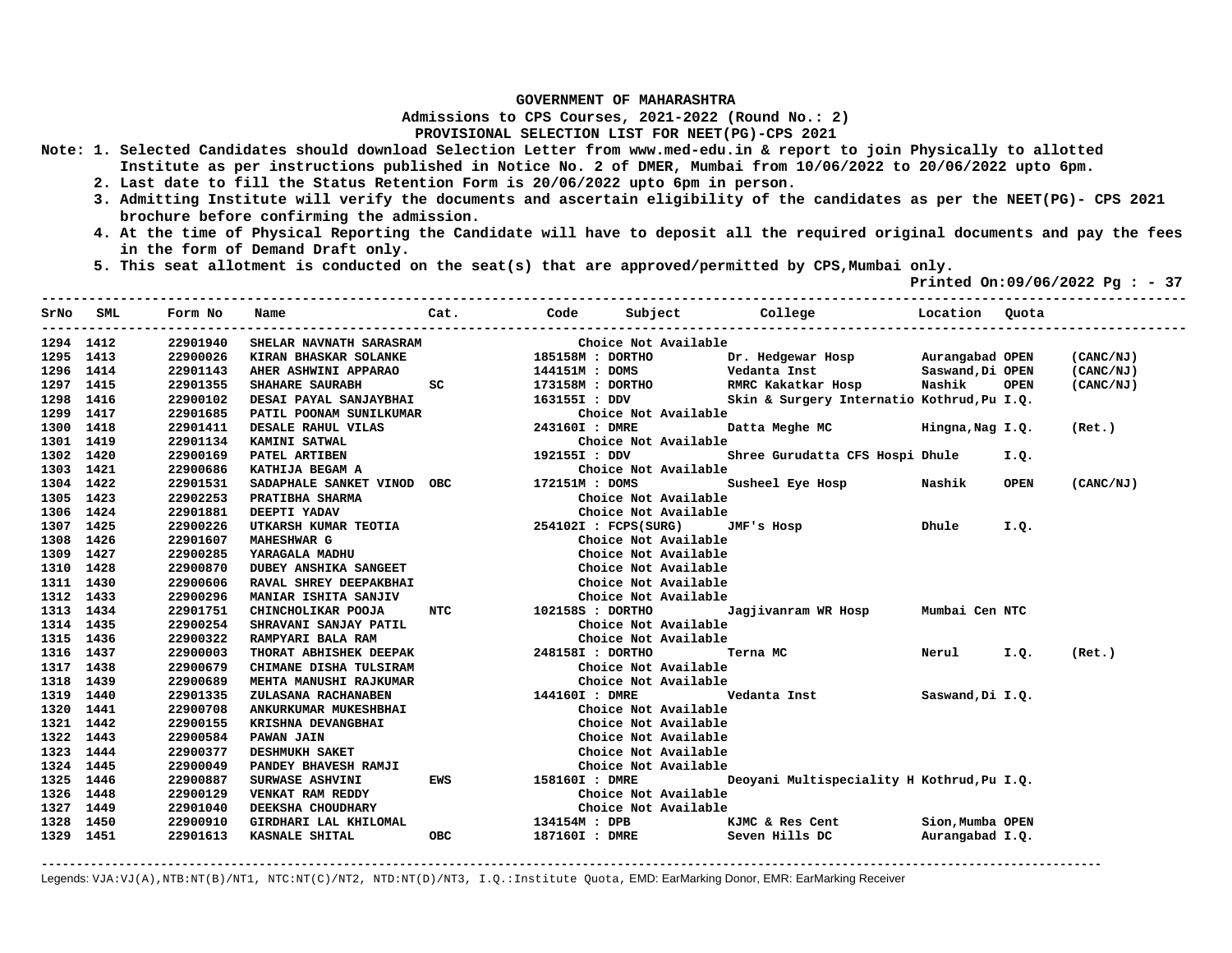**Admissions to CPS Courses, 2021-2022 (Round No.: 2)**

## **PROVISIONAL SELECTION LIST FOR NEET(PG)-CPS 2021**

- **Note: 1. Selected Candidates should download Selection Letter from www.med-edu.in & report to join Physically to allotted Institute as per instructions published in Notice No. 2 of DMER, Mumbai from 10/06/2022 to 20/06/2022 upto 6pm.** 
	- **2. Last date to fill the Status Retention Form is 20/06/2022 upto 6pm in person.**
	- **3. Admitting Institute will verify the documents and ascertain eligibility of the candidates as per the NEET(PG)- CPS 2021 brochure before confirming the admission.**
	- **4. At the time of Physical Reporting the Candidate will have to deposit all the required original documents and pay the fees in the form of Demand Draft only.**
	- **5. This seat allotment is conducted on the seat(s) that are approved/permitted by CPS,Mumbai only.**

 **Printed On:09/06/2022 Pg : - 38** 

|           | SrNo SML | Form No  | Name                        | Cat.       | Code             | Subject              | College                                 | Location         | Ouota       |           |
|-----------|----------|----------|-----------------------------|------------|------------------|----------------------|-----------------------------------------|------------------|-------------|-----------|
| 1330 1452 |          | 22900623 | KOMAL SINGH                 |            |                  | Choice Not Available |                                         |                  |             |           |
| 1331 1453 |          | 22900455 | KURAPATI SRILEKHA           |            |                  | Choice Not Available |                                         |                  |             |           |
| 1332 1454 |          | 22901176 | Y.S.KARTHIK S SADANANDA     |            |                  | Choice Not Available |                                         |                  |             |           |
| 1333 1456 |          | 22900440 | APOORVA D BHAGAT            | SC.        |                  | Choice Not Available |                                         |                  |             |           |
| 1334      | 1457     | 22900898 | DABBUGOTTI SWETHA           |            |                  | Choice Not Available |                                         |                  |             |           |
| 1335      | 1458     | 22900477 | PATEL RAJVI NARESHBHAI      |            | 135151I : DOMS   |                      | KB Haji Bachooali Hosp Parel, Mumb I.Q. |                  |             | (Ret.)    |
| 1336      | 1459     | 22900100 | MOHAMMED ATHAHAR K          |            |                  | Choice Not Available |                                         |                  |             |           |
| 1337 1460 |          | 22900427 | FAHAD KHAIYAM               |            |                  | Choice Not Available |                                         |                  |             |           |
| 1338      | 1461     | 22901032 | <b>BALA VEENA</b>           |            | 248151I : DOMS   |                      | Terna MC                                | Nerul            | I.Q.        | (CANC/NJ) |
| 1339 1462 |          | 22900595 | SHARMA NIKHIL DINESH        | EWS        | 147158M : DORTHO |                      | GMF Ruby Hall Clinic                    | Pune             | <b>OPEN</b> |           |
| 1340 1463 |          | 22901563 | AGRAWAL UDITKUMAR           |            | 209160I : DMRE   |                      | Precision Scan & RC                     | Nagpur           | I.Q.        | (CANC/NJ) |
| 1341      | 1464     | 22901692 | SHASHIKANT SHARMA           |            | 161158M : DORTHO |                      | Noble Hosp                              | Hadapsar, P OPEN |             |           |
| 1342      | 1466     | 22900235 | KARTHEEK JONNALAGADDA       |            |                  | Choice Not Available |                                         |                  |             |           |
| 1343      | 1467     | 22900385 | VIPINKUMAR UPADHYAY         |            |                  | Choice Not Available |                                         |                  |             |           |
| 1344 1468 |          | 22901890 | <b>GHARAT NETRAPRABHA</b>   |            |                  | Choice Not Available |                                         |                  |             |           |
| 1345 1469 |          | 22900421 | DUBEY SHRISTY SITARAM       |            |                  | Choice Not Available |                                         |                  |             |           |
| 1346 1470 |          | 22901645 | KADAM OMKAR MADHUKAR        | EWS        | 237156M : DA     |                      | Ashwini Sahakari Rugnalay Solapur       |                  | OPEN        |           |
| 1347 1471 |          | 22901287 | DALVI DEODATT SONAJI        | <b>EWS</b> | 185161I : TDD    |                      | Dr. Hedgewar Hosp Murangabad I.Q.       |                  |             | (Ret.)    |
| 1348 1472 |          | 22901689 | <b>BADOLE DHAMMADEEP</b>    | SC.        |                  | Choice Not Available |                                         |                  |             |           |
| 1349 1474 |          | 22900602 | VISHAKHA PRAKASH KATARE SC  |            |                  | Choice Not Available |                                         |                  |             |           |
| 1350 1475 |          | 22901567 | SHERA MOHSINBHAI            |            |                  | Choice Not Available |                                         |                  |             |           |
| 1351 1476 |          | 22900952 | KARTIK BALDEV RAJ           |            |                  | Choice Not Available |                                         |                  |             |           |
| 1352 1477 |          | 22902003 | <b>CHAUDHARI NEETA</b>      | OBC        |                  | Choice Not Available |                                         |                  |             |           |
| 1353 1478 |          | 22902219 | AMOL MAIYYAR                |            | 153160I : DMRE   |                      | Sachin Kamble Inst                      | Moshi,Dist I.O.  |             |           |
| 1354 1479 |          | 22900233 | REMYA R. PILLAI             |            |                  | Choice Not Available |                                         |                  |             |           |
| 1355      | 1480     | 22900997 | A MEENAKSHI                 |            |                  | Choice Not Available |                                         |                  |             |           |
| 1356 1481 |          | 22901175 | JAGTAP KRISHNA RAJENDRA NTB |            |                  | Choice Not Available |                                         |                  |             |           |
| 1357      | 1482     | 22900067 | YASH NARESH CHORDIYA        |            |                  | Choice Not Available |                                         |                  |             |           |
| 1358      | 1483     | 22900797 | <b>GANGANI DARSHAN</b>      |            |                  | Choice Not Available |                                         |                  |             |           |
| 1359      | 1484     | 22900677 | ASMITA ANIL MADVI           | <b>OBC</b> |                  | Choice Not Available |                                         |                  |             |           |
| 1360      | 1485     | 22900754 | RAJAT PALIWAL               |            |                  | Choice Not Available |                                         |                  |             |           |
| 1361      | 1486     | 22902192 | BELGAMWAR RUCHA             |            |                  | Choice Not Available |                                         |                  |             |           |
| 1362      | 1487     | 22900485 | <b>GONTU MANIKANTA</b>      |            |                  | Choice Not Available |                                         |                  |             |           |
| 1363      | 1488     | 22901799 | APOTIKAR NIKITA             | <b>OBC</b> |                  | Choice Not Available |                                         |                  |             |           |
| 1364      | 1489     | 22900145 | <b>GARGI SHAHAJI GULAVE</b> |            | 135151M : DOMS   |                      | KB Haji Bachooali Hosp                  | Parel, Mumb OPEN |             |           |
| 1365 1490 |          | 22901643 | SHINDE PRATIKSHA            | <b>NTC</b> |                  | Choice Not Available |                                         |                  |             |           |

**-------------------------------------------------------------------------------------------------------------------------------------------------------**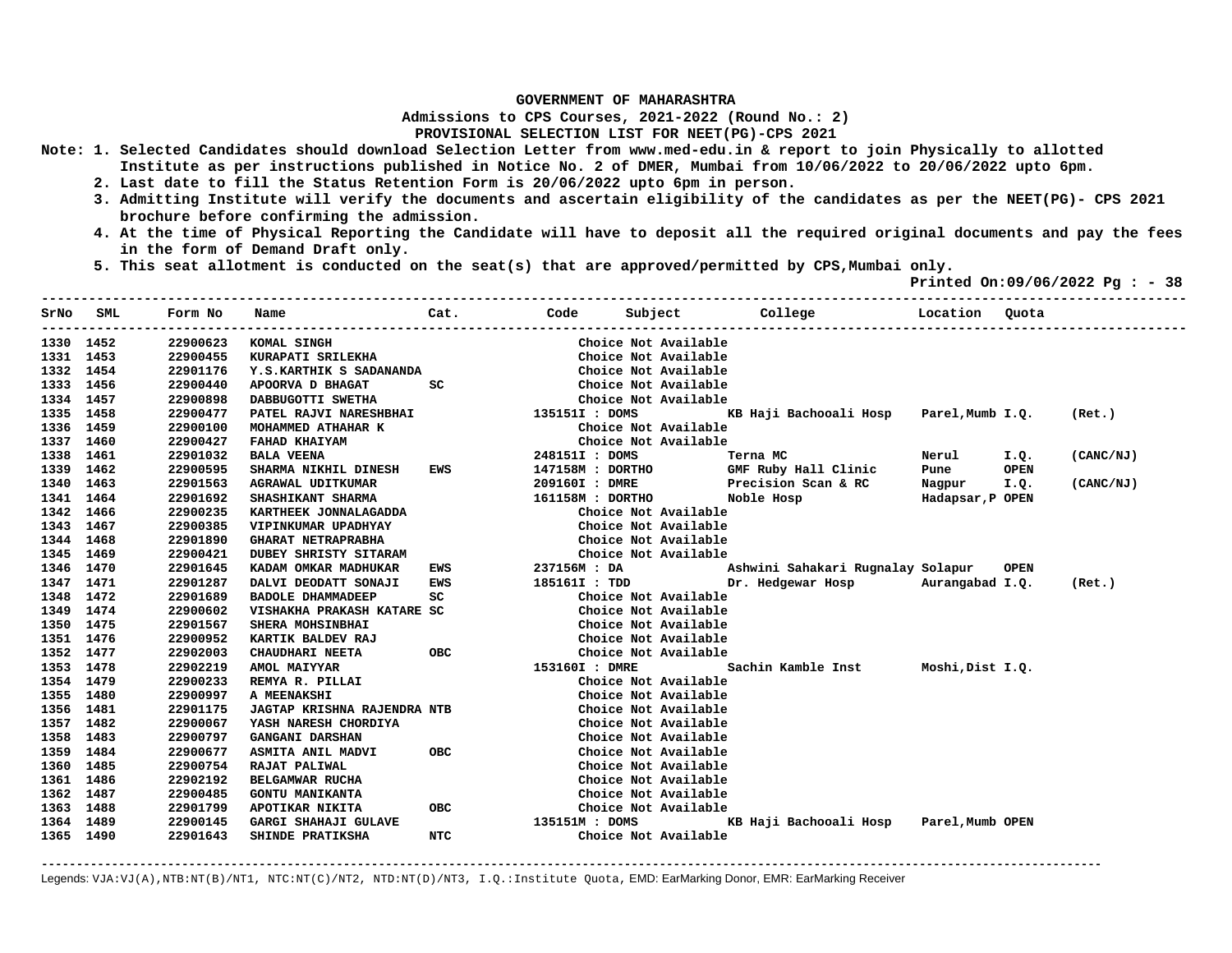**Admissions to CPS Courses, 2021-2022 (Round No.: 2)**

## **PROVISIONAL SELECTION LIST FOR NEET(PG)-CPS 2021**

- **Note: 1. Selected Candidates should download Selection Letter from www.med-edu.in & report to join Physically to allotted Institute as per instructions published in Notice No. 2 of DMER, Mumbai from 10/06/2022 to 20/06/2022 upto 6pm.** 
	- **2. Last date to fill the Status Retention Form is 20/06/2022 upto 6pm in person.**
	- **3. Admitting Institute will verify the documents and ascertain eligibility of the candidates as per the NEET(PG)- CPS 2021 brochure before confirming the admission.**
	- **4. At the time of Physical Reporting the Candidate will have to deposit all the required original documents and pay the fees in the form of Demand Draft only.**
	- **5. This seat allotment is conducted on the seat(s) that are approved/permitted by CPS,Mumbai only.**

 **Printed On:09/06/2022 Pg : - 39** 

| SrNo      | SML  | Form No  | Name                         | Cat.       | Code                  | Subject              | <b>College</b>                             | Location         | Ouota       |             |
|-----------|------|----------|------------------------------|------------|-----------------------|----------------------|--------------------------------------------|------------------|-------------|-------------|
| 1366 1491 |      | 22901927 | <b>REETU KHATRI</b>          |            |                       | Choice Not Available |                                            |                  |             |             |
| 1367      | 1492 | 22900031 | DEBANIL BHAUMIK              |            |                       | Choice Not Available |                                            |                  |             |             |
| 1368      | 1493 | 22900011 | PANDYA ADITI ATULBHAI        |            |                       | Choice Not Available |                                            |                  |             |             |
| 1369      | 1494 | 22901210 | BOCHU SHARATH PAWAR          |            |                       | Choice Not Available |                                            |                  |             |             |
| 1370      | 1495 | 22902087 | <b>RABARI URVIBEN</b>        |            | 190160I : DMRE        |                      | Alurwar DC                                 | Chandrapur I.Q.  |             | (CANC/NJ)   |
| 1371      | 1496 | 22900380 | <b>GAYKI CHETAN RAJKUMAR</b> | OBC        | 152151M : DOMS        |                      | PBMA's HV Desai Eye Hosp Pune              |                  | <b>OPEN</b> |             |
| 1372      | 1498 | 22902148 | KHARAT GOPAL RAMESHRAO       | OBC        | 243160I : DMRE        |                      | Datta Meghe MC                             | Hingna, Nag I.Q. |             | (Ret.)      |
| 1373      | 1499 | 22900610 | PAWAR NEHA MAHANAND          | SC         |                       | Choice Not Available |                                            |                  |             |             |
| 1374      | 1500 | 22900087 | ROOP NARAYAN PANDEY          |            |                       | Choice Not Available |                                            |                  |             |             |
| 1375      | 1501 | 22901671 | HRUDIX NIKHIL KUMAR          |            | 209160I : DMRE        |                      | Precision Scan & RC                        | Nagpur           | I.Q.        | (CANC/NJ)   |
| 1376      | 1502 | 22900938 | NEELAM CHOUDHARY             |            | 255160I : DMRE        |                      | Kingsway Hosp                              | Nagpur           | I.Q.        | (CANC/NJ)   |
| 1377      | 1503 | 22901675 | SAVALIYA KRUPALI             |            |                       | Choice Not Available |                                            |                  |             |             |
| 1378      | 1504 | 22900424 | PAWAN BANGER                 |            | 243104I : FCPS(OPTHL) |                      | Datta Meghe MC                             | Hingna, Nag I.Q. |             | (CANC/NJ)   |
| 1379      | 1505 | 22900045 | <b>SHAIKH FARHEEN</b>        |            |                       | Choice Not Available |                                            |                  |             |             |
| 1380      | 1506 | 22902029 | <b>NAVEEN KUMAR</b>          |            |                       | Choice Not Available |                                            |                  |             |             |
| 1381      | 1507 | 22901596 | <b>VIJAY PRASANTH R</b>      |            |                       | Choice Not Available |                                            |                  |             |             |
| 1382      | 1508 | 22901506 | SURYAVANSHI NIKITA           | ST         | 119103S : FCPS(OBGY)  |                      | <b>GMC</b>                                 | Jalgaon          | ST          | (No Change) |
| 1383      | 1509 | 22900844 | PATEL JAYNAM                 |            |                       | Choice Not Available |                                            |                  |             |             |
| 1384 1510 |      | 22900323 | KHOLA KAVITHA                |            |                       | Choice Not Available |                                            |                  |             |             |
| 1385      | 1511 | 22901390 | <b>BAROT UMANGKUMAR</b>      |            | 205155I : DDV         |                      | Lata Mangeshkar Hosp                       | Nagpur           | I.Q.        |             |
| 1386      | 1512 | 22900506 | VARHADE YASH DINESH          | <b>OBC</b> | 254160I : DMRE        |                      | JMF's Hosp                                 | Dhule            | I.Q.        | (No Change) |
| 1387      | 1513 | 22901748 | SIDDHARTH AMBUJ              |            |                       | Choice Not Available |                                            |                  |             |             |
| 1388      | 1514 | 22900504 | NIMBALKAR RAMOLI             |            | 254155I : DDV         |                      | JMF's Hosp                                 | Dhule            | I.Q.        |             |
| 1389      | 1515 | 22900429 | DHALE VAISHALI GANESH        | NTC        |                       | Choice Not Available |                                            |                  |             |             |
| 1390      | 1517 | 22900423 | <b>GAISAMUDRE KARUNA</b>     | SC.        |                       | Choice Not Available |                                            |                  |             |             |
| 1391      | 1518 | 22902077 | VIPIN SINGH                  |            |                       | Choice Not Available |                                            |                  |             |             |
| 1392      | 1519 | 22900837 | SHAH NEEL JAYENDRABHAI       |            |                       | Choice Not Available |                                            |                  |             |             |
| 1393      | 1520 | 22901200 | PALWADE SACHIN               | <b>NTD</b> | 158158M : DORTHO      |                      | Deoyani Multispeciality H Kothrud, Pu OPEN |                  |             |             |
| 1394      | 1521 | 22900279 | KHATRI MOHHMED               |            | 170158M : DORTHO      |                      | MAEERS Vishwaraj Hosp                      | Loni Kalbh OPEN  |             |             |
| 1395      | 1522 | 22900597 | VIKRANT KUMAR SINGH          |            | 186158M : DORTHO      |                      | Gade Hosp                                  | Aurangabad OPEN  |             | (CANC/NJ)   |
| 1396      | 1524 | 22901734 | JIWTODE SHUBHAM VIJAY        | <b>OBC</b> |                       | Choice Not Available |                                            |                  |             |             |
| 1397      | 1525 | 22901837 | SATELKAR ADVAIT              |            |                       | Choice Not Available |                                            |                  |             |             |
| 1398      | 1526 | 22900628 | ANDHALE SHITAL MAHADEO NTB   |            | 187160I : DMRE        |                      | Seven Hills DC                             | Aurangabad I.O.  |             |             |
| 1399      | 1527 | 22900673 | PREETI SEMWAL                |            |                       | Choice Not Available |                                            |                  |             |             |
| 1400      | 1528 | 22900006 | <b>FARHEEN KHAN</b>          |            |                       | Choice Not Available |                                            |                  |             |             |
| 1401 1529 |      | 22900018 | DEEPAK MARWARI               |            |                       | Choice Not Available |                                            |                  |             |             |
|           |      |          |                              |            |                       |                      |                                            |                  |             |             |

**-------------------------------------------------------------------------------------------------------------------------------------------------------**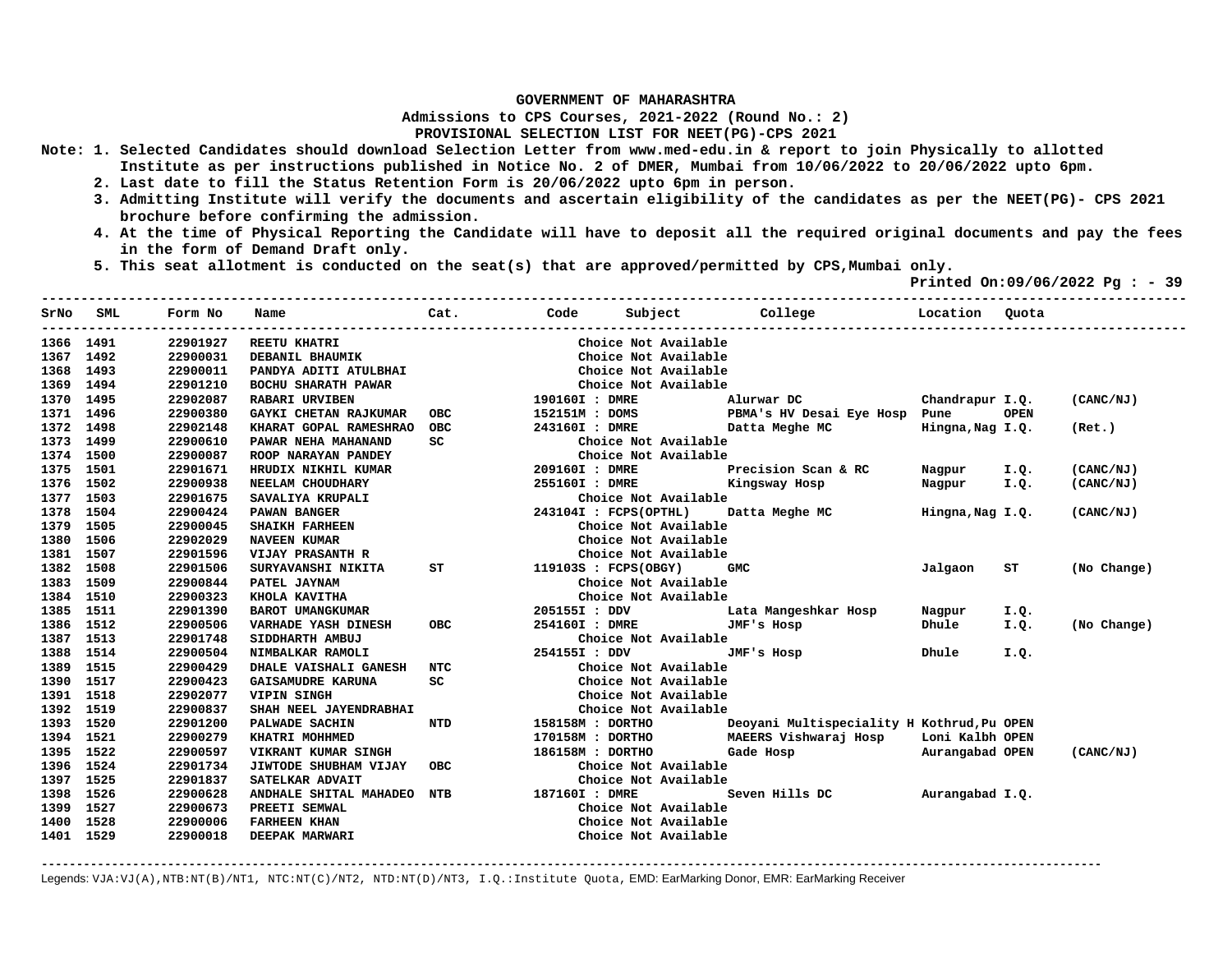**Admissions to CPS Courses, 2021-2022 (Round No.: 2)**

**PROVISIONAL SELECTION LIST FOR NEET(PG)-CPS 2021** 

- **Note: 1. Selected Candidates should download Selection Letter from www.med-edu.in & report to join Physically to allotted Institute as per instructions published in Notice No. 2 of DMER, Mumbai from 10/06/2022 to 20/06/2022 upto 6pm.** 
	- **2. Last date to fill the Status Retention Form is 20/06/2022 upto 6pm in person.**
	- **3. Admitting Institute will verify the documents and ascertain eligibility of the candidates as per the NEET(PG)- CPS 2021 brochure before confirming the admission.**
	- **4. At the time of Physical Reporting the Candidate will have to deposit all the required original documents and pay the fees in the form of Demand Draft only.**
	- **5. This seat allotment is conducted on the seat(s) that are approved/permitted by CPS,Mumbai only.**

 **Printed On:09/06/2022 Pg : - 40** 

| SrNo      | SML<br>-------------- | Form No<br>----------- | Name                        | Cat.       | Code             | Subject              | College Location                           |                  | Quota       |             |
|-----------|-----------------------|------------------------|-----------------------------|------------|------------------|----------------------|--------------------------------------------|------------------|-------------|-------------|
| 1402 1530 |                       | 22901154               | KAIKADE SACHIN RAMDAS       | <b>OBC</b> |                  | Choice Not Available |                                            |                  |             |             |
| 1403      | 1531                  | 22900050               | <b>MESHRAM JUHI</b>         |            | 255160I : DMRE   |                      | Kingsway Hosp                              | Nagpur           | I.Q.        | (Ret.)      |
| 1404      | 1532                  | 22900208               | BHEDRU MAYUR BIJOLBHAI      |            | 158156M : DA     |                      | Deoyani Multispeciality H Kothrud, Pu OPEN |                  |             | (CANC/NJ)   |
| 1405      | 1533                  | 22900613               | <b>GHOLVE ASHOK</b>         | NTD        | 124156S : DA     |                      | <b>GMC</b>                                 | Gondia           | NTD         | (CANC/NJ)   |
| 1406      | 1534                  | 22901536               | SHRISHTI RAJVIND KUMAR      |            |                  | Choice Not Available |                                            |                  |             |             |
| 1407      | 1535                  | 22900950               | <b>MARIYA TABASSUM</b>      | <b>EWS</b> |                  | Choice Not Available |                                            |                  |             |             |
| 1408      | 1536                  | 22900148               | ANEESH NAGESH JADHAV        | SC         |                  | Choice Not Available |                                            |                  |             |             |
| 1409      | 1537                  | 22901594               | PALLEWAD ROHINI             | ST         | 124152S : DGO    |                      | <b>GMC</b>                                 | Gondia           | ST          | (No Change) |
| 1410      | 1538                  | 22902153               | SAKARIYA POONAM GIRDHAR     |            |                  | Choice Not Available |                                            |                  |             |             |
| 1411      | 1539                  | 22900896               | <b>JAWLEKAR PALLAVI</b>     | EWS        | 119154S : DPB    |                      | <b>GMC</b>                                 | Jalgaon          | <b>EWS</b>  |             |
| 1412      | 1540                  | 22901776               | ABHISHEK KUMAR SINGH        |            | 169163M : DTMH   |                      | Giriraj Hosp                               | Baramati, D OPEN |             | (No Change) |
| 1413      | 1542                  | 22901409               | SHEFALI SINGH               |            |                  | Choice Not Available |                                            |                  |             |             |
| 1414      | 1543                  | 22901454               | NAGARE MANISHA SANJAY NTD   |            | 264154M : DPB    |                      | PMC's Krsnaa DC asso with Pune             |                  | <b>OPEN</b> |             |
| 1415      | 1544                  | 22902281               | <b>AMAN KUMAR</b>           |            |                  | Choice Not Available |                                            |                  |             |             |
| 1416      | 1546                  | 22900526               | ABHISHEK KUMAR AZAD         |            |                  | Choice Not Available |                                            |                  |             |             |
| 1417      | 1547                  | 22901564               | MUKESH KUMAR RAI            |            |                  | Choice Not Available |                                            |                  |             |             |
| 1418      | 1548                  | 22900718               | MANISH SINGH                |            |                  | Choice Not Available |                                            |                  |             |             |
| 1419      | 1549                  | 22902194               | HARNOOR SINGH SANDHU        |            | 140158I : DORTHO |                      | Prince Ali Khan Hosp                       | Mazagon, M I.Q.  |             | (CANC/NJ)   |
| 1420      | 1550                  | 22901583               | RAJANI JAGDISH PATIL        |            | 248151M : DOMS   |                      | Terna MC                                   | Nerul            | <b>OPEN</b> |             |
| 1421      | 1551                  | 22901128               | <b>APARNA SOMA</b>          |            |                  | Choice Not Available |                                            |                  |             |             |
| 1422      | 1552                  | 22900103               | PRANIT BALKRUSHNA           | NTC        |                  | Choice Not Available |                                            |                  |             |             |
| 1423      | 1554                  | 22901331               | <b>ABHISHEK BHADRA</b>      |            |                  | Choice Not Available |                                            |                  |             |             |
| 1424      | 1555                  | 22901341               | PRIYA RAMSI BARAD           |            |                  | Choice Not Available |                                            |                  |             |             |
| 1425      | 1556                  | 22901773               | MEHETRE DATTATRAYA          | <b>OBC</b> |                  | Choice Not Available |                                            |                  |             |             |
| 1426      | 1557                  | 22901123               | DEEPALI SAHEBRAO KHARAT NTC |            | 138151M : DOMS   |                      | Kenia Eye Hosp                             | Santacruz, OPEN  |             |             |
| 1427      | 1559                  | 22901021               | <b>ASHIMA MITTAL</b>        |            |                  | Choice Not Available |                                            |                  |             |             |
| 1428      | 1560                  | 22902059               | <b>GUPTA AYUSH PRADEEP</b>  |            |                  | Choice Not Available |                                            |                  |             |             |
| 1429      | 1561                  | 22900693               | SAYED NAZAT NAIM            |            | 147156I : DA     |                      | GMF Ruby Hall Clinic                       | Pune             | I.Q.        | (Ret.)      |
| 1430      | 1562                  | 22900810               | HATTI DUSHYANT DAYANAND     |            | 135151I : DOMS   |                      | KB Haji Bachooali Hosp                     | Parel, Mumb I.Q. |             | (Ret.)      |
| 1431      | 1563                  | 22901397               | PATIL MOHINI SHAHAJI        |            |                  | Choice Not Available |                                            |                  |             |             |
| 1432      | 1565                  | 22902116               | KOHALE APEKSHA              | <b>OBC</b> |                  | Choice Not Available |                                            |                  |             |             |
| 1433      | 1566                  | 22901893               | TAIDE ANKIT ARVIND          | SC         |                  | Choice Not Available |                                            |                  |             |             |
| 1434      | 1567                  | 22902211               | OUADRI SYED SHAHTAJ         | <b>EWS</b> |                  | Choice Not Available |                                            |                  |             |             |
| 1435      | 1568                  | 22901894               | KHAN AFSHARJAHAN AKHTER     |            |                  | Choice Not Available |                                            |                  |             |             |
| 1436      | 1569                  | 22901579               | <b>B GAJENDRA NAIDU</b>     |            |                  | Choice Not Available |                                            |                  |             |             |
| 1437 1570 |                       | 22901199               | REKHA BABURAO BIRADAR       | EWS        |                  | Choice Not Available |                                            |                  |             |             |
|           |                       |                        |                             |            |                  |                      |                                            |                  |             |             |

**-------------------------------------------------------------------------------------------------------------------------------------------------------**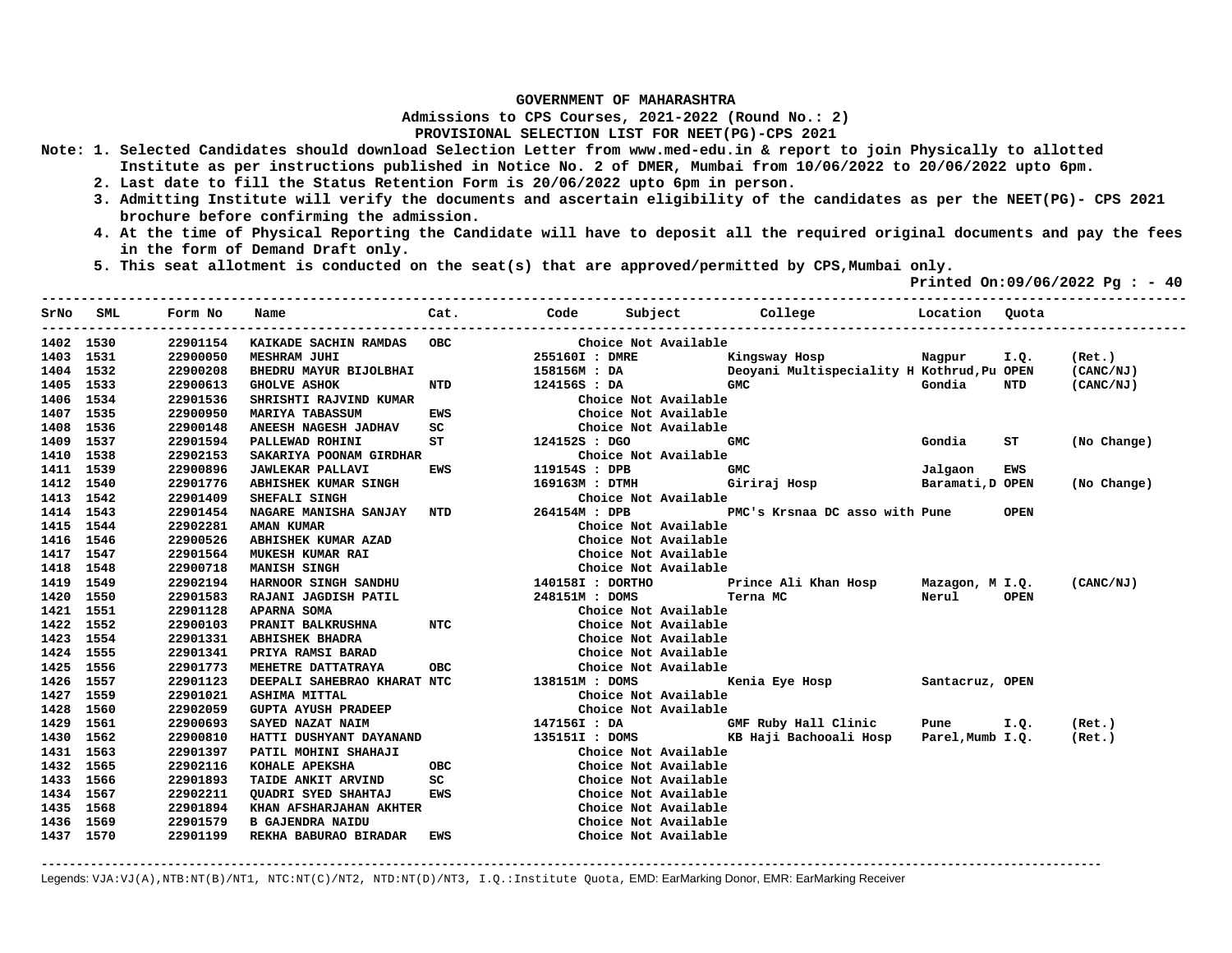**Admissions to CPS Courses, 2021-2022 (Round No.: 2)**

## **PROVISIONAL SELECTION LIST FOR NEET(PG)-CPS 2021**

- **Note: 1. Selected Candidates should download Selection Letter from www.med-edu.in & report to join Physically to allotted Institute as per instructions published in Notice No. 2 of DMER, Mumbai from 10/06/2022 to 20/06/2022 upto 6pm.** 
	- **2. Last date to fill the Status Retention Form is 20/06/2022 upto 6pm in person.**
	- **3. Admitting Institute will verify the documents and ascertain eligibility of the candidates as per the NEET(PG)- CPS 2021 brochure before confirming the admission.**
	- **4. At the time of Physical Reporting the Candidate will have to deposit all the required original documents and pay the fees in the form of Demand Draft only.**
	- **5. This seat allotment is conducted on the seat(s) that are approved/permitted by CPS,Mumbai only.**

 **Printed On:09/06/2022 Pg : - 41** 

|           | SrNo SML | Form No  | Name                        | Cat.       | Code             | Subject               | College                                    | Location Ouota   |             |             |
|-----------|----------|----------|-----------------------------|------------|------------------|-----------------------|--------------------------------------------|------------------|-------------|-------------|
| 1438 1571 |          | 22900131 | SAGAR RAJKUMAR SAMGE        |            | 184151M : DOMS   |                       | Varad Netralaya                            | Aurangabad OPEN  |             | (Ret.)      |
| 1439 1572 |          | 22902070 | KADAM TIRUPATI BHAGWAN      |            | 193160I : DMRE   |                       | Shri Sai DC                                | Jalna            | I.Q.        | (CANC/NJ)   |
| 1440      | 1573     | 22901248 | MADEWAD SUNIL BALIRAM       |            | 185156M : DA     |                       | Dr. Hedgewar Hosp                          | Aurangabad OPEN  |             |             |
| 1441      | 1574     | 22900454 | MOGHAL MAHAMOOD BAIG        |            |                  | Choice Not Available  |                                            |                  |             |             |
| 1442      | 1575     | 22900324 | <b>BOGHARA DHRUV</b>        |            | 158158M : DORTHO |                       | Deoyani Multispeciality H Kothrud, Pu OPEN |                  |             |             |
| 1443      | 1576     | 22902231 | <b>NISHU SHARMA</b>         |            |                  | Choice Not Available  |                                            |                  |             |             |
| 1444      | 1577     | 22901880 | <b>BASVESHWAR SANTOSH</b>   | <b>OBC</b> | 227160I : DMRE   |                       | Aditya DC                                  | Miraj            | I.Q.        | (No Change) |
| 1445      | 1578     | 22900040 | GEDAM POONAM KHEMRAJ        | SC         |                  | Choice Not Available  |                                            |                  |             |             |
| 1446      | 1579     | 22901194 | RAMYA PULLA                 |            |                  | Choice Not Available  |                                            |                  |             |             |
| 1447      | 1581     | 22901080 | VAGHELA MAHESHBHAI          |            | 144158M : DORTHO |                       | Vedanta Inst                               | Saswand, Di OPEN |             |             |
| 1448      | 1582     | 22900220 | SALPE SHITAL PRAKASHRAO EWS |            | 192156M: DA      |                       | Shree Gurudatta CFS Hospi Dhule            |                  | <b>OPEN</b> | (No Change) |
| 1449      | 1583     | 22900982 | <b>BONDU SRUTHI</b>         |            |                  | Choice Not Available  |                                            |                  |             |             |
| 1450      | 1584     | 22901294 | THOTA AKHIL                 |            |                  | Choice Not Available  |                                            |                  |             |             |
| 1451      | 1585     | 22901627 | AJAY DATTARAO PAWAR         |            | 179163M : DTMH   |                       | Icon Hosp                                  | Akola            | <b>OPEN</b> | (CANC/NJ)   |
| 1452      | 1586     | 22901592 | SHRUTI VANDITA              |            |                  | Choice Not Available  |                                            |                  |             |             |
| 1453      | 1588     | 22900188 | KIRTEE MADHUKARRAO          | SC         | 188160I : DMRE   |                       | Sahyadri Imaging                           | Aurangabad I.Q.  |             |             |
| 1454      | 1589     | 22900972 | MITAL RASIKBHAI BHAKHAR     |            |                  | Choice Not Available  |                                            |                  |             |             |
| 1455      | 1590     | 22900152 | <b>MANAS MITRA</b>          |            |                  | Choice Not Available  |                                            |                  |             |             |
| 1456      | 1591     | 22902158 | KUDARI JOYCE HADASSAH       |            |                  | Choice Not Available  |                                            |                  |             |             |
| 1457      | 1592     | 22900134 | NOORIE SHAIYADA SHAHAB      |            |                  | Choice Not Available  |                                            |                  |             |             |
| 1458      | 1593     | 22901657 | SAKSHI PRADEEP CHAUHAN      |            |                  | 243104I : FCPS(OPTHL) | Datta Meghe MC                             | Hingna, Nag I.Q. |             |             |
| 1459      | 1594     | 22901888 | KASBEKAR SHAMBHAVI          |            | 153156M : DA     |                       | Sachin Kamble Inst                         | Moshi, Dist OPEN |             |             |
| 1460      | 1595     | 22901401 | PANDHARAM SANJU DASRU       | SТ         | 103155S : DDV    |                       | KB Bhabha Hosp                             | Kurla,Mumb ST    |             | (CANC/NJ)   |
| 1461      | 1596     | 22900426 | MEHATRE LAKHAN NARAYAN NTC  |            |                  | Choice Not Available  |                                            |                  |             |             |
| 1462      | 1597     | 22901472 | NIKHITA CHEGU               |            |                  | Choice Not Available  |                                            |                  |             |             |
| 1463      | 1598     | 22901962 | SONAGRA SONAL               |            |                  | Choice Not Available  |                                            |                  |             |             |
| 1464      | 1599     | 22901180 | <b>VIVEK HAJARE</b>         | OBC        | 128162S : DTM    |                       | NMMC GH                                    | Vashi            | <b>OBC</b>  | (CANC/NJ)   |
| 1465      | 1600     | 22901363 | YELNE GAURAV ARUNRAO        | <b>OBC</b> |                  | Choice Not Available  |                                            |                  |             |             |
| 1466      | 1601     | 22900244 | SONI ASHVINI                |            |                  | Choice Not Available  |                                            |                  |             |             |
| 1467      | 1602     | 22900381 | SURYAWANSHI SHRAVANI        | SC.        |                  | Choice Not Available  |                                            |                  |             |             |
| 1468      | 1603     | 22901629 | <b>GHODKE SOMESHWAR</b>     | <b>OBC</b> |                  | Choice Not Available  |                                            |                  |             |             |
| 1469      | 1604     | 22902283 | MAJID UMAIR MUSADDIQUE      |            | 144158I : DORTHO |                       | Vedanta Inst                               | Saswand, Di I.Q. |             | (CANC/NJ)   |
| 1470      | 1605     | 22900895 | KALAGONI DURGA BHAVANI OBC  |            |                  | Choice Not Available  |                                            |                  |             |             |
| 1471      | 1606     | 22900149 | NIKALJE NIKITA UTTAM        | SC         | 122161S : TDD    |                       | YCM PCMC Hosp                              | Pune             | SC          | (No Change) |
| 1472      | 1607     | 22901296 | <b>MANISH KUMAR</b>         |            |                  | Choice Not Available  |                                            |                  |             |             |
| 1473 1608 |          | 22901635 | <b>RAJAN KUMAR</b>          |            |                  | Choice Not Available  |                                            |                  |             |             |
|           |          |          |                             |            |                  |                       |                                            |                  |             |             |

**-------------------------------------------------------------------------------------------------------------------------------------------------------**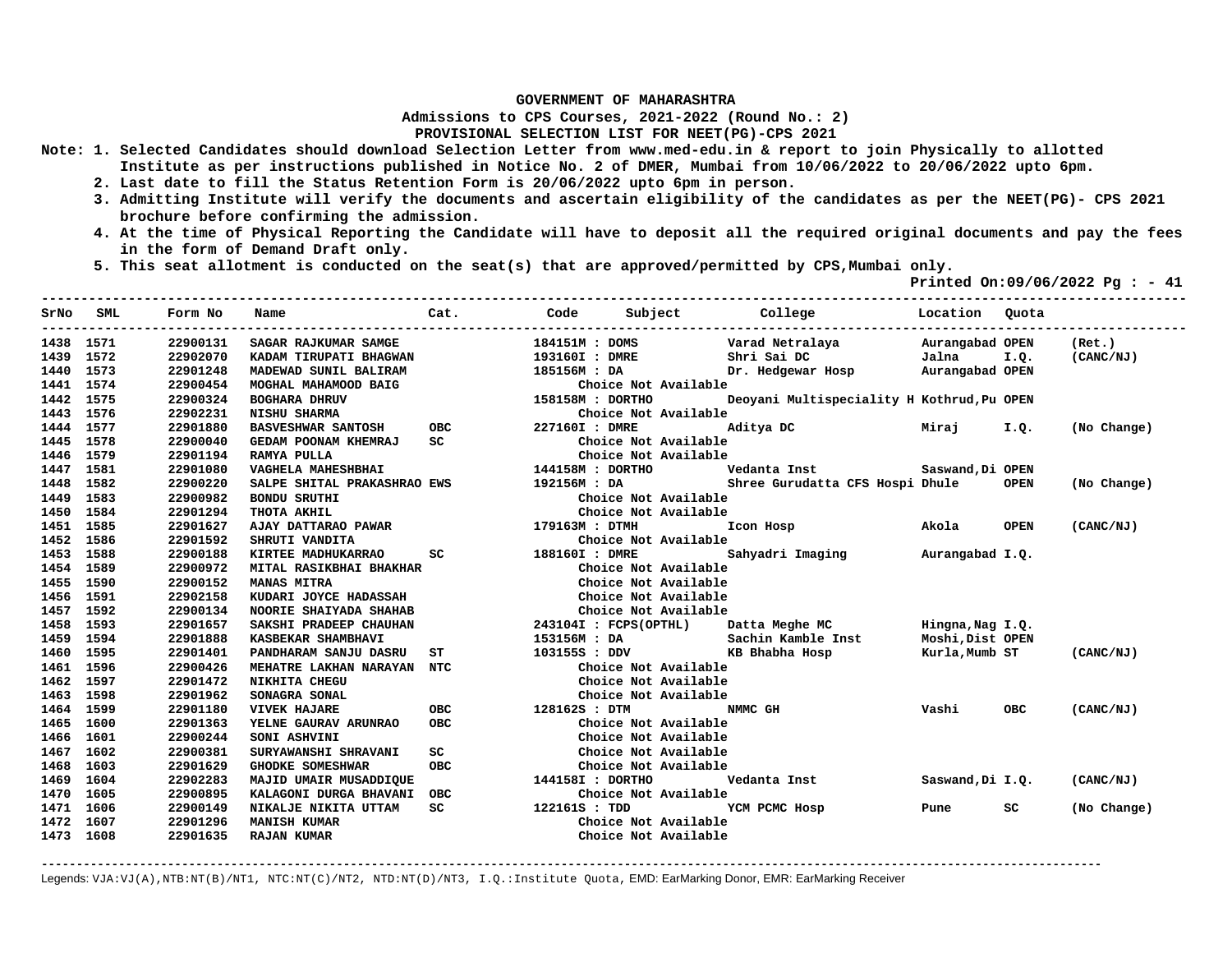**Admissions to CPS Courses, 2021-2022 (Round No.: 2)**

## **PROVISIONAL SELECTION LIST FOR NEET(PG)-CPS 2021**

- **Note: 1. Selected Candidates should download Selection Letter from www.med-edu.in & report to join Physically to allotted Institute as per instructions published in Notice No. 2 of DMER, Mumbai from 10/06/2022 to 20/06/2022 upto 6pm.** 
	- **2. Last date to fill the Status Retention Form is 20/06/2022 upto 6pm in person.**
	- **3. Admitting Institute will verify the documents and ascertain eligibility of the candidates as per the NEET(PG)- CPS 2021 brochure before confirming the admission.**
	- **4. At the time of Physical Reporting the Candidate will have to deposit all the required original documents and pay the fees in the form of Demand Draft only.**

**-------------------------------------------------------------------------------------------------------------------------------------------------** 

 **5. This seat allotment is conducted on the seat(s) that are approved/permitted by CPS,Mumbai only.** 

 **Printed On:09/06/2022 Pg : - 42** 

|           | SrNo SML | Form No  | Name                           | Cat.       | Code             | Subject              | College                                   | Location Quota   |             |             |
|-----------|----------|----------|--------------------------------|------------|------------------|----------------------|-------------------------------------------|------------------|-------------|-------------|
| 1474 1609 |          | 22901079 | <b>BHANU PRATAP SINGH</b>      |            | 190160I : DMRE   |                      | Alurwar DC                                | Chandrapur I.Q.  |             | (CANC/NJ)   |
| 1475      | 1610     | 22900819 | <b>BAND RUPALI SADASHIV</b>    | EWS        | 156154M : DPB    |                      | Aditya Birla Memorial Hos Pune            |                  | <b>OPEN</b> |             |
| 1476      | 1611     | 22901109 | <b>TARUN KUMAR</b>             |            |                  | Choice Not Available |                                           |                  |             |             |
| 1477      | 1612     | 22901628 | WAGHMARE CHETAN                | SC         |                  | Choice Not Available |                                           |                  |             |             |
| 1478      | 1613     | 22902056 | M ANAND                        |            |                  | Choice Not Available |                                           |                  |             |             |
| 1479      | 1614     | 22901637 | SAWAL KOMAL JAIPRAKASH         |            |                  | Choice Not Available |                                           |                  |             |             |
| 1480      | 1615     | 22900746 | MULLA ASMA SULTANA             |            |                  | Choice Not Available |                                           |                  |             |             |
| 1481      | 1616     | 22901728 | DHANAWAT DHEERAJ               | VJA        | 258158M : DORTHO |                      | Anand Rishiji Hosp                        | Ahmednagar OPEN  |             | (CANC/NJ)   |
| 1482      | 1617     | 22901201 | BHAWAL POOJA PRABHAKAR OBC     |            | 259156M: DA      |                      | Pawana MF                                 | Maval, Dis OPEN  |             |             |
| 1483      | 1618     | 22901156 | MOHD TAUSIF MOHD IKBAL OBC     |            |                  | Choice Not Available |                                           |                  |             |             |
| 1484 1619 |          | 22900293 | LAD BHAVINI GIRISH             |            | 197156M: DA      |                      | APPLE Hosp                                | Kolhapur OPEN    |             | (No Change) |
| 1485      | 1620     | 22900604 | AIWALE CHETAN SHRAVAN          | SC.        | 266158M : DORTHO |                      | Global Maharashtra Hosp Jamner, Di OPEN   |                  |             | (CANC/NJ)   |
| 1486      | 1621     | 22901923 | PATIL MAITREYI VINAYAK         |            |                  | Choice Not Available |                                           |                  |             |             |
| 1487      | 1622     | 22901725 | HIMANSHU BHARDWAJ              |            |                  | Choice Not Available |                                           |                  |             |             |
| 1488      | 1623     | 22900826 | DODIA ROHITSINH                |            |                  | Choice Not Available |                                           |                  |             |             |
| 1489      | 1624     | 22901374 | <b>ROHIT KUMAR</b>             |            | 205155I : DDV    |                      | Lata Mangeshkar Hosp                      | Nagpur           | I.Q.        |             |
| 1490      | 1625     | 22900576 | NTC<br><b>JEDAGE PRABODHAN</b> |            | 153156M : DA     |                      | Sachin Kamble Inst                        | Moshi,Dist OPEN  |             |             |
| 1491      | 1626     | 22900319 | SHRAVAN KUMAR G                |            |                  | Choice Not Available |                                           |                  |             |             |
| 1492      | 1628     | 22900622 | ARKO MISRA                     |            |                  | Choice Not Available |                                           |                  |             |             |
| 1493      | 1629     | 22900014 | SHAH DHARA KAUSHIKKUMAR        |            | 233155I : DDV    |                      | Late Krishnarao Chavan Cl Karad, Sat I.Q. |                  |             |             |
| 1494      | 1630     | 22901259 | <b>SHEVANTE KAUSTUBH</b>       | <b>OBC</b> |                  | Choice Not Available |                                           |                  |             |             |
| 1495      | 1631     | 22901565 | <b>ASHWARYA DINESH</b>         |            |                  | Choice Not Available |                                           |                  |             |             |
| 1496      | 1632     | 22901422 | ADITYA SRIVASTAVA              |            |                  | Choice Not Available |                                           |                  |             |             |
| 1497      | 1634     | 22900463 | FERNANDES AUSTIN ASHOK         |            |                  | Choice Not Available |                                           |                  |             |             |
| 1498      | 1636     | 22901113 | RAUT RAJAT RAMPRASAD           | <b>OBC</b> |                  | Choice Not Available |                                           |                  |             |             |
| 1499      | 1637     | 22900787 | VYAS DIVYANG                   |            | 243154M : DPB    |                      | Datta Meghe MC                            | Hingna, Nag OPEN |             |             |
| 1500      | 1638     | 22901085 | <b>NARAN BELA</b>              |            | 210155I : DDV    |                      | Glow Skin Centre                          | Nagpur           | I.Q.        |             |
| 1501      | 1639     | 22900843 | SHIVANI S                      |            | 227160I : DMRE   |                      | Aditya DC                                 | Miraj            | I.Q.        | (CANC/NJ)   |
| 1502      | 1640     | 22901647 | MEHTA PARTH MILIND             |            |                  | Choice Not Available |                                           |                  |             |             |
| 1503      | 1641     | 22900063 | SHISHIR KUMAR JHA              |            | 205160I : DMRE   |                      | Lata Mangeshkar Hosp                      | Nagpur           | I.Q.        |             |
| 1504      | 1643     | 22901508 | NANASAHEB KISAN KOLE           | OBC        |                  | Choice Not Available |                                           |                  |             |             |
| 1505      | 1644     | 22900315 | <b>LAVEINYA B</b>              |            |                  | Choice Not Available |                                           |                  |             |             |
| 1506      | 1645     | 22900459 | <b>EDAKHE PARNIKA</b>          | OBC        | 172151M : DOMS   |                      | Susheel Eye Hosp                          | Nashik           | <b>OPEN</b> |             |
| 1507      | 1646     | 22900062 | VIRADIYA KARTIKKUMAR           |            |                  | Choice Not Available |                                           |                  |             |             |
| 1508      | 1647     | 22900767 | PAREJIYA HIRAL                 |            | 134154I : DPB    |                      | KJMC & Res Cent                           | Sion, Mumba I.Q. |             | (CANC/NJ)   |
| 1509 1649 |          | 22901608 | SHELKAR TUSHAR                 | OBC        | 215155I : DDV    |                      | B.K.L Walawalkar Hosp                     | Dervan, Dis I.Q. |             |             |

**-------------------------------------------------------------------------------------------------------------------------------------------------------**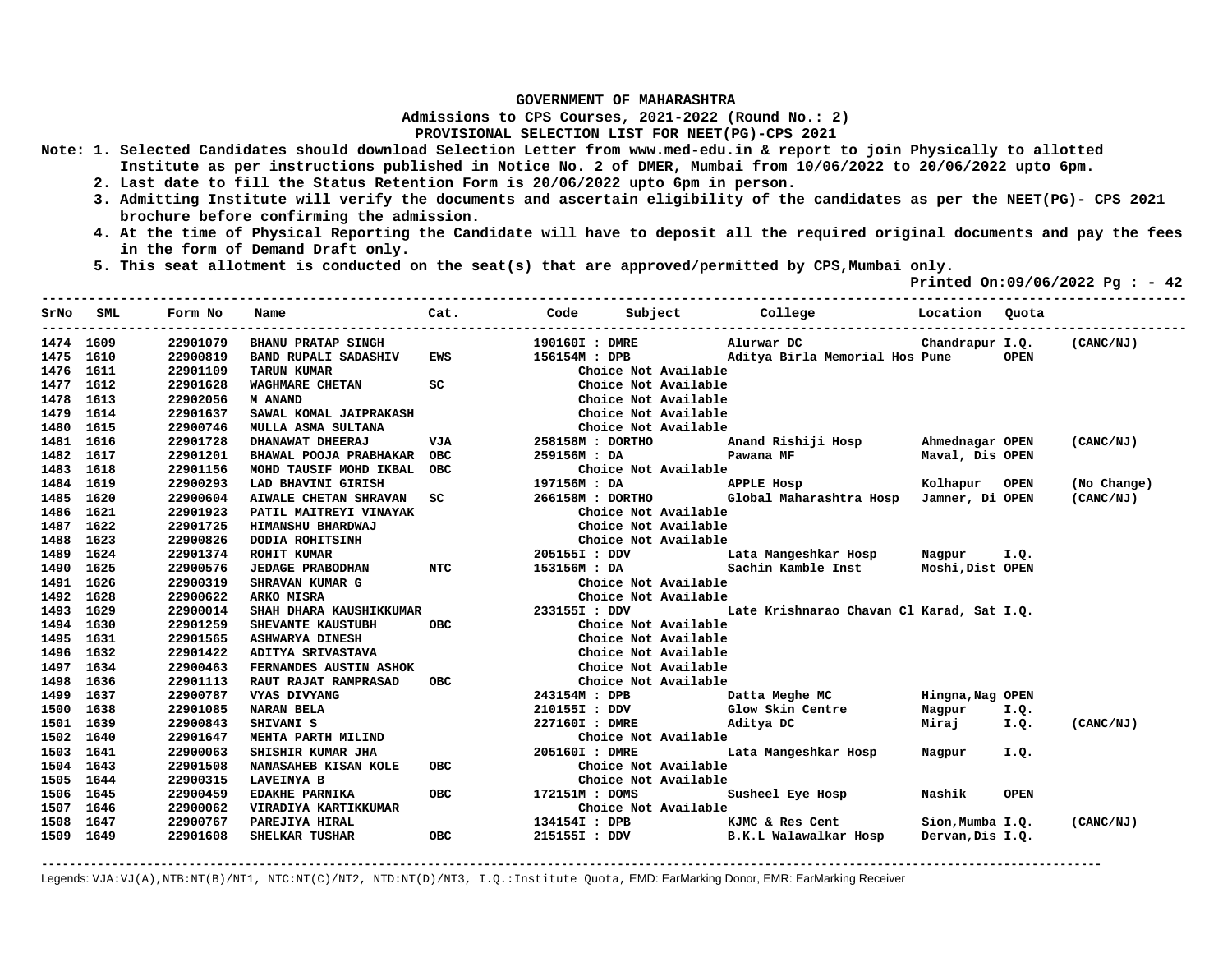**Admissions to CPS Courses, 2021-2022 (Round No.: 2)**

## **PROVISIONAL SELECTION LIST FOR NEET(PG)-CPS 2021**

- **Note: 1. Selected Candidates should download Selection Letter from www.med-edu.in & report to join Physically to allotted Institute as per instructions published in Notice No. 2 of DMER, Mumbai from 10/06/2022 to 20/06/2022 upto 6pm.** 
	- **2. Last date to fill the Status Retention Form is 20/06/2022 upto 6pm in person.**
	- **3. Admitting Institute will verify the documents and ascertain eligibility of the candidates as per the NEET(PG)- CPS 2021 brochure before confirming the admission.**
	- **4. At the time of Physical Reporting the Candidate will have to deposit all the required original documents and pay the fees in the form of Demand Draft only.**

**-------------------------------------------------------------------------------------------------------------------------------------------------** 

 **5. This seat allotment is conducted on the seat(s) that are approved/permitted by CPS,Mumbai only.** 

 **Printed On:09/06/2022 Pg : - 43** 

|           | SrNo SML | Form No  | Name                       | Cat.          | Code           | Subject College      |                                                               | Location Quota   |                                                                                                                                                                                                                                     |           |
|-----------|----------|----------|----------------------------|---------------|----------------|----------------------|---------------------------------------------------------------|------------------|-------------------------------------------------------------------------------------------------------------------------------------------------------------------------------------------------------------------------------------|-----------|
| 1510 1651 |          | 22902163 | SUPRIYA BAJIRAO PATIL      |               |                | Choice Not Available |                                                               |                  |                                                                                                                                                                                                                                     |           |
| 1511 1652 |          | 22900992 | VINERKAR RUCHIRA           | SC            | 134157M : DORL |                      | KJMC & Res Cent                                               | Sion, Mumba OPEN |                                                                                                                                                                                                                                     |           |
| 1512 1653 |          | 22900340 | DANGRE NIKHIL              | <b>OBC</b>    | 143151M : DOMS |                      | SMM Eye Welfare                                               | Mulund, Mum OPEN |                                                                                                                                                                                                                                     |           |
| 1513 1654 |          | 22901001 | SURADKAR PRADNYA DINKAR SC |               |                | Choice Not Available |                                                               |                  |                                                                                                                                                                                                                                     |           |
| 1514 1655 |          | 22900621 | <b>SHAIK ESUB</b>          |               |                | Choice Not Available |                                                               |                  |                                                                                                                                                                                                                                     |           |
| 1515 1656 |          | 22902285 | PAWARA SHIVRAM GOPAL       | $ST$ and $ST$ | 127152S : DGO  |                      | Rajmata Jijau Hosp           Airoli                           |                  | ST and the set of the set of the set of the set of the set of the set of the set of the set of the set of the<br>Set of the set of the set of the set of the set of the set of the set of the set of the set of the set of the<br>S | (Ret.)    |
| 1516      | 1657     | 22901433 | WAGH SAHIL BHALCHANDRA OBC |               | 151151I : DOMS |                      | National Inst <b>Pune</b> I.Q.                                |                  |                                                                                                                                                                                                                                     | (Ret.)    |
| 1517      | 1658     | 22901534 | SHANAZ JAMALUDDIN          |               |                | Choice Not Available |                                                               |                  |                                                                                                                                                                                                                                     |           |
| 1518      | 1659     | 22900929 | SHAHEER PARVEZ             |               |                | Choice Not Available |                                                               |                  |                                                                                                                                                                                                                                     |           |
| 1519      | 1660     | 22901964 | ARADHANA SHUKLA            |               |                | Choice Not Available |                                                               |                  |                                                                                                                                                                                                                                     |           |
| 1520      | 1661     | 22901925 | PRIYANKA NAWAL KISHOR      |               |                | Choice Not Available |                                                               |                  |                                                                                                                                                                                                                                     |           |
| 1521 1662 |          | 22902235 | <b>BEEKRAM SINGH</b>       |               |                | Choice Not Available |                                                               |                  |                                                                                                                                                                                                                                     |           |
| 1522 1663 |          | 22902010 | PRABHUDESAI SANKET         |               | 265160I : DMRE |                      | PMC's Krsnaa DC asso with Pune 1.Q.                           |                  |                                                                                                                                                                                                                                     |           |
| 1523 1664 |          | 22901842 | JOSHI HITARTHI             |               |                |                      | 244160I : DMRE Sanjeevan Hosp Yavatmal I.Q.                   |                  |                                                                                                                                                                                                                                     | (CANC/NJ) |
| 1524 1665 |          | 22900272 | RIKESH KUMAR PATEL         |               |                | Choice Not Available |                                                               |                  |                                                                                                                                                                                                                                     |           |
| 1525      | 1666     | 22900372 | CHETAN CHENNAPPA           |               |                | Choice Not Available |                                                               |                  |                                                                                                                                                                                                                                     |           |
| 1526 1667 |          | 22901336 | SHINDE PRACHI SANJAY       |               |                |                      | 185154I : DPB           Dr. Hedgewar Hosp     Aurangabad I.Q. |                  |                                                                                                                                                                                                                                     | (Ret.)    |
| 1527      | 1668     | 22901907 | <b>PRANJALE VAISHNAVI</b>  | OBC           |                | Choice Not Available |                                                               |                  |                                                                                                                                                                                                                                     |           |
| 1528      | 1669     | 22900858 | VARSHA PATIL R             |               |                | Choice Not Available |                                                               |                  |                                                                                                                                                                                                                                     |           |
| 1529      | 1670     | 22900683 | RAVI RUTIKA RAJSHEKHAR     |               |                | Choice Not Available |                                                               |                  |                                                                                                                                                                                                                                     |           |
| 1530 1671 |          | 22902270 | <b>RENU SINGH</b>          |               |                | Choice Not Available |                                                               |                  |                                                                                                                                                                                                                                     |           |
| 1531 1673 |          | 22901204 | SAURABH SURESH KOHALE      | <b>OBC</b>    |                | Choice Not Available |                                                               |                  |                                                                                                                                                                                                                                     |           |
| 1532 1674 |          | 22900743 | CHITALIYA BHUMIKABEN       |               | 234155I : DDV  |                      | Dr.Mahajan's Clinic & Sam Satara I.Q.                         |                  |                                                                                                                                                                                                                                     |           |
| 1533 1675 |          | 22901666 | BHANOTHU VIGNAN NAIK       |               |                | Choice Not Available |                                                               |                  |                                                                                                                                                                                                                                     |           |
| 1534 1676 |          | 22901103 | CHAUDHARI KHYATI           |               |                | Choice Not Available |                                                               |                  |                                                                                                                                                                                                                                     |           |
| 1535 1677 |          | 22901879 | KADU ADITI MANOHAR         | <b>OBC</b>    |                | Choice Not Available |                                                               |                  |                                                                                                                                                                                                                                     |           |
| 1536 1678 |          | 22900712 | DEEPIKA SWARNKAR           |               |                | Choice Not Available |                                                               |                  |                                                                                                                                                                                                                                     |           |
| 1537      | 1681     | 22901775 | SHIVANI DUBEY              |               | 243154I : DPB  |                      | Datta Meghe MC                                                | Hingna, Nag I.Q. |                                                                                                                                                                                                                                     | (CANC/NJ) |
| 1538      | 1682     | 22901178 | ARPITA JOSHI               |               |                | Choice Not Available |                                                               |                  |                                                                                                                                                                                                                                     |           |
| 1539      | 1683     | 22902051 | SANDEEP KUMAR BACHKER      |               |                | Choice Not Available |                                                               |                  |                                                                                                                                                                                                                                     |           |
| 1540      | 1684     | 22901497 | IMTIYAZ AHMAD PERVEZ       | <b>OBC</b>    | 140161I: TDD   |                      | Prince Ali Khan Hosp Mazagon, M I.Q. (No Change)              |                  |                                                                                                                                                                                                                                     |           |
| 1541      | 1686     | 22901470 | SHIRALE SHIVAPRAKASH       | <b>OBC</b>    |                | Choice Not Available |                                                               |                  |                                                                                                                                                                                                                                     |           |
| 1542      | 1687     | 22902179 | <b>MOHD FAINAN</b>         |               |                | Choice Not Available |                                                               |                  |                                                                                                                                                                                                                                     |           |
| 1543      | 1688     | 22901535 | ASRA FATIMA                |               |                | Choice Not Available |                                                               |                  |                                                                                                                                                                                                                                     |           |
| 1544 1689 |          | 22900263 | <b>NAGARAJU VANGAPALLI</b> |               |                | Choice Not Available |                                                               |                  |                                                                                                                                                                                                                                     |           |
| 1545 1690 |          | 22900511 | YADAV AARTI KASHIRAM       |               |                | Choice Not Available |                                                               |                  |                                                                                                                                                                                                                                     |           |
|           |          |          |                            |               |                |                      |                                                               |                  |                                                                                                                                                                                                                                     |           |

**-------------------------------------------------------------------------------------------------------------------------------------------------------**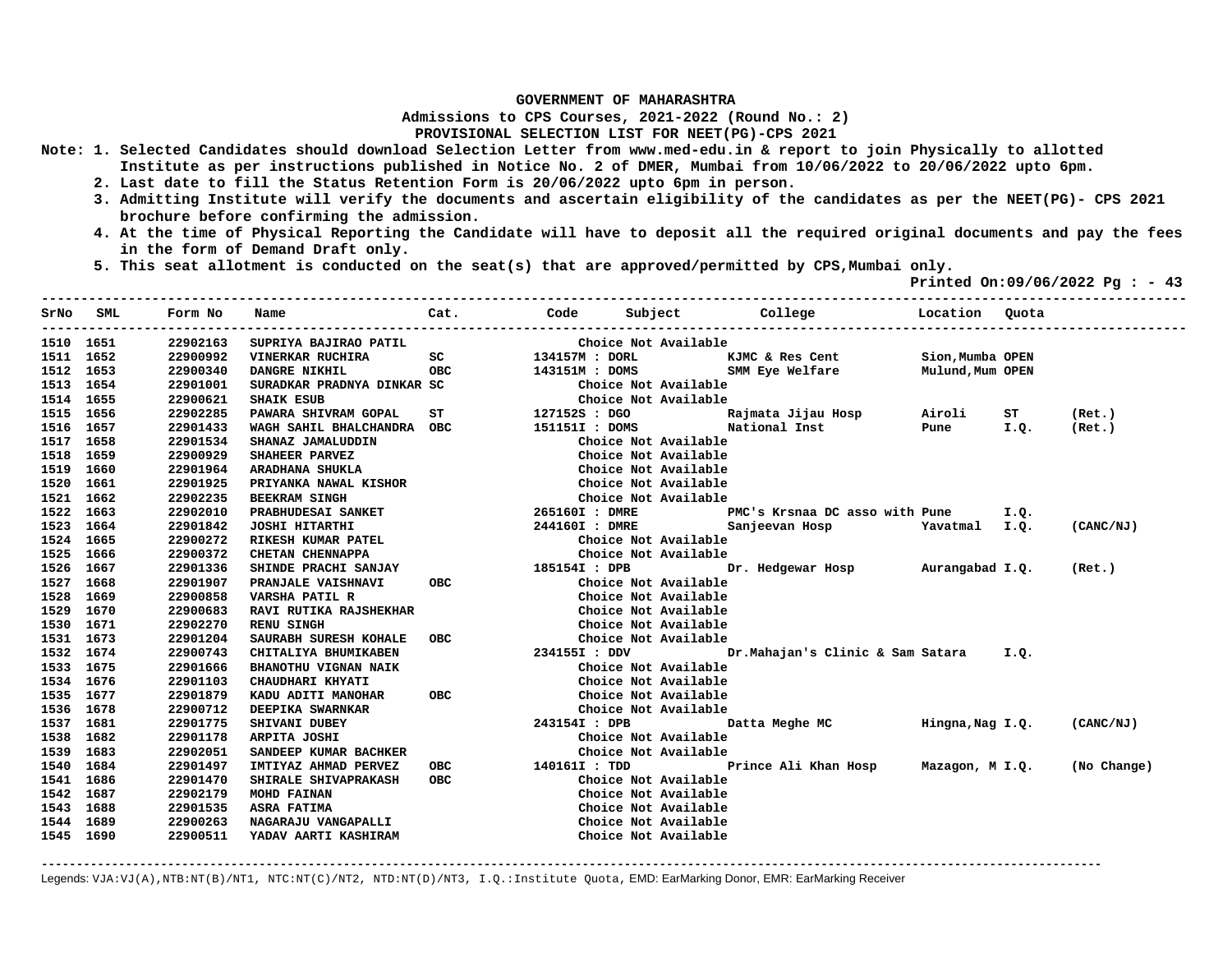**Admissions to CPS Courses, 2021-2022 (Round No.: 2)**

## **PROVISIONAL SELECTION LIST FOR NEET(PG)-CPS 2021**

- **Note: 1. Selected Candidates should download Selection Letter from www.med-edu.in & report to join Physically to allotted Institute as per instructions published in Notice No. 2 of DMER, Mumbai from 10/06/2022 to 20/06/2022 upto 6pm.** 
	- **2. Last date to fill the Status Retention Form is 20/06/2022 upto 6pm in person.**
	- **3. Admitting Institute will verify the documents and ascertain eligibility of the candidates as per the NEET(PG)- CPS 2021 brochure before confirming the admission.**
	- **4. At the time of Physical Reporting the Candidate will have to deposit all the required original documents and pay the fees in the form of Demand Draft only.**

**-------------------------------------------------------------------------------------------------------------------------------------------------** 

 **5. This seat allotment is conducted on the seat(s) that are approved/permitted by CPS,Mumbai only.** 

 **Printed On:09/06/2022 Pg : - 44** 

| SrNo      | SML  | Form No  | Name                        | Cat.       | Code           | Subject              | College                                    | Location         | Ouota       |             |
|-----------|------|----------|-----------------------------|------------|----------------|----------------------|--------------------------------------------|------------------|-------------|-------------|
| 1546 1691 |      | 22900541 | MAHMED HARISH SHERASIA      |            |                | Choice Not Available |                                            |                  |             |             |
| 1547      | 1692 | 22901304 | <b>SIMRAN SINHA</b>         |            |                | Choice Not Available |                                            |                  |             |             |
| 1548      | 1693 | 22901155 | PAJAI RAVINDRA              | VJA        |                | Choice Not Available |                                            |                  |             |             |
| 1549      | 1694 | 22901986 | PATEL RACHANABAHEN          |            | 253159I : DPM  |                      | Jagruti Rehabiliation Cen Taloja, Nav I.Q. |                  |             | (CANC/NJ)   |
| 1550      | 1695 | 22901662 | RUPESHWAR SINGH VERMA       |            |                | Choice Not Available |                                            |                  |             |             |
| 1551      | 1697 | 22900271 | NIKHIL SANJAY THAKRE        | OBC        | 232163M : DTMH |                      | Pratibha Hosp                              | Satara           | <b>OPEN</b> | (Ret.)      |
| 1552      | 1698 | 22900812 | RANPARIYA DIPALIBEN         |            | 133156I : DA   |                      | Holy Family Hosp                           | Bandra, Mum I.Q. |             | (Ret.)      |
| 1553      | 1699 | 22900525 | SOLANKI SEJALBEN            |            |                | Choice Not Available |                                            |                  |             |             |
| 1554 1700 |      | 22901587 | <b>UZMA PERVIN</b>          |            |                | Choice Not Available |                                            |                  |             |             |
| 1555 1701 |      | 22901206 | CHAVAN ANAGHA DINESH        |            |                | Choice Not Available |                                            |                  |             |             |
| 1556 1703 |      | 22900408 | PAREKH FORAM                |            |                | Choice Not Available |                                            |                  |             |             |
| 1557 1705 |      | 22902187 | MUNDHE ASHWINI RAMBHAU      | NTD        |                | Choice Not Available |                                            |                  |             |             |
| 1558      | 1706 | 22900639 | <b>JADHAV PRAJAKTA</b>      | <b>OBC</b> | 153160I : DMRE |                      | Sachin Kamble Inst                         | Moshi, Dist I.Q. |             |             |
| 1559      | 1707 | 22900854 | SABA NAZ                    |            |                | Choice Not Available |                                            |                  |             |             |
| 1560      | 1709 | 22901056 | KANTEWAD DHANSHREE          | SТ         | 106152S : DGO  |                      | MW Desai GH                                | Malad            | ST          | (No Change) |
| 1561 1710 |      | 22902129 | PHADTARE ANIKET ANKUSH      | EWS        |                | Choice Not Available |                                            |                  |             |             |
| 1562 1711 |      | 22900728 | NAIK EKANATH NARSING        | <b>VJA</b> |                | Choice Not Available |                                            |                  |             |             |
| 1563 1712 |      | 22900581 | MANJULA V                   |            |                | Choice Not Available |                                            |                  |             |             |
| 1564 1713 |      | 22900249 | DHANASHREE APPASAHEB        |            |                | Choice Not Available |                                            |                  |             |             |
| 1565 1714 |      | 22900986 | VANJANI KAUSHAL VASUDEV     |            |                | Choice Not Available |                                            |                  |             |             |
| 1566      | 1715 | 22900664 | MANKESHWAR NATH SHARMA      |            |                | Choice Not Available |                                            |                  |             |             |
| 1567 1716 |      | 22900687 | A CHRISTY EZHIL RANI        |            |                | Choice Not Available |                                            |                  |             |             |
| 1568 1717 |      | 22901226 | MANISHA JAYPAL KAMATE       |            |                | Choice Not Available |                                            |                  |             |             |
| 1569 1719 |      | 22900615 | PALLAVI ANAND               |            |                | Choice Not Available |                                            |                  |             |             |
| 1570 1720 |      | 22901763 | YOGESH NISHAD               |            |                | Choice Not Available |                                            |                  |             |             |
| 1571      | 1721 | 22901610 | JENIL AMULAKH SAVANI        |            |                | Choice Not Available |                                            |                  |             |             |
| 1572      | 1723 | 22900658 | SHAIKH AAMRIN BANOO         |            |                | Choice Not Available |                                            |                  |             |             |
| 1573      | 1724 | 22900566 | MUKUL ANAND ACHARYA         |            |                | Choice Not Available |                                            |                  |             |             |
| 1574 1725 |      | 22902180 | MENDHE RAJASHRI DILIP       | sc         | 209160I : DMRE |                      | Precision Scan & RC                        | Nagpur           | I.Q.        |             |
| 1575      | 1726 | 22900823 | DIVYESH SURESHKUMAR         | <b>EWS</b> |                | Choice Not Available |                                            |                  |             |             |
| 1576      | 1729 | 22900092 | KHOBRAGADE BHUSHANA         | sc         |                | Choice Not Available |                                            |                  |             |             |
| 1577 1730 |      | 22901926 | DRISHTI SINGH               |            |                | Choice Not Available |                                            |                  |             |             |
| 1578 1731 |      | 22900405 | AMBALKAR RUSHABH GANESH OBC |            | 158156M : DA   |                      | Deoyani Multispeciality H Kothrud, Pu OPEN |                  |             |             |
| 1579 1732 |      | 22901708 | PATIL DATTATRAY             |            |                | Choice Not Available |                                            |                  |             |             |
| 1580 1733 |      | 22900956 | TAMBARE SACHIN RAOSAHEB EWS |            |                | Choice Not Available |                                            |                  |             |             |
| 1581 1734 |      | 22900554 | PRAKASH NARAYAN DHAKAD      |            | 205160I : DMRE |                      | Lata Mangeshkar Hosp                       | Nagpur           | I.Q.        |             |

**-------------------------------------------------------------------------------------------------------------------------------------------------------**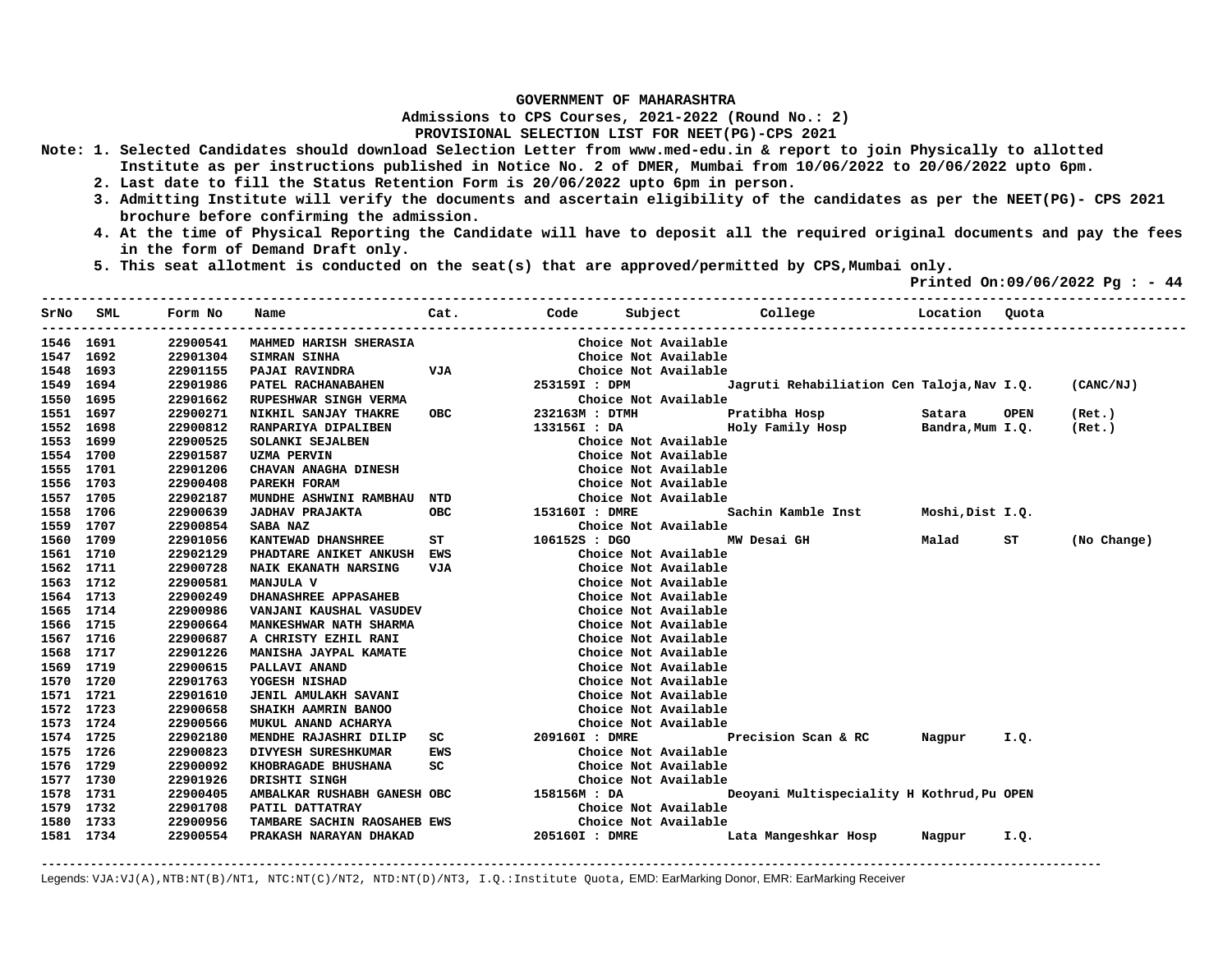**Admissions to CPS Courses, 2021-2022 (Round No.: 2)**

## **PROVISIONAL SELECTION LIST FOR NEET(PG)-CPS 2021**

- **Note: 1. Selected Candidates should download Selection Letter from www.med-edu.in & report to join Physically to allotted Institute as per instructions published in Notice No. 2 of DMER, Mumbai from 10/06/2022 to 20/06/2022 upto 6pm.** 
	- **2. Last date to fill the Status Retention Form is 20/06/2022 upto 6pm in person.**
	- **3. Admitting Institute will verify the documents and ascertain eligibility of the candidates as per the NEET(PG)- CPS 2021 brochure before confirming the admission.**
	- **4. At the time of Physical Reporting the Candidate will have to deposit all the required original documents and pay the fees in the form of Demand Draft only.**
	- **5. This seat allotment is conducted on the seat(s) that are approved/permitted by CPS,Mumbai only.**

 **Printed On:09/06/2022 Pg : - 45** 

|           | SrNo SML | Form No  | Name                         | Cat.       | Code             | Subject              | <b>College</b>                             | Location | Ouota      |              |
|-----------|----------|----------|------------------------------|------------|------------------|----------------------|--------------------------------------------|----------|------------|--------------|
| 1582 1735 |          | 22900966 | <b>ARCHANA THAKUR</b>        |            |                  | Choice Not Available |                                            |          |            |              |
| 1583 1736 |          | 22900165 | VIRKAR SAROJ DATTATRAY NTC   |            | 128157S : DORL   |                      | NMMC GH                                    | Vashi    | <b>NTC</b> |              |
| 1584 1737 |          | 22901806 | <b>VAIBHAV KESHARWANI</b>    |            |                  | Choice Not Available |                                            |          |            |              |
| 1585 1738 |          | 22900198 | PATIL ANKITA VISHWANATH OBC  |            |                  | Choice Not Available |                                            |          |            |              |
| 1586      | 1740     | 22900764 | PAWAN DEEP KAUR              |            |                  | Choice Not Available |                                            |          |            |              |
| 1587      | 1741     | 22900068 | RATHOD AJITSINGH LAXMAN VJA  |            |                  | Choice Not Available |                                            |          |            |              |
| 1588 1742 |          | 22900946 | ARMAAN JUNEJA                |            |                  | Choice Not Available |                                            |          |            |              |
| 1589 1743 |          | 22902201 | ROHINI VISHWANATH            | ST         | 121153S : DCH    |                      | Kamla Nehru PMC Hosp                       | Pune     | PH ST      | Against PHST |
| 1590 1744 |          | 22900829 | <b>GHEVARIYA SANKETKUMAR</b> |            |                  | Choice Not Available |                                            |          |            |              |
| 1591 1745 |          | 22901383 | BHOI VIDYA SHIVAJIRAO        | <b>NTB</b> |                  | Choice Not Available |                                            |          |            |              |
| 1592 1746 |          | 22900012 | PATIL RUTIKA ASHOK           | OBC        | 169160I : DMRE   |                      | Giriraj Hosp Baramati, D I.Q.              |          |            |              |
| 1593 1747 |          | 22901360 | BAHEKAR SACHINKUMAR          | <b>OBC</b> | 185158M : DORTHO |                      | Dr. Hedgewar Hosp Murangabad OPEN          |          |            |              |
| 1594 1748 |          | 22901966 | <b>ANJUM BANO</b>            |            |                  | Choice Not Available |                                            |          |            |              |
| 1595 1749 |          | 22900617 | SABA JAMAL                   |            |                  | Choice Not Available |                                            |          |            |              |
| 1596 1750 |          | 22900513 | <b>TAPADIYA YASH</b>         |            | 195158M : DORTHO |                      | Kolhapur Institute of Ort Kolhapur OPEN    |          |            | (CANC/NJ)    |
| 1597 1752 |          | 22900745 | SHEIKH ILYAS SHEIKH          | <b>OBC</b> |                  | Choice Not Available |                                            |          |            |              |
| 1598 1753 |          | 22901578 | BHIWGADE SARANG NARAYAN OBC  |            |                  | Choice Not Available |                                            |          |            |              |
| 1599 1754 |          | 22901289 | RATHOD NIKHIL NIRANJAN       |            |                  | Choice Not Available |                                            |          |            |              |
| 1600 1755 |          | 22900869 | SINGAPURAM SINDHURA          |            |                  | Choice Not Available |                                            |          |            |              |
| 1601 1756 |          | 22901320 | RUDHIR GODARA                |            |                  | Choice Not Available |                                            |          |            |              |
| 1602 1757 |          | 22901717 | LATHIYA HARDIKKUMAR          |            | 158160I : DMRE   |                      | Deoyani Multispeciality H Kothrud, Pu I.Q. |          |            |              |
| 1603 1758 |          | 22900320 | SRICHARAN YALAMANCHILI       |            | 192161I : TDD    |                      | Shree Gurudatta CFS Hospi Dhule 1.Q.       |          |            | (CANC/NJ)    |
| 1604 1759 |          | 22900790 | MOHAMMAD IRFAN AHMAD         |            |                  | Choice Not Available |                                            |          |            |              |
| 1605 1760 |          | 22900341 | ZOYA KULSOOM                 |            |                  | Choice Not Available |                                            |          |            |              |
| 1606 1761 |          | 22901423 | SHAH NIVYA SUNILKUMAR        |            |                  | Choice Not Available |                                            |          |            |              |
| 1607 1762 |          | 22900768 | PANKAJ KUMAR GUPTA           |            |                  | Choice Not Available |                                            |          |            |              |
| 1608 1763 |          | 22902108 | ANOOP SURENDER               |            |                  | Choice Not Available |                                            |          |            |              |
| 1609      | 1764     | 22901398 | YADAV PRIYANKA LORIKRAM      |            |                  | Choice Not Available |                                            |          |            |              |
| 1610      | 1765     | 22901132 | WAVALE PALLAVI               | SC         |                  | Choice Not Available |                                            |          |            |              |
| 1611 1766 |          | 22901391 | PRANAJIT DAS                 |            |                  | Choice Not Available |                                            |          |            |              |
| 1612 1767 |          | 22902065 | <b>GOKHALE PRIYANKA</b>      | sc         |                  | Choice Not Available |                                            |          |            |              |
| 1613 1768 |          | 22900439 | SHAIK MUNAVAR SULTHANA       |            |                  | Choice Not Available |                                            |          |            |              |
| 1614 1769 |          | 22900282 | PENUBOTHU PRAVEEN            |            |                  | Choice Not Available |                                            |          |            |              |
| 1615 1770 |          | 22900265 | PATEL AMISHABEN              |            |                  | Choice Not Available |                                            |          |            |              |
| 1616 1771 |          | 22900789 | <b>B K JAYANTH REDDY</b>     |            |                  | Choice Not Available |                                            |          |            |              |
| 1617 1772 |          | 22900756 | KEVALKUMAR VRAJLAL           |            |                  | Choice Not Available |                                            |          |            |              |
|           |          |          |                              |            |                  |                      |                                            |          |            |              |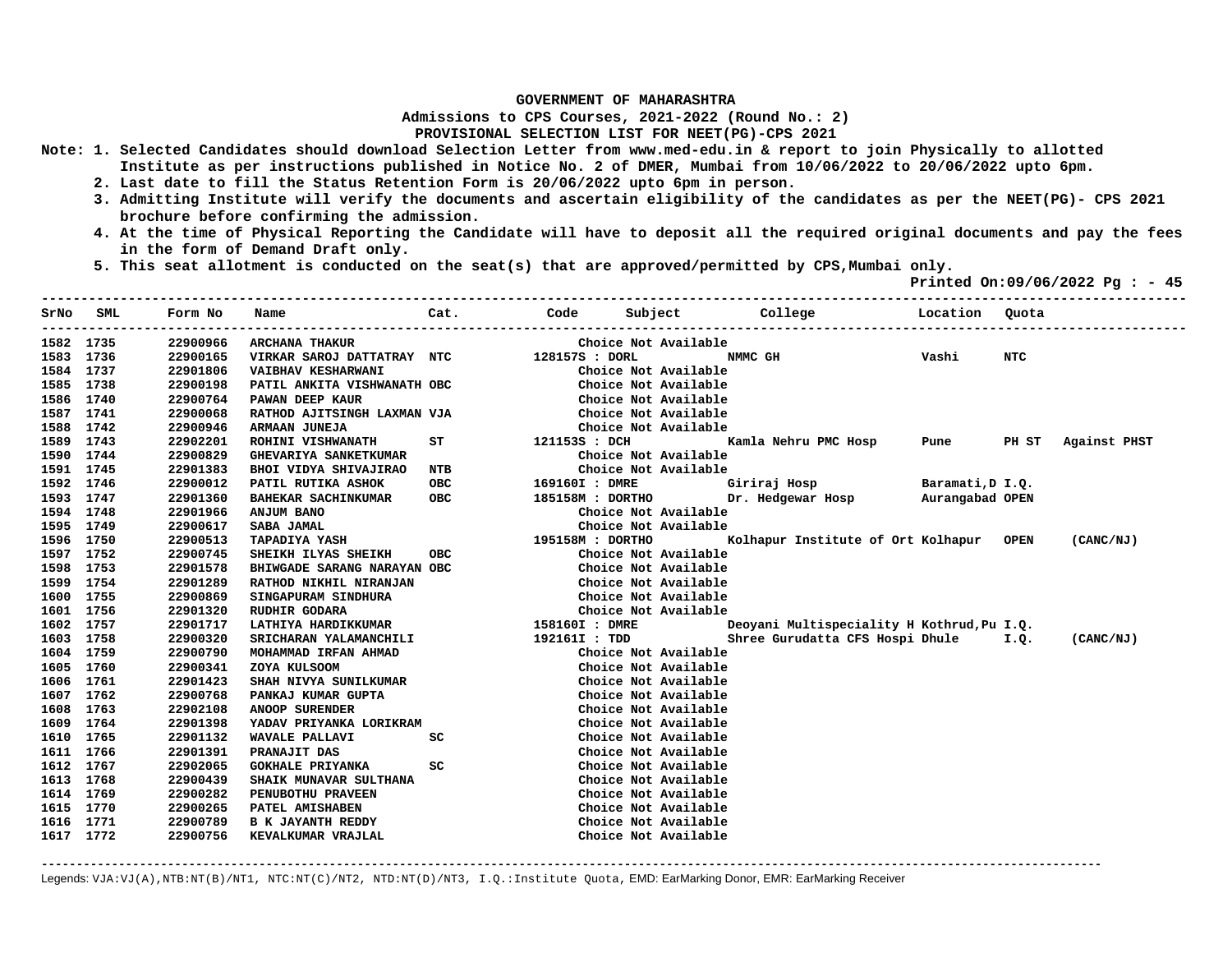**Admissions to CPS Courses, 2021-2022 (Round No.: 2)**

## **PROVISIONAL SELECTION LIST FOR NEET(PG)-CPS 2021**

- **Note: 1. Selected Candidates should download Selection Letter from www.med-edu.in & report to join Physically to allotted Institute as per instructions published in Notice No. 2 of DMER, Mumbai from 10/06/2022 to 20/06/2022 upto 6pm.** 
	- **2. Last date to fill the Status Retention Form is 20/06/2022 upto 6pm in person.**
	- **3. Admitting Institute will verify the documents and ascertain eligibility of the candidates as per the NEET(PG)- CPS 2021 brochure before confirming the admission.**
	- **4. At the time of Physical Reporting the Candidate will have to deposit all the required original documents and pay the fees in the form of Demand Draft only.**
	- **5. This seat allotment is conducted on the seat(s) that are approved/permitted by CPS,Mumbai only.**

 **Printed On:09/06/2022 Pg : - 46** 

| SrNo      | SML       | Form No  | Name                         | Cat.       | Code                 | Subject | College                                    | Location         | Quota       |           |
|-----------|-----------|----------|------------------------------|------------|----------------------|---------|--------------------------------------------|------------------|-------------|-----------|
| 1618 1773 |           | 22901960 | ADITI ANANTA                 |            | Choice Not Available |         |                                            |                  |             |           |
| 1619 1774 |           | 22900407 | KHERALIYA BHARATBHAI         |            | Choice Not Available |         |                                            |                  |             |           |
|           | 1620 1776 | 22901922 | KUMBHOJI MOUNIKA             |            | Choice Not Available |         |                                            |                  |             |           |
|           | 1621 1777 | 22900807 | <b>BANDARU POSHITA</b>       |            | Choice Not Available |         |                                            |                  |             |           |
|           | 1622 1778 | 22901730 | <b>RAJURKAR SANKET</b>       | NTB        | Choice Not Available |         |                                            |                  |             |           |
| 1623 1779 |           | 22901462 | CHAUDHARI ADITYA             |            | 253159I : DPM        |         | Jagruti Rehabiliation Cen Taloja, Nav I.Q. |                  |             | (CANC/NJ) |
| 1624 1780 |           | 22901669 | ISALKAR VIKAS UTTAMRAO       | sc         | Choice Not Available |         |                                            |                  |             |           |
|           | 1625 1782 | 22902186 | VADHAVANA SHRADDHABEN        |            | Choice Not Available |         |                                            |                  |             |           |
|           | 1626 1783 | 22900981 | BORKAR PRATIK SURYABHAN SC   |            | Choice Not Available |         |                                            |                  |             |           |
| 1627 1784 |           | 22900392 | NEHA ANIL KUMAR YADAV        |            | Choice Not Available |         |                                            |                  |             |           |
| 1628 1785 |           | 22901631 | SHINDE OMKAR ROHIDAS         |            | Choice Not Available |         |                                            |                  |             |           |
| 1629      | 1786      | 22901759 | WAMANE TUSHAR KISANRAO OBC   |            | 244155I : DDV        |         | Sanjeevan Hosp                             | Yavatmal I.Q.    |             |           |
| 1630      | 1787      | 22901542 | ANITA BAKOLIYA               |            | Choice Not Available |         |                                            |                  |             |           |
| 1631 1788 |           | 22901430 | NALLERU HANEESHA             |            | Choice Not Available |         |                                            |                  |             |           |
| 1632 1789 |           | 22902258 | KUMARI PUSHPAM               |            | Choice Not Available |         |                                            |                  |             |           |
| 1633 1790 |           | 22901819 | DESAI ACHINTYA               |            | Choice Not Available |         |                                            |                  |             |           |
| 1634 1791 |           | 22902274 | PAPRIKAR SUPRIYA SANJAY      |            | 174157M : DORL       |         | Indorewala ENT Inst                        | Nashik           | <b>OPEN</b> |           |
| 1635 1792 |           | 22901570 | <b>GHOTKAR PRANJALI</b>      | <b>OBC</b> | Choice Not Available |         |                                            |                  |             |           |
| 1636 1793 |           | 22900520 | BAGBAN NAVSHEEN SHAIKH OBC   |            | Choice Not Available |         |                                            |                  |             |           |
| 1637 1794 |           | 22900189 | NISHI THAWAIT                | <b>OBC</b> | Choice Not Available |         |                                            |                  |             |           |
| 1638 1795 |           | 22901166 | DEEPANKAR SAHA               |            | Choice Not Available |         |                                            |                  |             |           |
| 1639 1796 |           | 22901207 | VANGARA RADHA DEVI           |            | 140163M : DTMH       |         | Prince Ali Khan Hosp                       | Mazagon, M OPEN  |             |           |
| 1640 1797 |           | 22900560 | PEPAKAYALA GUNA SRI          |            | Choice Not Available |         |                                            |                  |             |           |
| 1641 1799 |           | 22900388 | SHUBHAM SINGH                |            | Choice Not Available |         |                                            |                  |             |           |
| 1642      | 1800      | 22902074 | KANDIMALLA SANDEEPA          |            | Choice Not Available |         |                                            |                  |             |           |
| 1643 1801 |           | 22902276 | WANKHADE RAHUL PRAKASH OBC   |            | 144151M : DOMS       |         | Vedanta Inst                               | Saswand, Di OPEN |             |           |
| 1644 1804 |           | 22900442 | DHANVE MANISHA BHAGORAO ST   |            | Choice Not Available |         |                                            |                  |             |           |
| 1645 1805 |           | 22900117 | UDAWANT SHRADDHA KESHAO OBC  |            | Choice Not Available |         |                                            |                  |             |           |
| 1646 1806 |           | 22901267 | K SUBHASH                    |            | Choice Not Available |         |                                            |                  |             |           |
| 1647 1807 |           | 22900934 | MOHAMMAD MOHSIN              |            | Choice Not Available |         |                                            |                  |             |           |
| 1648      | 1808      | 22900133 | <b>VIBHUTE SANMUKH</b>       | <b>OBC</b> | Choice Not Available |         |                                            |                  |             |           |
| 1649      | 1810      | 22900874 | SIDDHANT SAKHUJA             |            | Choice Not Available |         |                                            |                  |             |           |
| 1650      | 1811      | 22900481 | <b>RAKESH PATEL</b>          |            | Choice Not Available |         |                                            |                  |             |           |
| 1651      | 1812      | 22900735 | <b>BHISE BALAJI ASHOK</b>    | NTC        | Choice Not Available |         |                                            |                  |             |           |
| 1652      | 1813      | 22901153 | PRAJWALIT BHANU              |            | Choice Not Available |         |                                            |                  |             |           |
| 1653 1814 |           | 22901973 | <b>BUJARE MAHESH SAYNAJI</b> | <b>OBC</b> | 204161I : TDD        |         | Galaxy Hosp                                | Latur            | I.Q.        | (CANC/NJ) |

**-------------------------------------------------------------------------------------------------------------------------------------------------------**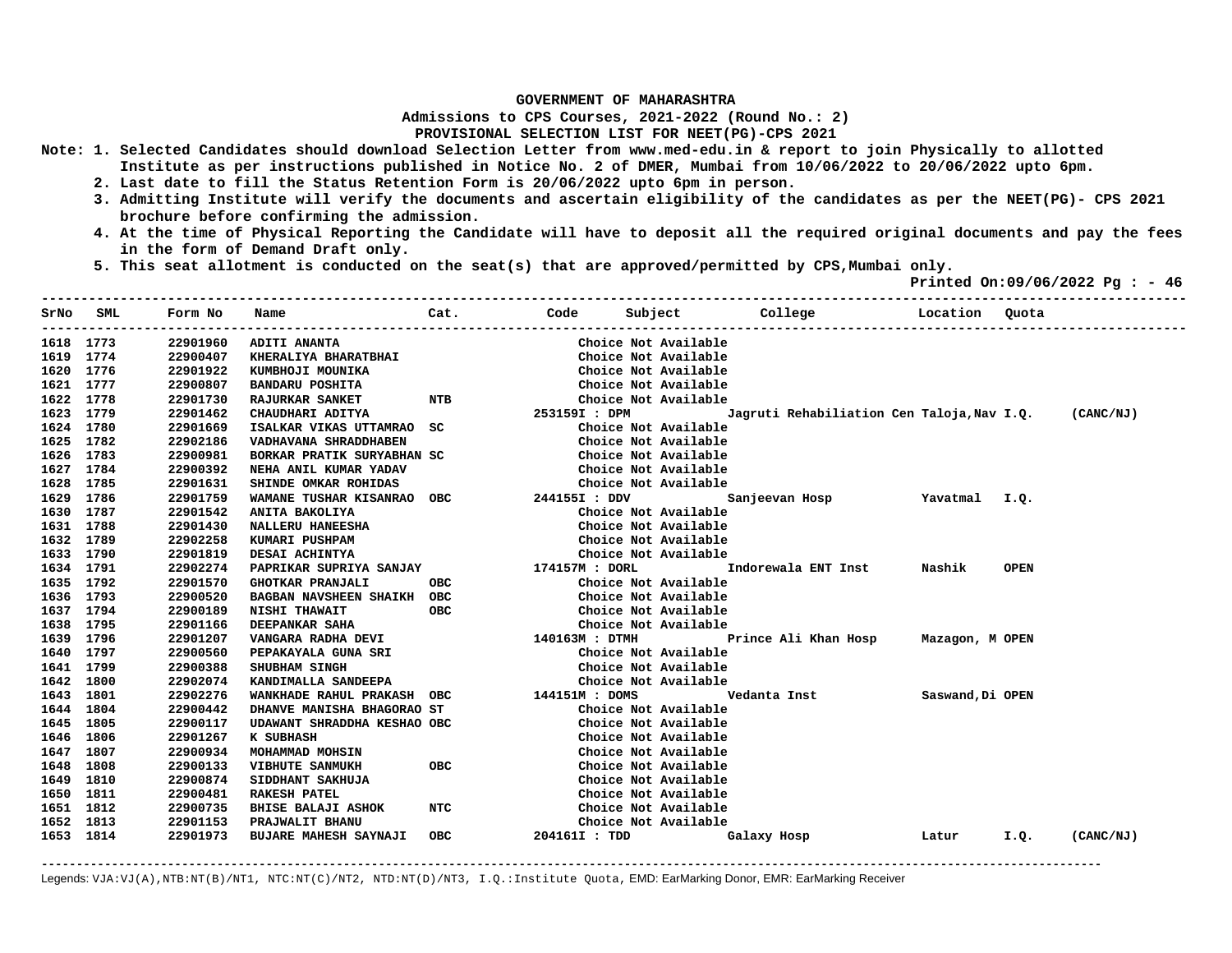**Admissions to CPS Courses, 2021-2022 (Round No.: 2)**

## **PROVISIONAL SELECTION LIST FOR NEET(PG)-CPS 2021**

- **Note: 1. Selected Candidates should download Selection Letter from www.med-edu.in & report to join Physically to allotted Institute as per instructions published in Notice No. 2 of DMER, Mumbai from 10/06/2022 to 20/06/2022 upto 6pm.** 
	- **2. Last date to fill the Status Retention Form is 20/06/2022 upto 6pm in person.**
	- **3. Admitting Institute will verify the documents and ascertain eligibility of the candidates as per the NEET(PG)- CPS 2021 brochure before confirming the admission.**
	- **4. At the time of Physical Reporting the Candidate will have to deposit all the required original documents and pay the fees in the form of Demand Draft only.**
	- **5. This seat allotment is conducted on the seat(s) that are approved/permitted by CPS,Mumbai only.**

 **Printed On:09/06/2022 Pg : - 47** 

|           | SrNo SML | Form No<br>. _ _ _ _ _ _ _ _ _ _ _ | Name                                                            | Cat.                                                                                                                                                                                                                               |                  |                      | Code Subject College to Location Quota                                            |       |             |        |
|-----------|----------|------------------------------------|-----------------------------------------------------------------|------------------------------------------------------------------------------------------------------------------------------------------------------------------------------------------------------------------------------------|------------------|----------------------|-----------------------------------------------------------------------------------|-------|-------------|--------|
| 1654 1815 |          | 22901091                           | YERNAGI JYOTHI BOSE                                             |                                                                                                                                                                                                                                    |                  | Choice Not Available |                                                                                   |       |             |        |
| 1655 1816 |          | 22901387                           |                                                                 |                                                                                                                                                                                                                                    |                  |                      | Saoji Ortho Hosp Murangabad OPEN                                                  |       |             |        |
| 1656 1817 |          | 22901834                           |                                                                 |                                                                                                                                                                                                                                    |                  |                      | Smt. MT Agarwal GH Mumbai                                                         |       | EWS         |        |
| 1657 1818 |          | 22900474                           | <b>JAMBHALE RAVIKANT</b>                                        |                                                                                                                                                                                                                                    |                  | Choice Not Available |                                                                                   |       |             |        |
| 1658      | 1819     | 22900880                           | MORADIYA KUNAL                                                  |                                                                                                                                                                                                                                    | 140156I : DA     |                      | Prince Ali Khan Hosp Mazagon, M I.Q. (Ret.)                                       |       |             |        |
| 1659      | 1820     | 22901310                           | <b>THAKKAR DHRUV<br/>PATEL JAY DINESHBHAI</b>                   |                                                                                                                                                                                                                                    |                  | Choice Not Available |                                                                                   |       |             |        |
| 1660 1821 |          | 22900987                           |                                                                 |                                                                                                                                                                                                                                    |                  | Choice Not Available |                                                                                   |       |             |        |
| 1661 1822 |          | 22901952                           | SONWANE KIRAN NAVNATH SC                                        |                                                                                                                                                                                                                                    |                  | Choice Not Available |                                                                                   |       |             |        |
| 1662 1823 |          | 22900830                           | <b>TANYA TIWARI</b>                                             |                                                                                                                                                                                                                                    |                  | Choice Not Available |                                                                                   |       |             |        |
| 1663 1824 |          | 22901897                           | <b>MUDIT SHARMA</b>                                             |                                                                                                                                                                                                                                    |                  | Choice Not Available |                                                                                   |       |             |        |
| 1664 1825 |          | 22900289                           | VENNAPUSA VISHNU                                                |                                                                                                                                                                                                                                    |                  | Choice Not Available |                                                                                   |       |             |        |
| 1665 1827 |          | 22900240                           | PATIL SNEHA SAMBHAJIRAO OBC                                     |                                                                                                                                                                                                                                    |                  | Choice Not Available |                                                                                   |       |             |        |
| 1666 1828 |          | 22901661                           | <b>GOLI NIHAR RANGA REDDY</b>                                   |                                                                                                                                                                                                                                    |                  | Choice Not Available |                                                                                   |       |             |        |
| 1667 1830 |          | 22900969                           | JEMAL VASANTBHAI NAKUM                                          |                                                                                                                                                                                                                                    |                  | Choice Not Available |                                                                                   |       |             |        |
| 1668 1831 |          | 22900173                           | JADHAVAR ASHWINI SATISH NTD 184151M : DOMS                      |                                                                                                                                                                                                                                    |                  |                      | Varad Netralaya Murangabad OPEN                                                   |       |             |        |
| 1669 1832 |          | 22900362                           | SOMSHEKHAR YASHAVANT                                            |                                                                                                                                                                                                                                    |                  | Choice Not Available |                                                                                   |       |             |        |
| 1670 1833 |          | 22900960                           | <b>HIRAPARA KARTIK</b>                                          |                                                                                                                                                                                                                                    |                  | Choice Not Available |                                                                                   |       |             |        |
| 1671 1835 |          | 22900831                           | AANCHAL SIROHI                                                  |                                                                                                                                                                                                                                    |                  | Choice Not Available |                                                                                   |       |             |        |
| 1672 1836 |          | 22900546                           | GAISAMUDRE VIKAS SC                                             |                                                                                                                                                                                                                                    |                  | Choice Not Available |                                                                                   |       |             |        |
| 1673 1837 |          | 22901114                           |                                                                 |                                                                                                                                                                                                                                    |                  |                      | GAIKWAD DIKSHA RAJESH SC 167160I : DMRE Waare Multispecialty Hosp wagholi, D I.Q. |       |             |        |
| 1674 1838 |          | 22901036                           | SHAH KAIVALYA                                                   |                                                                                                                                                                                                                                    | 248154M : DPB    | Terna MC             |                                                                                   | Nerul | <b>OPEN</b> |        |
| 1675 1839 |          | 22901855                           | TIDKE SONALI SHIVAJIRAO NTD                                     |                                                                                                                                                                                                                                    |                  | Choice Not Available |                                                                                   |       |             |        |
| 1676 1840 |          | 22900777                           |                                                                 |                                                                                                                                                                                                                                    |                  | Choice Not Available |                                                                                   |       |             |        |
| 1677 1841 |          | 22900472                           | G.KRISHNA SAGAR<br>ROHIT SHARMA<br>BHALE SACHINKUMAR        OBC |                                                                                                                                                                                                                                    |                  | Choice Not Available |                                                                                   |       |             |        |
| 1678 1842 |          | 22900309                           |                                                                 |                                                                                                                                                                                                                                    |                  | Choice Not Available |                                                                                   |       |             |        |
| 1679      | 1843     | 22900637                           | KHADE ANUJA RAMESH OBC                                          |                                                                                                                                                                                                                                    | 255160I : DMRE   |                      | Kingsway Hosp <b>Magpur</b>                                                       |       | I.Q.        |        |
| 1680      | 1844     | 22900925                           | KIRTI KATIYAR<br>NEHA YASHBIR SINGH                             |                                                                                                                                                                                                                                    |                  | Choice Not Available |                                                                                   |       |             |        |
| 1681      | 1845     | 22901065                           |                                                                 |                                                                                                                                                                                                                                    |                  | Choice Not Available |                                                                                   |       |             |        |
| 1682      | 1846     | 22900124                           | <b>ABHIMANYU KAPSE</b>                                          | <b>OBC</b>                                                                                                                                                                                                                         | 266151M : DOMS   |                      | Global Maharashtra Hosp Jamner, Di OPEN                                           |       |             | (Ret.) |
| 1683      | 1847     | 22901312                           | WAGHMARE BHAVANA VIKAS                                          |                                                                                                                                                                                                                                    |                  | Choice Not Available |                                                                                   |       |             |        |
| 1684 1848 |          | 22902011                           | PADWALE SURAJ BALSING                                           | VJA                                                                                                                                                                                                                                |                  | Choice Not Available |                                                                                   |       |             |        |
| 1685      | 1849     | 22901416                           | KHILLARE ABOLI SANJAY                                           | <b>SC</b> and the set of the set of the set of the set of the set of the set of the set of the set of the set of the set of the set of the set of the set of the set of the set of the set of the set of the set of the set of the | 173158M : DORTHO |                      | RMRC Kakatkar Hosp Nashik                                                         |       | <b>OPEN</b> |        |
| 1686      | 1850     | 22901484                           | MEENAZ KHANAM                                                   |                                                                                                                                                                                                                                    |                  | Choice Not Available |                                                                                   |       |             |        |
| 1687 1851 |          | 22901518                           | HARER VINAY ANANDA                                              | EWS                                                                                                                                                                                                                                |                  | Choice Not Available |                                                                                   |       |             |        |
| 1688 1852 |          | 22901301                           | VISHAL UKEY                                                     |                                                                                                                                                                                                                                    |                  | Choice Not Available |                                                                                   |       |             |        |
| 1689 1853 |          | 22900592                           | PALANKI HEMANTHA                                                |                                                                                                                                                                                                                                    |                  | Choice Not Available |                                                                                   |       |             |        |
|           |          |                                    |                                                                 |                                                                                                                                                                                                                                    |                  |                      |                                                                                   |       |             |        |

**-------------------------------------------------------------------------------------------------------------------------------------------------------**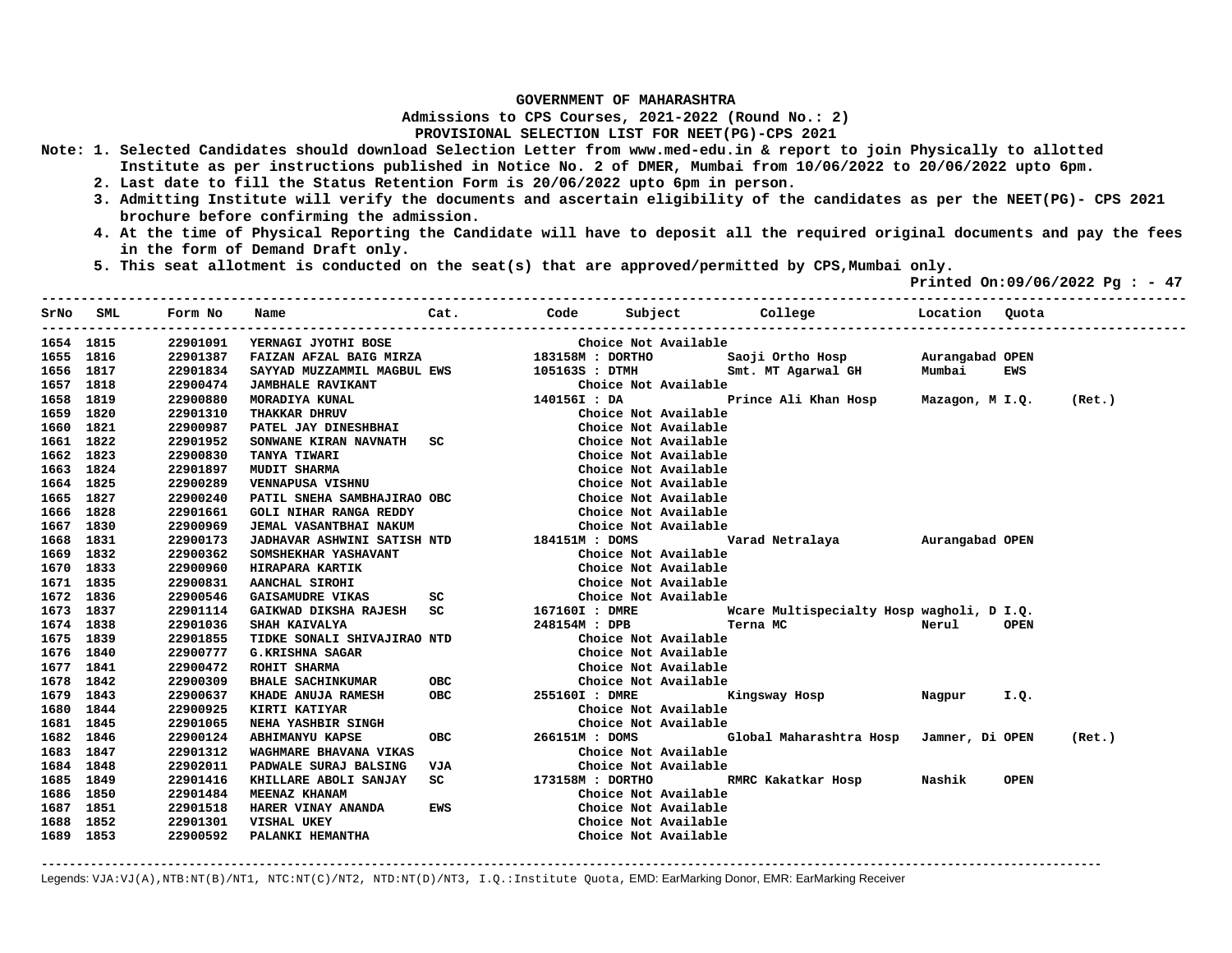**Admissions to CPS Courses, 2021-2022 (Round No.: 2)**

## **PROVISIONAL SELECTION LIST FOR NEET(PG)-CPS 2021**

- **Note: 1. Selected Candidates should download Selection Letter from www.med-edu.in & report to join Physically to allotted Institute as per instructions published in Notice No. 2 of DMER, Mumbai from 10/06/2022 to 20/06/2022 upto 6pm.** 
	- **2. Last date to fill the Status Retention Form is 20/06/2022 upto 6pm in person.**
	- **3. Admitting Institute will verify the documents and ascertain eligibility of the candidates as per the NEET(PG)- CPS 2021 brochure before confirming the admission.**
	- **4. At the time of Physical Reporting the Candidate will have to deposit all the required original documents and pay the fees in the form of Demand Draft only.**

**-------------------------------------------------------------------------------------------------------------------------------------------------** 

 **5. This seat allotment is conducted on the seat(s) that are approved/permitted by CPS,Mumbai only.** 

 **Printed On:09/06/2022 Pg : - 48** 

| SrNo      | SML  | Form No  | Name                        | Cat.       | Code           | Subject              | College<br><b>Example 1</b> Location       |                  | Ouota       |             |
|-----------|------|----------|-----------------------------|------------|----------------|----------------------|--------------------------------------------|------------------|-------------|-------------|
| 1690 1854 |      | 22900585 | RAHUL SAXENA                |            |                | Choice Not Available |                                            |                  |             |             |
| 1691 1855 |      | 22900508 | <b>BHAWNA PRAKHAR</b>       |            |                | Choice Not Available |                                            |                  |             |             |
| 1692 1856 |      | 22900409 | VISANA VARUN KIRTIPAL       |            | 169160I : DMRE |                      | Baramati, D I.Q.<br>Giriraj Hosp           |                  |             |             |
| 1693 1857 |      | 22900366 | <b>AGHERA SHALIN</b>        |            | 164159I : DPM  |                      | Jagruti Psychiatric Centr Hadapsar, P I.Q. |                  |             |             |
| 1694 1858 |      | 22901989 | AFSHA SUBOOHI VIQUAR        | VJA        |                | Choice Not Available |                                            |                  |             |             |
| 1695 1859 |      | 22900317 | VARSHADA ANAND              |            | 134157I : DORL |                      | KJMC & Res Cent                            | Sion, Mumba I.O. |             | (No Change) |
| 1696 1860 |      | 22902031 | SHABIBA SIDDIQUI            |            |                | Choice Not Available |                                            |                  |             |             |
| 1697 1861 |      | 22901781 | NEERU AGRAWAL               |            |                | Choice Not Available |                                            |                  |             |             |
| 1698      | 1863 | 22901449 | BRIJ MOHAN YADAV            |            | 231160I : DMRE |                      | Axis DC                                    | Karad, Dis I.Q.  |             |             |
| 1699 1864 |      | 22901815 | PATEL RUTVIBEN              |            |                | Choice Not Available |                                            |                  |             |             |
| 1700 1865 |      | 22900890 | DR NISHAT FATIMA MOHD       |            |                | Choice Not Available |                                            |                  |             |             |
| 1701 1866 |      | 22900951 | <b>B RANGANATH REDDY</b>    |            |                | Choice Not Available |                                            |                  |             |             |
| 1702 1867 |      | 22900396 | <b>AGAM SHARMA</b>          |            | 144160I : DMRE |                      | Vedanta Inst                               | Saswand, Di I.Q. |             |             |
| 1703 1869 |      | 22901112 | SUSHMITA SHANKAR            |            |                | Choice Not Available |                                            |                  |             |             |
| 1704 1870 |      | 22901186 | SHEKH ZUBER SATARBHAI       |            |                | Choice Not Available |                                            |                  |             |             |
| 1705 1871 |      | 22901258 | AMBIKA SENGUPTA             |            |                | Choice Not Available |                                            |                  |             |             |
| 1706 1872 |      | 22900589 | <b>SARA AHMED</b>           |            |                | Choice Not Available |                                            |                  |             |             |
| 1707 1873 |      | 22901839 | <b>AVANISH KUMAR</b>        |            |                | Choice Not Available |                                            |                  |             |             |
| 1708 1874 |      | 22901179 | ANCHIT GULATI               |            |                | Choice Not Available |                                            |                  |             |             |
| 1709 1875 |      | 22900142 | <b>GUDHEKAR ANIKET ARUN</b> | VJA        |                | Choice Not Available |                                            |                  |             |             |
| 1710 1876 |      | 22900629 | GAHANE TANUJA DHANANJAY     |            |                | Choice Not Available |                                            |                  |             |             |
| 1711 1877 |      | 22900641 | AISHWARYA TRIPATHI          |            |                | Choice Not Available |                                            |                  |             |             |
| 1712 1879 |      | 22900619 | ANAM MAQBOOL                |            |                | Choice Not Available |                                            |                  |             |             |
| 1713 1880 |      | 22901990 | TEJAS ASHOK GHULE           | VJA        | 265160I : DMRE |                      | PMC's Krsnaa DC asso with Pune             |                  | I.Q.        |             |
| 1714 1882 |      | 22901572 | GUNALE APURWA NANDKUMAR OBC |            |                | Choice Not Available |                                            |                  |             |             |
| 1715 1883 |      | 22902156 | <b>VASHI KASHYAP</b>        |            |                | Choice Not Available |                                            |                  |             |             |
| 1716 1885 |      | 22902199 | PANDEY MAHAPRASAD           |            |                | Choice Not Available |                                            |                  |             |             |
| 1717 1886 |      | 22902084 | <b>GODHANI DRASHTI</b>      |            |                | Choice Not Available |                                            |                  |             |             |
| 1718      | 1887 | 22900744 | SHIVANI JOHRI               |            | 147157M : DORL |                      | GMF Ruby Hall Clinic                       | Pune             | <b>OPEN</b> |             |
| 1719      | 1888 | 22900179 | VAIDYA RASHMI DILIP         | <b>OBC</b> | 190160I : DMRE |                      | Alurwar DC                                 | Chandrapur I.Q.  |             |             |
| 1720 1889 |      | 22900115 | MOHAMMAD ABDUL WAHAB        | <b>OBC</b> | 171160I : DMRE |                      | Manipal Hosp                               | Khardi, Dis I.Q. |             |             |
| 1721 1890 |      | 22900792 | PATEL HARSH ASHVINBHAI      |            |                | Choice Not Available |                                            |                  |             |             |
| 1722 1891 |      | 22901070 | SYED ABRARULLAH             | <b>EWS</b> |                | Choice Not Available |                                            |                  |             |             |
| 1723 1892 |      | 22902058 | SHYAMAL WANJARI             | <b>OBC</b> |                | Choice Not Available |                                            |                  |             |             |
| 1724 1893 |      | 22901064 | GUNALE GAYATRI MANOHAR OBC  |            |                | Choice Not Available |                                            |                  |             |             |
| 1725 1894 |      | 22902006 | SURABHI M KUMAR             |            |                | Choice Not Available |                                            |                  |             |             |
|           |      |          |                             |            |                |                      |                                            |                  |             |             |

Legends: VJA:VJ(A),NTB:NT(B)/NT1, NTC:NT(C)/NT2, NTD:NT(D)/NT3, I.Q.:Institute Quota, EMD: EarMarking Donor, EMR: EarMarking Receiver

**-------------------------------------------------------------------------------------------------------------------------------------------------------**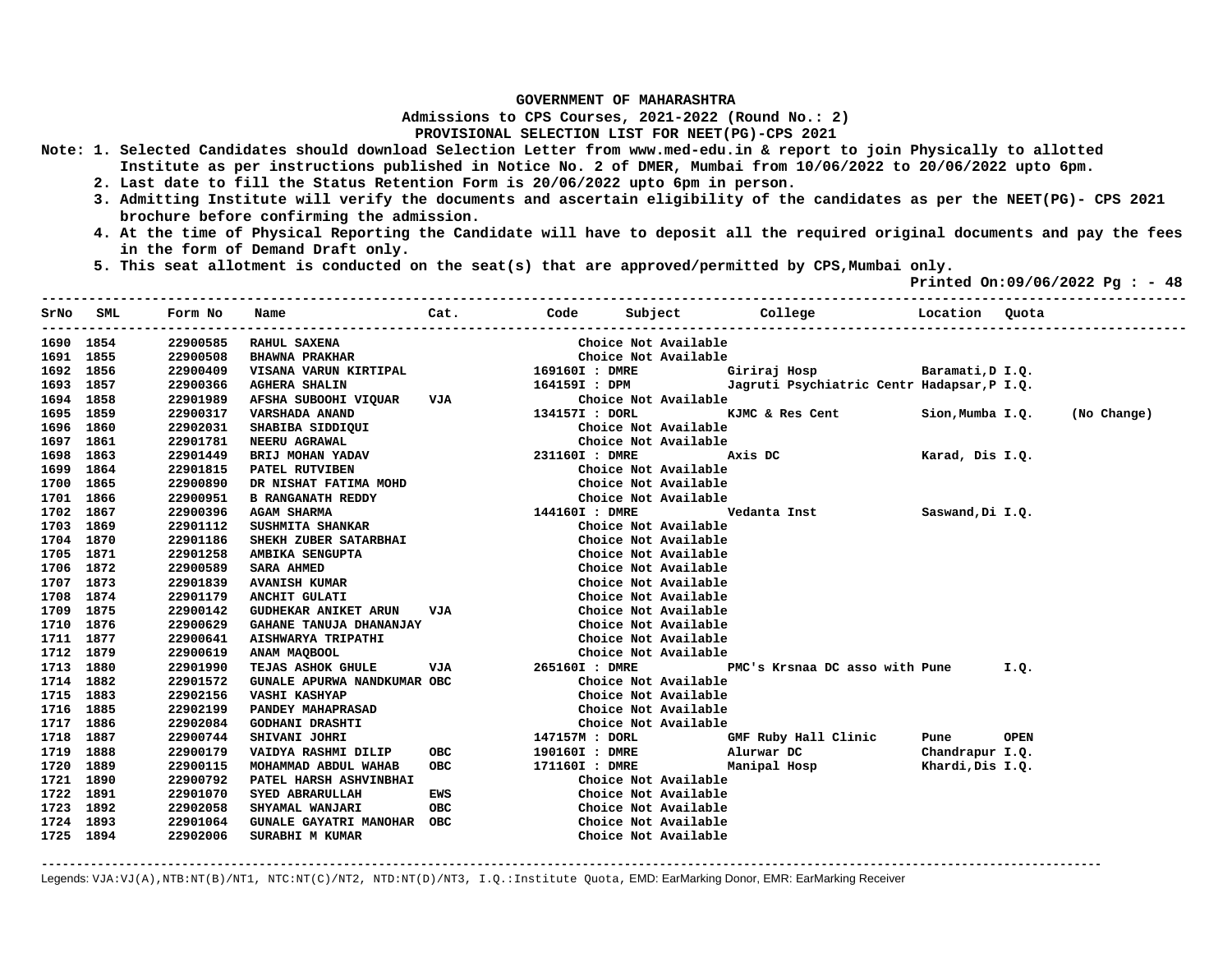**Admissions to CPS Courses, 2021-2022 (Round No.: 2)**

## **PROVISIONAL SELECTION LIST FOR NEET(PG)-CPS 2021**

- **Note: 1. Selected Candidates should download Selection Letter from www.med-edu.in & report to join Physically to allotted Institute as per instructions published in Notice No. 2 of DMER, Mumbai from 10/06/2022 to 20/06/2022 upto 6pm.** 
	- **2. Last date to fill the Status Retention Form is 20/06/2022 upto 6pm in person.**
	- **3. Admitting Institute will verify the documents and ascertain eligibility of the candidates as per the NEET(PG)- CPS 2021 brochure before confirming the admission.**
	- **4. At the time of Physical Reporting the Candidate will have to deposit all the required original documents and pay the fees in the form of Demand Draft only.**

**-------------------------------------------------------------------------------------------------------------------------------------------------** 

 **5. This seat allotment is conducted on the seat(s) that are approved/permitted by CPS,Mumbai only.** 

 **Printed On:09/06/2022 Pg : - 49** 

| SrNo      | SML  | Form No  | Name                        | Cat.       | Code             | Subject              | College                                    | Location         | Ouota       |  |
|-----------|------|----------|-----------------------------|------------|------------------|----------------------|--------------------------------------------|------------------|-------------|--|
| 1726 1895 |      | 22901537 | <b>BHUJBAL SUJIT</b>        | <b>OBC</b> |                  | Choice Not Available |                                            |                  |             |  |
| 1727      | 1896 | 22901144 | TAKALE SNEHAL NAMDEV        | NTB        |                  | Choice Not Available |                                            |                  |             |  |
| 1728      | 1897 | 22900059 | KORSHETTI BEENA             | <b>OBC</b> |                  | Choice Not Available |                                            |                  |             |  |
| 1729      | 1898 | 22901906 | POLADIA ZENIA GITEN         |            |                  | Choice Not Available |                                            |                  |             |  |
| 1730      | 1899 | 22901601 | SUBHASH PARMAR              |            |                  | Choice Not Available |                                            |                  |             |  |
| 1731      | 1901 | 22901126 | <b>BHIMANI HETA</b>         |            |                  | Choice Not Available |                                            |                  |             |  |
| 1732      | 1902 | 22900250 | KOMAL SOLANKI               |            |                  | Choice Not Available |                                            |                  |             |  |
| 1733      | 1903 | 22900351 | DEEPAK KUMAR SINHA          |            |                  | Choice Not Available |                                            |                  |             |  |
| 1734      | 1904 | 22901745 | TAYADE PRASANNA SUBHASH OBC |            | 173158M : DORTHO |                      | RMRC Kakatkar Hosp                         | Nashik           | <b>OPEN</b> |  |
| 1735      | 1905 | 22902142 | TEKADE SNEHALI              | <b>OBC</b> |                  | Choice Not Available |                                            |                  |             |  |
| 1736      | 1906 | 22901162 | PRATIKSHA TIWARI            |            |                  | Choice Not Available |                                            |                  |             |  |
| 1737      | 1907 | 22901917 | <b>LAKSHMI RAJ</b>          |            |                  | Choice Not Available |                                            |                  |             |  |
| 1738      | 1908 | 22901245 | SIDHARTH ANAND              |            |                  | Choice Not Available |                                            |                  |             |  |
| 1739      | 1909 | 22901581 | KONDYALA JYOTHSNA           |            |                  | Choice Not Available |                                            |                  |             |  |
| 1740      | 1910 | 22902251 | SWETA MOUNIKA BEERAM        |            |                  | Choice Not Available |                                            |                  |             |  |
| 1741      | 1911 | 22900355 | SHAH KARISHMA SURESH        |            |                  | Choice Not Available |                                            |                  |             |  |
| 1742      | 1912 | 22902034 | MORI ADITYA PRATAPSINH      |            |                  | Choice Not Available |                                            |                  |             |  |
| 1743      | 1913 | 22900630 | <b>BUDDHE HARSHADA</b>      | <b>OBC</b> |                  | Choice Not Available |                                            |                  |             |  |
| 1744      | 1914 | 22900290 | SANDHYA KOSHLE              |            |                  | Choice Not Available |                                            |                  |             |  |
| 1745      | 1915 | 22902101 | <b>ESHA SINGH</b>           |            |                  | Choice Not Available |                                            |                  |             |  |
| 1746      | 1916 | 22900278 | DHARMALE TEJASWINI          | sc         |                  | Choice Not Available |                                            |                  |             |  |
| 1747      | 1917 | 22900552 | PRAVEEN GOYAL               |            |                  | Choice Not Available |                                            |                  |             |  |
| 1748      | 1918 | 22900865 | KHAN IRFAN RASOOL           | ST         | 134161I : TDD    |                      | KJMC & Res Cent                            | Sion, Mumba I.Q. |             |  |
| 1749      | 1919 | 22900288 | PATEL YASH PRAVINBHAI       |            |                  | Choice Not Available |                                            |                  |             |  |
| 1750      | 1920 | 22900357 | DESHMUKH ANAGHA SANJAY      |            | 156157M : DORL   |                      | Aditya Birla Memorial Hos Pune             |                  | <b>OPEN</b> |  |
| 1751      | 1922 | 22901555 | KULKARNI TANVEE             |            | 253159I : DPM    |                      | Jagruti Rehabiliation Cen Taloja, Nav I.Q. |                  |             |  |
| 1752      | 1923 | 22900269 | AKANSHA AGRAWAL             |            | 143151I : DOMS   |                      | SMM Eye Welfare                            | Mulund,Mum I.Q.  | (Ret.)      |  |
| 1753      | 1924 | 22901519 | MAKWANA AJAYKUMAR           |            |                  | Choice Not Available |                                            |                  |             |  |
| 1754      | 1925 | 22901417 | SHRAVAN OMPRAKASH           | <b>OBC</b> |                  | Choice Not Available |                                            |                  |             |  |
| 1755      | 1926 | 22901548 | SHAIK MANJAN SHAVALI        |            |                  | Choice Not Available |                                            |                  |             |  |
| 1756      | 1927 | 22900907 | DESALE KOMAL YADAWRAO       | овс        |                  | Choice Not Available |                                            |                  |             |  |
| 1757      | 1928 | 22900642 | AISHWARYA AVINASH RODE      |            |                  | Choice Not Available |                                            |                  |             |  |
| 1758      | 1929 | 22901648 | PREETI BIRENDER SINGH       |            |                  | Choice Not Available |                                            |                  |             |  |
| 1759      | 1930 | 22900479 | <b>GAJAI PRASHANT</b>       | <b>NTC</b> | 186158M : DORTHO |                      | Gade Hosp                                  | Aurangabad OPEN  |             |  |
| 1760      | 1931 | 22901346 | KAPASIYA RAJANKUMAR         |            |                  | Choice Not Available |                                            |                  |             |  |
| 1761 1932 |      | 22900662 | SAIYED MOINUDDIN            |            |                  | Choice Not Available |                                            |                  |             |  |

**-------------------------------------------------------------------------------------------------------------------------------------------------------**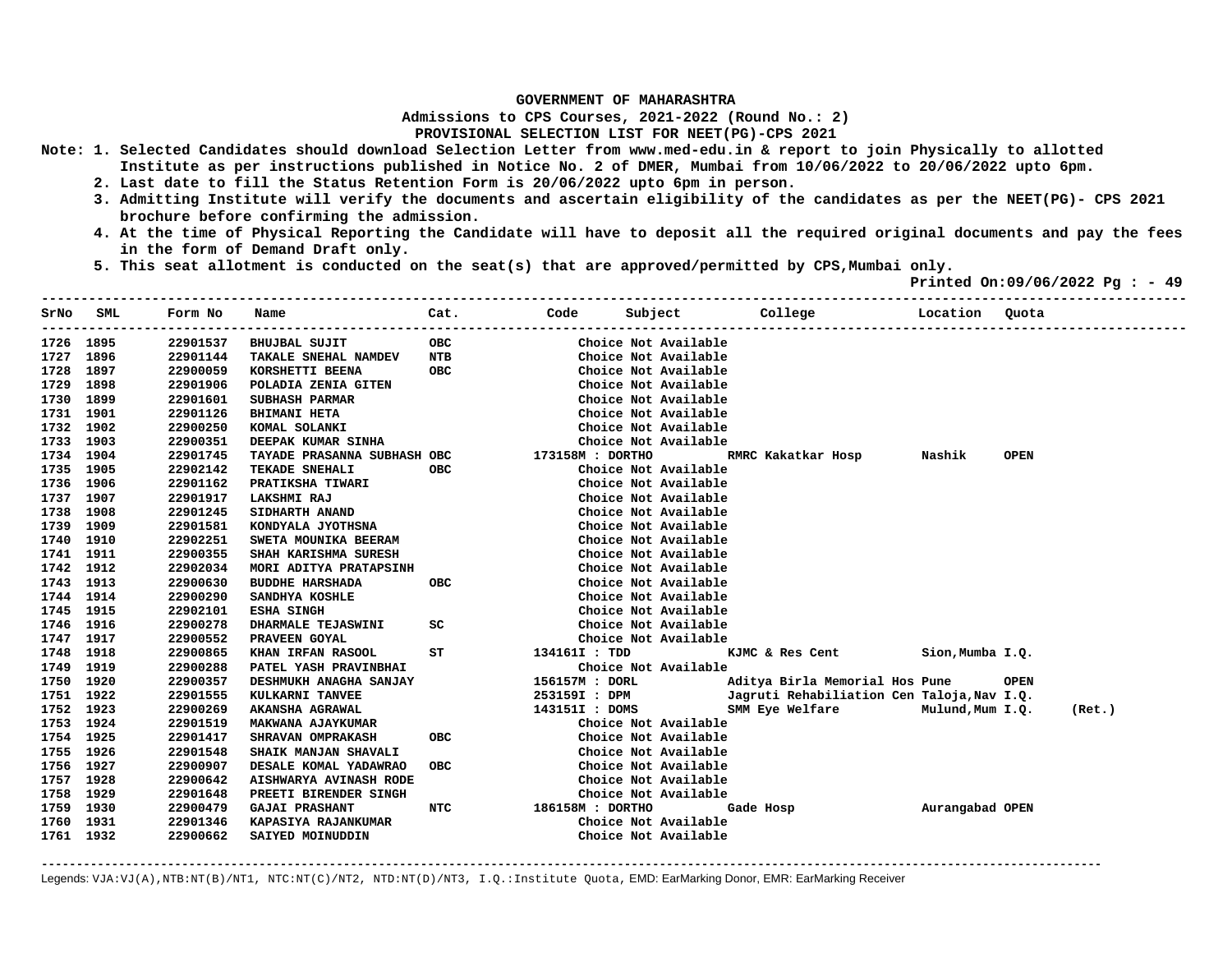**Admissions to CPS Courses, 2021-2022 (Round No.: 2)**

## **PROVISIONAL SELECTION LIST FOR NEET(PG)-CPS 2021**

- **Note: 1. Selected Candidates should download Selection Letter from www.med-edu.in & report to join Physically to allotted Institute as per instructions published in Notice No. 2 of DMER, Mumbai from 10/06/2022 to 20/06/2022 upto 6pm.** 
	- **2. Last date to fill the Status Retention Form is 20/06/2022 upto 6pm in person.**
	- **3. Admitting Institute will verify the documents and ascertain eligibility of the candidates as per the NEET(PG)- CPS 2021 brochure before confirming the admission.**
	- **4. At the time of Physical Reporting the Candidate will have to deposit all the required original documents and pay the fees in the form of Demand Draft only.**
	- **5. This seat allotment is conducted on the seat(s) that are approved/permitted by CPS,Mumbai only.**

 **Printed On:09/06/2022 Pg : - 50** 

|           | SrNo SML<br>-------------- | Form No  | Cat. Code<br>Name                                                                                                                                                                                                                      |                      |                  |                      | Subject College Colour College Contained December 2016 |                  |             |             |
|-----------|----------------------------|----------|----------------------------------------------------------------------------------------------------------------------------------------------------------------------------------------------------------------------------------------|----------------------|------------------|----------------------|--------------------------------------------------------|------------------|-------------|-------------|
| 1762 1934 |                            | 22901425 | PISAL DIGVIJAY                                                                                                                                                                                                                         |                      | 256160I : DMRE   |                      | Akshay DC                                              | Sangli           | I.Q.        | (Ret.)      |
| 1763 1935 |                            | 22902079 | MAGAR ADITI NINAD                                                                                                                                                                                                                      |                      | 258156M : DA     |                      | Anand Rishiji Hosp                                     | Ahmednagar OPEN  |             |             |
| 1764 1936 |                            | 22900262 | <b>GADHIA NIDHIBEN</b>                                                                                                                                                                                                                 |                      | 256160I : DMRE   |                      | Akshay DC                                              | Sangli           | I.Q.        | (CANC/NJ)   |
| 1765      | 1937                       | 22901337 | YASHMI JITENDRASINH                                                                                                                                                                                                                    |                      |                  | Choice Not Available |                                                        |                  |             |             |
| 1766 1938 |                            | 22901970 | PRATEEK SHARMA                                                                                                                                                                                                                         |                      |                  | Choice Not Available |                                                        |                  |             |             |
| 1767 1939 |                            | 22901317 | PATIL BASVAJEET                                                                                                                                                                                                                        |                      | 211158M : DORTHO |                      | Sunrise Global Hosp                                    | Nanded           | <b>OPEN</b> |             |
| 1768      | 1940                       | 22900412 | SNEHA VIVEK DHORE                                                                                                                                                                                                                      | OBC <sub>2</sub>     |                  | Choice Not Available |                                                        |                  |             |             |
| 1769      | 1941                       | 22901110 | KAVISHA AGARWAL                                                                                                                                                                                                                        |                      |                  | Choice Not Available |                                                        |                  |             |             |
| 1770      | 1942                       | 22901677 | SHWETALI NAGNATHRAO                                                                                                                                                                                                                    | OBC                  | 128162S : DTM    |                      | NMMC GH                                                | Vashi            | <b>OBC</b>  |             |
| 1771      | 1943                       | 22900995 | <b>JANVIR SALONI</b>                                                                                                                                                                                                                   | VJA                  |                  | Choice Not Available |                                                        |                  |             |             |
| 1772      | 1944                       | 22901660 |                                                                                                                                                                                                                                        |                      |                  | Choice Not Available |                                                        |                  |             |             |
| 1773      | 1945                       | 22900568 |                                                                                                                                                                                                                                        |                      |                  | Choice Not Available |                                                        |                  |             |             |
| 1774 1946 |                            | 22900137 |                                                                                                                                                                                                                                        |                      | 123153S : DCH    |                      | <b>GMC</b>                                             | Chandrapur ST    |             | (No Change) |
| 1775      | 1947                       | 22900791 | OBC<br>PRIYANKA NARAYAN                                                                                                                                                                                                                |                      |                  | Choice Not Available |                                                        |                  |             |             |
| 1776      | 1948                       | 22900698 | SWETA TIWARI                                                                                                                                                                                                                           |                      |                  | Choice Not Available |                                                        |                  |             |             |
| 1777      | 1949                       | 22901150 | DHAKNE RUTUJA ARUNRAO                                                                                                                                                                                                                  |                      | 264160I : DMRE   |                      | PMC's Krsnaa DC asso with Pune 1.0.                    |                  |             |             |
| 1778      | 1951                       | 22901087 | <b>BAPODRA HEENA KISHOR</b>                                                                                                                                                                                                            |                      | 170160I : DMRE   |                      | MAEERS Vishwaraj Hosp                                  | Loni Kalbh I.O.  |             |             |
| 1779      | 1952                       | 22900468 | <b>VRUSHALI GADRE</b>                                                                                                                                                                                                                  |                      |                  | Choice Not Available |                                                        |                  |             |             |
| 1780      | 1953                       | 22900808 | KULWAL SHREYA OMPRAKASH<br>R.MONISHA K                                                                                                                                                                                                 |                      |                  | Choice Not Available |                                                        |                  |             |             |
| 1781      | 1955                       | 22900349 |                                                                                                                                                                                                                                        |                      |                  | Choice Not Available |                                                        |                  |             |             |
| 1782      | 1956                       | 22902263 | MEMON DANISH SALIM                                                                                                                                                                                                                     |                      |                  | Choice Not Available |                                                        |                  |             |             |
| 1783 1957 |                            | 22900611 | ANDHARE SHRADDHA OBC                                                                                                                                                                                                                   |                      |                  | Choice Not Available |                                                        |                  |             |             |
| 1784      | 1958                       | 22901526 | <b>NASHEETA USMAN</b>                                                                                                                                                                                                                  |                      |                  | Choice Not Available |                                                        |                  |             |             |
| 1785      | 1959                       | 22901997 | KEDAR VIPUL OZA                                                                                                                                                                                                                        |                      |                  |                      | 175151M: DOMS Rotary Eye Hosp Malegaon C OPEN          |                  |             |             |
| 1786      | 1960                       | 22901097 |                                                                                                                                                                                                                                        |                      |                  | Choice Not Available |                                                        |                  |             |             |
| 1787      | 1961                       | 22901932 | EN MHATRE TEJASHRI HEMANT (CHALLA ALEKHYA (CHALLA ALEKHYA (CHALLA ALEKHYA )<br>CHALLA ALEKHYA (CHALLA ALEKHYA )<br>DIWTHANE HARSHAD SANJAY OBC 195158M : DORTHO<br>DR SANJEEV KUMAR SAREEN (Choice Not<br>PRIYADARSI MAHARANA 139156 : |                      |                  | Choice Not Available |                                                        |                  |             |             |
| 1788      | 1962                       | 22900448 |                                                                                                                                                                                                                                        |                      |                  |                      | Kolhapur Institute of Ort Kolhapur OPEN                |                  |             |             |
| 1789      | 1963                       | 22901327 |                                                                                                                                                                                                                                        |                      |                  | Choice Not Available |                                                        |                  |             |             |
| 1790      | 1964                       | 22900431 |                                                                                                                                                                                                                                        |                      |                  |                      | PD Hinduja Hosp Khar, Mumb I.Q.                        |                  |             | (No Change) |
| 1791      | 1965                       | 22901621 | SAUDIA NAAZ                                                                                                                                                                                                                            |                      |                  | Choice Not Available |                                                        |                  |             |             |
| 1792      | 1966                       | 22900804 | <b>KUMAR ANIKET</b>                                                                                                                                                                                                                    |                      |                  | Choice Not Available |                                                        |                  |             |             |
| 1793      | 1967                       | 22901683 | SHALINI KAUSHIK                                                                                                                                                                                                                        |                      |                  | Choice Not Available |                                                        |                  |             |             |
| 1794      | 1968                       | 22900329 | MOHOD DHANASHREE                                                                                                                                                                                                                       | OBC 183158M : DORTHO |                  |                      | Saoji Ortho Hosp                                       | Aurangabad OPEN  |             |             |
| 1795      | 1970                       | 22901853 | LONIKAR MALHAR PRAMOD                                                                                                                                                                                                                  |                      |                  | Choice Not Available |                                                        |                  |             |             |
| 1796      | 1971                       | 22902227 | CHAVAN SHRIKANT SHRIRAM VJA                                                                                                                                                                                                            |                      |                  | Choice Not Available |                                                        |                  |             |             |
| 1797 1973 |                            | 22900301 | MHETRE VINAY JAYWANT                                                                                                                                                                                                                   | OBC                  | 171160I : DMRE   |                      | Manipal Hosp                                           | Khardi, Dis I.O. |             |             |

**-------------------------------------------------------------------------------------------------------------------------------------------------------**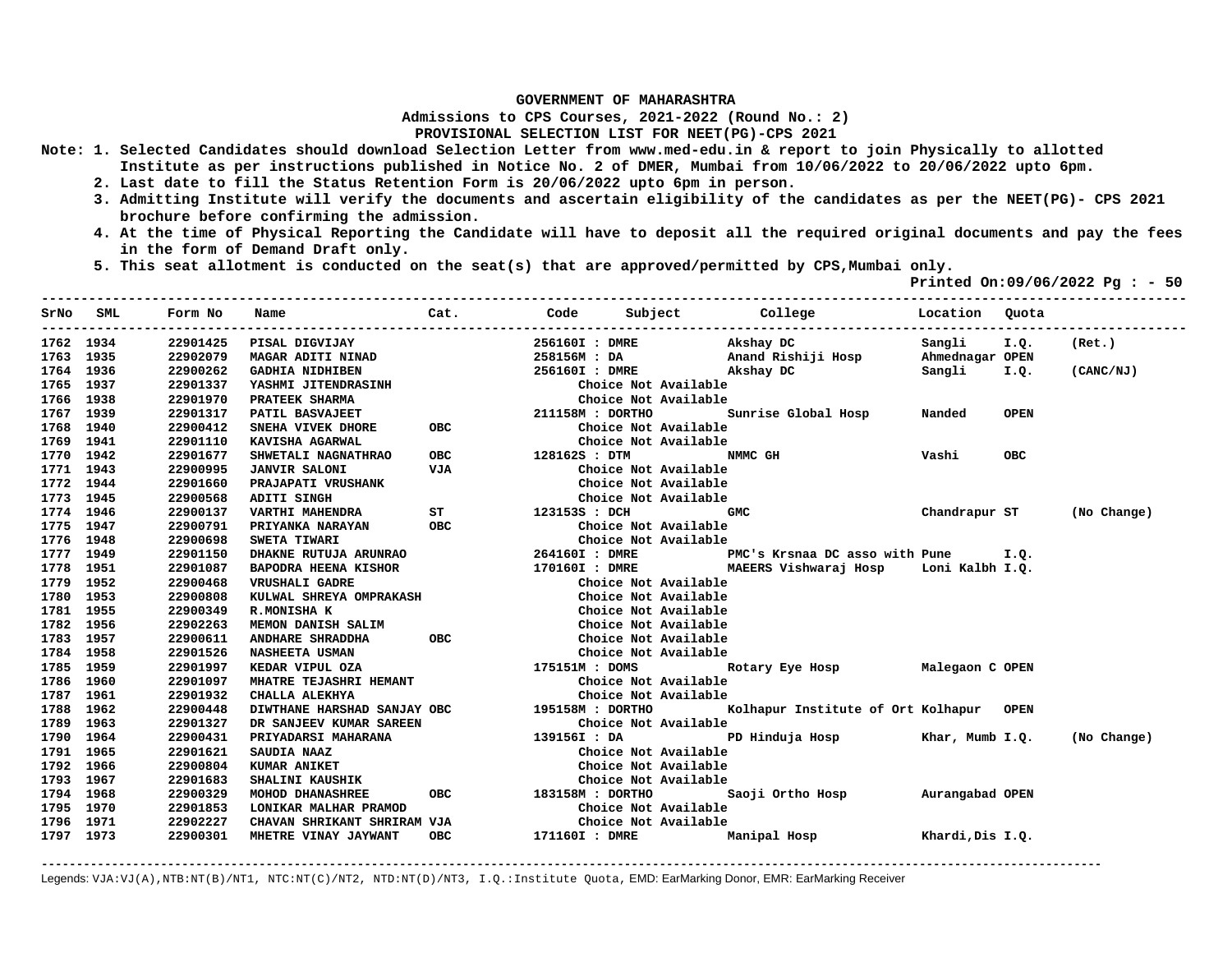**Admissions to CPS Courses, 2021-2022 (Round No.: 2)**

## **PROVISIONAL SELECTION LIST FOR NEET(PG)-CPS 2021**

- **Note: 1. Selected Candidates should download Selection Letter from www.med-edu.in & report to join Physically to allotted Institute as per instructions published in Notice No. 2 of DMER, Mumbai from 10/06/2022 to 20/06/2022 upto 6pm.** 
	- **2. Last date to fill the Status Retention Form is 20/06/2022 upto 6pm in person.**
	- **3. Admitting Institute will verify the documents and ascertain eligibility of the candidates as per the NEET(PG)- CPS 2021 brochure before confirming the admission.**
	- **4. At the time of Physical Reporting the Candidate will have to deposit all the required original documents and pay the fees in the form of Demand Draft only.**
	- **5. This seat allotment is conducted on the seat(s) that are approved/permitted by CPS,Mumbai only.**

 **Printed On:09/06/2022 Pg : - 51** 

| SrNo      | SML  | Form No  | Name                          | Cat.       | Code             | Subject              | College                                    | Location         | Ouota       |                 |
|-----------|------|----------|-------------------------------|------------|------------------|----------------------|--------------------------------------------|------------------|-------------|-----------------|
| 1798 1974 |      | 22902063 | RINKY VERMA                   |            | 223158M : DORTHO |                      | Shaikh Institute                           | Sangli           | <b>OPEN</b> | (CANC/NJ)       |
| 1799      | 1975 | 22901856 | DESHMUKH VIKRANT              |            | 177157M : DORL   |                      | Gajanan Hosp                               | Ahmednagar OPEN  |             |                 |
| 1800      | 1977 | 22900484 | KUGASHIYA MUKULKUMAR          |            | 133158I : DORTHO |                      | Holy Family Hosp                           | Bandra, Mum I.Q. |             |                 |
| 1801      | 1978 | 22901901 | LOLADIA NAHIDA NAZIR          |            | 140154M : DPB    |                      | Prince Ali Khan Hosp                       | Mazagon, M OPEN  |             |                 |
| 1802      | 1979 | 22900935 | MANDEWAD ANIL KHANDERAO ST    |            | 128158S : DORTHO |                      | NMMC GH                                    | Vashi            | ST          | (Ret.)          |
| 1803      | 1980 | 22901324 | <b>SABA RANI</b>              |            |                  | Choice Not Available |                                            |                  |             |                 |
| 1804      | 1981 | 22900464 | MADANE MANSI KONDAJI          | <b>NTC</b> | 156154I : DPB    |                      | Aditya Birla Memorial Hos Pune             |                  | I.Q.        | (CANC/NJ)       |
| 1805      | 1983 | 22901557 | <b>SUMIT SINGH</b>            |            |                  | Choice Not Available |                                            |                  |             |                 |
| 1806      | 1985 | 22901632 | NAVIN DATTATRAYA UKANDE       |            |                  | Choice Not Available |                                            |                  |             |                 |
| 1807      | 1987 | 22901340 | SAGAR BARADWAJ SURAJ          |            |                  | Choice Not Available |                                            |                  |             |                 |
| 1808      | 1988 | 22902288 | RATHOD CHETAN UDESING         | VJA        |                  | Choice Not Available |                                            |                  |             |                 |
| 1809      | 1989 | 22901998 | YADAV BHARAT BABURAM          |            |                  | Choice Not Available |                                            |                  |             |                 |
| 1810      | 1990 | 22901934 | PARMAR NIDHIKUMARI            |            |                  | Choice Not Available |                                            |                  |             |                 |
| 1811      | 1991 | 22900704 | RAMESH SHESHDHAR MOURYA       |            |                  | Choice Not Available |                                            |                  |             |                 |
| 1812      | 1992 | 22900330 | PATEL POOJANKUMAR             |            | 147157I : DORL   |                      | GMF Ruby Hall Clinic                       | Pune             | I.Q.        | (CANC/NJ)       |
| 1813      | 1993 | 22900857 | PATEL DHARA                   |            |                  | Choice Not Available |                                            |                  |             |                 |
| 1814      | 1994 | 22900936 | <b>FATIMA RASHID</b>          |            |                  | Choice Not Available |                                            |                  |             |                 |
| 1815      | 1995 | 22900834 | TOLIA YUGMI SANJAYKUMAR       |            | 138151I : DOMS   |                      | Kenia Eye Hosp                             | Santacruz, I.Q.  |             | (CANC/NJ)       |
| 1816      | 1996 | 22900346 | CHADALAWADA PRUDHVI           |            |                  | Choice Not Available |                                            |                  |             |                 |
| 1817      | 1997 | 22900816 | <b>ALICE KUMARI</b>           |            |                  | Choice Not Available |                                            |                  |             |                 |
| 1818      | 1999 | 22901170 | HARSHA VARDHAN A S            | <b>OBC</b> |                  | Choice Not Available |                                            |                  |             |                 |
| 1819      | 2000 | 22902312 | SABLE ASHISH RAJENDRA         | <b>OBC</b> | 262158M : DORTHO |                      | Sushila Apang Punarvasan Baramati, OPEN    |                  |             |                 |
| 1820      | 2001 | 22900374 | PAWAR NISHIGANDHA ULHAS VJA   |            | 158156M : DA     |                      | Deoyani Multispeciality H Kothrud, Pu OPEN |                  |             |                 |
| 1821      | 2002 | 22901059 | SUNIL SOPAN WAGHOLE           | OBC        |                  | Choice Not Available |                                            |                  |             |                 |
| 1822      | 2003 | 22900676 | BORADE MANALI RAJENDRA        | SC.        |                  | Choice Not Available |                                            |                  |             |                 |
| 1823      | 2004 | 22901586 | MOHIT MADAN GIRI              | <b>NTB</b> | 105163S : DTMH   |                      | Smt. MT Agarwal GH                         | Mumbai           | VJA         | Inter-se VJ-NT1 |
| 1824      | 2005 | 22900053 | <b>MASRAM TUSHAR JIMNADAS</b> | ST         | 103155S : DDV    |                      | KB Bhabha Hosp                             | Kurla, Mumb ST   |             |                 |
| 1825      | 2006 | 22901476 | UMESH SHAMRAO BANDGAR         | NTC        | 170156M: DA      |                      | MAEERS Vishwaraj Hosp                      | Loni Kalbh OPEN  |             |                 |
| 1826      | 2007 | 22900079 | SHINDE SACHIN SATYAPREM SC    |            | 224158M : DORTHO |                      | Sarvamangal Hosp                           | Sangli           | <b>OPEN</b> | (CANC/NJ)       |
| 1827      | 2008 | 22901498 | KOKATE SAYALI GOVIND          | NTC        | 152151I : DOMS   |                      | PBMA's HV Desai Eye Hosp Pune              |                  | I.Q.        | (Ret.)          |
| 1828      | 2009 | 22900106 | SHROTE ANJALI PRAMOD          | ST         | 231160I : DMRE   |                      | Axis DC                                    | Karad, Dis I.Q.  |             |                 |
| 1829      | 2010 | 22902272 | <b>CHAUDHARI RUPA</b>         | <b>OBC</b> |                  | Choice Not Available |                                            |                  |             |                 |
| 1830      | 2011 | 22902066 | KALE AVINASH VASANT           | <b>NTC</b> |                  | Choice Not Available |                                            |                  |             |                 |
| 1831      | 2012 | 22901084 | CHAKRE ROHINI RAOSAHEB        | SC         |                  | Choice Not Available |                                            |                  |             |                 |
| 1832      | 2013 | 22901202 | CHAVANKE OMKAR SHIVAJI        | OBC        | 173158I : DORTHO |                      | RMRC Kakatkar Hosp                         | Nashik           | I.Q.        | (CANC/NJ)       |
| 1833      | 2014 | 22901060 | DHENGALE ASHISH MAHADEO OBC   |            |                  | Choice Not Available |                                            |                  |             |                 |

**-------------------------------------------------------------------------------------------------------------------------------------------------------**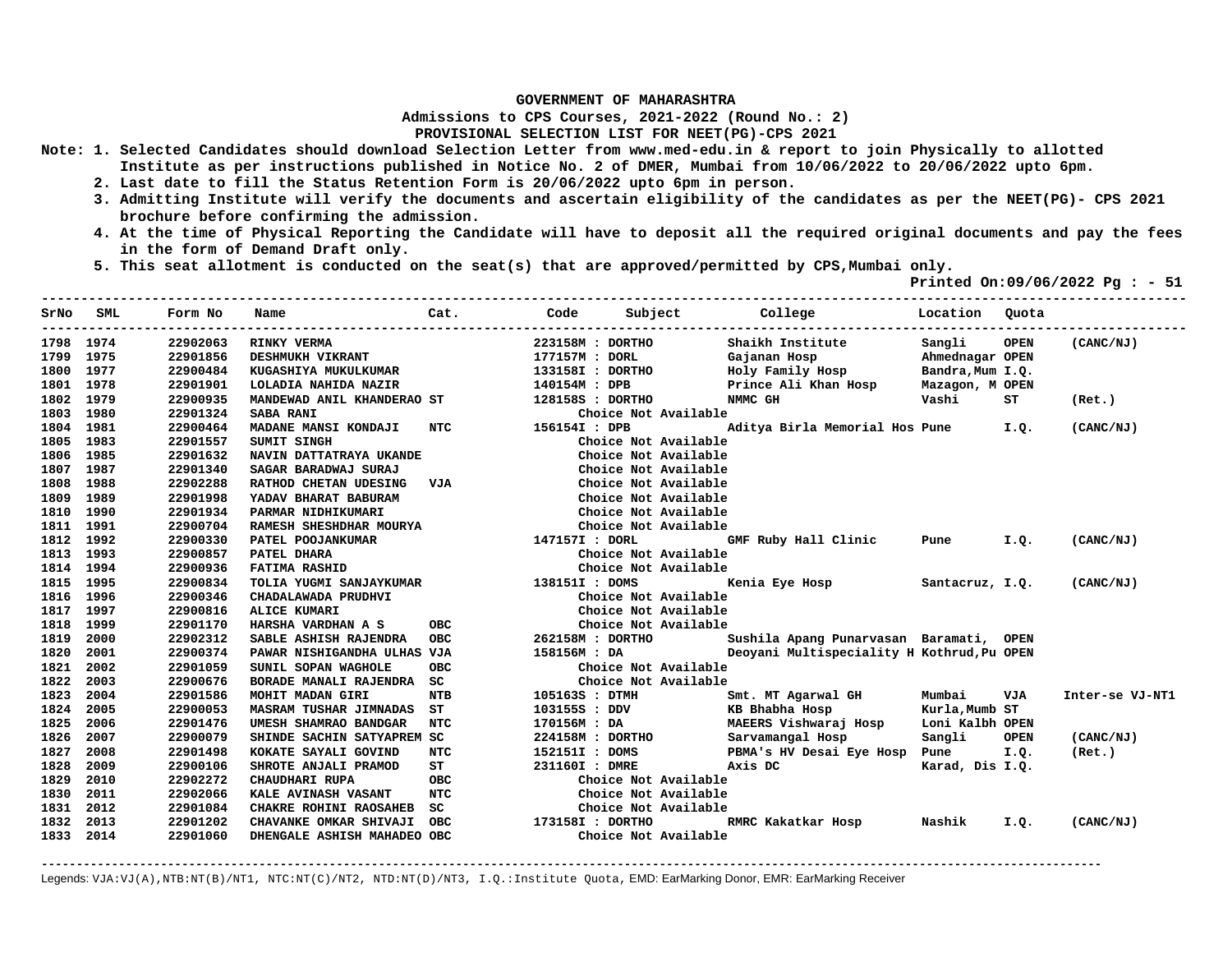**Admissions to CPS Courses, 2021-2022 (Round No.: 2)**

**PROVISIONAL SELECTION LIST FOR NEET(PG)-CPS 2021** 

- **Note: 1. Selected Candidates should download Selection Letter from www.med-edu.in & report to join Physically to allotted Institute as per instructions published in Notice No. 2 of DMER, Mumbai from 10/06/2022 to 20/06/2022 upto 6pm.** 
	- **2. Last date to fill the Status Retention Form is 20/06/2022 upto 6pm in person.**
	- **3. Admitting Institute will verify the documents and ascertain eligibility of the candidates as per the NEET(PG)- CPS 2021 brochure before confirming the admission.**
	- **4. At the time of Physical Reporting the Candidate will have to deposit all the required original documents and pay the fees in the form of Demand Draft only.**
	- **5. This seat allotment is conducted on the seat(s) that are approved/permitted by CPS,Mumbai only.**

 **Printed On:09/06/2022 Pg : - 52 -------------------------------------------------------------------------------------------------------------------------------------------------** 

| SrNo | SML  | Form No  | Name                        | Cat.       | Code                 | Subject              | College                 | Location         | Ouota       |                |
|------|------|----------|-----------------------------|------------|----------------------|----------------------|-------------------------|------------------|-------------|----------------|
| 1834 | 2015 | 22902132 | PRATIK PURANLAL PATLE       | OBC        |                      | Choice Not Available |                         |                  |             |                |
| 1835 | 2016 | 22902226 | SAILI VENKATA SRI           | <b>OBC</b> |                      | Choice Not Available |                         |                  |             |                |
| 1836 | 2017 | 22901239 | KANCHAN SUDHAKAR            | <b>OBC</b> |                      | Choice Not Available |                         |                  |             |                |
| 1837 | 2018 | 22901812 | PRITESH GANESH              | SC         | 102159S : DPM        |                      | Jagjivanram WR Hosp     | Mumbai Cen ST    |             | Inter-se SC-ST |
| 1838 | 2020 | 22902076 | PRAJAPATI KRISHNA KUMAR OBC |            |                      | Choice Not Available |                         |                  |             |                |
| 1839 | 2022 | 22901795 | SYED AFNAN BADSHAH          | <b>OBC</b> |                      | Choice Not Available |                         |                  |             |                |
| 1840 | 2025 | 22900739 | PARDHE BHUSHAN ASHOK        | SC         |                      | Choice Not Available |                         |                  |             |                |
| 1841 | 2026 | 22900551 | <b>GONDKAR SHANTANU</b>     | <b>OBC</b> | 153158I : DORTHO     |                      | Sachin Kamble Inst      | Moshi,Dist I.Q.  |             | (CANC/NJ)      |
| 1842 | 2027 | 22900277 | NAGARGOJE MAROTI UTTAM NTD  |            |                      | Choice Not Available |                         |                  |             |                |
| 1843 | 2028 | 22901995 | PARMAR RAHUL SAJANSINH      | OBC        |                      | Choice Not Available |                         |                  |             |                |
| 1844 | 2029 | 22902182 | <b>RAHIL RATHORE</b>        | ОВС        |                      | Choice Not Available |                         |                  |             |                |
| 1845 | 2030 | 22901723 | DEVKATTE ANURADHA           | <b>NTC</b> |                      | Choice Not Available |                         |                  |             |                |
| 1846 | 2032 | 22901847 | AISHWARYA DAFDA             | SC         |                      | Choice Not Available |                         |                  |             |                |
| 1847 | 2033 | 22900185 | JANGAM VALLABH PRAMOD       | OBC        | 245154M : DPB        |                      | Medicare Hosp           | Pusad, Dist OPEN |             |                |
| 1848 | 2034 | 22901945 | MAHAGAONKAR NARAYANI        | <b>OBC</b> | 244160I : DMRE       |                      | Sanjeevan Hosp          | Yavatmal I.Q.    |             |                |
| 1849 | 2037 | 22901359 | ONKAR RAMCHANDRA MALI       | ОВС        | 179156M : DA         |                      | Icon Hosp               | Akola            | <b>OPEN</b> |                |
| 1850 | 2038 | 22900893 | SURSING KONYA PAWARA        | ST         | $119105S$ : FCPS(CH) |                      | <b>GMC</b>              | Jalgaon          | ST          | (Ret.)         |
| 1851 | 2039 | 22902221 | PAWAR VIVEK SHIVRAM         | VJA        |                      | Choice Not Available |                         |                  |             |                |
| 1852 | 2040 | 22900449 | RATHOD SACHIN GOVIND        | VJA        | 211158M : DORTHO     |                      | Sunrise Global Hosp     | Nanded           | <b>OPEN</b> |                |
| 1853 | 2041 | 22900284 | AGARKAR VAIBHAV SANJAY      | <b>NTC</b> | 248161I: TDD         |                      | Terna MC                | Nerul            | I.Q.        |                |
| 1854 | 2042 | 22900587 | SATANKAR PANKAJ             | SC         | 118163S : DTMH       |                      | SVD Savarkar Hosp       | Mulund Eas SC    |             |                |
| 1855 | 2043 | 22902141 | MAYUR DILIP SARJERAO        | <b>OBC</b> |                      | Choice Not Available |                         |                  |             |                |
| 1856 | 2044 | 22901817 | SATAV AMOL VINODRAO         | <b>OBC</b> | 266158M : DORTHO     |                      | Global Maharashtra Hosp | Jamner, Di OPEN  |             |                |
| 1857 | 2045 | 22900891 | PITLAWAR SWAPNALI           | ST         | 128153S : DCH        |                      | NMMC GH                 | Vashi            | ST          |                |
| 1858 | 2046 | 22900723 | <b>BHALE PRITI BABURAO</b>  | SC         | 258151M : DOMS       |                      | Anand Rishiji Hosp      | Ahmednagar OPEN  |             |                |
| 1859 | 2047 | 22901665 | KATKADE PRIYANKA            | <b>NTD</b> | 248154M : DPB        |                      | Terna MC                | Nerul            | <b>OPEN</b> |                |
| 1860 | 2048 | 22900536 | LONDHE SAPANA POPAT         | SC         |                      | Choice Not Available |                         |                  |             |                |
| 1861 | 2049 | 22901885 | GUTTE SUNIL DNYANESHWAR NTD |            | 119102S : FCPS(SURG) |                      | <b>GMC</b>              | Jalgaon          | NTD         | (Ret.)         |
| 1862 | 2050 | 22902021 | RAHATULL ZEBA               | <b>OBC</b> |                      | Choice Not Available |                         |                  |             |                |
| 1863 | 2051 | 22901778 | DARADE PRAVIN               | <b>NTD</b> |                      | Choice Not Available |                         |                  |             |                |
| 1864 | 2052 | 22901456 | PREETI TAPASH KARMAKAR      | OBC        |                      | Choice Not Available |                         |                  |             |                |
| 1865 | 2053 | 22900644 | PATIL NUPUR MILIND          | <b>OBC</b> |                      | Choice Not Available |                         |                  |             |                |
| 1866 | 2054 | 22900930 | LANJEWAR CHETAN PREMLAL OBC |            |                      | Choice Not Available |                         |                  |             |                |
| 1867 | 2055 | 22900825 | MOKASHI SIMRAN              | <b>OBC</b> |                      | Choice Not Available |                         |                  |             |                |
| 1868 | 2056 | 22901809 | <b>RATHOD HRIDAY</b>        | ОВС        |                      | Choice Not Available |                         |                  |             |                |
| 1869 | 2057 | 22901188 | DHOTRE TEJAS BAJARANG       | VJA        | 161158I : DORTHO     |                      | Noble Hosp              | Hadapsar, P I.Q. |             | (Ret.)         |

**-------------------------------------------------------------------------------------------------------------------------------------------------------**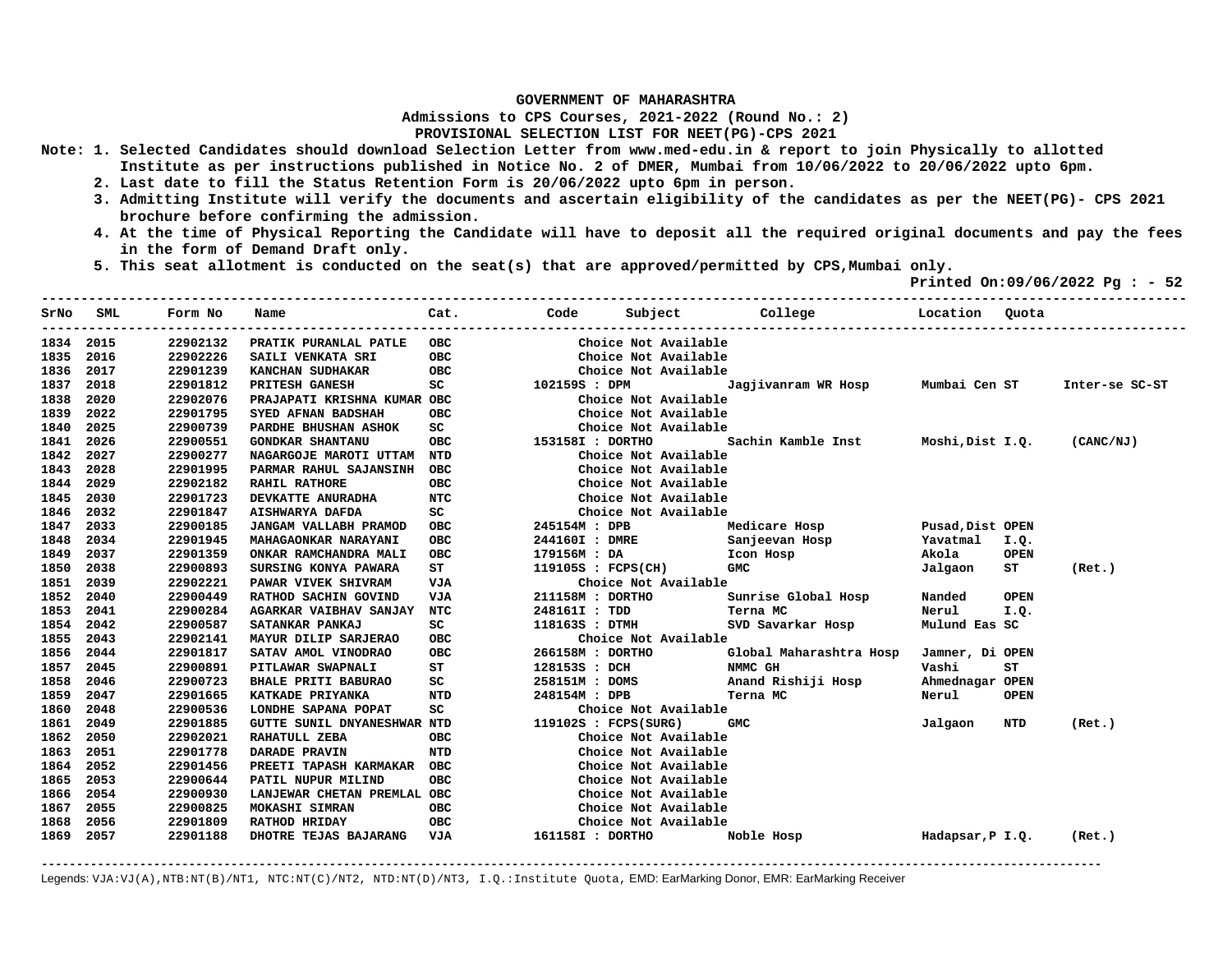**Admissions to CPS Courses, 2021-2022 (Round No.: 2)**

**PROVISIONAL SELECTION LIST FOR NEET(PG)-CPS 2021** 

- **Note: 1. Selected Candidates should download Selection Letter from www.med-edu.in & report to join Physically to allotted Institute as per instructions published in Notice No. 2 of DMER, Mumbai from 10/06/2022 to 20/06/2022 upto 6pm.** 
	- **2. Last date to fill the Status Retention Form is 20/06/2022 upto 6pm in person.**
	- **3. Admitting Institute will verify the documents and ascertain eligibility of the candidates as per the NEET(PG)- CPS 2021 brochure before confirming the admission.**
	- **4. At the time of Physical Reporting the Candidate will have to deposit all the required original documents and pay the fees in the form of Demand Draft only.**
	- **5. This seat allotment is conducted on the seat(s) that are approved/permitted by CPS,Mumbai only.**

 **Printed On:09/06/2022 Pg : - 53** 

| SrNo | SML  | Form No  | Name                          | Cat.<br>----- | Code             | Subject              | College                           | Location         | Quota       |             |
|------|------|----------|-------------------------------|---------------|------------------|----------------------|-----------------------------------|------------------|-------------|-------------|
| 1870 | 2058 | 22900736 | WAWGE POOJA PRAMOD            | <b>OBC</b>    | 144151I : DOMS   |                      | Vedanta Inst                      | Saswand, Di I.Q. |             | (CANC/NJ)   |
| 1871 | 2059 | 22900047 | LANDGE ANKITA ASHOK           | <b>OBC</b>    |                  | Choice Not Available |                                   |                  |             |             |
| 1872 | 2060 | 22901169 | PATIL ANAGHA SUDHIR           | <b>OBC</b>    |                  | Choice Not Available |                                   |                  |             |             |
| 1873 | 2062 | 22900389 | KHADE AAROHI ANIL             | SC            | 152151I : DOMS   |                      | PBMA's HV Desai Eye Hosp Pune     |                  | I.Q.        |             |
| 1874 | 2063 | 22900065 | <b>AKHTAR HUSSAIN</b>         | <b>OBC</b>    | 153158I : DORTHO |                      | Sachin Kamble Inst                | Moshi, Dist I.Q. |             | (CANC/NJ)   |
| 1875 | 2064 | 22900304 | <b>JADHAV NAYANA DASHRATH</b> | <b>OBC</b>    |                  | Choice Not Available |                                   |                  |             |             |
| 1876 | 2065 | 22900486 | HADBE VIJAY VINAYAK           | <b>NTD</b>    | 232163M : DTMH   |                      | Pratibha Hosp                     | Satara           | <b>OPEN</b> | (Ret.)      |
| 1877 | 2067 | 22901219 | SANGVIKAR JYOTI TRIMBAK SC    |               |                  | Choice Not Available |                                   |                  |             |             |
| 1878 | 2068 | 22902177 | VISHVAM JAWLA                 | <b>OBC</b>    |                  | Choice Not Available |                                   |                  |             |             |
| 1879 | 2070 | 22901459 | <b>ANJIREALAM ABUTAHER</b>    | <b>OBC</b>    |                  | Choice Not Available |                                   |                  |             |             |
| 1880 | 2071 | 22901695 | MORE HRUSHIKESH               | <b>NTB</b>    |                  | Choice Not Available |                                   |                  |             |             |
| 1881 | 2072 | 22900540 | <b>BALASAHEB RAMRAO</b>       | <b>NTD</b>    |                  | Choice Not Available |                                   |                  |             |             |
| 1882 | 2073 | 22901810 | PATIL JAYPAL SUBHASH          | SC            |                  | Choice Not Available |                                   |                  |             |             |
| 1883 | 2074 | 22902080 | KHANDARE PRAVIN ASHOK         | NTC           |                  | Choice Not Available |                                   |                  |             |             |
| 1884 | 2075 | 22901517 | MADAVI SONU RAJESHWAR         | ST.           | 119156S : DA     |                      | <b>GMC</b>                        | Jalgaon          | ST          | (No Change) |
| 1885 | 2076 | 22902175 | <b>VYAWHARE NIKHIL</b>        | <b>OBC</b>    |                  | Choice Not Available |                                   |                  |             |             |
| 1886 | 2077 | 22901520 | PATIL DARSHAN DILIP           | <b>OBC</b>    |                  | Choice Not Available |                                   |                  |             |             |
| 1887 | 2078 | 22901024 | VAISHALI GAJBHIYE             | SC            |                  | Choice Not Available |                                   |                  |             |             |
| 1888 | 2079 | 22901494 | VISPUTE ANSHULI MUKUND        | <b>OBC</b>    |                  | Choice Not Available |                                   |                  |             |             |
| 1889 | 2080 | 22901318 | LOKHANDE AKSHAY SUBHASH OBC   |               |                  | Choice Not Available |                                   |                  |             |             |
| 1890 | 2081 | 22900432 | NAIK SHRUTI PRABHAKAR         | <b>OBC</b>    |                  | Choice Not Available |                                   |                  |             |             |
| 1891 | 2082 | 22901214 | <b>GHONGADE TUSHAR</b>        | <b>OBC</b>    |                  | Choice Not Available |                                   |                  |             |             |
| 1892 | 2083 | 22902206 | PATOLIA ALOK                  | <b>OBC</b>    | 197160I : DMRE   |                      | <b>APPLE Hosp</b>                 | Kolhapur         | I.Q.        |             |
| 1893 | 2084 | 22901231 | REEMA PURUSHOTTAM UMARE OBC   |               |                  | Choice Not Available |                                   |                  |             |             |
| 1894 | 2085 | 22900703 | LONDHE RAMDAS PRAKASH         | <b>OBC</b>    | 248154I : DPB    |                      | Terna MC                          | Nerul            | I.Q.        | (CANC/NJ)   |
| 1895 | 2086 | 22900643 | MULLA UFRANAAZ                | <b>OBC</b>    | 239160I : DMRE   |                      | Shri Markandey SS Rugnala Solapur |                  | I.Q.        |             |
| 1896 | 2087 | 22901891 | KADU SHRADDHA AVINASH         | <b>OBC</b>    |                  | Choice Not Available |                                   |                  |             |             |
| 1897 | 2088 | 22901551 | SHAIKH SHADMAN FAROOQ         | <b>OBC</b>    |                  | Choice Not Available |                                   |                  |             |             |
| 1898 | 2089 | 22902067 | HOWALE ADITYA SUBODH          | SC            |                  | Choice Not Available |                                   |                  |             |             |
| 1899 | 2090 | 22901957 | HRISHIKA JAISWAL              | OBC           |                  | Choice Not Available |                                   |                  |             |             |
| 1900 | 2091 | 22902314 | SANATAN AKSHAYKUMAR           | <b>OBC</b>    |                  | Choice Not Available |                                   |                  |             |             |
| 1901 | 2092 | 22901698 | WAKADE ASHISH VITTHAL         | SТ            |                  | Choice Not Available |                                   |                  |             |             |
| 1902 | 2093 | 22901664 | JAISWAL RAVI SURYAKANT        | <b>OBC</b>    |                  | Choice Not Available |                                   |                  |             |             |
| 1903 | 2094 | 22901703 | SHIRBHATE ASMITA              | <b>OBC</b>    |                  | Choice Not Available |                                   |                  |             |             |
| 1904 | 2095 | 22901328 | KALE KALPESH WAMAN            | <b>OBC</b>    | 161158I : DORTHO |                      | Noble Hosp                        | Hadapsar, P I.Q. |             | (Ret.)      |
| 1905 | 2096 | 22901408 | GIRISH DILIPRAO WARBHE        | OBC           |                  | Choice Not Available |                                   |                  |             |             |

**-------------------------------------------------------------------------------------------------------------------------------------------------------**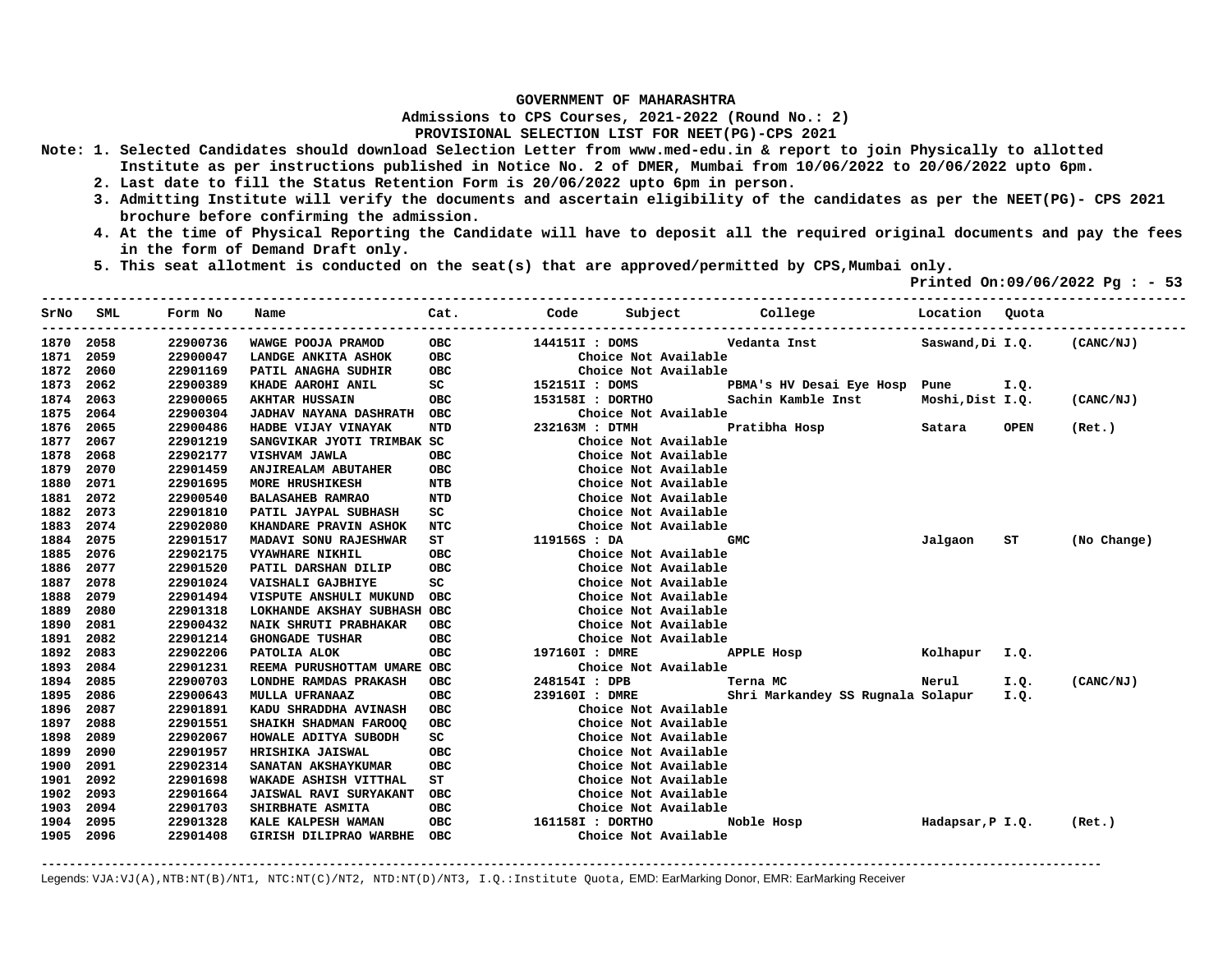**Admissions to CPS Courses, 2021-2022 (Round No.: 2)**

## **PROVISIONAL SELECTION LIST FOR NEET(PG)-CPS 2021**

- **Note: 1. Selected Candidates should download Selection Letter from www.med-edu.in & report to join Physically to allotted Institute as per instructions published in Notice No. 2 of DMER, Mumbai from 10/06/2022 to 20/06/2022 upto 6pm.** 
	- **2. Last date to fill the Status Retention Form is 20/06/2022 upto 6pm in person.**
	- **3. Admitting Institute will verify the documents and ascertain eligibility of the candidates as per the NEET(PG)- CPS 2021 brochure before confirming the admission.**
	- **4. At the time of Physical Reporting the Candidate will have to deposit all the required original documents and pay the fees in the form of Demand Draft only.**
	- **5. This seat allotment is conducted on the seat(s) that are approved/permitted by CPS,Mumbai only.**

 **Printed On:09/06/2022 Pg : - 54** 

| SrNo | SML  | Form No  | Name                        | Cat.       | Code             | Subject              | College                                    | Location        | Quota       |             |
|------|------|----------|-----------------------------|------------|------------------|----------------------|--------------------------------------------|-----------------|-------------|-------------|
| 1906 | 2097 | 22901826 | SHRIKANT SHRIRAM JADHAV OBC |            | 195158M : DORTHO |                      | Kolhapur Institute of Ort Kolhapur         |                 | <b>OPEN</b> |             |
| 1907 | 2098 | 22900988 | HAZARE POOJA ANANT          | <b>OBC</b> | 209160I : DMRE   |                      | Precision Scan & RC                        | Nagpur          | I.Q.        |             |
| 1908 | 2099 | 22901808 | KAMDI NIKHIL MANOJ          | <b>OBC</b> |                  | Choice Not Available |                                            |                 |             |             |
| 1909 | 2100 | 22901265 | SYED REHAN SYED AZHER       | NTB        |                  | Choice Not Available |                                            |                 |             |             |
| 1910 | 2101 | 22901697 | PADALE AJINKYA SANJAY       | OBC        | 153158I : DORTHO |                      | Sachin Kamble Inst                         | Moshi,Dist I.Q. |             |             |
| 1911 | 2102 | 22902218 | NIKHADE MINAL SUNIL         | <b>OBC</b> | 244160I : DMRE   |                      | Sanjeevan Hosp                             | Yavatmal I.Q.   |             |             |
| 1912 | 2103 | 22902115 | <b>ANIGUNTE VASUNDHARA</b>  | ST         |                  | Choice Not Available |                                            |                 |             |             |
| 1913 | 2104 | 22901556 | VILEKAR SHWETA VIJAYRAO SC  |            |                  | Choice Not Available |                                            |                 |             |             |
| 1914 | 2105 | 22901141 | <b>JADHAV VIKAS TUKARAM</b> | VJA        | 119154S : DPB    |                      | <b>GMC</b>                                 | Jalgaon         | VJA         | (No Change) |
| 1915 | 2106 | 22901961 | SAWALAKHE PANKAJ            | <b>OBC</b> |                  | Choice Not Available |                                            |                 |             |             |
| 1916 | 2107 | 22900985 | AKSHAY PRAFULL THAKUR       | ST         |                  | Choice Not Available |                                            |                 |             |             |
| 1917 | 2108 | 22900809 | MOMIN SOHEL MUNAF           | <b>OBC</b> |                  | Choice Not Available |                                            |                 |             |             |
| 1918 | 2109 | 22902217 | PALIWAL SHALIN RAJIV        | <b>OBC</b> |                  | Choice Not Available |                                            |                 |             |             |
| 1919 | 2110 | 22900888 | DODIYA MANSI MAHESHBHAI OBC |            |                  | Choice Not Available |                                            |                 |             |             |
| 1920 | 2111 | 22901221 | MURTADAK SHARADCHANDRA      | <b>NTD</b> |                  | Choice Not Available |                                            |                 |             |             |
| 1921 | 2112 | 22900668 | KSHIRSAGAR KARNA            | <b>OBC</b> | 186158M : DORTHO |                      | Gade Hosp                                  | Aurangabad OPEN |             |             |
| 1922 | 2113 | 22900945 | SONAWANE KUNAL ATMARAM      | SC.        | 188160I : DMRE   |                      | Sahyadri Imaging                           | Aurangabad I.Q. |             |             |
| 1923 | 2114 | 22902027 | LANJE KUNAL SURESH          | OBC        |                  | Choice Not Available |                                            |                 |             |             |
| 1924 | 2115 | 22901158 | <b>MUDDE ABHISHEK</b>       | <b>OBC</b> | 158158I : DORTHO |                      | Deoyani Multispeciality H Kothrud, Pu I.Q. |                 |             | (CANC/NJ)   |
| 1925 | 2116 | 22901086 | SAWANT RISHIKESH            | SC         | 195158I : DORTHO |                      | Kolhapur Institute of Ort Kolhapur I.Q.    |                 |             | (No Change) |
| 1926 | 2117 | 22900352 | BARWAD MANOJKUMAR           | <b>OBC</b> | 236160I : DMRE   |                      | Western Regional DC                        | Kankavli I.Q.   |             |             |
| 1927 | 2118 | 22900713 | TAYADE MADHURI ASHOKRAO OBC |            |                  | Choice Not Available |                                            |                 |             |             |
| 1928 | 2120 | 22902049 | NEETU VERMA                 | <b>OBC</b> |                  | Choice Not Available |                                            |                 |             |             |
| 1929 | 2121 | 22900494 | DAHARWAL RICHA              | <b>OBC</b> |                  | Choice Not Available |                                            |                 |             |             |
| 1930 | 2122 | 22900425 | DHENDE PALLAVI              | SC         | 192160I : DMRE   |                      | Shree Gurudatta CFS Hospi Dhule            |                 | I.Q.        |             |
| 1931 | 2124 | 22902144 | PRIYANKA GAJRE              | <b>OBC</b> |                  | Choice Not Available |                                            |                 |             |             |
| 1932 | 2125 | 22900316 | MANE SURAJ DILIP            | SC         |                  | Choice Not Available |                                            |                 |             |             |
| 1933 | 2126 | 22901694 | INGALE CHINMAY DILIP        | OBC        | 193160I : DMRE   |                      | Shri Sai DC                                | Jalna           | I.Q.        |             |
| 1934 | 2127 | 22900382 | RAUTWAR SARIKA              | ST         |                  | Choice Not Available |                                            |                 |             |             |
| 1935 | 2129 | 22900772 | EKLARE DIVYA PRAMOD         | <b>OBC</b> | 264154I : DPB    |                      | PMC's Krsnaa DC asso with Pune             |                 | I.Q.        | (Ret.)      |
| 1936 | 2130 | 22900984 | VANDANA GUNDA HATTALAGE NTB |            |                  | Choice Not Available |                                            |                 |             |             |
| 1937 | 2131 | 22900300 | KATRE ANJALI PRASHANT       | <b>OBC</b> | 138151I : DOMS   |                      | Kenia Eye Hosp Santacruz, I.Q.             |                 |             |             |
| 1938 | 2132 | 22901092 | MITALI BABAJI KATHOLE       | <b>OBC</b> |                  | Choice Not Available |                                            |                 |             |             |
| 1939 | 2133 | 22901371 | <b>JAYBHAYE SONALI</b>      | <b>NTD</b> |                  | Choice Not Available |                                            |                 |             |             |
| 1940 | 2134 | 22900593 | CHATE PALLAVI GAJANAN       | <b>NTD</b> |                  | Choice Not Available |                                            |                 |             |             |
| 1941 | 2135 | 22900281 | POOJA RAJENDRA PATIL        | <b>OBC</b> |                  | Choice Not Available |                                            |                 |             |             |

**-------------------------------------------------------------------------------------------------------------------------------------------------------**